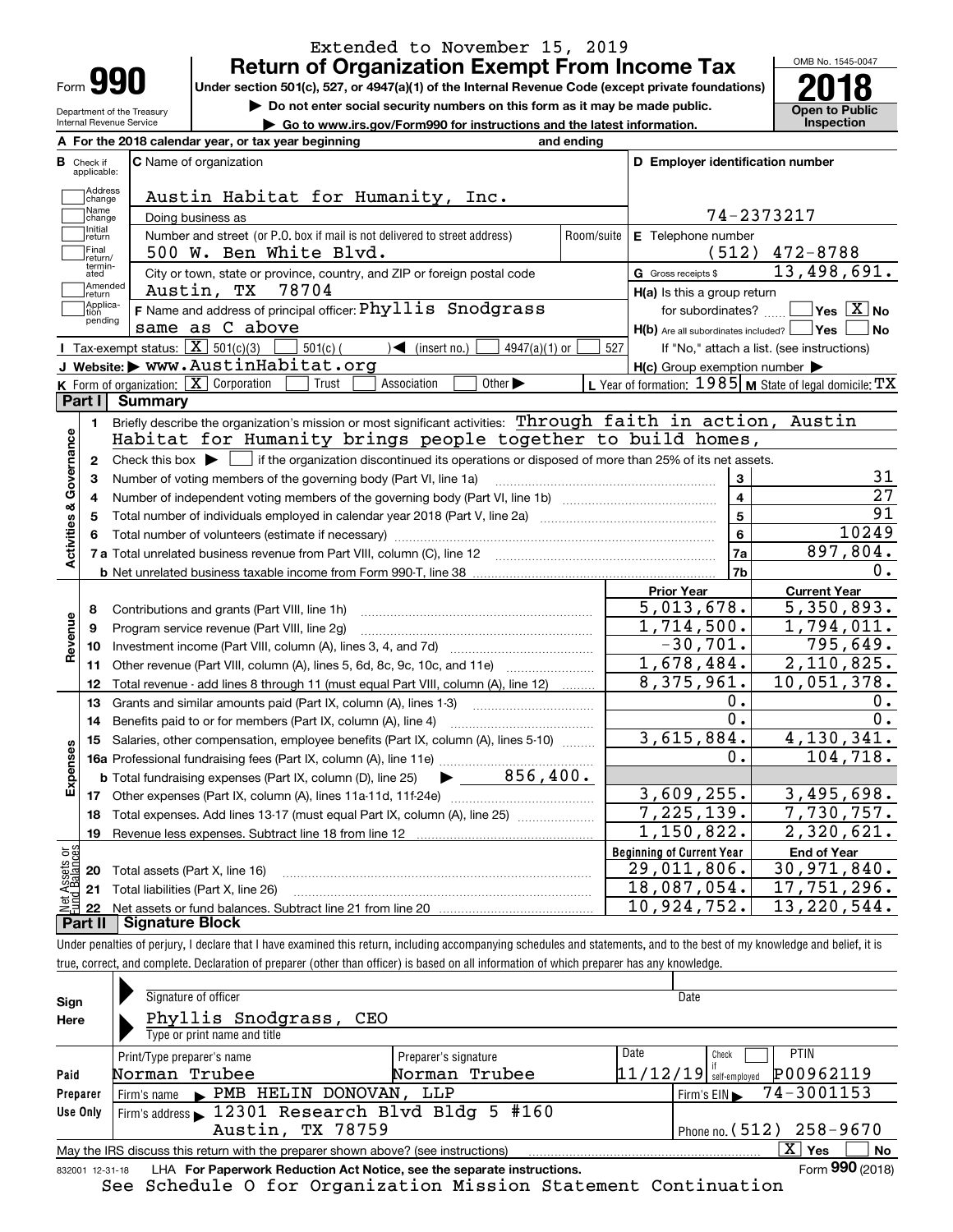|            | prior Form 990 or 990-EZ?                                                                                                                                                                                                                                                                                                                                                                                                                                                                                                                                                                                                                                                                                                                                                                                                                                                                                                                                                                                                                                                                                                                                          |
|------------|--------------------------------------------------------------------------------------------------------------------------------------------------------------------------------------------------------------------------------------------------------------------------------------------------------------------------------------------------------------------------------------------------------------------------------------------------------------------------------------------------------------------------------------------------------------------------------------------------------------------------------------------------------------------------------------------------------------------------------------------------------------------------------------------------------------------------------------------------------------------------------------------------------------------------------------------------------------------------------------------------------------------------------------------------------------------------------------------------------------------------------------------------------------------|
|            | $\overline{\mathsf{Yes} \ \mathbb{X}}$ No<br>If "Yes," describe these new services on Schedule O.                                                                                                                                                                                                                                                                                                                                                                                                                                                                                                                                                                                                                                                                                                                                                                                                                                                                                                                                                                                                                                                                  |
| 3          | $\sqrt{}$ Yes $\sqrt{}$ X $\sqrt{}$ No<br>Did the organization cease conducting, or make significant changes in how it conducts, any program services?<br>If "Yes," describe these changes on Schedule O.                                                                                                                                                                                                                                                                                                                                                                                                                                                                                                                                                                                                                                                                                                                                                                                                                                                                                                                                                          |
| 4          | Describe the organization's program service accomplishments for each of its three largest program services, as measured by expenses.<br>Section 501(c)(3) and 501(c)(4) organizations are required to report the amount of grants and allocations to others, the total expenses, and<br>revenue, if any, for each program service reported.                                                                                                                                                                                                                                                                                                                                                                                                                                                                                                                                                                                                                                                                                                                                                                                                                        |
| 4a l<br>4b | 3, 405, 775. including grants of \$<br>1,794,011.<br>) (Revenue \$<br>) (Expenses \$<br>(Code:<br>Home Construction - Home Construction Program for Austin Habitat for<br>Humanity (AHFH) serves families earning 40% - 80% of median income.<br>AHFH offers qualified families the opportunity to build and purchase a<br>home at 0% interest for an average cost of \$89,412. AHFH homes earn 3<br>stars under the Austin Green Building Program, lowering utility costs<br>and improving the environment. Partner families donate 300 'sweat<br>equity' hours toward the construction of other partner homes as well as<br>their future home. Partner families also participate in 8 courses of<br>homebuyer education and financial literacy education to prepare for the<br>transition to homeownership. Counseling and other assistance is offered<br>throughout their homeownership. The one-on-one housing counseling<br>provided since 2004 has been key to sustaining the financial well-being<br>2,607,801. including grants of \$<br>(Code:<br>) (Expenses \$<br>) (Revenue \$<br>Restore - AHFH has operated a Restore since 1991. Restore offers new |
|            | and used home goods and building materials at a reduced rate for sale<br>to the public. The recycling program has diverted 21,741,760 pounds<br>from landfills since 1992.                                                                                                                                                                                                                                                                                                                                                                                                                                                                                                                                                                                                                                                                                                                                                                                                                                                                                                                                                                                         |
|            |                                                                                                                                                                                                                                                                                                                                                                                                                                                                                                                                                                                                                                                                                                                                                                                                                                                                                                                                                                                                                                                                                                                                                                    |
| 4с         | (Code:<br>(Expenses \$<br>including grants of \$<br>) (Revenue \$                                                                                                                                                                                                                                                                                                                                                                                                                                                                                                                                                                                                                                                                                                                                                                                                                                                                                                                                                                                                                                                                                                  |
| 4d         | Other program services (Describe in Schedule O.)<br>(Revenue \$                                                                                                                                                                                                                                                                                                                                                                                                                                                                                                                                                                                                                                                                                                                                                                                                                                                                                                                                                                                                                                                                                                    |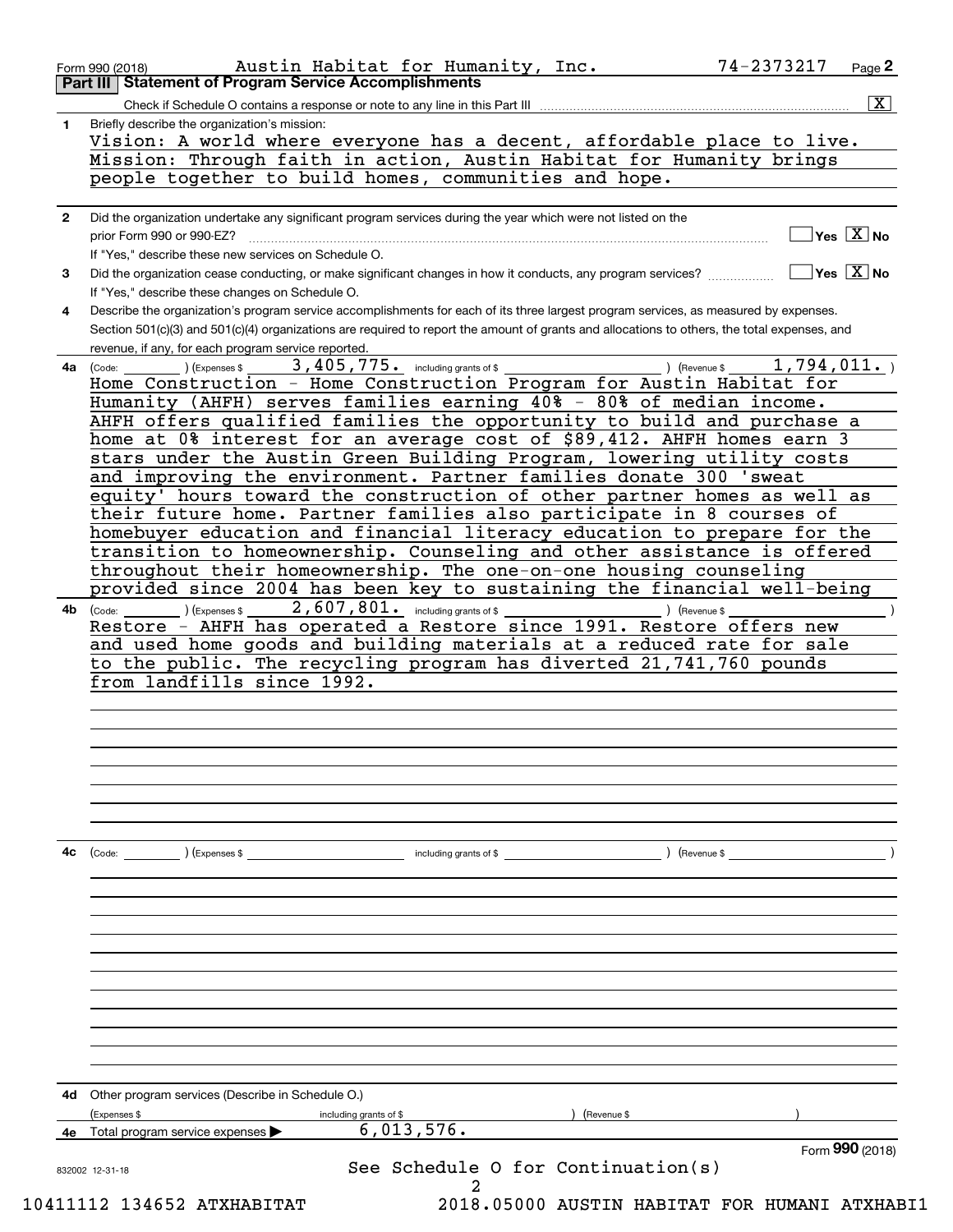| Form 990 (2018) |  |  |
|-----------------|--|--|

Form 990 (2018) Austin Habitat for Humanity, Inc**.** 74-2373217 <sub>Page</sub> 3<br>**Part IV | Checklist of Required Schedules** 

|     |                                                                                                                                                                         |                 | Yes   No                |                 |
|-----|-------------------------------------------------------------------------------------------------------------------------------------------------------------------------|-----------------|-------------------------|-----------------|
| 1   | Is the organization described in section $501(c)(3)$ or $4947(a)(1)$ (other than a private foundation)?                                                                 |                 |                         |                 |
|     |                                                                                                                                                                         | 1.              | X                       |                 |
| 2   |                                                                                                                                                                         | $\overline{2}$  | $\overline{\mathbf{x}}$ |                 |
| 3   | Did the organization engage in direct or indirect political campaign activities on behalf of or in opposition to candidates for                                         |                 |                         |                 |
|     |                                                                                                                                                                         | 3               |                         | x               |
| 4   | Section 501(c)(3) organizations. Did the organization engage in lobbying activities, or have a section 501(h) election in effect                                        |                 |                         |                 |
|     |                                                                                                                                                                         | 4               | X                       |                 |
| 5   | Is the organization a section 501(c)(4), 501(c)(5), or 501(c)(6) organization that receives membership dues, assessments, or                                            |                 |                         |                 |
|     |                                                                                                                                                                         | 5               |                         | X               |
| 6   | Did the organization maintain any donor advised funds or any similar funds or accounts for which donors have the right to                                               |                 |                         | X               |
|     | provide advice on the distribution or investment of amounts in such funds or accounts? If "Yes," complete Schedule D, Part I                                            | 6               |                         |                 |
| 7   | Did the organization receive or hold a conservation easement, including easements to preserve open space,                                                               | $\overline{7}$  |                         | X               |
|     |                                                                                                                                                                         |                 |                         |                 |
| 8   | Did the organization maintain collections of works of art, historical treasures, or other similar assets? If "Yes," complete                                            | 8               |                         | X               |
|     | Did the organization report an amount in Part X, line 21, for escrow or custodial account liability, serve as a custodian for                                           |                 |                         |                 |
| 9   | amounts not listed in Part X; or provide credit counseling, debt management, credit repair, or debt negotiation services?                                               |                 |                         |                 |
|     |                                                                                                                                                                         | 9               | Χ                       |                 |
| 10  | If "Yes," complete Schedule D, Part IV<br>Did the organization, directly or through a related organization, hold assets in temporarily restricted endowments, permanent |                 |                         |                 |
|     |                                                                                                                                                                         | 10              |                         | Χ               |
| 11  | If the organization's answer to any of the following questions is "Yes," then complete Schedule D, Parts VI, VII, VIII, IX, or X                                        |                 |                         |                 |
|     | as applicable.                                                                                                                                                          |                 |                         |                 |
| a   | Did the organization report an amount for land, buildings, and equipment in Part X, line 10? If "Yes," complete Schedule D.                                             |                 |                         |                 |
|     |                                                                                                                                                                         | 11a             | X                       |                 |
| b   | Did the organization report an amount for investments - other securities in Part X, line 12 that is 5% or more of its total                                             |                 |                         |                 |
|     |                                                                                                                                                                         | 11 <sub>b</sub> |                         | x               |
|     | Did the organization report an amount for investments - program related in Part X, line 13 that is 5% or more of its total                                              |                 |                         |                 |
|     |                                                                                                                                                                         | 11c             |                         | x               |
|     | d Did the organization report an amount for other assets in Part X, line 15 that is 5% or more of its total assets reported in                                          |                 |                         |                 |
|     |                                                                                                                                                                         | 11d             | X                       |                 |
|     | Did the organization report an amount for other liabilities in Part X, line 25? If "Yes," complete Schedule D, Part X                                                   | 11e             | $\mathbf X$             |                 |
| f   | Did the organization's separate or consolidated financial statements for the tax year include a footnote that addresses                                                 |                 |                         |                 |
|     | the organization's liability for uncertain tax positions under FIN 48 (ASC 740)? If "Yes," complete Schedule D, Part X                                                  | 11f             | X                       |                 |
|     | 12a Did the organization obtain separate, independent audited financial statements for the tax year? If "Yes," complete                                                 |                 |                         |                 |
|     | Schedule D, Parts XI and XII                                                                                                                                            | 12a             |                         | x               |
|     | <b>b</b> Was the organization included in consolidated, independent audited financial statements for the tax year?                                                      |                 |                         |                 |
|     | If "Yes," and if the organization answered "No" to line 12a, then completing Schedule D, Parts XI and XII is optional                                                   | 12 <sub>b</sub> | Y<br>▵                  |                 |
| 13  |                                                                                                                                                                         | 13              |                         | X               |
| 14a | Did the organization maintain an office, employees, or agents outside of the United States?                                                                             | 14a             |                         | $\mathbf X$     |
| b   | Did the organization have aggregate revenues or expenses of more than \$10,000 from grantmaking, fundraising, business,                                                 |                 |                         |                 |
|     | investment, and program service activities outside the United States, or aggregate foreign investments valued at \$100,000                                              |                 |                         |                 |
|     |                                                                                                                                                                         | 14b             |                         | X               |
| 15  | Did the organization report on Part IX, column (A), line 3, more than \$5,000 of grants or other assistance to or for any                                               |                 |                         |                 |
|     |                                                                                                                                                                         | 15              |                         | x               |
| 16  | Did the organization report on Part IX, column (A), line 3, more than \$5,000 of aggregate grants or other assistance to                                                |                 |                         |                 |
|     |                                                                                                                                                                         | 16              |                         | X               |
| 17  | Did the organization report a total of more than \$15,000 of expenses for professional fundraising services on Part IX,                                                 |                 |                         |                 |
|     |                                                                                                                                                                         | 17              | X                       |                 |
| 18  | Did the organization report more than \$15,000 total of fundraising event gross income and contributions on Part VIII, lines                                            |                 |                         |                 |
|     |                                                                                                                                                                         | 18              | X                       |                 |
| 19  | Did the organization report more than \$15,000 of gross income from gaming activities on Part VIII, line 9a? If "Yes."                                                  |                 |                         |                 |
|     |                                                                                                                                                                         | 19              |                         | x               |
| 20a |                                                                                                                                                                         | 20a             |                         | $\mathbf x$     |
|     | b If "Yes" to line 20a, did the organization attach a copy of its audited financial statements to this return?                                                          | 20 <sub>b</sub> |                         |                 |
| 21  | Did the organization report more than \$5,000 of grants or other assistance to any domestic organization or                                                             |                 |                         | x               |
|     |                                                                                                                                                                         | 21              |                         | Form 990 (2018) |
|     | 832003 12-31-18                                                                                                                                                         |                 |                         |                 |

3

832003 12-31-18

10411112 134652 ATXHABITAT 2018.05000 AUSTIN HABITAT FOR HUMANI ATXHABI1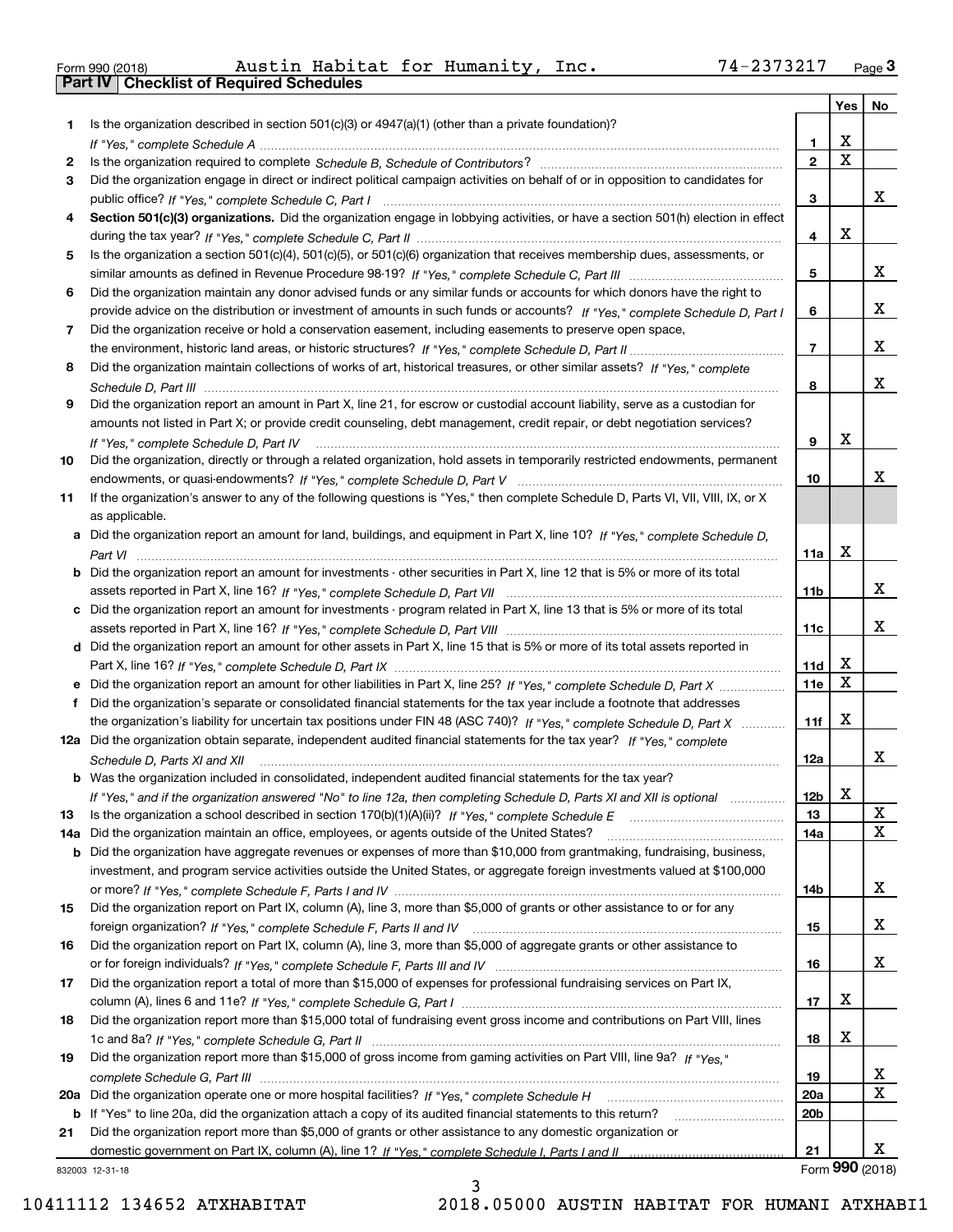| Form 990 (2018) |  |  |
|-----------------|--|--|

|               |                                                                                                                                   |                 | Yes | No              |
|---------------|-----------------------------------------------------------------------------------------------------------------------------------|-----------------|-----|-----------------|
| 22            | Did the organization report more than \$5,000 of grants or other assistance to or for domestic individuals on                     |                 |     |                 |
|               |                                                                                                                                   | 22              |     | x               |
| 23            | Did the organization answer "Yes" to Part VII, Section A, line 3, 4, or 5 about compensation of the organization's current        |                 |     |                 |
|               | and former officers, directors, trustees, key employees, and highest compensated employees? If "Yes," complete                    |                 |     |                 |
|               |                                                                                                                                   | 23              | x   |                 |
|               | 24a Did the organization have a tax-exempt bond issue with an outstanding principal amount of more than \$100,000 as of the       |                 |     |                 |
|               | last day of the year, that was issued after December 31, 2002? If "Yes," answer lines 24b through 24d and complete                |                 |     |                 |
|               |                                                                                                                                   | 24a             | х   |                 |
|               |                                                                                                                                   | 24b             |     | x               |
|               | c Did the organization maintain an escrow account other than a refunding escrow at any time during the year to defease            |                 |     |                 |
|               |                                                                                                                                   | 24c             |     | х               |
|               |                                                                                                                                   | 24d             |     | X               |
|               | 25a Section 501(c)(3), 501(c)(4), and 501(c)(29) organizations. Did the organization engage in an excess benefit                  |                 |     |                 |
|               |                                                                                                                                   | 25a             |     | x               |
|               | b Is the organization aware that it engaged in an excess benefit transaction with a disqualified person in a prior year, and      |                 |     |                 |
|               | that the transaction has not been reported on any of the organization's prior Forms 990 or 990-EZ? If "Yes," complete             |                 |     |                 |
|               | Schedule L, Part I                                                                                                                | 25 <sub>b</sub> |     | x               |
| 26            | Did the organization report any amount on Part X, line 5, 6, or 22 for receivables from or payables to any current or             |                 |     |                 |
|               | former officers, directors, trustees, key employees, highest compensated employees, or disqualified persons? If "Yes."            |                 |     |                 |
|               |                                                                                                                                   | 26              |     | x               |
| 27            | Did the organization provide a grant or other assistance to an officer, director, trustee, key employee, substantial              |                 |     |                 |
|               | contributor or employee thereof, a grant selection committee member, or to a 35% controlled entity or family member               |                 |     |                 |
|               |                                                                                                                                   | 27              |     | x               |
| 28            | Was the organization a party to a business transaction with one of the following parties (see Schedule L, Part IV                 |                 |     |                 |
|               | instructions for applicable filing thresholds, conditions, and exceptions):                                                       |                 |     |                 |
|               |                                                                                                                                   | 28a             |     | x               |
| b             | A family member of a current or former officer, director, trustee, or key employee? If "Yes," complete Schedule L, Part IV        | 28 <sub>b</sub> |     | X               |
|               | c An entity of which a current or former officer, director, trustee, or key employee (or a family member thereof) was an officer, |                 |     |                 |
|               |                                                                                                                                   | 28c             |     | x               |
| 29            |                                                                                                                                   | 29              | х   |                 |
| 30            | Did the organization receive contributions of art, historical treasures, or other similar assets, or qualified conservation       |                 |     |                 |
|               |                                                                                                                                   | 30              |     | x               |
| 31            | Did the organization liquidate, terminate, or dissolve and cease operations?                                                      |                 |     |                 |
|               |                                                                                                                                   | 31              |     | x.              |
| 32            | Did the organization sell, exchange, dispose of, or transfer more than 25% of its net assets? If "Yes," complete                  |                 |     |                 |
|               |                                                                                                                                   | 32              |     | x.              |
|               | Did the organization own 100% of an entity disregarded as separate from the organization under Regulations                        |                 |     |                 |
|               |                                                                                                                                   | 33              |     | x               |
| 34            | Was the organization related to any tax-exempt or taxable entity? If "Yes," complete Schedule R, Part II, III, or IV, and         |                 |     |                 |
|               |                                                                                                                                   | 34              | х   |                 |
|               | 35a Did the organization have a controlled entity within the meaning of section 512(b)(13)?                                       | <b>35a</b>      |     | X               |
|               | b If "Yes" to line 35a, did the organization receive any payment from or engage in any transaction with a controlled entity       |                 |     |                 |
|               |                                                                                                                                   | 35b             |     |                 |
| 36            | Section 501(c)(3) organizations. Did the organization make any transfers to an exempt non-charitable related organization?        |                 |     |                 |
|               |                                                                                                                                   | 36              |     | X.              |
| 37            | Did the organization conduct more than 5% of its activities through an entity that is not a related organization                  |                 |     |                 |
|               |                                                                                                                                   | 37              |     | X.              |
| 38            | Did the organization complete Schedule O and provide explanations in Schedule O for Part VI, lines 11b and 19?                    |                 |     |                 |
|               | Note. All Form 990 filers are required to complete Schedule O                                                                     | 38              | х   |                 |
| <b>Part V</b> | <b>Statements Regarding Other IRS Filings and Tax Compliance</b>                                                                  |                 |     |                 |
|               | Check if Schedule O contains a response or note to any line in this Part V                                                        |                 |     |                 |
|               |                                                                                                                                   |                 | Yes | No              |
|               | 39<br>1a                                                                                                                          |                 |     |                 |
|               | 0<br><b>b</b> Enter the number of Forms W-2G included in line 1a. Enter -0- if not applicable<br>1b                               |                 |     |                 |
|               | c Did the organization comply with backup withholding rules for reportable payments to vendors and reportable gaming              |                 |     |                 |
|               | (gambling) winnings to prize winners?                                                                                             | 1c              | х   |                 |
|               | 832004 12-31-18                                                                                                                   |                 |     | Form 990 (2018) |
|               | 4                                                                                                                                 |                 |     |                 |

10411112 134652 ATXHABITAT 2018.05000 AUSTIN HABITAT FOR HUMANI ATXHABI1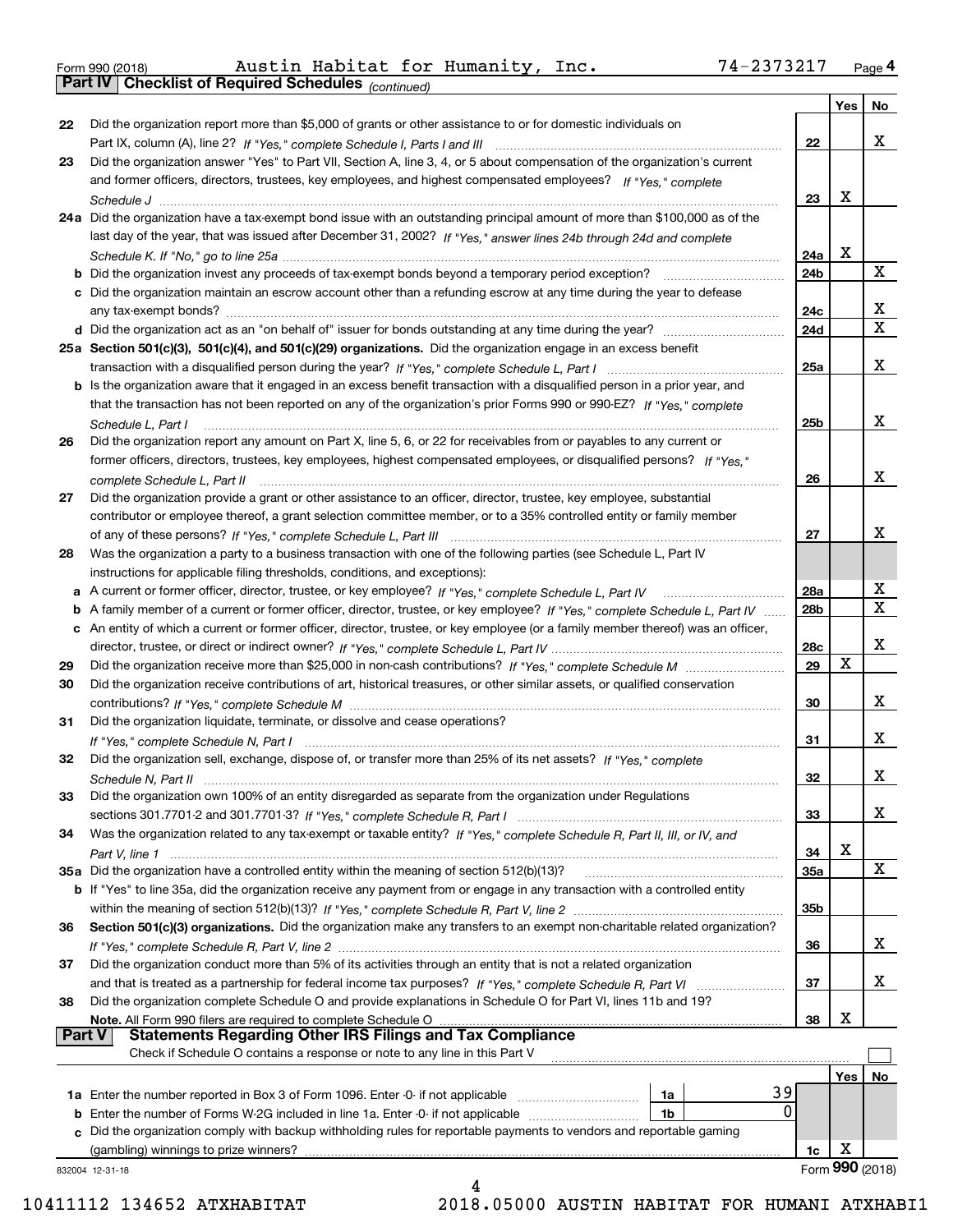|               | 74-2373217<br>Austin Habitat for Humanity, Inc.<br>Form 990 (2018)                                                                                                                                                                         |                |     | Page $5$         |
|---------------|--------------------------------------------------------------------------------------------------------------------------------------------------------------------------------------------------------------------------------------------|----------------|-----|------------------|
| <b>Part V</b> | Statements Regarding Other IRS Filings and Tax Compliance (continued)                                                                                                                                                                      |                |     |                  |
|               |                                                                                                                                                                                                                                            |                | Yes | No               |
|               | 2a Enter the number of employees reported on Form W-3, Transmittal of Wage and Tax Statements,                                                                                                                                             |                |     |                  |
|               | 91<br>filed for the calendar year ending with or within the year covered by this return<br>2a                                                                                                                                              |                |     |                  |
| b             |                                                                                                                                                                                                                                            | 2 <sub>b</sub> | X   |                  |
|               |                                                                                                                                                                                                                                            |                |     |                  |
| За            | Did the organization have unrelated business gross income of \$1,000 or more during the year?                                                                                                                                              | 3a             | X   |                  |
| b             |                                                                                                                                                                                                                                            | 3 <sub>b</sub> | X   |                  |
|               | 4a At any time during the calendar year, did the organization have an interest in, or a signature or other authority over, a                                                                                                               |                |     |                  |
|               |                                                                                                                                                                                                                                            | 4a             |     | х                |
|               | <b>b</b> If "Yes," enter the name of the foreign country: $\blacktriangleright$                                                                                                                                                            |                |     |                  |
|               | See instructions for filing requirements for FinCEN Form 114, Report of Foreign Bank and Financial Accounts (FBAR).                                                                                                                        |                |     |                  |
| 5a            |                                                                                                                                                                                                                                            | 5a             |     | X                |
| b             |                                                                                                                                                                                                                                            | 5b             |     | X                |
| с             |                                                                                                                                                                                                                                            | 5 <sub>c</sub> |     |                  |
|               | 6a Does the organization have annual gross receipts that are normally greater than \$100,000, and did the organization solicit                                                                                                             |                |     |                  |
|               | any contributions that were not tax deductible as charitable contributions?                                                                                                                                                                | 6a             |     | x                |
| b             | If "Yes," did the organization include with every solicitation an express statement that such contributions or gifts                                                                                                                       |                |     |                  |
|               | were not tax deductible?                                                                                                                                                                                                                   | 6b             |     |                  |
| 7             | Organizations that may receive deductible contributions under section 170(c).                                                                                                                                                              |                |     |                  |
| а             | Did the organization receive a payment in excess of \$75 made partly as a contribution and partly for goods and services provided to the payor?                                                                                            | 7a             |     | х                |
| b             | If "Yes," did the organization notify the donor of the value of the goods or services provided?                                                                                                                                            | 7b             |     |                  |
| с             | Did the organization sell, exchange, or otherwise dispose of tangible personal property for which it was required                                                                                                                          |                |     |                  |
|               |                                                                                                                                                                                                                                            | 7c             |     | х                |
| d             | 7d                                                                                                                                                                                                                                         |                |     |                  |
| е             | Did the organization receive any funds, directly or indirectly, to pay premiums on a personal benefit contract?                                                                                                                            | 7e             |     | X<br>$\mathbf X$ |
| f             | Did the organization, during the year, pay premiums, directly or indirectly, on a personal benefit contract?                                                                                                                               | 7f             | N/R |                  |
| g             | If the organization received a contribution of qualified intellectual property, did the organization file Form 8899 as required?                                                                                                           | 7g             | N/R |                  |
| h             | If the organization received a contribution of cars, boats, airplanes, or other vehicles, did the organization file a Form 1098-C?<br>Sponsoring organizations maintaining donor advised funds. Did a donor advised fund maintained by the | 7h             |     |                  |
| 8             | N/A<br>sponsoring organization have excess business holdings at any time during the year?                                                                                                                                                  | 8              |     |                  |
| 9             | Sponsoring organizations maintaining donor advised funds.                                                                                                                                                                                  |                |     |                  |
| а             | N/A<br>Did the sponsoring organization make any taxable distributions under section 4966?                                                                                                                                                  | 9а             |     |                  |
| b             | N/A<br>Did the sponsoring organization make a distribution to a donor, donor advisor, or related person?                                                                                                                                   | 9b             |     |                  |
| 10            | Section 501(c)(7) organizations. Enter:                                                                                                                                                                                                    |                |     |                  |
| а             | 10a                                                                                                                                                                                                                                        |                |     |                  |
|               | Gross receipts, included on Form 990, Part VIII, line 12, for public use of club facilities<br>10 <sub>b</sub>                                                                                                                             |                |     |                  |
| 11            | Section 501(c)(12) organizations. Enter:                                                                                                                                                                                                   |                |     |                  |
| а             | N/A<br>11a<br>Gross income from members or shareholders                                                                                                                                                                                    |                |     |                  |
| b             | Gross income from other sources (Do not net amounts due or paid to other sources against                                                                                                                                                   |                |     |                  |
|               | 11 <sub>b</sub><br>amounts due or received from them.)                                                                                                                                                                                     |                |     |                  |
|               | 12a Section 4947(a)(1) non-exempt charitable trusts. Is the organization filing Form 990 in lieu of Form 1041?                                                                                                                             | 12a            |     |                  |
|               | <b>b</b> If "Yes," enter the amount of tax-exempt interest received or accrued during the year $\ldots \mathbf{N}/\mathbf{A}$<br>12b                                                                                                       |                |     |                  |
| 13            | Section 501(c)(29) qualified nonprofit health insurance issuers.                                                                                                                                                                           |                |     |                  |
| a             | N/A<br>Is the organization licensed to issue qualified health plans in more than one state?                                                                                                                                                | <b>13a</b>     |     |                  |
|               | Note. See the instructions for additional information the organization must report on Schedule O.                                                                                                                                          |                |     |                  |
| b             | Enter the amount of reserves the organization is required to maintain by the states in which the                                                                                                                                           |                |     |                  |
|               | 13 <sub>b</sub><br>organization is licensed to issue qualified health plans [111] matter contains an interest in the set of an in                                                                                                          |                |     |                  |
| c             | 13 <sub>c</sub>                                                                                                                                                                                                                            |                |     |                  |
| 14a           | Did the organization receive any payments for indoor tanning services during the tax year?                                                                                                                                                 | 14a            |     | х                |
|               |                                                                                                                                                                                                                                            | 14b            |     |                  |
| 15            | Is the organization subject to the section 4960 tax on payment(s) of more than \$1,000,000 in remuneration or                                                                                                                              |                |     |                  |
|               | excess parachute payment(s) during the year?                                                                                                                                                                                               | 15             |     | х                |
|               | If "Yes," see instructions and file Form 4720, Schedule N.                                                                                                                                                                                 |                |     |                  |
| 16            | Is the organization an educational institution subject to the section 4968 excise tax on net investment income?                                                                                                                            | 16             |     | х                |
|               | If "Yes," complete Form 4720, Schedule O.                                                                                                                                                                                                  |                |     | Form 990 (2018)  |
|               |                                                                                                                                                                                                                                            |                |     |                  |

832005 12-31-18

5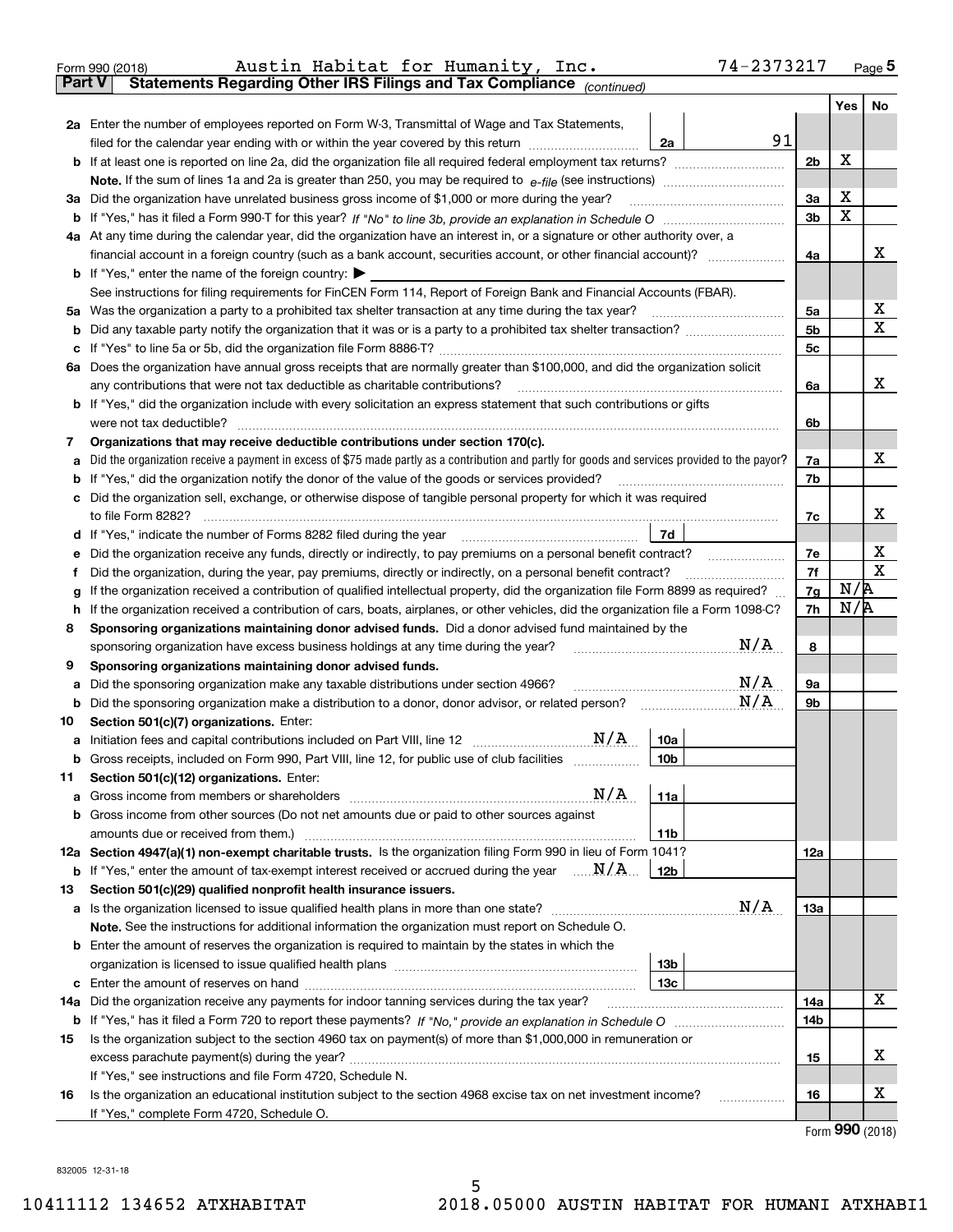| Form 990 (2018) |  |
|-----------------|--|
|                 |  |

Austin Habitat for Humanity, Inc. 74-2373217

*For each "Yes" response to lines 2 through 7b below, and for a "No" response to line 8a, 8b, or 10b below, describe the circumstances, processes, or changes in Schedule O. See instructions.* Form 990 (2018) Austin Habitat for Humanity, Inc. 74–2373217 <sub>Page</sub> 6<br>**Part VI** | Governance, Management, and Disclosure <sub>For each "Yes" response to lines 2 t</sub> Check if Schedule O contains a response or note to any line in this Part VI

| If there are material differences in voting rights among members of the governing body, or if the governing<br>body delegated broad authority to an executive committee or similar committee, explain in Schedule O.<br>27<br>Enter the number of voting members included in line 1a, above, who are independent<br>1b<br>b<br>Did any officer, director, trustee, or key employee have a family relationship or a business relationship with any other<br>2<br>officer, director, trustee, or key employee?<br>$\mathbf{2}$<br>Did the organization delegate control over management duties customarily performed by or under the direct supervision<br>З<br>X<br>3<br>$\mathbf x$<br>$\overline{\mathbf{4}}$<br>Did the organization make any significant changes to its governing documents since the prior Form 990 was filed?<br>4<br>$\mathbf X$<br>5<br>Did the organization become aware during the year of a significant diversion of the organization's assets? <i>manageranian</i> managerance.<br>5<br>$\overline{\mathbf{x}}$<br>6<br>Did the organization have members or stockholders?<br>6<br>Did the organization have members, stockholders, or other persons who had the power to elect or appoint one or<br>7a<br>X<br>7a<br><b>b</b> Are any governance decisions of the organization reserved to (or subject to approval by) members, stockholders, or<br>х<br>persons other than the governing body?<br>7b<br>Did the organization contemporaneously document the meetings held or written actions undertaken during the year by the following:<br>8<br>X<br>8а<br>a<br>X<br>8b<br>b<br>Is there any officer, director, trustee, or key employee listed in Part VII, Section A, who cannot be reached at the<br>9<br>X<br>9<br>Section B. Policies (This Section B requests information about policies not required by the Internal Revenue Code.)<br>Yes<br>No<br>X<br>10a<br><b>b</b> If "Yes," did the organization have written policies and procedures governing the activities of such chapters, affiliates,<br>X<br>10 <sub>b</sub><br>X<br>11a Has the organization provided a complete copy of this Form 990 to all members of its governing body before filing the form?<br>11a<br><b>b</b> Describe in Schedule O the process, if any, used by the organization to review this Form 990.<br>X<br>12a<br>12a Did the organization have a written conflict of interest policy? If "No," go to line 13<br>X<br>12 <sub>b</sub><br><b>b</b> Were officers, directors, or trustees, and key employees required to disclose annually interests that could give rise to conflicts?<br>c Did the organization regularly and consistently monitor and enforce compliance with the policy? If "Yes." describe<br>X<br>12c<br>in Schedule O how this was done manufactured and continuum control of the Schedule O how this was done manufactured and continuum control of the Schedule O how this was done<br>X<br>13<br>13<br>X<br>14<br>14<br>15<br>Did the process for determining compensation of the following persons include a review and approval by independent<br>persons, comparability data, and contemporaneous substantiation of the deliberation and decision?<br>х<br>a The organization's CEO, Executive Director, or top management official manufactured content content of the organization's CEO, Executive Director, or top management official manufactured content of the state of the state<br>15a<br>X<br>15b<br>If "Yes" to line 15a or 15b, describe the process in Schedule O (see instructions).<br>16a Did the organization invest in, contribute assets to, or participate in a joint venture or similar arrangement with a<br>taxable entity during the year?<br>16a<br>b If "Yes," did the organization follow a written policy or procedure requiring the organization to evaluate its participation<br>in joint venture arrangements under applicable federal tax law, and take steps to safeguard the organization's<br>exempt status with respect to such arrangements?<br>16b<br><b>Section C. Disclosure</b><br>None<br>List the states with which a copy of this Form 990 is required to be filed $\blacktriangleright$<br>17<br>Section 6104 requires an organization to make its Forms 1023 (1024 or 1024 A if applicable), 990, and 990-T (Section 501(c)(3)s only) available<br>18<br>for public inspection. Indicate how you made these available. Check all that apply.<br>$X$ Upon request<br>$\lfloor x \rfloor$ Own website<br>Another's website<br>Other (explain in Schedule O)<br>Describe in Schedule O whether (and if so, how) the organization made its governing documents, conflict of interest policy, and financial<br>19<br>statements available to the public during the tax year.<br>State the name, address, and telephone number of the person who possesses the organization's books and records<br>20<br>Lori Steiner - 512-472-8788<br>78704<br>ТX | <b>1a</b> Enter the number of voting members of the governing body at the end of the tax year | 1a |  | 31 |  | Yes <sub>1</sub> | No |
|-------------------------------------------------------------------------------------------------------------------------------------------------------------------------------------------------------------------------------------------------------------------------------------------------------------------------------------------------------------------------------------------------------------------------------------------------------------------------------------------------------------------------------------------------------------------------------------------------------------------------------------------------------------------------------------------------------------------------------------------------------------------------------------------------------------------------------------------------------------------------------------------------------------------------------------------------------------------------------------------------------------------------------------------------------------------------------------------------------------------------------------------------------------------------------------------------------------------------------------------------------------------------------------------------------------------------------------------------------------------------------------------------------------------------------------------------------------------------------------------------------------------------------------------------------------------------------------------------------------------------------------------------------------------------------------------------------------------------------------------------------------------------------------------------------------------------------------------------------------------------------------------------------------------------------------------------------------------------------------------------------------------------------------------------------------------------------------------------------------------------------------------------------------------------------------------------------------------------------------------------------------------------------------------------------------------------------------------------------------------------------------------------------------------------------------------------------------------------------------------------------------------------------------------------------------------------------------------------------------------------------------------------------------------------------------------------------------------------------------------------------------------------------------------------------------------------------------------------------------------------------------------------------------------------------------------------------------------------------------------------------------------------------------------------------------------------------------------------------------------------------------------------------------------------------------------------------------------------------------------------------------------------------------------------------------------------------------------------------------------------------------------------------------------------------------------------------------------------------------------------------------------------------------------------------------------------------------------------------------------------------------------------------------------------------------------------------------------------------------------------------------------------------------------------------------------------------------------------------------------------------------------------------------------------------------------------------------------------------------------------------------------------------------------------------------------------------------------------------------------------------------------------------------------------------------------------------------------------------------------------------------------------------------------------------------------------------------------------------------------------------------------------------------------------------------------------------------------------------------------------------------------------------------------------------------------------------------------------------------------------------------------------------------------------------------------------------------------------------------------------------------------------------------------------------------------------------------------------------------------------------------------------------------------------------------------------|-----------------------------------------------------------------------------------------------|----|--|----|--|------------------|----|
|                                                                                                                                                                                                                                                                                                                                                                                                                                                                                                                                                                                                                                                                                                                                                                                                                                                                                                                                                                                                                                                                                                                                                                                                                                                                                                                                                                                                                                                                                                                                                                                                                                                                                                                                                                                                                                                                                                                                                                                                                                                                                                                                                                                                                                                                                                                                                                                                                                                                                                                                                                                                                                                                                                                                                                                                                                                                                                                                                                                                                                                                                                                                                                                                                                                                                                                                                                                                                                                                                                                                                                                                                                                                                                                                                                                                                                                                                                                                                                                                                                                                                                                                                                                                                                                                                                                                                                                                                                                                                                                                                                                                                                                                                                                                                                                                                                                                                                                                                 |                                                                                               |    |  |    |  |                  |    |
|                                                                                                                                                                                                                                                                                                                                                                                                                                                                                                                                                                                                                                                                                                                                                                                                                                                                                                                                                                                                                                                                                                                                                                                                                                                                                                                                                                                                                                                                                                                                                                                                                                                                                                                                                                                                                                                                                                                                                                                                                                                                                                                                                                                                                                                                                                                                                                                                                                                                                                                                                                                                                                                                                                                                                                                                                                                                                                                                                                                                                                                                                                                                                                                                                                                                                                                                                                                                                                                                                                                                                                                                                                                                                                                                                                                                                                                                                                                                                                                                                                                                                                                                                                                                                                                                                                                                                                                                                                                                                                                                                                                                                                                                                                                                                                                                                                                                                                                                                 |                                                                                               |    |  |    |  |                  |    |
|                                                                                                                                                                                                                                                                                                                                                                                                                                                                                                                                                                                                                                                                                                                                                                                                                                                                                                                                                                                                                                                                                                                                                                                                                                                                                                                                                                                                                                                                                                                                                                                                                                                                                                                                                                                                                                                                                                                                                                                                                                                                                                                                                                                                                                                                                                                                                                                                                                                                                                                                                                                                                                                                                                                                                                                                                                                                                                                                                                                                                                                                                                                                                                                                                                                                                                                                                                                                                                                                                                                                                                                                                                                                                                                                                                                                                                                                                                                                                                                                                                                                                                                                                                                                                                                                                                                                                                                                                                                                                                                                                                                                                                                                                                                                                                                                                                                                                                                                                 |                                                                                               |    |  |    |  |                  |    |
|                                                                                                                                                                                                                                                                                                                                                                                                                                                                                                                                                                                                                                                                                                                                                                                                                                                                                                                                                                                                                                                                                                                                                                                                                                                                                                                                                                                                                                                                                                                                                                                                                                                                                                                                                                                                                                                                                                                                                                                                                                                                                                                                                                                                                                                                                                                                                                                                                                                                                                                                                                                                                                                                                                                                                                                                                                                                                                                                                                                                                                                                                                                                                                                                                                                                                                                                                                                                                                                                                                                                                                                                                                                                                                                                                                                                                                                                                                                                                                                                                                                                                                                                                                                                                                                                                                                                                                                                                                                                                                                                                                                                                                                                                                                                                                                                                                                                                                                                                 |                                                                                               |    |  |    |  |                  |    |
|                                                                                                                                                                                                                                                                                                                                                                                                                                                                                                                                                                                                                                                                                                                                                                                                                                                                                                                                                                                                                                                                                                                                                                                                                                                                                                                                                                                                                                                                                                                                                                                                                                                                                                                                                                                                                                                                                                                                                                                                                                                                                                                                                                                                                                                                                                                                                                                                                                                                                                                                                                                                                                                                                                                                                                                                                                                                                                                                                                                                                                                                                                                                                                                                                                                                                                                                                                                                                                                                                                                                                                                                                                                                                                                                                                                                                                                                                                                                                                                                                                                                                                                                                                                                                                                                                                                                                                                                                                                                                                                                                                                                                                                                                                                                                                                                                                                                                                                                                 |                                                                                               |    |  |    |  |                  | X  |
|                                                                                                                                                                                                                                                                                                                                                                                                                                                                                                                                                                                                                                                                                                                                                                                                                                                                                                                                                                                                                                                                                                                                                                                                                                                                                                                                                                                                                                                                                                                                                                                                                                                                                                                                                                                                                                                                                                                                                                                                                                                                                                                                                                                                                                                                                                                                                                                                                                                                                                                                                                                                                                                                                                                                                                                                                                                                                                                                                                                                                                                                                                                                                                                                                                                                                                                                                                                                                                                                                                                                                                                                                                                                                                                                                                                                                                                                                                                                                                                                                                                                                                                                                                                                                                                                                                                                                                                                                                                                                                                                                                                                                                                                                                                                                                                                                                                                                                                                                 |                                                                                               |    |  |    |  |                  |    |
|                                                                                                                                                                                                                                                                                                                                                                                                                                                                                                                                                                                                                                                                                                                                                                                                                                                                                                                                                                                                                                                                                                                                                                                                                                                                                                                                                                                                                                                                                                                                                                                                                                                                                                                                                                                                                                                                                                                                                                                                                                                                                                                                                                                                                                                                                                                                                                                                                                                                                                                                                                                                                                                                                                                                                                                                                                                                                                                                                                                                                                                                                                                                                                                                                                                                                                                                                                                                                                                                                                                                                                                                                                                                                                                                                                                                                                                                                                                                                                                                                                                                                                                                                                                                                                                                                                                                                                                                                                                                                                                                                                                                                                                                                                                                                                                                                                                                                                                                                 |                                                                                               |    |  |    |  |                  |    |
|                                                                                                                                                                                                                                                                                                                                                                                                                                                                                                                                                                                                                                                                                                                                                                                                                                                                                                                                                                                                                                                                                                                                                                                                                                                                                                                                                                                                                                                                                                                                                                                                                                                                                                                                                                                                                                                                                                                                                                                                                                                                                                                                                                                                                                                                                                                                                                                                                                                                                                                                                                                                                                                                                                                                                                                                                                                                                                                                                                                                                                                                                                                                                                                                                                                                                                                                                                                                                                                                                                                                                                                                                                                                                                                                                                                                                                                                                                                                                                                                                                                                                                                                                                                                                                                                                                                                                                                                                                                                                                                                                                                                                                                                                                                                                                                                                                                                                                                                                 |                                                                                               |    |  |    |  |                  |    |
|                                                                                                                                                                                                                                                                                                                                                                                                                                                                                                                                                                                                                                                                                                                                                                                                                                                                                                                                                                                                                                                                                                                                                                                                                                                                                                                                                                                                                                                                                                                                                                                                                                                                                                                                                                                                                                                                                                                                                                                                                                                                                                                                                                                                                                                                                                                                                                                                                                                                                                                                                                                                                                                                                                                                                                                                                                                                                                                                                                                                                                                                                                                                                                                                                                                                                                                                                                                                                                                                                                                                                                                                                                                                                                                                                                                                                                                                                                                                                                                                                                                                                                                                                                                                                                                                                                                                                                                                                                                                                                                                                                                                                                                                                                                                                                                                                                                                                                                                                 |                                                                                               |    |  |    |  |                  |    |
|                                                                                                                                                                                                                                                                                                                                                                                                                                                                                                                                                                                                                                                                                                                                                                                                                                                                                                                                                                                                                                                                                                                                                                                                                                                                                                                                                                                                                                                                                                                                                                                                                                                                                                                                                                                                                                                                                                                                                                                                                                                                                                                                                                                                                                                                                                                                                                                                                                                                                                                                                                                                                                                                                                                                                                                                                                                                                                                                                                                                                                                                                                                                                                                                                                                                                                                                                                                                                                                                                                                                                                                                                                                                                                                                                                                                                                                                                                                                                                                                                                                                                                                                                                                                                                                                                                                                                                                                                                                                                                                                                                                                                                                                                                                                                                                                                                                                                                                                                 |                                                                                               |    |  |    |  |                  |    |
|                                                                                                                                                                                                                                                                                                                                                                                                                                                                                                                                                                                                                                                                                                                                                                                                                                                                                                                                                                                                                                                                                                                                                                                                                                                                                                                                                                                                                                                                                                                                                                                                                                                                                                                                                                                                                                                                                                                                                                                                                                                                                                                                                                                                                                                                                                                                                                                                                                                                                                                                                                                                                                                                                                                                                                                                                                                                                                                                                                                                                                                                                                                                                                                                                                                                                                                                                                                                                                                                                                                                                                                                                                                                                                                                                                                                                                                                                                                                                                                                                                                                                                                                                                                                                                                                                                                                                                                                                                                                                                                                                                                                                                                                                                                                                                                                                                                                                                                                                 |                                                                                               |    |  |    |  |                  |    |
|                                                                                                                                                                                                                                                                                                                                                                                                                                                                                                                                                                                                                                                                                                                                                                                                                                                                                                                                                                                                                                                                                                                                                                                                                                                                                                                                                                                                                                                                                                                                                                                                                                                                                                                                                                                                                                                                                                                                                                                                                                                                                                                                                                                                                                                                                                                                                                                                                                                                                                                                                                                                                                                                                                                                                                                                                                                                                                                                                                                                                                                                                                                                                                                                                                                                                                                                                                                                                                                                                                                                                                                                                                                                                                                                                                                                                                                                                                                                                                                                                                                                                                                                                                                                                                                                                                                                                                                                                                                                                                                                                                                                                                                                                                                                                                                                                                                                                                                                                 |                                                                                               |    |  |    |  |                  |    |
|                                                                                                                                                                                                                                                                                                                                                                                                                                                                                                                                                                                                                                                                                                                                                                                                                                                                                                                                                                                                                                                                                                                                                                                                                                                                                                                                                                                                                                                                                                                                                                                                                                                                                                                                                                                                                                                                                                                                                                                                                                                                                                                                                                                                                                                                                                                                                                                                                                                                                                                                                                                                                                                                                                                                                                                                                                                                                                                                                                                                                                                                                                                                                                                                                                                                                                                                                                                                                                                                                                                                                                                                                                                                                                                                                                                                                                                                                                                                                                                                                                                                                                                                                                                                                                                                                                                                                                                                                                                                                                                                                                                                                                                                                                                                                                                                                                                                                                                                                 |                                                                                               |    |  |    |  |                  |    |
|                                                                                                                                                                                                                                                                                                                                                                                                                                                                                                                                                                                                                                                                                                                                                                                                                                                                                                                                                                                                                                                                                                                                                                                                                                                                                                                                                                                                                                                                                                                                                                                                                                                                                                                                                                                                                                                                                                                                                                                                                                                                                                                                                                                                                                                                                                                                                                                                                                                                                                                                                                                                                                                                                                                                                                                                                                                                                                                                                                                                                                                                                                                                                                                                                                                                                                                                                                                                                                                                                                                                                                                                                                                                                                                                                                                                                                                                                                                                                                                                                                                                                                                                                                                                                                                                                                                                                                                                                                                                                                                                                                                                                                                                                                                                                                                                                                                                                                                                                 |                                                                                               |    |  |    |  |                  |    |
|                                                                                                                                                                                                                                                                                                                                                                                                                                                                                                                                                                                                                                                                                                                                                                                                                                                                                                                                                                                                                                                                                                                                                                                                                                                                                                                                                                                                                                                                                                                                                                                                                                                                                                                                                                                                                                                                                                                                                                                                                                                                                                                                                                                                                                                                                                                                                                                                                                                                                                                                                                                                                                                                                                                                                                                                                                                                                                                                                                                                                                                                                                                                                                                                                                                                                                                                                                                                                                                                                                                                                                                                                                                                                                                                                                                                                                                                                                                                                                                                                                                                                                                                                                                                                                                                                                                                                                                                                                                                                                                                                                                                                                                                                                                                                                                                                                                                                                                                                 |                                                                                               |    |  |    |  |                  |    |
|                                                                                                                                                                                                                                                                                                                                                                                                                                                                                                                                                                                                                                                                                                                                                                                                                                                                                                                                                                                                                                                                                                                                                                                                                                                                                                                                                                                                                                                                                                                                                                                                                                                                                                                                                                                                                                                                                                                                                                                                                                                                                                                                                                                                                                                                                                                                                                                                                                                                                                                                                                                                                                                                                                                                                                                                                                                                                                                                                                                                                                                                                                                                                                                                                                                                                                                                                                                                                                                                                                                                                                                                                                                                                                                                                                                                                                                                                                                                                                                                                                                                                                                                                                                                                                                                                                                                                                                                                                                                                                                                                                                                                                                                                                                                                                                                                                                                                                                                                 |                                                                                               |    |  |    |  |                  |    |
|                                                                                                                                                                                                                                                                                                                                                                                                                                                                                                                                                                                                                                                                                                                                                                                                                                                                                                                                                                                                                                                                                                                                                                                                                                                                                                                                                                                                                                                                                                                                                                                                                                                                                                                                                                                                                                                                                                                                                                                                                                                                                                                                                                                                                                                                                                                                                                                                                                                                                                                                                                                                                                                                                                                                                                                                                                                                                                                                                                                                                                                                                                                                                                                                                                                                                                                                                                                                                                                                                                                                                                                                                                                                                                                                                                                                                                                                                                                                                                                                                                                                                                                                                                                                                                                                                                                                                                                                                                                                                                                                                                                                                                                                                                                                                                                                                                                                                                                                                 |                                                                                               |    |  |    |  |                  |    |
|                                                                                                                                                                                                                                                                                                                                                                                                                                                                                                                                                                                                                                                                                                                                                                                                                                                                                                                                                                                                                                                                                                                                                                                                                                                                                                                                                                                                                                                                                                                                                                                                                                                                                                                                                                                                                                                                                                                                                                                                                                                                                                                                                                                                                                                                                                                                                                                                                                                                                                                                                                                                                                                                                                                                                                                                                                                                                                                                                                                                                                                                                                                                                                                                                                                                                                                                                                                                                                                                                                                                                                                                                                                                                                                                                                                                                                                                                                                                                                                                                                                                                                                                                                                                                                                                                                                                                                                                                                                                                                                                                                                                                                                                                                                                                                                                                                                                                                                                                 |                                                                                               |    |  |    |  |                  |    |
|                                                                                                                                                                                                                                                                                                                                                                                                                                                                                                                                                                                                                                                                                                                                                                                                                                                                                                                                                                                                                                                                                                                                                                                                                                                                                                                                                                                                                                                                                                                                                                                                                                                                                                                                                                                                                                                                                                                                                                                                                                                                                                                                                                                                                                                                                                                                                                                                                                                                                                                                                                                                                                                                                                                                                                                                                                                                                                                                                                                                                                                                                                                                                                                                                                                                                                                                                                                                                                                                                                                                                                                                                                                                                                                                                                                                                                                                                                                                                                                                                                                                                                                                                                                                                                                                                                                                                                                                                                                                                                                                                                                                                                                                                                                                                                                                                                                                                                                                                 |                                                                                               |    |  |    |  |                  |    |
|                                                                                                                                                                                                                                                                                                                                                                                                                                                                                                                                                                                                                                                                                                                                                                                                                                                                                                                                                                                                                                                                                                                                                                                                                                                                                                                                                                                                                                                                                                                                                                                                                                                                                                                                                                                                                                                                                                                                                                                                                                                                                                                                                                                                                                                                                                                                                                                                                                                                                                                                                                                                                                                                                                                                                                                                                                                                                                                                                                                                                                                                                                                                                                                                                                                                                                                                                                                                                                                                                                                                                                                                                                                                                                                                                                                                                                                                                                                                                                                                                                                                                                                                                                                                                                                                                                                                                                                                                                                                                                                                                                                                                                                                                                                                                                                                                                                                                                                                                 |                                                                                               |    |  |    |  |                  |    |
|                                                                                                                                                                                                                                                                                                                                                                                                                                                                                                                                                                                                                                                                                                                                                                                                                                                                                                                                                                                                                                                                                                                                                                                                                                                                                                                                                                                                                                                                                                                                                                                                                                                                                                                                                                                                                                                                                                                                                                                                                                                                                                                                                                                                                                                                                                                                                                                                                                                                                                                                                                                                                                                                                                                                                                                                                                                                                                                                                                                                                                                                                                                                                                                                                                                                                                                                                                                                                                                                                                                                                                                                                                                                                                                                                                                                                                                                                                                                                                                                                                                                                                                                                                                                                                                                                                                                                                                                                                                                                                                                                                                                                                                                                                                                                                                                                                                                                                                                                 |                                                                                               |    |  |    |  |                  |    |
|                                                                                                                                                                                                                                                                                                                                                                                                                                                                                                                                                                                                                                                                                                                                                                                                                                                                                                                                                                                                                                                                                                                                                                                                                                                                                                                                                                                                                                                                                                                                                                                                                                                                                                                                                                                                                                                                                                                                                                                                                                                                                                                                                                                                                                                                                                                                                                                                                                                                                                                                                                                                                                                                                                                                                                                                                                                                                                                                                                                                                                                                                                                                                                                                                                                                                                                                                                                                                                                                                                                                                                                                                                                                                                                                                                                                                                                                                                                                                                                                                                                                                                                                                                                                                                                                                                                                                                                                                                                                                                                                                                                                                                                                                                                                                                                                                                                                                                                                                 |                                                                                               |    |  |    |  |                  |    |
|                                                                                                                                                                                                                                                                                                                                                                                                                                                                                                                                                                                                                                                                                                                                                                                                                                                                                                                                                                                                                                                                                                                                                                                                                                                                                                                                                                                                                                                                                                                                                                                                                                                                                                                                                                                                                                                                                                                                                                                                                                                                                                                                                                                                                                                                                                                                                                                                                                                                                                                                                                                                                                                                                                                                                                                                                                                                                                                                                                                                                                                                                                                                                                                                                                                                                                                                                                                                                                                                                                                                                                                                                                                                                                                                                                                                                                                                                                                                                                                                                                                                                                                                                                                                                                                                                                                                                                                                                                                                                                                                                                                                                                                                                                                                                                                                                                                                                                                                                 |                                                                                               |    |  |    |  |                  |    |
|                                                                                                                                                                                                                                                                                                                                                                                                                                                                                                                                                                                                                                                                                                                                                                                                                                                                                                                                                                                                                                                                                                                                                                                                                                                                                                                                                                                                                                                                                                                                                                                                                                                                                                                                                                                                                                                                                                                                                                                                                                                                                                                                                                                                                                                                                                                                                                                                                                                                                                                                                                                                                                                                                                                                                                                                                                                                                                                                                                                                                                                                                                                                                                                                                                                                                                                                                                                                                                                                                                                                                                                                                                                                                                                                                                                                                                                                                                                                                                                                                                                                                                                                                                                                                                                                                                                                                                                                                                                                                                                                                                                                                                                                                                                                                                                                                                                                                                                                                 |                                                                                               |    |  |    |  |                  |    |
|                                                                                                                                                                                                                                                                                                                                                                                                                                                                                                                                                                                                                                                                                                                                                                                                                                                                                                                                                                                                                                                                                                                                                                                                                                                                                                                                                                                                                                                                                                                                                                                                                                                                                                                                                                                                                                                                                                                                                                                                                                                                                                                                                                                                                                                                                                                                                                                                                                                                                                                                                                                                                                                                                                                                                                                                                                                                                                                                                                                                                                                                                                                                                                                                                                                                                                                                                                                                                                                                                                                                                                                                                                                                                                                                                                                                                                                                                                                                                                                                                                                                                                                                                                                                                                                                                                                                                                                                                                                                                                                                                                                                                                                                                                                                                                                                                                                                                                                                                 |                                                                                               |    |  |    |  |                  |    |
|                                                                                                                                                                                                                                                                                                                                                                                                                                                                                                                                                                                                                                                                                                                                                                                                                                                                                                                                                                                                                                                                                                                                                                                                                                                                                                                                                                                                                                                                                                                                                                                                                                                                                                                                                                                                                                                                                                                                                                                                                                                                                                                                                                                                                                                                                                                                                                                                                                                                                                                                                                                                                                                                                                                                                                                                                                                                                                                                                                                                                                                                                                                                                                                                                                                                                                                                                                                                                                                                                                                                                                                                                                                                                                                                                                                                                                                                                                                                                                                                                                                                                                                                                                                                                                                                                                                                                                                                                                                                                                                                                                                                                                                                                                                                                                                                                                                                                                                                                 |                                                                                               |    |  |    |  |                  |    |
|                                                                                                                                                                                                                                                                                                                                                                                                                                                                                                                                                                                                                                                                                                                                                                                                                                                                                                                                                                                                                                                                                                                                                                                                                                                                                                                                                                                                                                                                                                                                                                                                                                                                                                                                                                                                                                                                                                                                                                                                                                                                                                                                                                                                                                                                                                                                                                                                                                                                                                                                                                                                                                                                                                                                                                                                                                                                                                                                                                                                                                                                                                                                                                                                                                                                                                                                                                                                                                                                                                                                                                                                                                                                                                                                                                                                                                                                                                                                                                                                                                                                                                                                                                                                                                                                                                                                                                                                                                                                                                                                                                                                                                                                                                                                                                                                                                                                                                                                                 |                                                                                               |    |  |    |  |                  |    |
|                                                                                                                                                                                                                                                                                                                                                                                                                                                                                                                                                                                                                                                                                                                                                                                                                                                                                                                                                                                                                                                                                                                                                                                                                                                                                                                                                                                                                                                                                                                                                                                                                                                                                                                                                                                                                                                                                                                                                                                                                                                                                                                                                                                                                                                                                                                                                                                                                                                                                                                                                                                                                                                                                                                                                                                                                                                                                                                                                                                                                                                                                                                                                                                                                                                                                                                                                                                                                                                                                                                                                                                                                                                                                                                                                                                                                                                                                                                                                                                                                                                                                                                                                                                                                                                                                                                                                                                                                                                                                                                                                                                                                                                                                                                                                                                                                                                                                                                                                 |                                                                                               |    |  |    |  |                  |    |
|                                                                                                                                                                                                                                                                                                                                                                                                                                                                                                                                                                                                                                                                                                                                                                                                                                                                                                                                                                                                                                                                                                                                                                                                                                                                                                                                                                                                                                                                                                                                                                                                                                                                                                                                                                                                                                                                                                                                                                                                                                                                                                                                                                                                                                                                                                                                                                                                                                                                                                                                                                                                                                                                                                                                                                                                                                                                                                                                                                                                                                                                                                                                                                                                                                                                                                                                                                                                                                                                                                                                                                                                                                                                                                                                                                                                                                                                                                                                                                                                                                                                                                                                                                                                                                                                                                                                                                                                                                                                                                                                                                                                                                                                                                                                                                                                                                                                                                                                                 |                                                                                               |    |  |    |  |                  |    |
|                                                                                                                                                                                                                                                                                                                                                                                                                                                                                                                                                                                                                                                                                                                                                                                                                                                                                                                                                                                                                                                                                                                                                                                                                                                                                                                                                                                                                                                                                                                                                                                                                                                                                                                                                                                                                                                                                                                                                                                                                                                                                                                                                                                                                                                                                                                                                                                                                                                                                                                                                                                                                                                                                                                                                                                                                                                                                                                                                                                                                                                                                                                                                                                                                                                                                                                                                                                                                                                                                                                                                                                                                                                                                                                                                                                                                                                                                                                                                                                                                                                                                                                                                                                                                                                                                                                                                                                                                                                                                                                                                                                                                                                                                                                                                                                                                                                                                                                                                 |                                                                                               |    |  |    |  |                  |    |
|                                                                                                                                                                                                                                                                                                                                                                                                                                                                                                                                                                                                                                                                                                                                                                                                                                                                                                                                                                                                                                                                                                                                                                                                                                                                                                                                                                                                                                                                                                                                                                                                                                                                                                                                                                                                                                                                                                                                                                                                                                                                                                                                                                                                                                                                                                                                                                                                                                                                                                                                                                                                                                                                                                                                                                                                                                                                                                                                                                                                                                                                                                                                                                                                                                                                                                                                                                                                                                                                                                                                                                                                                                                                                                                                                                                                                                                                                                                                                                                                                                                                                                                                                                                                                                                                                                                                                                                                                                                                                                                                                                                                                                                                                                                                                                                                                                                                                                                                                 |                                                                                               |    |  |    |  |                  |    |
|                                                                                                                                                                                                                                                                                                                                                                                                                                                                                                                                                                                                                                                                                                                                                                                                                                                                                                                                                                                                                                                                                                                                                                                                                                                                                                                                                                                                                                                                                                                                                                                                                                                                                                                                                                                                                                                                                                                                                                                                                                                                                                                                                                                                                                                                                                                                                                                                                                                                                                                                                                                                                                                                                                                                                                                                                                                                                                                                                                                                                                                                                                                                                                                                                                                                                                                                                                                                                                                                                                                                                                                                                                                                                                                                                                                                                                                                                                                                                                                                                                                                                                                                                                                                                                                                                                                                                                                                                                                                                                                                                                                                                                                                                                                                                                                                                                                                                                                                                 |                                                                                               |    |  |    |  |                  |    |
|                                                                                                                                                                                                                                                                                                                                                                                                                                                                                                                                                                                                                                                                                                                                                                                                                                                                                                                                                                                                                                                                                                                                                                                                                                                                                                                                                                                                                                                                                                                                                                                                                                                                                                                                                                                                                                                                                                                                                                                                                                                                                                                                                                                                                                                                                                                                                                                                                                                                                                                                                                                                                                                                                                                                                                                                                                                                                                                                                                                                                                                                                                                                                                                                                                                                                                                                                                                                                                                                                                                                                                                                                                                                                                                                                                                                                                                                                                                                                                                                                                                                                                                                                                                                                                                                                                                                                                                                                                                                                                                                                                                                                                                                                                                                                                                                                                                                                                                                                 |                                                                                               |    |  |    |  |                  |    |
|                                                                                                                                                                                                                                                                                                                                                                                                                                                                                                                                                                                                                                                                                                                                                                                                                                                                                                                                                                                                                                                                                                                                                                                                                                                                                                                                                                                                                                                                                                                                                                                                                                                                                                                                                                                                                                                                                                                                                                                                                                                                                                                                                                                                                                                                                                                                                                                                                                                                                                                                                                                                                                                                                                                                                                                                                                                                                                                                                                                                                                                                                                                                                                                                                                                                                                                                                                                                                                                                                                                                                                                                                                                                                                                                                                                                                                                                                                                                                                                                                                                                                                                                                                                                                                                                                                                                                                                                                                                                                                                                                                                                                                                                                                                                                                                                                                                                                                                                                 |                                                                                               |    |  |    |  |                  |    |
|                                                                                                                                                                                                                                                                                                                                                                                                                                                                                                                                                                                                                                                                                                                                                                                                                                                                                                                                                                                                                                                                                                                                                                                                                                                                                                                                                                                                                                                                                                                                                                                                                                                                                                                                                                                                                                                                                                                                                                                                                                                                                                                                                                                                                                                                                                                                                                                                                                                                                                                                                                                                                                                                                                                                                                                                                                                                                                                                                                                                                                                                                                                                                                                                                                                                                                                                                                                                                                                                                                                                                                                                                                                                                                                                                                                                                                                                                                                                                                                                                                                                                                                                                                                                                                                                                                                                                                                                                                                                                                                                                                                                                                                                                                                                                                                                                                                                                                                                                 |                                                                                               |    |  |    |  |                  |    |
|                                                                                                                                                                                                                                                                                                                                                                                                                                                                                                                                                                                                                                                                                                                                                                                                                                                                                                                                                                                                                                                                                                                                                                                                                                                                                                                                                                                                                                                                                                                                                                                                                                                                                                                                                                                                                                                                                                                                                                                                                                                                                                                                                                                                                                                                                                                                                                                                                                                                                                                                                                                                                                                                                                                                                                                                                                                                                                                                                                                                                                                                                                                                                                                                                                                                                                                                                                                                                                                                                                                                                                                                                                                                                                                                                                                                                                                                                                                                                                                                                                                                                                                                                                                                                                                                                                                                                                                                                                                                                                                                                                                                                                                                                                                                                                                                                                                                                                                                                 |                                                                                               |    |  |    |  |                  |    |
|                                                                                                                                                                                                                                                                                                                                                                                                                                                                                                                                                                                                                                                                                                                                                                                                                                                                                                                                                                                                                                                                                                                                                                                                                                                                                                                                                                                                                                                                                                                                                                                                                                                                                                                                                                                                                                                                                                                                                                                                                                                                                                                                                                                                                                                                                                                                                                                                                                                                                                                                                                                                                                                                                                                                                                                                                                                                                                                                                                                                                                                                                                                                                                                                                                                                                                                                                                                                                                                                                                                                                                                                                                                                                                                                                                                                                                                                                                                                                                                                                                                                                                                                                                                                                                                                                                                                                                                                                                                                                                                                                                                                                                                                                                                                                                                                                                                                                                                                                 |                                                                                               |    |  |    |  |                  |    |
|                                                                                                                                                                                                                                                                                                                                                                                                                                                                                                                                                                                                                                                                                                                                                                                                                                                                                                                                                                                                                                                                                                                                                                                                                                                                                                                                                                                                                                                                                                                                                                                                                                                                                                                                                                                                                                                                                                                                                                                                                                                                                                                                                                                                                                                                                                                                                                                                                                                                                                                                                                                                                                                                                                                                                                                                                                                                                                                                                                                                                                                                                                                                                                                                                                                                                                                                                                                                                                                                                                                                                                                                                                                                                                                                                                                                                                                                                                                                                                                                                                                                                                                                                                                                                                                                                                                                                                                                                                                                                                                                                                                                                                                                                                                                                                                                                                                                                                                                                 |                                                                                               |    |  |    |  |                  |    |
|                                                                                                                                                                                                                                                                                                                                                                                                                                                                                                                                                                                                                                                                                                                                                                                                                                                                                                                                                                                                                                                                                                                                                                                                                                                                                                                                                                                                                                                                                                                                                                                                                                                                                                                                                                                                                                                                                                                                                                                                                                                                                                                                                                                                                                                                                                                                                                                                                                                                                                                                                                                                                                                                                                                                                                                                                                                                                                                                                                                                                                                                                                                                                                                                                                                                                                                                                                                                                                                                                                                                                                                                                                                                                                                                                                                                                                                                                                                                                                                                                                                                                                                                                                                                                                                                                                                                                                                                                                                                                                                                                                                                                                                                                                                                                                                                                                                                                                                                                 |                                                                                               |    |  |    |  |                  |    |
|                                                                                                                                                                                                                                                                                                                                                                                                                                                                                                                                                                                                                                                                                                                                                                                                                                                                                                                                                                                                                                                                                                                                                                                                                                                                                                                                                                                                                                                                                                                                                                                                                                                                                                                                                                                                                                                                                                                                                                                                                                                                                                                                                                                                                                                                                                                                                                                                                                                                                                                                                                                                                                                                                                                                                                                                                                                                                                                                                                                                                                                                                                                                                                                                                                                                                                                                                                                                                                                                                                                                                                                                                                                                                                                                                                                                                                                                                                                                                                                                                                                                                                                                                                                                                                                                                                                                                                                                                                                                                                                                                                                                                                                                                                                                                                                                                                                                                                                                                 |                                                                                               |    |  |    |  |                  | X  |
|                                                                                                                                                                                                                                                                                                                                                                                                                                                                                                                                                                                                                                                                                                                                                                                                                                                                                                                                                                                                                                                                                                                                                                                                                                                                                                                                                                                                                                                                                                                                                                                                                                                                                                                                                                                                                                                                                                                                                                                                                                                                                                                                                                                                                                                                                                                                                                                                                                                                                                                                                                                                                                                                                                                                                                                                                                                                                                                                                                                                                                                                                                                                                                                                                                                                                                                                                                                                                                                                                                                                                                                                                                                                                                                                                                                                                                                                                                                                                                                                                                                                                                                                                                                                                                                                                                                                                                                                                                                                                                                                                                                                                                                                                                                                                                                                                                                                                                                                                 |                                                                                               |    |  |    |  |                  |    |
|                                                                                                                                                                                                                                                                                                                                                                                                                                                                                                                                                                                                                                                                                                                                                                                                                                                                                                                                                                                                                                                                                                                                                                                                                                                                                                                                                                                                                                                                                                                                                                                                                                                                                                                                                                                                                                                                                                                                                                                                                                                                                                                                                                                                                                                                                                                                                                                                                                                                                                                                                                                                                                                                                                                                                                                                                                                                                                                                                                                                                                                                                                                                                                                                                                                                                                                                                                                                                                                                                                                                                                                                                                                                                                                                                                                                                                                                                                                                                                                                                                                                                                                                                                                                                                                                                                                                                                                                                                                                                                                                                                                                                                                                                                                                                                                                                                                                                                                                                 |                                                                                               |    |  |    |  |                  |    |
|                                                                                                                                                                                                                                                                                                                                                                                                                                                                                                                                                                                                                                                                                                                                                                                                                                                                                                                                                                                                                                                                                                                                                                                                                                                                                                                                                                                                                                                                                                                                                                                                                                                                                                                                                                                                                                                                                                                                                                                                                                                                                                                                                                                                                                                                                                                                                                                                                                                                                                                                                                                                                                                                                                                                                                                                                                                                                                                                                                                                                                                                                                                                                                                                                                                                                                                                                                                                                                                                                                                                                                                                                                                                                                                                                                                                                                                                                                                                                                                                                                                                                                                                                                                                                                                                                                                                                                                                                                                                                                                                                                                                                                                                                                                                                                                                                                                                                                                                                 |                                                                                               |    |  |    |  |                  |    |
|                                                                                                                                                                                                                                                                                                                                                                                                                                                                                                                                                                                                                                                                                                                                                                                                                                                                                                                                                                                                                                                                                                                                                                                                                                                                                                                                                                                                                                                                                                                                                                                                                                                                                                                                                                                                                                                                                                                                                                                                                                                                                                                                                                                                                                                                                                                                                                                                                                                                                                                                                                                                                                                                                                                                                                                                                                                                                                                                                                                                                                                                                                                                                                                                                                                                                                                                                                                                                                                                                                                                                                                                                                                                                                                                                                                                                                                                                                                                                                                                                                                                                                                                                                                                                                                                                                                                                                                                                                                                                                                                                                                                                                                                                                                                                                                                                                                                                                                                                 |                                                                                               |    |  |    |  |                  |    |
|                                                                                                                                                                                                                                                                                                                                                                                                                                                                                                                                                                                                                                                                                                                                                                                                                                                                                                                                                                                                                                                                                                                                                                                                                                                                                                                                                                                                                                                                                                                                                                                                                                                                                                                                                                                                                                                                                                                                                                                                                                                                                                                                                                                                                                                                                                                                                                                                                                                                                                                                                                                                                                                                                                                                                                                                                                                                                                                                                                                                                                                                                                                                                                                                                                                                                                                                                                                                                                                                                                                                                                                                                                                                                                                                                                                                                                                                                                                                                                                                                                                                                                                                                                                                                                                                                                                                                                                                                                                                                                                                                                                                                                                                                                                                                                                                                                                                                                                                                 |                                                                                               |    |  |    |  |                  |    |
|                                                                                                                                                                                                                                                                                                                                                                                                                                                                                                                                                                                                                                                                                                                                                                                                                                                                                                                                                                                                                                                                                                                                                                                                                                                                                                                                                                                                                                                                                                                                                                                                                                                                                                                                                                                                                                                                                                                                                                                                                                                                                                                                                                                                                                                                                                                                                                                                                                                                                                                                                                                                                                                                                                                                                                                                                                                                                                                                                                                                                                                                                                                                                                                                                                                                                                                                                                                                                                                                                                                                                                                                                                                                                                                                                                                                                                                                                                                                                                                                                                                                                                                                                                                                                                                                                                                                                                                                                                                                                                                                                                                                                                                                                                                                                                                                                                                                                                                                                 |                                                                                               |    |  |    |  |                  |    |
|                                                                                                                                                                                                                                                                                                                                                                                                                                                                                                                                                                                                                                                                                                                                                                                                                                                                                                                                                                                                                                                                                                                                                                                                                                                                                                                                                                                                                                                                                                                                                                                                                                                                                                                                                                                                                                                                                                                                                                                                                                                                                                                                                                                                                                                                                                                                                                                                                                                                                                                                                                                                                                                                                                                                                                                                                                                                                                                                                                                                                                                                                                                                                                                                                                                                                                                                                                                                                                                                                                                                                                                                                                                                                                                                                                                                                                                                                                                                                                                                                                                                                                                                                                                                                                                                                                                                                                                                                                                                                                                                                                                                                                                                                                                                                                                                                                                                                                                                                 |                                                                                               |    |  |    |  |                  |    |
|                                                                                                                                                                                                                                                                                                                                                                                                                                                                                                                                                                                                                                                                                                                                                                                                                                                                                                                                                                                                                                                                                                                                                                                                                                                                                                                                                                                                                                                                                                                                                                                                                                                                                                                                                                                                                                                                                                                                                                                                                                                                                                                                                                                                                                                                                                                                                                                                                                                                                                                                                                                                                                                                                                                                                                                                                                                                                                                                                                                                                                                                                                                                                                                                                                                                                                                                                                                                                                                                                                                                                                                                                                                                                                                                                                                                                                                                                                                                                                                                                                                                                                                                                                                                                                                                                                                                                                                                                                                                                                                                                                                                                                                                                                                                                                                                                                                                                                                                                 |                                                                                               |    |  |    |  |                  |    |
|                                                                                                                                                                                                                                                                                                                                                                                                                                                                                                                                                                                                                                                                                                                                                                                                                                                                                                                                                                                                                                                                                                                                                                                                                                                                                                                                                                                                                                                                                                                                                                                                                                                                                                                                                                                                                                                                                                                                                                                                                                                                                                                                                                                                                                                                                                                                                                                                                                                                                                                                                                                                                                                                                                                                                                                                                                                                                                                                                                                                                                                                                                                                                                                                                                                                                                                                                                                                                                                                                                                                                                                                                                                                                                                                                                                                                                                                                                                                                                                                                                                                                                                                                                                                                                                                                                                                                                                                                                                                                                                                                                                                                                                                                                                                                                                                                                                                                                                                                 |                                                                                               |    |  |    |  |                  |    |
|                                                                                                                                                                                                                                                                                                                                                                                                                                                                                                                                                                                                                                                                                                                                                                                                                                                                                                                                                                                                                                                                                                                                                                                                                                                                                                                                                                                                                                                                                                                                                                                                                                                                                                                                                                                                                                                                                                                                                                                                                                                                                                                                                                                                                                                                                                                                                                                                                                                                                                                                                                                                                                                                                                                                                                                                                                                                                                                                                                                                                                                                                                                                                                                                                                                                                                                                                                                                                                                                                                                                                                                                                                                                                                                                                                                                                                                                                                                                                                                                                                                                                                                                                                                                                                                                                                                                                                                                                                                                                                                                                                                                                                                                                                                                                                                                                                                                                                                                                 |                                                                                               |    |  |    |  |                  |    |
|                                                                                                                                                                                                                                                                                                                                                                                                                                                                                                                                                                                                                                                                                                                                                                                                                                                                                                                                                                                                                                                                                                                                                                                                                                                                                                                                                                                                                                                                                                                                                                                                                                                                                                                                                                                                                                                                                                                                                                                                                                                                                                                                                                                                                                                                                                                                                                                                                                                                                                                                                                                                                                                                                                                                                                                                                                                                                                                                                                                                                                                                                                                                                                                                                                                                                                                                                                                                                                                                                                                                                                                                                                                                                                                                                                                                                                                                                                                                                                                                                                                                                                                                                                                                                                                                                                                                                                                                                                                                                                                                                                                                                                                                                                                                                                                                                                                                                                                                                 |                                                                                               |    |  |    |  |                  |    |
|                                                                                                                                                                                                                                                                                                                                                                                                                                                                                                                                                                                                                                                                                                                                                                                                                                                                                                                                                                                                                                                                                                                                                                                                                                                                                                                                                                                                                                                                                                                                                                                                                                                                                                                                                                                                                                                                                                                                                                                                                                                                                                                                                                                                                                                                                                                                                                                                                                                                                                                                                                                                                                                                                                                                                                                                                                                                                                                                                                                                                                                                                                                                                                                                                                                                                                                                                                                                                                                                                                                                                                                                                                                                                                                                                                                                                                                                                                                                                                                                                                                                                                                                                                                                                                                                                                                                                                                                                                                                                                                                                                                                                                                                                                                                                                                                                                                                                                                                                 |                                                                                               |    |  |    |  |                  |    |
|                                                                                                                                                                                                                                                                                                                                                                                                                                                                                                                                                                                                                                                                                                                                                                                                                                                                                                                                                                                                                                                                                                                                                                                                                                                                                                                                                                                                                                                                                                                                                                                                                                                                                                                                                                                                                                                                                                                                                                                                                                                                                                                                                                                                                                                                                                                                                                                                                                                                                                                                                                                                                                                                                                                                                                                                                                                                                                                                                                                                                                                                                                                                                                                                                                                                                                                                                                                                                                                                                                                                                                                                                                                                                                                                                                                                                                                                                                                                                                                                                                                                                                                                                                                                                                                                                                                                                                                                                                                                                                                                                                                                                                                                                                                                                                                                                                                                                                                                                 | 500 W. Ben White Blvd., Austin,                                                               |    |  |    |  |                  |    |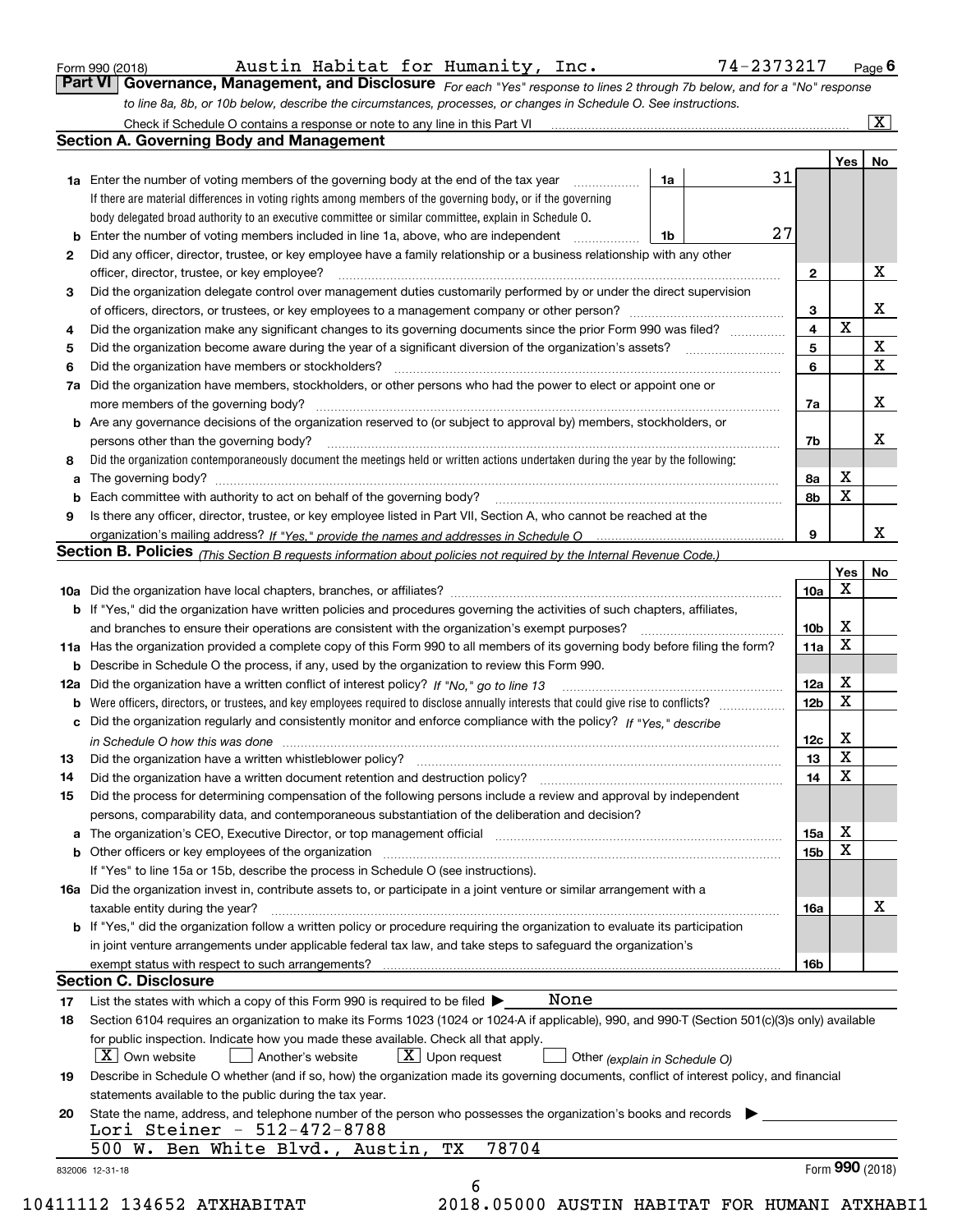$\mathcal{L}^{\text{max}}$ 

# **7Part VII Compensation of Officers, Directors, Trustees, Key Employees, Highest Compensated Employees, and Independent Contractors**

Check if Schedule O contains a response or note to any line in this Part VII

**Section A. Officers, Directors, Trustees, Key Employees, and Highest Compensated Employees**

**1a**  Complete this table for all persons required to be listed. Report compensation for the calendar year ending with or within the organization's tax year.

**•** List all of the organization's current officers, directors, trustees (whether individuals or organizations), regardless of amount of compensation. Enter -0- in columns  $(D)$ ,  $(E)$ , and  $(F)$  if no compensation was paid.

● List all of the organization's **current** key employees, if any. See instructions for definition of "key employee."

**•** List the organization's five current highest compensated employees (other than an officer, director, trustee, or key employee) who received reportable compensation (Box 5 of Form W-2 and/or Box 7 of Form 1099-MISC) of more than \$100,000 from the organization and any related organizations.

 $\bullet$  List all of the organization's **former** officers, key employees, and highest compensated employees who received more than \$100,000 of reportable compensation from the organization and any related organizations.

**•** List all of the organization's former directors or trustees that received, in the capacity as a former director or trustee of the organization, more than \$10,000 of reportable compensation from the organization and any related organizations.

List persons in the following order: individual trustees or directors; institutional trustees; officers; key employees; highest compensated employees; and former such persons.

Check this box if neither the organization nor any related organization compensated any current officer, director, or trustee.  $\mathcal{L}^{\text{max}}$ 

| (A)                     | (B)                    |                                |                       |                         | (C)          |                                                                  |        | (D)                             | (E)                              | (F)                      |
|-------------------------|------------------------|--------------------------------|-----------------------|-------------------------|--------------|------------------------------------------------------------------|--------|---------------------------------|----------------------------------|--------------------------|
| Name and Title          | Average                |                                |                       | Position                |              | (do not check more than one                                      |        | Reportable                      | Reportable                       | Estimated                |
|                         | hours per              |                                |                       |                         |              | box, unless person is both an<br>officer and a director/trustee) |        | compensation                    | compensation                     | amount of                |
|                         | week                   |                                |                       |                         |              |                                                                  |        | from                            | from related                     | other                    |
|                         | (list any<br>hours for |                                |                       |                         |              |                                                                  |        | the                             | organizations<br>(W-2/1099-MISC) | compensation<br>from the |
|                         | related                |                                |                       |                         |              |                                                                  |        | organization<br>(W-2/1099-MISC) |                                  | organization             |
|                         | organizations          |                                |                       |                         |              |                                                                  |        |                                 |                                  | and related              |
|                         | below                  | Individual trustee or director | Institutional trustee |                         | Key employee |                                                                  |        |                                 |                                  | organizations            |
|                         | line)                  |                                |                       | Officer                 |              | Highest compensated<br> employee                                 | Former |                                 |                                  |                          |
| Curtis Page<br>(1)      | 1.00                   |                                |                       |                         |              |                                                                  |        |                                 |                                  |                          |
| Chair                   |                        | $\mathbf x$                    |                       | $\rm X$                 |              |                                                                  |        | 0.                              | $\mathbf 0$ .                    | $\mathbf 0$ .            |
| (2)<br>Eric Smith       | 1.00                   |                                |                       |                         |              |                                                                  |        |                                 |                                  |                          |
| Immediate Past Chair    |                        | X                              |                       | $\mathbf X$             |              |                                                                  |        | 0.                              | 0.                               | $\mathbf 0$ .            |
| Heather Ladage<br>(3)   | 1.00                   |                                |                       |                         |              |                                                                  |        |                                 |                                  |                          |
| $Chair-Elect$           |                        | $\mathbf x$                    |                       | $\rm X$                 |              |                                                                  |        | 0.                              | $\mathbf 0$ .                    | $\mathbf 0$ .            |
| (4) Gaylon Boyd         | 1.00                   |                                |                       |                         |              |                                                                  |        |                                 |                                  |                          |
| Treasurer               |                        | X                              |                       | $\overline{\textbf{X}}$ |              |                                                                  |        | 0.                              | $\mathbf 0$ .                    | $\mathbf 0$ .            |
| (5) David Osborn        | 1.00                   |                                |                       |                         |              |                                                                  |        |                                 |                                  |                          |
| Secretary               |                        | $\mathbf X$                    |                       | $\overline{\mathbf{X}}$ |              |                                                                  |        | 0.                              | $\mathbf 0$ .                    | $\mathbf 0$ .            |
| (6) Yvette Boatright    | 1.00                   |                                |                       |                         |              |                                                                  |        |                                 |                                  |                          |
| Development Officer     |                        | X                              |                       |                         |              |                                                                  |        | 0.                              | 0.                               | 0.                       |
| (7) Dilum Chandrasoma   | 1.00                   |                                |                       |                         |              |                                                                  |        |                                 |                                  |                          |
| Director                |                        | X                              |                       |                         |              |                                                                  |        | 0.                              | $\mathbf 0$ .                    | $\mathbf 0$ .            |
| Ken Corby<br>(8)        | 1.00                   |                                |                       |                         |              |                                                                  |        |                                 |                                  |                          |
| Director                |                        | $\mathbf x$                    |                       |                         |              |                                                                  |        | 0.                              | $\mathbf 0$ .                    | $\mathbf 0$ .            |
| (9)<br>Kevin Cunningham | 1.00                   |                                |                       |                         |              |                                                                  |        |                                 |                                  |                          |
| Director                |                        | $\rm X$                        |                       |                         |              |                                                                  |        | 0.                              | 0.                               | $0_{.}$                  |
| (10) Chip Dart          | 1.00                   |                                |                       |                         |              |                                                                  |        |                                 |                                  |                          |
| Director                |                        | $\mathbf x$                    |                       |                         |              |                                                                  |        | 0.                              | $\mathbf{0}$ .                   | $0$ .                    |
| (11) John Doucet        | 1.00                   |                                |                       |                         |              |                                                                  |        |                                 |                                  |                          |
| Director                |                        | $\mathbf X$                    |                       |                         |              |                                                                  |        | 0.                              | $\mathbf 0$ .                    | 0.                       |
| (12) Chris Engen        | 1.00                   |                                |                       |                         |              |                                                                  |        |                                 |                                  |                          |
| Director                |                        | $\mathbf X$                    |                       |                         |              |                                                                  |        | 0.                              | $\mathbf 0$ .                    | 0.                       |
| (13) Hugh Forrest       | 1.00                   |                                |                       |                         |              |                                                                  |        |                                 |                                  |                          |
| Director                |                        | $\mathbf X$                    |                       |                         |              |                                                                  |        | 0.                              | 0.                               | $\mathbf 0$ .            |
| (14) Michael Golden     | 1.00                   |                                |                       |                         |              |                                                                  |        |                                 |                                  |                          |
| Legal Officer           |                        | $\mathbf X$                    |                       |                         |              |                                                                  |        | 0.                              | $\mathbf 0$ .                    | $0$ .                    |
| (15) Jay Hartzell       | 1.00                   |                                |                       |                         |              |                                                                  |        |                                 |                                  |                          |
| Director                |                        | $\mathbf X$                    |                       |                         |              |                                                                  |        | 0.                              | 0.                               | 0.                       |
| (16) Phil Hutchinson    | 1.00                   |                                |                       |                         |              |                                                                  |        |                                 |                                  |                          |
| Director                |                        | $\mathbf X$                    |                       |                         |              |                                                                  |        | 0.                              | $\mathbf 0$ .                    | $\mathbf 0$ .            |
| (17) Mark Masten        | 1.00                   |                                |                       |                         |              |                                                                  |        |                                 |                                  |                          |
| Director                |                        | $\mathbf X$                    |                       |                         |              |                                                                  |        | 0.                              | $\mathbf 0$ .                    | 0.<br>$\overline{2}$     |

7

832007 12-31-18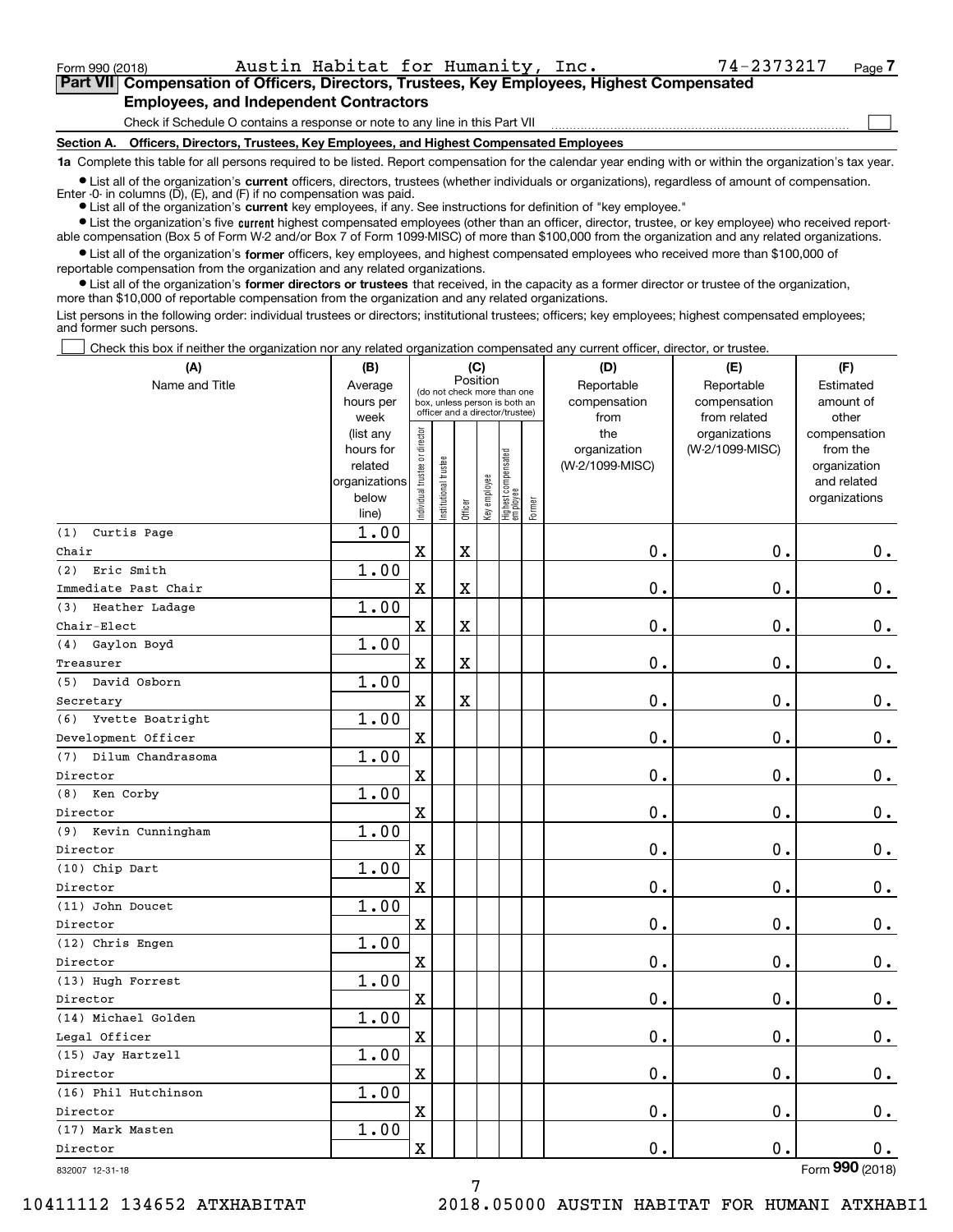| Austin Habitat for Humanity, Inc.<br>Form 990 (2018)                                                                                                                                                                                                                  |                                                                                                        |                                                              |                      |         |               |                                  |              |                         | 74-2373217      |                  |               | Page 8           |
|-----------------------------------------------------------------------------------------------------------------------------------------------------------------------------------------------------------------------------------------------------------------------|--------------------------------------------------------------------------------------------------------|--------------------------------------------------------------|----------------------|---------|---------------|----------------------------------|--------------|-------------------------|-----------------|------------------|---------------|------------------|
| <b>Part VII</b>                                                                                                                                                                                                                                                       | Section A. Officers, Directors, Trustees, Key Employees, and Highest Compensated Employees (continued) |                                                              |                      |         |               |                                  |              |                         |                 |                  |               |                  |
| (A)                                                                                                                                                                                                                                                                   | (B)                                                                                                    |                                                              |                      |         | (C)           |                                  |              | (D)                     | (E)             |                  | (F)           |                  |
| Name and title                                                                                                                                                                                                                                                        | Average                                                                                                |                                                              |                      |         | Position      |                                  |              | Reportable              | Reportable      |                  | Estimated     |                  |
|                                                                                                                                                                                                                                                                       | hours per                                                                                              | (do not check more than one<br>box, unless person is both an |                      |         |               |                                  | compensation | compensation            |                 | amount of        |               |                  |
|                                                                                                                                                                                                                                                                       | week                                                                                                   |                                                              |                      |         |               | officer and a director/trustee)  |              | from                    | from related    |                  | other         |                  |
|                                                                                                                                                                                                                                                                       | (list any                                                                                              |                                                              |                      |         |               |                                  |              | the                     | organizations   |                  | compensation  |                  |
|                                                                                                                                                                                                                                                                       | hours for                                                                                              |                                                              |                      |         |               |                                  |              | organization            | (W-2/1099-MISC) |                  | from the      |                  |
|                                                                                                                                                                                                                                                                       | related                                                                                                |                                                              |                      |         |               |                                  |              | (W-2/1099-MISC)         |                 |                  | organization  |                  |
|                                                                                                                                                                                                                                                                       | organizations<br>below                                                                                 |                                                              |                      |         |               |                                  |              |                         |                 |                  | and related   |                  |
|                                                                                                                                                                                                                                                                       | line)                                                                                                  | Individual trustee or director                               | nstitutional trustee | Officer | əə/old wə Aəy | Highest compensated<br> employee | Former       |                         |                 |                  | organizations |                  |
| (18) John Neff                                                                                                                                                                                                                                                        | 1.00                                                                                                   |                                                              |                      |         |               |                                  |              |                         |                 |                  |               |                  |
| Director                                                                                                                                                                                                                                                              |                                                                                                        | $\mathbf X$                                                  |                      |         |               |                                  |              | 0.                      |                 | 0.               |               | $0$ .            |
| (19) David O'Neil                                                                                                                                                                                                                                                     | 1.00                                                                                                   |                                                              |                      |         |               |                                  |              |                         |                 |                  |               |                  |
| Director                                                                                                                                                                                                                                                              |                                                                                                        | $\mathbf X$                                                  |                      |         |               |                                  |              | 0.                      |                 | 0.               |               | $0$ .            |
| (20) Estrella Posey                                                                                                                                                                                                                                                   | 1.00                                                                                                   |                                                              |                      |         |               |                                  |              |                         |                 |                  |               |                  |
| Director                                                                                                                                                                                                                                                              |                                                                                                        | $\mathbf X$                                                  |                      |         |               |                                  |              | 0.                      |                 | 0.               |               | 0.               |
| (21) Ross Sabolcik                                                                                                                                                                                                                                                    | 1.00                                                                                                   |                                                              |                      |         |               |                                  |              |                         |                 |                  |               |                  |
| Director                                                                                                                                                                                                                                                              |                                                                                                        | $\mathbf X$                                                  |                      |         |               |                                  |              | 0.                      |                 | 0.               |               | 0.               |
| (22) Valerie Salinas-Davis                                                                                                                                                                                                                                            | 1.00                                                                                                   |                                                              |                      |         |               |                                  |              |                         |                 |                  |               |                  |
| Executive Committee                                                                                                                                                                                                                                                   |                                                                                                        | $\mathbf X$                                                  |                      |         |               |                                  |              | 0.                      |                 | 0.               |               | 0.               |
| (23) Larry Smith                                                                                                                                                                                                                                                      | 1.00                                                                                                   |                                                              |                      |         |               |                                  |              |                         |                 |                  |               |                  |
| Executive Committee                                                                                                                                                                                                                                                   |                                                                                                        | $\mathbf X$                                                  |                      |         |               |                                  |              | 0.                      |                 | 0.               |               | 0.               |
| (24) Anand Srinivasan                                                                                                                                                                                                                                                 | 1.00                                                                                                   |                                                              |                      |         |               |                                  |              |                         |                 |                  |               |                  |
| Director                                                                                                                                                                                                                                                              |                                                                                                        | $\mathbf X$                                                  |                      |         |               |                                  |              | 0.                      |                 | 0.               |               | 0.               |
| (25) Sherine Thomas                                                                                                                                                                                                                                                   | 1.00                                                                                                   |                                                              |                      |         |               |                                  |              |                         |                 |                  |               |                  |
| Director                                                                                                                                                                                                                                                              |                                                                                                        | X                                                            |                      |         |               |                                  |              | 0.                      |                 | 0.               |               | 0.               |
| $(26)$ Joe Tracy                                                                                                                                                                                                                                                      | 1.00                                                                                                   |                                                              |                      |         |               |                                  |              |                         |                 |                  |               |                  |
| Executive Committee                                                                                                                                                                                                                                                   |                                                                                                        | $\mathbf x$                                                  |                      |         |               |                                  |              | 0.                      |                 | 0.               |               | $0$ .            |
|                                                                                                                                                                                                                                                                       |                                                                                                        |                                                              |                      |         |               |                                  |              | $\mathbf{0}$ .          |                 | $\overline{0}$ . |               | $\overline{0}$ . |
| c Total from continuation sheets to Part VII, Section A                                                                                                                                                                                                               |                                                                                                        |                                                              |                      |         |               |                                  |              | 391,646.                |                 | $\mathbf 0$ .    |               | 35,708.          |
|                                                                                                                                                                                                                                                                       |                                                                                                        |                                                              |                      |         |               |                                  |              | 391,646.                |                 | 0.               |               | 35,708.          |
| Total number of individuals (including but not limited to those listed above) who received more than \$100,000 of reportable<br>$\mathbf{2}$                                                                                                                          |                                                                                                        |                                                              |                      |         |               |                                  |              |                         |                 |                  |               |                  |
| compensation from the organization $\blacktriangleright$                                                                                                                                                                                                              |                                                                                                        |                                                              |                      |         |               |                                  |              |                         |                 |                  | Yes           | 3<br>No          |
|                                                                                                                                                                                                                                                                       |                                                                                                        |                                                              |                      |         |               |                                  |              |                         |                 |                  |               |                  |
| 3<br>Did the organization list any former officer, director, or trustee, key employee, or highest compensated employee on                                                                                                                                             |                                                                                                        |                                                              |                      |         |               |                                  |              |                         |                 |                  |               | X                |
| line 1a? If "Yes," complete Schedule J for such individual manufactured contained and the visitor complete schedule J for such individual<br>For any individual listed on line 1a, is the sum of reportable compensation and other compensation from the organization |                                                                                                        |                                                              |                      |         |               |                                  |              |                         |                 |                  | 3             |                  |
|                                                                                                                                                                                                                                                                       |                                                                                                        |                                                              |                      |         |               |                                  |              |                         |                 |                  | X<br>4        |                  |
| Did any person listed on line 1a receive or accrue compensation from any unrelated organization or individual for services<br>5.                                                                                                                                      |                                                                                                        |                                                              |                      |         |               |                                  |              |                         |                 |                  |               |                  |
| rendered to the organization? If "Yes." complete Schedule J for such person                                                                                                                                                                                           |                                                                                                        |                                                              |                      |         |               |                                  |              |                         |                 |                  | 5             | X                |
| <b>Section B. Independent Contractors</b>                                                                                                                                                                                                                             |                                                                                                        |                                                              |                      |         |               |                                  |              |                         |                 |                  |               |                  |
| Complete this table for your five highest compensated independent contractors that received more than \$100,000 of compensation from<br>1.                                                                                                                            |                                                                                                        |                                                              |                      |         |               |                                  |              |                         |                 |                  |               |                  |
| the organization. Report compensation for the calendar year ending with or within the organization's tax year.                                                                                                                                                        |                                                                                                        |                                                              |                      |         |               |                                  |              |                         |                 |                  |               |                  |
| (A)                                                                                                                                                                                                                                                                   |                                                                                                        |                                                              |                      |         |               |                                  |              | (B)                     |                 |                  | (C)           |                  |
| Name and business address                                                                                                                                                                                                                                             |                                                                                                        |                                                              |                      |         |               |                                  |              | Description of services |                 |                  | Compensation  |                  |
| Joe Bland Construction, LP                                                                                                                                                                                                                                            |                                                                                                        |                                                              |                      |         |               |                                  |              |                         |                 |                  |               |                  |
| P.O. Box 3169, Pflugerville, TX 78691                                                                                                                                                                                                                                 |                                                                                                        |                                                              |                      |         |               |                                  |              | Construction            |                 |                  | $1,260,420$ . |                  |
| Christopher L. West                                                                                                                                                                                                                                                   |                                                                                                        |                                                              |                      |         |               |                                  |              |                         |                 |                  |               |                  |
| 1610 Sunrise Terrace, LOCKHART, TX 78644                                                                                                                                                                                                                              |                                                                                                        |                                                              |                      |         |               |                                  |              | Concrete/Slab Work      |                 |                  |               | 193,940.         |
| Integrity Trade Services, LLC                                                                                                                                                                                                                                         |                                                                                                        |                                                              |                      |         |               |                                  |              |                         |                 |                  |               |                  |
| P.O Box 1245, Frankfort, IL 60423                                                                                                                                                                                                                                     |                                                                                                        |                                                              |                      |         |               |                                  |              | Temporary service       |                 |                  |               | 162, 369.        |
| GOODWILL TEMPORARY SERVICES, INC.                                                                                                                                                                                                                                     |                                                                                                        |                                                              |                      |         |               |                                  |              |                         |                 |                  |               |                  |
| PO Box 674405, DALLAS, TX 75267-4405                                                                                                                                                                                                                                  |                                                                                                        |                                                              |                      |         |               |                                  |              | Temporary service       |                 |                  |               | 131,260.         |
| CHABERT PLUMBING, 305 EAST ST. ELMO ROAD,<br>Suite 10, Austin, TX 78745                                                                                                                                                                                               |                                                                                                        |                                                              |                      |         |               |                                  |              | Plumbing                |                 |                  |               |                  |
|                                                                                                                                                                                                                                                                       |                                                                                                        |                                                              |                      |         |               |                                  |              |                         |                 |                  |               | 129,805.         |
| Total number of independent contractors (including but not limited to those listed above) who received more than<br>$\mathbf{2}$<br>\$100,000 of compensation from the organization                                                                                   |                                                                                                        |                                                              |                      |         | 6             |                                  |              |                         |                 |                  |               |                  |
|                                                                                                                                                                                                                                                                       |                                                                                                        |                                                              |                      |         |               |                                  |              |                         |                 |                  |               |                  |

See Part VII, Section A Continuation sheets

Form (2018) **990**

832008 12-31-18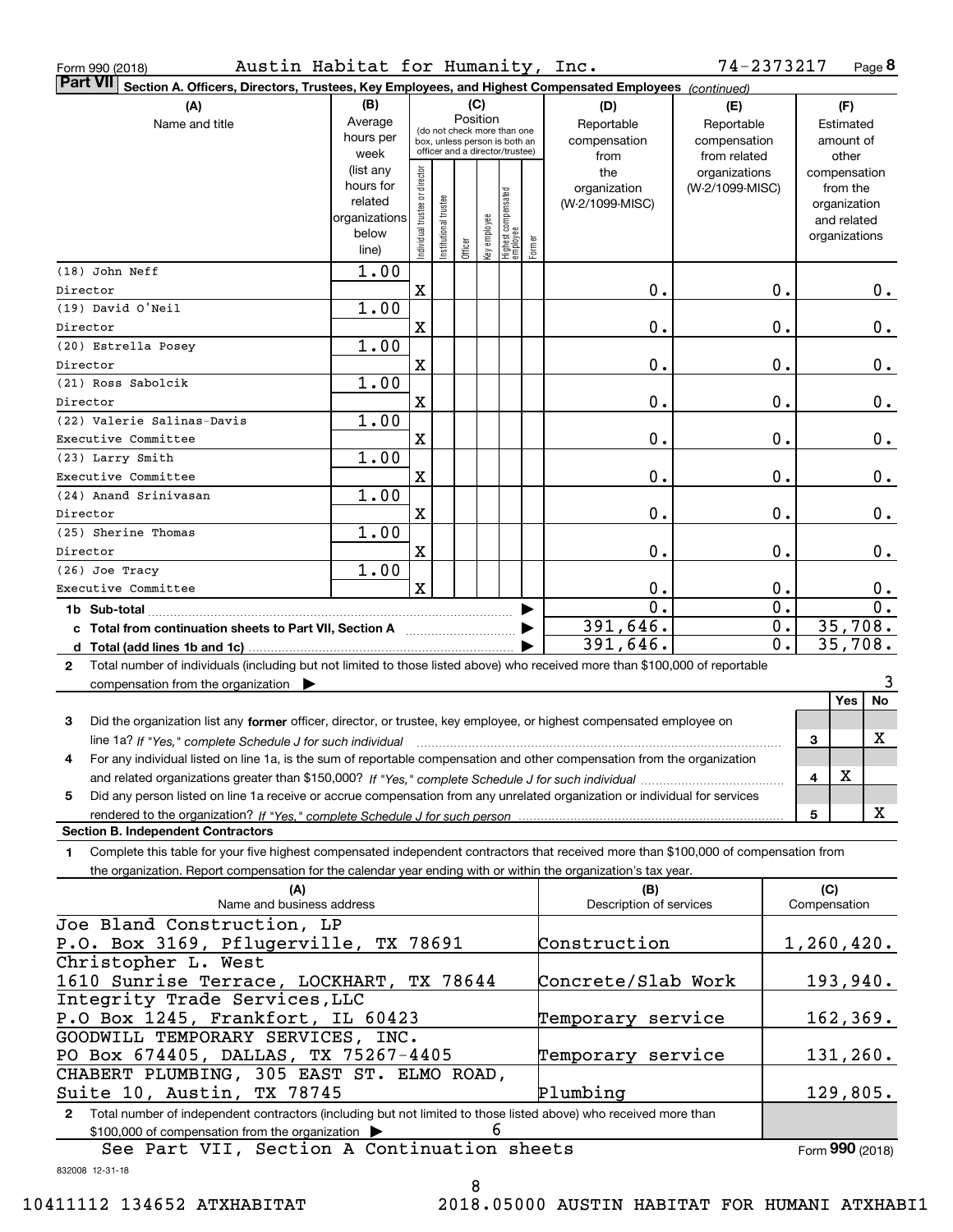| Austin Habitat for Humanity, Inc.<br>Form 990                                                                   |                      |                                |                       |                        |              |                              |        |                 | 74-2373217      |                             |
|-----------------------------------------------------------------------------------------------------------------|----------------------|--------------------------------|-----------------------|------------------------|--------------|------------------------------|--------|-----------------|-----------------|-----------------------------|
| Part VII Section A. Officers, Directors, Trustees, Key Employees, and Highest Compensated Employees (continued) |                      |                                |                       |                        |              |                              |        |                 |                 |                             |
| (A)                                                                                                             | (B)                  |                                |                       |                        | (C)          |                              |        | (D)             | (E)             | (F)                         |
| Name and title                                                                                                  | Average              | Position                       |                       |                        |              |                              |        | Reportable      | Reportable      | Estimated                   |
|                                                                                                                 | hours                |                                |                       | (check all that apply) |              |                              |        | compensation    | compensation    | amount of                   |
|                                                                                                                 | per                  |                                |                       |                        |              |                              |        | from            | from related    | other                       |
|                                                                                                                 | week                 |                                |                       |                        |              |                              |        | the             | organizations   | compensation                |
|                                                                                                                 | (list any            |                                |                       |                        |              |                              |        | organization    | (W-2/1099-MISC) | from the                    |
|                                                                                                                 | hours for<br>related |                                |                       |                        |              |                              |        | (W-2/1099-MISC) |                 | organization<br>and related |
|                                                                                                                 | organizations        |                                |                       |                        |              |                              |        |                 |                 | organizations               |
|                                                                                                                 | below                | Individual trustee or director | Institutional trustee |                        | Key employee | Highest compensated employee |        |                 |                 |                             |
|                                                                                                                 | line)                |                                |                       | Officer                |              |                              | Former |                 |                 |                             |
| (27) Dan Young                                                                                                  | 1.00                 |                                |                       |                        |              |                              |        |                 |                 |                             |
| Director                                                                                                        |                      | $\mathbf x$                    |                       |                        |              |                              |        | $\mathbf 0$ .   | $0$ .           | 0.                          |
| (28) Phyllis Snodgrass                                                                                          | 45.00                |                                |                       |                        |              |                              |        |                 |                 |                             |
| CEO                                                                                                             | 1.00                 |                                |                       | X                      |              |                              |        | <u>165,574.</u> | $\mathbf 0$ .   | 13,854.                     |
| (29) Lori Steiner                                                                                               | 45.00                |                                |                       |                        |              |                              |        |                 |                 |                             |
| CFO                                                                                                             | 1.00                 |                                |                       | X                      |              |                              |        | 113,030.        | $\mathbf 0$ .   | 10,932.                     |
| (30) William Stockton                                                                                           | 45.00                |                                |                       |                        |              |                              |        |                 |                 |                             |
| VP Retail                                                                                                       |                      |                                |                       |                        |              | X                            |        | 113,042.        | $0$ .           | 10,922.                     |
|                                                                                                                 |                      |                                |                       |                        |              |                              |        |                 |                 |                             |
|                                                                                                                 |                      |                                |                       |                        |              |                              |        |                 |                 |                             |
|                                                                                                                 |                      |                                |                       |                        |              |                              |        |                 |                 |                             |
|                                                                                                                 |                      |                                |                       |                        |              |                              |        |                 |                 |                             |
|                                                                                                                 |                      |                                |                       |                        |              |                              |        |                 |                 |                             |
|                                                                                                                 |                      |                                |                       |                        |              |                              |        |                 |                 |                             |
|                                                                                                                 |                      |                                |                       |                        |              |                              |        |                 |                 |                             |
|                                                                                                                 |                      |                                |                       |                        |              |                              |        |                 |                 |                             |
|                                                                                                                 |                      |                                |                       |                        |              |                              |        |                 |                 |                             |
|                                                                                                                 |                      |                                |                       |                        |              |                              |        |                 |                 |                             |
|                                                                                                                 |                      |                                |                       |                        |              |                              |        |                 |                 |                             |
|                                                                                                                 |                      |                                |                       |                        |              |                              |        |                 |                 |                             |
|                                                                                                                 |                      |                                |                       |                        |              |                              |        |                 |                 |                             |
|                                                                                                                 |                      |                                |                       |                        |              |                              |        |                 |                 |                             |
|                                                                                                                 |                      |                                |                       |                        |              |                              |        |                 |                 |                             |
|                                                                                                                 |                      |                                |                       |                        |              |                              |        |                 |                 |                             |
|                                                                                                                 |                      |                                |                       |                        |              |                              |        |                 |                 |                             |
|                                                                                                                 |                      |                                |                       |                        |              |                              |        |                 |                 |                             |
|                                                                                                                 |                      |                                |                       |                        |              |                              |        |                 |                 |                             |
|                                                                                                                 |                      |                                |                       |                        |              |                              |        |                 |                 |                             |
|                                                                                                                 |                      |                                |                       |                        |              |                              |        |                 |                 |                             |
|                                                                                                                 |                      |                                |                       |                        |              |                              |        |                 |                 |                             |
|                                                                                                                 |                      |                                |                       |                        |              |                              |        |                 |                 |                             |
|                                                                                                                 |                      |                                |                       |                        |              |                              |        |                 |                 |                             |
|                                                                                                                 |                      |                                |                       |                        |              |                              |        |                 |                 |                             |
|                                                                                                                 |                      |                                |                       |                        |              |                              |        |                 |                 |                             |
|                                                                                                                 |                      |                                |                       |                        |              |                              |        |                 |                 |                             |
|                                                                                                                 |                      |                                |                       |                        |              |                              |        |                 |                 |                             |
|                                                                                                                 |                      |                                |                       |                        |              |                              |        |                 |                 |                             |
|                                                                                                                 |                      |                                |                       |                        |              |                              |        |                 |                 |                             |
|                                                                                                                 |                      |                                |                       |                        |              |                              |        | 391,646.        |                 | 35,708.                     |
|                                                                                                                 |                      |                                |                       |                        |              |                              |        |                 |                 |                             |

832201 04-01-18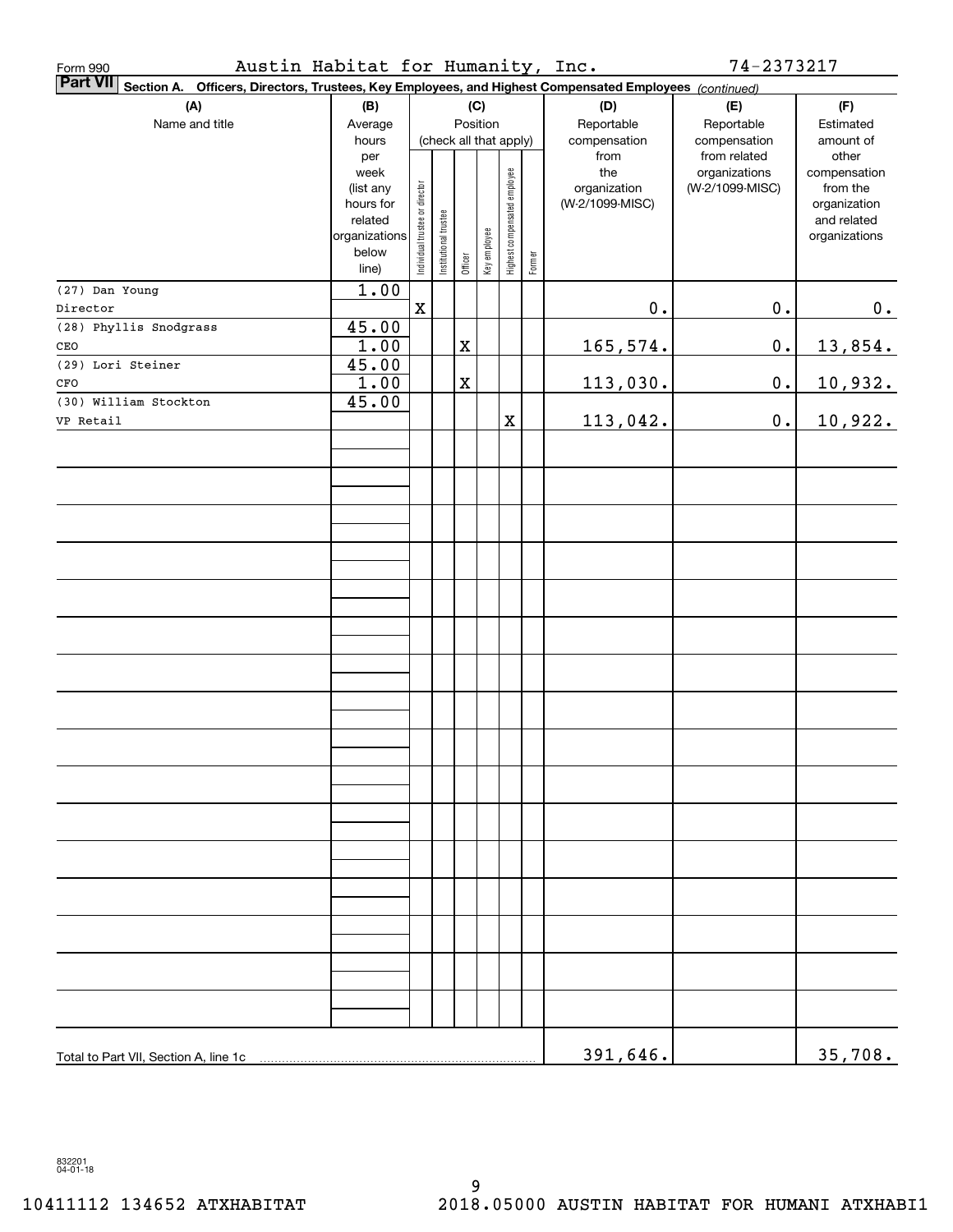|                                                           |                  | Form 990 (2018)                                                               |                 |                          | Austin Habitat for Humanity, Inc. |                                                 | 74-2373217                              | Page 9                                                             |
|-----------------------------------------------------------|------------------|-------------------------------------------------------------------------------|-----------------|--------------------------|-----------------------------------|-------------------------------------------------|-----------------------------------------|--------------------------------------------------------------------|
|                                                           | <b>Part VIII</b> | <b>Statement of Revenue</b>                                                   |                 |                          |                                   |                                                 |                                         |                                                                    |
|                                                           |                  | Check if Schedule O contains a response or note to any line in this Part VIII |                 |                          | (A)<br>Total revenue              | (B)<br>Related or<br>exempt function<br>revenue | (C)<br>Unrelated<br>business<br>revenue | (D)<br>Revenue excluded<br>from tax under<br>sections<br>512 - 514 |
|                                                           |                  | 1 a Federated campaigns                                                       | 1a              |                          |                                   |                                                 |                                         |                                                                    |
|                                                           |                  |                                                                               | 1 <sub>b</sub>  |                          |                                   |                                                 |                                         |                                                                    |
|                                                           |                  | c Fundraising events                                                          | 1c              |                          |                                   |                                                 |                                         |                                                                    |
|                                                           |                  | d Related organizations                                                       | 1d              |                          |                                   |                                                 |                                         |                                                                    |
|                                                           |                  | e Government grants (contributions)                                           | 1e              | 358,990.                 |                                   |                                                 |                                         |                                                                    |
|                                                           |                  | f All other contributions, gifts, grants, and                                 |                 |                          |                                   |                                                 |                                         |                                                                    |
| Contributions, Gifts, Grants<br>and Other Similar Amounts |                  | similar amounts not included above                                            | 1f              | 4,991,903.<br>2,519,500. |                                   |                                                 |                                         |                                                                    |
|                                                           |                  | <b>g</b> Noncash contributions included in lines 1a-1f: \$                    |                 |                          | 5,350,893.                        |                                                 |                                         |                                                                    |
|                                                           |                  |                                                                               |                 | <b>Business Code</b>     |                                   |                                                 |                                         |                                                                    |
|                                                           |                  | 2 a Sales of homes                                                            |                 | 531390                   | 1,794,011.                        | 1,794,011.                                      |                                         |                                                                    |
| Program Service<br>Revenue                                | b                | <u> 1980 - Andrea Andrew Maria (h. 1980).</u>                                 |                 |                          |                                   |                                                 |                                         |                                                                    |
|                                                           |                  | с<br><u> 1989 - Johann Stein, mars an de Francisco (f. 1989)</u>              |                 |                          |                                   |                                                 |                                         |                                                                    |
|                                                           |                  | d<br><u> 1989 - Johann Stein, mars an deutscher Stein († 1958)</u>            |                 |                          |                                   |                                                 |                                         |                                                                    |
|                                                           | е                |                                                                               |                 |                          |                                   |                                                 |                                         |                                                                    |
|                                                           |                  | f All other program service revenue                                           |                 |                          |                                   |                                                 |                                         |                                                                    |
|                                                           |                  |                                                                               |                 |                          | 1,794,011.                        |                                                 |                                         |                                                                    |
|                                                           | 3                | Investment income (including dividends, interest, and                         |                 |                          |                                   |                                                 |                                         |                                                                    |
|                                                           |                  |                                                                               |                 |                          | 16,785.                           |                                                 |                                         | 16,785.                                                            |
|                                                           | 4                | Income from investment of tax-exempt bond proceeds                            |                 |                          |                                   |                                                 |                                         |                                                                    |
|                                                           | 5                |                                                                               |                 |                          |                                   |                                                 |                                         |                                                                    |
|                                                           |                  |                                                                               | (i) Real        | (ii) Personal            |                                   |                                                 |                                         |                                                                    |
|                                                           |                  | <b>6 a</b> Gross rents                                                        | 21,950.<br>882. |                          |                                   |                                                 |                                         |                                                                    |
|                                                           |                  | <b>b</b> Less: rental expenses                                                | 21,068.         |                          |                                   |                                                 |                                         |                                                                    |
|                                                           |                  | <b>c</b> Rental income or (loss)<br><b>d</b> Net rental income or (loss)      |                 | $\blacktriangleright$    | 21,068.                           |                                                 |                                         | 21,068.                                                            |
|                                                           |                  | 7 a Gross amount from sales of                                                | (i) Securities  | (ii) Other               |                                   |                                                 |                                         |                                                                    |
|                                                           |                  | assets other than inventory                                                   |                 | 778,864.                 |                                   |                                                 |                                         |                                                                    |
|                                                           |                  | <b>b</b> Less: cost or other basis                                            |                 |                          |                                   |                                                 |                                         |                                                                    |
|                                                           |                  | and sales expenses                                                            |                 | 0.                       |                                   |                                                 |                                         |                                                                    |
|                                                           |                  | <b>c</b> Gain or (loss) $\ldots$ [100]                                        |                 | 778,864.                 |                                   |                                                 |                                         |                                                                    |
|                                                           |                  |                                                                               |                 |                          | 778,864.                          | 456,137.                                        |                                         | 322,727.                                                           |
| <b>Other Revenue</b>                                      |                  | 8 a Gross income from fundraising events (not<br>including \$                 |                 |                          |                                   |                                                 |                                         |                                                                    |
|                                                           |                  | contributions reported on line 1c). See                                       |                 |                          |                                   |                                                 |                                         |                                                                    |
|                                                           |                  |                                                                               |                 | 410,857.                 |                                   |                                                 |                                         |                                                                    |
|                                                           |                  |                                                                               |                 | 65,928.                  |                                   |                                                 |                                         |                                                                    |
|                                                           |                  | c Net income or (loss) from fundraising events                                |                 | ▶                        | 344,929.                          |                                                 |                                         | 344.929.                                                           |
|                                                           |                  | 9 a Gross income from gaming activities. See                                  |                 |                          |                                   |                                                 |                                         |                                                                    |
|                                                           |                  |                                                                               | a               |                          |                                   |                                                 |                                         |                                                                    |
|                                                           |                  | <b>b</b> Less: direct expenses                                                | $\mathbf b$     |                          |                                   |                                                 |                                         |                                                                    |
|                                                           |                  | c Net income or (loss) from gaming activities                                 |                 |                          |                                   |                                                 |                                         |                                                                    |
|                                                           |                  | 10 a Gross sales of inventory, less returns                                   |                 | $a \mid 4, 278, 307.$    |                                   |                                                 |                                         |                                                                    |
|                                                           |                  |                                                                               | $\mathbf b$     | 3,380,503.               |                                   |                                                 |                                         |                                                                    |
|                                                           |                  | c Net income or (loss) from sales of inventory                                |                 |                          | 897,804.                          |                                                 | 897,804.                                |                                                                    |
|                                                           |                  | Miscellaneous Revenue                                                         |                 | <b>Business Code</b>     |                                   |                                                 |                                         |                                                                    |
|                                                           | 11 $a$           | Cancellation of Debt                                                          |                 | 900099                   | 381,981.                          | 381,981.                                        |                                         |                                                                    |
|                                                           |                  | Management fee<br>b                                                           |                 | 900099                   | 270,588.                          | 270,588.                                        |                                         |                                                                    |
|                                                           | C                | Other Income                                                                  |                 | 900099                   | 155, 316.                         | 155, 316.                                       |                                         |                                                                    |
|                                                           |                  |                                                                               |                 | 900099                   | 39,139.                           |                                                 |                                         | 39,139.                                                            |
|                                                           |                  |                                                                               |                 |                          | 847,024.                          |                                                 |                                         |                                                                    |
|                                                           | 12               |                                                                               |                 |                          | 10,051,378.                       | 3,058,033.                                      | 897,804.                                | 744,648.                                                           |
| 832009 12-31-18                                           |                  |                                                                               |                 |                          |                                   |                                                 |                                         | Form 990 (2018)                                                    |

832009 12-31-18

10

10411112 134652 ATXHABITAT 2018.05000 AUSTIN HABITAT FOR HUMANI ATXHABI1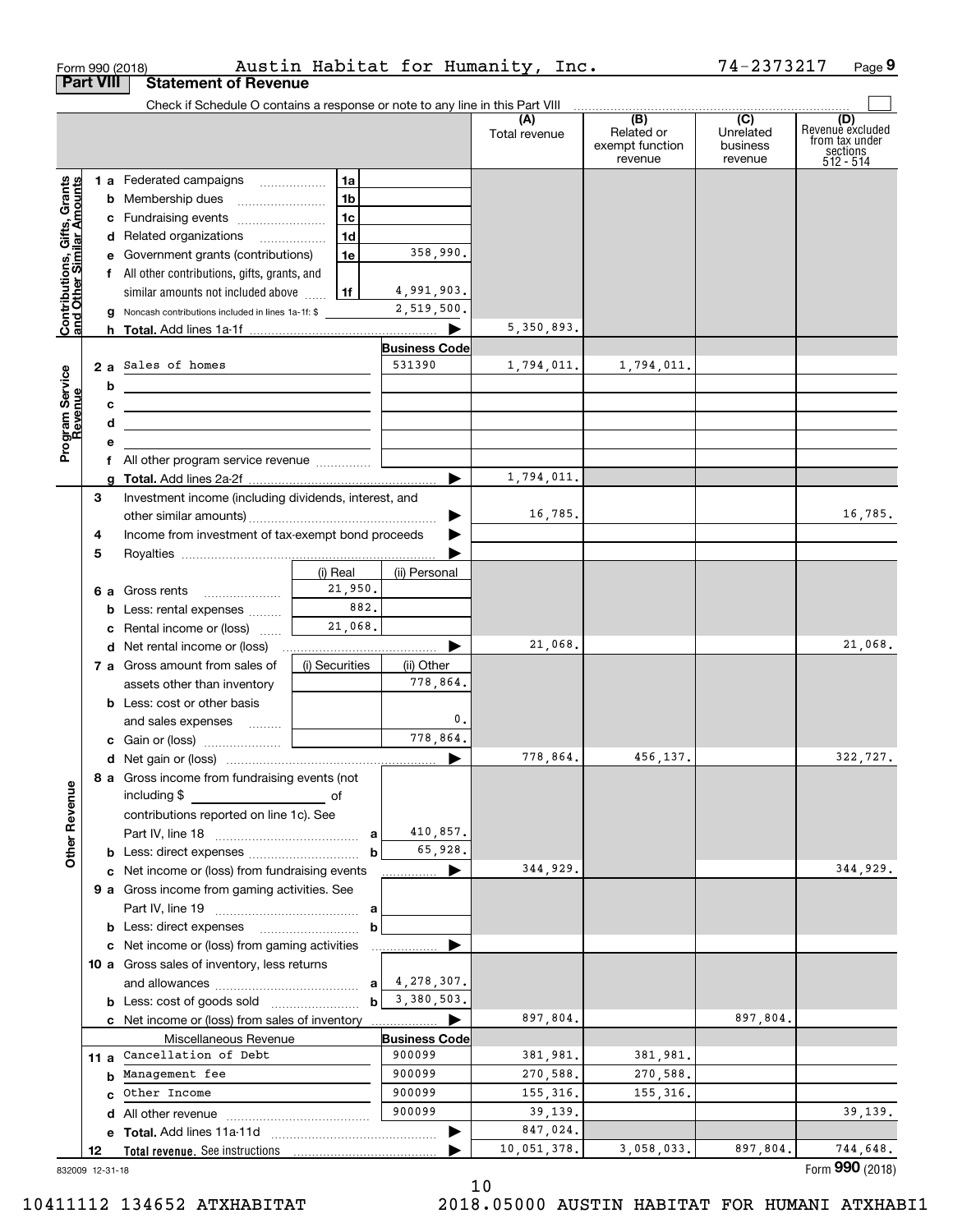**Part IX Statement of Functional Expenses**

*Section 501(c)(3) and 501(c)(4) organizations must complete all columns. All other organizations must complete column (A).*

 $\mathcal{L}^{\text{max}}$ 

Check here  $\bullet$  if following SOP 98-2 (ASC 958-720) 832010 12-31-18 **Total functional expenses.**  Add lines 1 through 24e **Joint costs.** Complete this line only if the organization **(A)**<br>Total expenses **(C)** (C) (C)<br>
penses Program service Management and Fundrai<br>
expenses general expenses expen **1234567891011abcdefg12131415161718192021222324abcd**Loan discounts and amor **e** All other expenses **2526**Grants and other assistance to domestic organizations and domestic governments. See Part IV, line 21 Compensation not included above, to disqualified persons (as defined under section 4958(f)(1)) and persons described in section 4958(c)(3)(B)  $\quad \ldots \ldots \ldots$ Pension plan accruals and contributions (include section 401(k) and 403(b) employer contributions) Professional fundraising services. See Part IV, line 17 Other. (If line 11g amount exceeds 10% of line 25, column (A) amount, list line 11g expenses on Sch O.) Other expenses. Itemize expenses not covered above. (List miscellaneous expenses in line 24e. If line 24e amount exceeds 10% of line 25, column (A) amount, list line 24e expenses on Schedule O.) reported in column (B) joint costs from a combined educational campaign and fundraising solicitation. Check if Schedule O contains a response or note to any line in this Part IX (C) (C) (C) (C) (C) (C) Program service expensesFundraising expenses Grants and other assistance to domestic  $individuals. See Part IV, line 22$  .............. Grants and other assistance to foreign organizations, foreign governments, and foreign individuals. See Part IV, lines 15 and 16  $\ldots$ Benefits paid to or for members ..................... Compensation of current officers, directors, trustees, and key employees  $\ldots$   $\ldots$   $\ldots$   $\ldots$   $\ldots$ Other salaries and wages ~~~~~~~~~~ Other employee benefits ~~~~~~~~~~ Payroll taxes ~~~~~~~~~~~~~~~~ Fees for services (non-employees): Management ~~~~~~~~~~~~~~~~ Legal ~~~~~~~~~~~~~~~~~~~~Accounting ~~~~~~~~~~~~~~~~~ Lobbying ~~~~~~~~~~~~~~~~~~ lnvestment management fees ....................... Advertising and promotion www.communication Office expenses ~~~~~~~~~~~~~~~Information technology ~~~~~~~~~~~ Royalties ~~~~~~~~~~~~~~~~~~ Occupancy ~~~~~~~~~~~~~~~~~ Travel ……………………………………………… Payments of travel or entertainment expenses for any federal, state, or local public officials ... Conferences, conventions, and meetings Interest ……………………………………………… Payments to affiliates ~~~~~~~~~~~~ Depreciation, depletion, and amortization  $\,\,\ldots\,\,$ Insurance~~~~~~~~~~~~~~~~~Check here  $\blacktriangleright$ Form (2018) **990***Do not include amounts reported on lines 6b, 7b, 8b, 9b, and 10b of Part VIII.* 303,389. 2,865,323. 733,524. 228,105. 15,000. 104,718. 170,553. 156,663. 274,453. 50,029. 235,216. 49,034. 20,375. 274,625. 68,996. 251,615. 125,448. 1,156,570. 342,208. 123,677. 74,825. 106,411. 7,730,757. 219,955. 44,456. 38,978. 2,077,332. 419,872. 368,119.  $563,023.$  103,094. 67,407. 160,634. 34,424. 33,047. 15,000. 104,718. 87,941. 65,880. 16,732.  $116, 247.$  1,517. 38,899. 227,143. 28,280. 19,030.  $32,348.$  8,707. 8,974. 221,884. 7,516. 5,816. 33,968. 11,014. 4,052.  $11,489.$  4,696. 4,190. 234,452. 31,311. 8,862. 68,996. 189,347. 50,230. 12,038. 116,842. 4,228. 4,378. 1,156,570.  $332,791.$  3,359. 6,058. 729. 17,639. 105,309. 74,825. 72,060. 24,558. 9,793.  $6,013,576.$  860,781. 856,400. Cost of Homes Sold Home Repair Program Other expenses

11

10411112 134652 ATXHABITAT 2018.05000 AUSTIN HABITAT FOR HUMANI ATXHABI1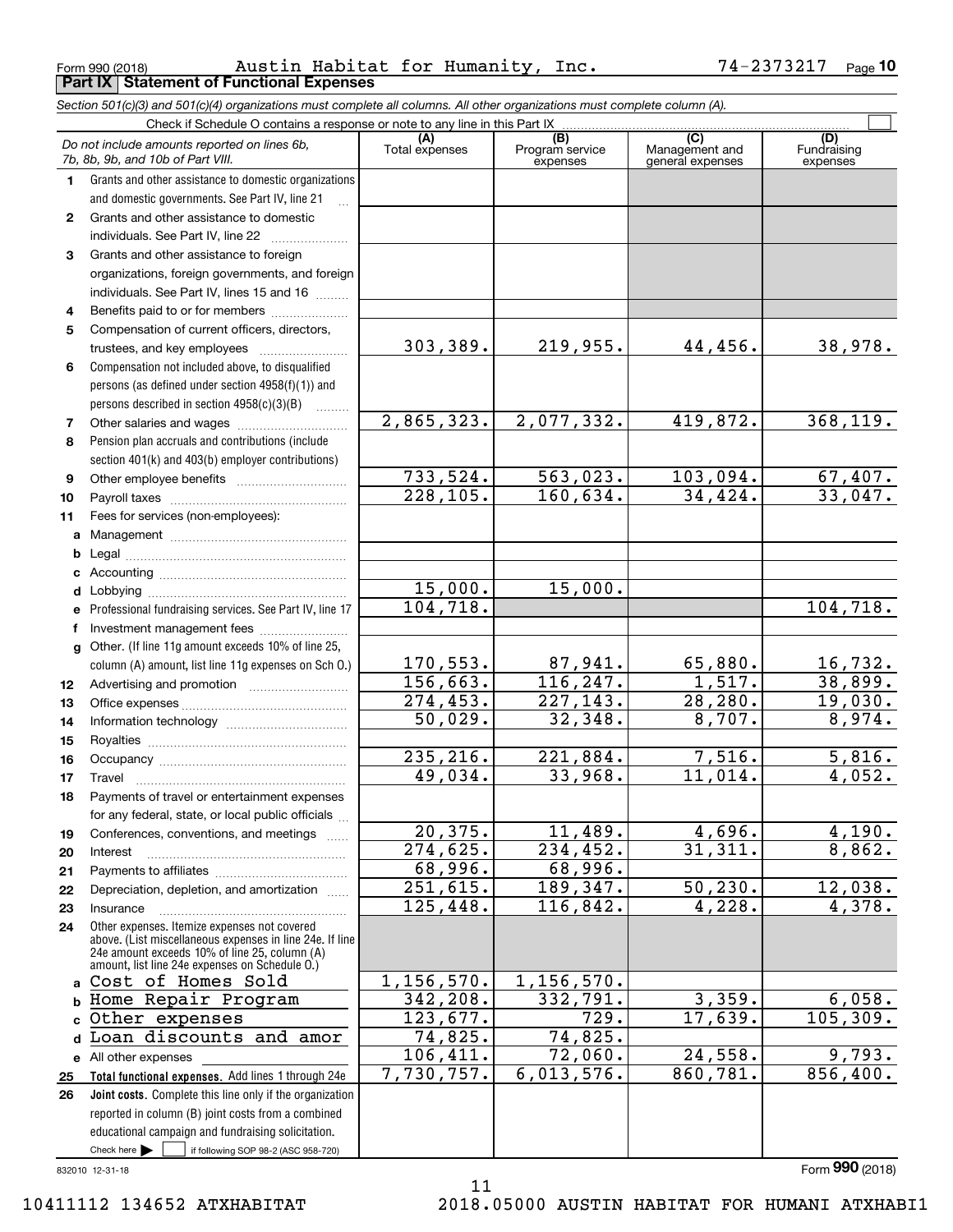**Assets**

**Liabilities**

Liabilities

**Net Assets or Fund Balances**

**Net Assets or Fund Balances** 

**(A) (B) 123** Pledges and grants receivable, net www.communically.communically.com **45**Loans and other receivables from current and former officers, directors, **6**Check if Schedule O contains a response or note to any line in this Part X Beginning of year | | End of year Cash - non-interest-bearing ~~~~~~~~~~~~~~~~~~~~~~~~~ Savings and temporary cash investments ~~~~~~~~~~~~~~~~~~Accounts receivable, net ~~~~~~~~~~~~~~~~~~~~~~~~~~ trustees, key employees, and highest compensated employees. Complete Part II of Schedule L ~~~~~~~~~~~~~~~~~~~~~~~~~~~~ Loans and other receivables from other disqualified persons (as defined under section 4958(f)(1)), persons described in section 4958(c)(3)(B), and contributing employers and sponsoring organizations of section 501(c)(9) voluntary employees' beneficiary organizations (see instr). Complete Part II of Sch L ...... **Part X** Balance Sheet  $932,675. | z | 1,685,342.$ 

# Form 990 (2018) Austin Habitat for Humanity, Inc. 74-2373217 <sub>Page</sub>

**78910a**Land, buildings, and equipment: cost or other **111213141516171819202122232425262728293031323334345678910c11121314151617181920212223242526b** Less: accumulated depreciation \_\_\_\_\_\_\_\_\_\_\_\_\_\_\_ Lub basis. Complete Part VI of Schedule D will aller **Total assets.**  Add lines 1 through 15 (must equal line 34) **Total liabilities.**  Add lines 17 through 25 Organizations that follow SFAS 117 (ASC 958), check here  $\blacktriangleright$   $\boxed{\text{X}}$  and **complete lines 27 through 29, and lines 33 and 34. 272829Organizations that do not follow SFAS 117 (ASC 958), check here** | **and complete lines 30 through 34. 3031323334**Notes and loans receivable, net ~~~~~~~~~~~~~~~~~~~~~~~ Inventories for sale or use ~~~~~~~~~~~~~~~~~~~~~~~~~~ Prepaid expenses and deferred charges Investments - publicly traded securities ~~~~~~~~~~~~~~~~~~~ Investments - other securities. See Part IV, line 11 ~~~~~~~~~~~~~~Investments - program-related. See Part IV, line 11 Intangible assets …………………………………………………………………………………… Other assets. See Part IV, line 11 ~~~~~~~~~~~~~~~~~~~~~~ Accounts payable and accrued expenses ~~~~~~~~~~~~~~~~~~Grants payable ~~~~~~~~~~~~~~~~~~~~~~~~~~~~~~~ Deferred revenue et al. **Deferred** revenue et al. **Deferred** revenue et al. **Deferred** revenue Tax-exempt bond liabilities …………………………………………………………… Escrow or custodial account liability. Complete Part IV of Schedule D Loans and other payables to current and former officers, directors, trustees, key employees, highest compensated employees, and disqualified persons. Complete Part II of Schedule L <sub>…………………………………………………………</sub> Secured mortgages and notes payable to unrelated third parties Unsecured notes and loans payable to unrelated third parties ~~~~~~~~~~~~~~~~~~~~ Other liabilities (including federal income tax, payables to related third parties, and other liabilities not included on lines 17-24). Complete Part X of Schedule D ~~~~~~~~~~~~~~~~~~~~~~~~~~~~~~~~ Unrestricted net assets <sub>………………………………………………………………</sub>…… Temporarily restricted net assets ~~~~~~~~~~~~~~~~~~~~~~ Permanently restricted net assets …………………………………………………… Capital stock or trust principal, or current funds ~~~~~~~~~~~~~~~ Paid-in or capital surplus, or land, building, or equipment fund with the manusure Retained earnings, endowment, accumulated income, or other funds www.com Total net assets or fund balances ~~~~~~~~~~~~~~~~~~~~~~ Total liabilities and net assets/fund balances  $41,332. | 4 | 228,894.$  $497,535.$   $3 \mid 631,505.$  $2,429,247.$  13 1,431,009.  $9,270,664.$   $7$  |  $9,717,142.$ 619,453. 8 808,029.  $253, 190.$  9 396,443.  $400,080.$  | 11 | 15,454. 15,381,198.  $1,195,252.$  13,093,174. 10c 14,185,946.  $1,412,556.$   $15$  1,782,537. 29,011,806. 30,971,840. 89,539.  $674, 262.$  17 852,082.  $1,027,101.$  19 2,703,768.  $9,434,390.$   $23$  8,033,608.  $6,951,301. |25 | 6,161,838.$ 18,087,054. 17,751,296.  $9,809,386.$   $27$  11,553,524.  $1,115,366. |28 | 1,667,020.$  $10,924,752.$  33 13,220,544. 29,011,806. 30,971,840. 61,900.

Form (2018) **990**

## 74-2373217 <sub>Page</sub> 11

 $\mathcal{L}^{\text{max}}$ 

**12**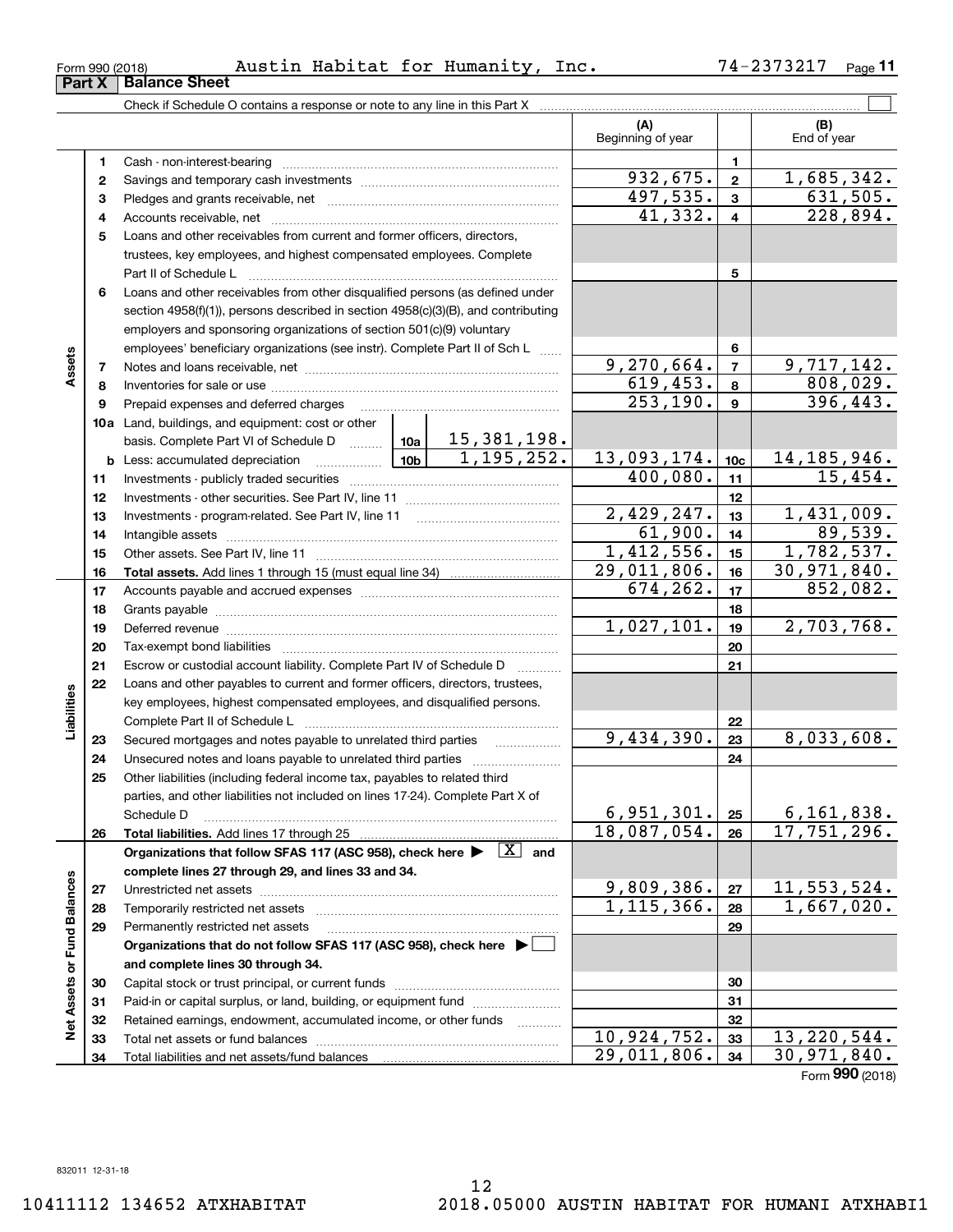|    | Austin Habitat for Humanity, Inc.<br>Form 990 (2018)                                                                            |                         | 74-2373217                  |             | Page 12 |
|----|---------------------------------------------------------------------------------------------------------------------------------|-------------------------|-----------------------------|-------------|---------|
|    | <b>Reconciliation of Net Assets</b><br>Part XI                                                                                  |                         |                             |             |         |
|    | Check if Schedule O contains a response or note to any line in this Part XI                                                     |                         |                             |             | X       |
|    |                                                                                                                                 |                         |                             |             |         |
| 1  | Total revenue (must equal Part VIII, column (A), line 12)                                                                       | 1                       | 10,051,378.                 |             |         |
| 2  | Total expenses (must equal Part IX, column (A), line 25)                                                                        | $\overline{2}$          | 7,730,757.                  |             |         |
| 3  | Revenue less expenses. Subtract line 2 from line 1                                                                              | 3                       | 2,320,621.                  |             |         |
| 4  |                                                                                                                                 | $\overline{\mathbf{4}}$ | $\overline{10}$ , 924, 752. |             |         |
| 5  | Net unrealized gains (losses) on investments                                                                                    | 5                       |                             |             |         |
| 6  | Donated services and use of facilities                                                                                          | 6                       |                             |             |         |
| 7  | Investment expenses                                                                                                             | $\overline{7}$          |                             |             |         |
| 8  | Prior period adjustments                                                                                                        | 8                       |                             |             |         |
| 9  | Other changes in net assets or fund balances (explain in Schedule O) [11] [2000] [2000] [2000] [2000] [2000] [                  | 9                       | $-24,829.$                  |             |         |
| 10 | Net assets or fund balances at end of year. Combine lines 3 through 9 (must equal Part X, line 33,                              |                         |                             |             |         |
|    | column (B))                                                                                                                     | 10                      | 13, 220, 544.               |             |         |
|    | Part XII Financial Statements and Reporting                                                                                     |                         |                             |             |         |
|    |                                                                                                                                 |                         |                             |             | x       |
|    |                                                                                                                                 |                         |                             | <b>Yes</b>  | No      |
| 1  | $\boxed{\mathbf{X}}$ Accrual<br>Accounting method used to prepare the Form 990: <u>[</u> Cash<br>Other                          |                         |                             |             |         |
|    | If the organization changed its method of accounting from a prior year or checked "Other," explain in Schedule O.               |                         |                             |             |         |
|    | 2a Were the organization's financial statements compiled or reviewed by an independent accountant?                              |                         | 2a                          |             | х       |
|    | If "Yes," check a box below to indicate whether the financial statements for the year were compiled or reviewed on a            |                         |                             |             |         |
|    | separate basis, consolidated basis, or both:                                                                                    |                         |                             |             |         |
|    | Separate basis<br>Consolidated basis<br>Both consolidated and separate basis                                                    |                         |                             |             |         |
|    | <b>b</b> Were the organization's financial statements audited by an independent accountant?                                     |                         | 2 <sub>b</sub>              | $\mathbf X$ |         |
|    | If "Yes," check a box below to indicate whether the financial statements for the year were audited on a separate basis,         |                         |                             |             |         |
|    | consolidated basis, or both:                                                                                                    |                         |                             |             |         |
|    | $\boxed{\textbf{X}}$ Consolidated basis<br>Separate basis<br>Both consolidated and separate basis                               |                         |                             |             |         |
|    | c If "Yes" to line 2a or 2b, does the organization have a committee that assumes responsibility for oversight of the audit,     |                         |                             |             |         |
|    |                                                                                                                                 |                         | 2c                          | $\mathbf X$ |         |
|    | If the organization changed either its oversight process or selection process during the tax year, explain in Schedule O.       |                         |                             |             |         |
|    | 3a As a result of a federal award, was the organization required to undergo an audit or audits as set forth in the Single Audit |                         |                             |             |         |
|    | Act and OMB Circular A-133?                                                                                                     |                         | 3a                          |             | x       |
|    | b If "Yes," did the organization undergo the required audit or audits? If the organization did not undergo the required audit   |                         |                             |             |         |
|    | or audits, explain why in Schedule O and describe any steps taken to undergo such audits                                        |                         | 3b                          | $\Omega$    |         |

Form (2018) **990**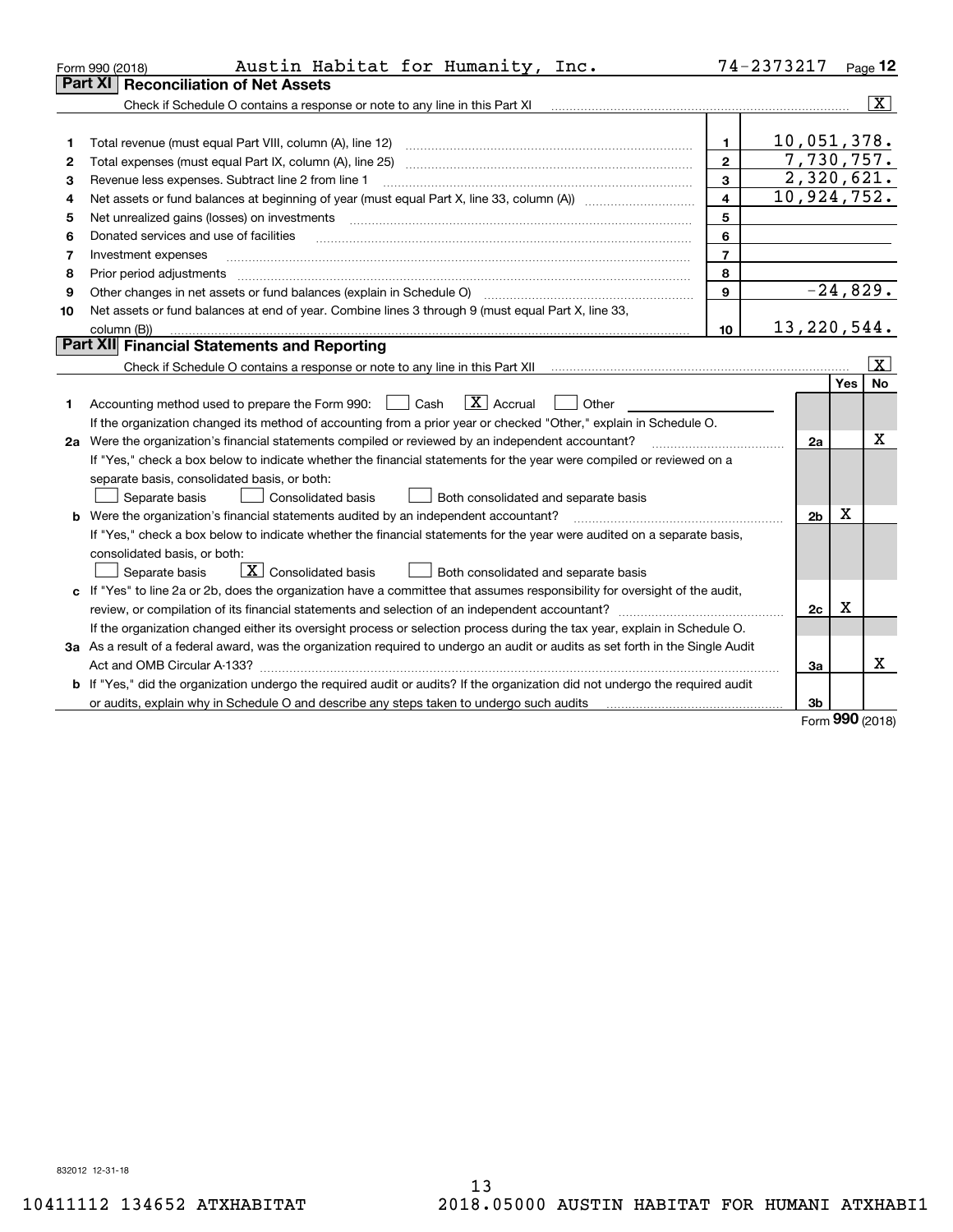| <b>SCHEDULE A</b> |  |
|-------------------|--|
|-------------------|--|

Department of the Treasury Internal Revenue Service

**(Form 990 or 990-EZ)**

# **Public Charity Status and Public Support**

**Complete if the organization is a section 501(c)(3) organization or a section 4947(a)(1) nonexempt charitable trust. | Attach to Form 990 or Form 990-EZ.**   $\blacktriangleright$  Go to

| o www.irs.gov/Form990 for instructions and the latest information. |  |  |
|--------------------------------------------------------------------|--|--|

| OMB No. 1545-0047                   |
|-------------------------------------|
| 2018                                |
| <b>Open to Public</b><br>Inspection |

| Name of the organization |  |
|--------------------------|--|
|--------------------------|--|

|        |                     | Name of the organization                                                                                                                                                                                                        |          |                                                       |                             |                                 |                            |  | <b>Employer identification number</b> |
|--------|---------------------|---------------------------------------------------------------------------------------------------------------------------------------------------------------------------------------------------------------------------------|----------|-------------------------------------------------------|-----------------------------|---------------------------------|----------------------------|--|---------------------------------------|
|        |                     |                                                                                                                                                                                                                                 |          | Austin Habitat for Humanity, Inc.                     |                             |                                 |                            |  | 74-2373217                            |
| Part I |                     | Reason for Public Charity Status (All organizations must complete this part.) See instructions.                                                                                                                                 |          |                                                       |                             |                                 |                            |  |                                       |
|        |                     | The organization is not a private foundation because it is: (For lines 1 through 12, check only one box.)                                                                                                                       |          |                                                       |                             |                                 |                            |  |                                       |
| 1.     |                     | A church, convention of churches, or association of churches described in section 170(b)(1)(A)(i).                                                                                                                              |          |                                                       |                             |                                 |                            |  |                                       |
| 2      |                     | A school described in section 170(b)(1)(A)(ii). (Attach Schedule E (Form 990 or 990-EZ).)                                                                                                                                       |          |                                                       |                             |                                 |                            |  |                                       |
| з      |                     | A hospital or a cooperative hospital service organization described in section 170(b)(1)(A)(iii).                                                                                                                               |          |                                                       |                             |                                 |                            |  |                                       |
| 4      |                     | A medical research organization operated in conjunction with a hospital described in section 170(b)(1)(A)(iii). Enter the hospital's name,                                                                                      |          |                                                       |                             |                                 |                            |  |                                       |
|        |                     | city, and state:                                                                                                                                                                                                                |          |                                                       |                             |                                 |                            |  |                                       |
| 5      |                     | An organization operated for the benefit of a college or university owned or operated by a governmental unit described in                                                                                                       |          |                                                       |                             |                                 |                            |  |                                       |
|        |                     | section 170(b)(1)(A)(iv). (Complete Part II.)                                                                                                                                                                                   |          |                                                       |                             |                                 |                            |  |                                       |
| 6      |                     | A federal, state, or local government or governmental unit described in section 170(b)(1)(A)(v).                                                                                                                                |          |                                                       |                             |                                 |                            |  |                                       |
| 7      | $\lfloor x \rfloor$ | An organization that normally receives a substantial part of its support from a governmental unit or from the general public described in                                                                                       |          |                                                       |                             |                                 |                            |  |                                       |
|        |                     | section 170(b)(1)(A)(vi). (Complete Part II.)                                                                                                                                                                                   |          |                                                       |                             |                                 |                            |  |                                       |
| 8      |                     | A community trust described in section 170(b)(1)(A)(vi). (Complete Part II.)                                                                                                                                                    |          |                                                       |                             |                                 |                            |  |                                       |
| 9      |                     | An agricultural research organization described in section 170(b)(1)(A)(ix) operated in conjunction with a land-grant college                                                                                                   |          |                                                       |                             |                                 |                            |  |                                       |
|        |                     | or university or a non-land-grant college of agriculture (see instructions). Enter the name, city, and state of the college or                                                                                                  |          |                                                       |                             |                                 |                            |  |                                       |
|        |                     | university:                                                                                                                                                                                                                     |          |                                                       |                             |                                 |                            |  |                                       |
| 10     |                     | An organization that normally receives: (1) more than 33 1/3% of its support from contributions, membership fees, and gross receipts from                                                                                       |          |                                                       |                             |                                 |                            |  |                                       |
|        |                     | activities related to its exempt functions - subject to certain exceptions, and (2) no more than 33 1/3% of its support from gross investment                                                                                   |          |                                                       |                             |                                 |                            |  |                                       |
|        |                     | income and unrelated business taxable income (less section 511 tax) from businesses acquired by the organization after June 30, 1975.                                                                                           |          |                                                       |                             |                                 |                            |  |                                       |
|        |                     | See section 509(a)(2). (Complete Part III.)                                                                                                                                                                                     |          |                                                       |                             |                                 |                            |  |                                       |
| 11     |                     | An organization organized and operated exclusively to test for public safety. See section 509(a)(4).                                                                                                                            |          |                                                       |                             |                                 |                            |  |                                       |
| 12     |                     | An organization organized and operated exclusively for the benefit of, to perform the functions of, or to carry out the purposes of one or                                                                                      |          |                                                       |                             |                                 |                            |  |                                       |
|        |                     | more publicly supported organizations described in section 509(a)(1) or section 509(a)(2). See section 509(a)(3). Check the box in                                                                                              |          |                                                       |                             |                                 |                            |  |                                       |
|        |                     | lines 12a through 12d that describes the type of supporting organization and complete lines 12e, 12f, and 12g.                                                                                                                  |          |                                                       |                             |                                 |                            |  |                                       |
| а      |                     | Type I. A supporting organization operated, supervised, or controlled by its supported organization(s), typically by giving                                                                                                     |          |                                                       |                             |                                 |                            |  |                                       |
|        |                     | the supported organization(s) the power to regularly appoint or elect a majority of the directors or trustees of the supporting                                                                                                 |          |                                                       |                             |                                 |                            |  |                                       |
|        |                     | organization. You must complete Part IV, Sections A and B.                                                                                                                                                                      |          |                                                       |                             |                                 |                            |  |                                       |
| b      |                     | Type II. A supporting organization supervised or controlled in connection with its supported organization(s), by having                                                                                                         |          |                                                       |                             |                                 |                            |  |                                       |
|        |                     | control or management of the supporting organization vested in the same persons that control or manage the supported                                                                                                            |          |                                                       |                             |                                 |                            |  |                                       |
|        |                     | organization(s). You must complete Part IV, Sections A and C.                                                                                                                                                                   |          |                                                       |                             |                                 |                            |  |                                       |
| с      |                     | Type III functionally integrated. A supporting organization operated in connection with, and functionally integrated with,                                                                                                      |          |                                                       |                             |                                 |                            |  |                                       |
| d      |                     | its supported organization(s) (see instructions). You must complete Part IV, Sections A, D, and E.<br>Type III non-functionally integrated. A supporting organization operated in connection with its supported organization(s) |          |                                                       |                             |                                 |                            |  |                                       |
|        |                     | that is not functionally integrated. The organization generally must satisfy a distribution requirement and an attentiveness                                                                                                    |          |                                                       |                             |                                 |                            |  |                                       |
|        |                     | requirement (see instructions). You must complete Part IV, Sections A and D, and Part V.                                                                                                                                        |          |                                                       |                             |                                 |                            |  |                                       |
| е      |                     | Check this box if the organization received a written determination from the IRS that it is a Type I, Type II, Type III                                                                                                         |          |                                                       |                             |                                 |                            |  |                                       |
|        |                     | functionally integrated, or Type III non-functionally integrated supporting organization.                                                                                                                                       |          |                                                       |                             |                                 |                            |  |                                       |
|        |                     | f Enter the number of supported organizations                                                                                                                                                                                   |          |                                                       |                             |                                 |                            |  |                                       |
|        |                     | Provide the following information about the supported organization(s).                                                                                                                                                          |          |                                                       |                             |                                 |                            |  |                                       |
|        |                     | (i) Name of supported                                                                                                                                                                                                           | (ii) EIN | (iii) Type of organization                            | in your governing document? | (iv) Is the organization listed | (v) Amount of monetary     |  | (vi) Amount of other                  |
|        |                     | organization                                                                                                                                                                                                                    |          | (described on lines 1-10<br>above (see instructions)) | Yes                         | No                              | support (see instructions) |  | support (see instructions)            |
|        |                     |                                                                                                                                                                                                                                 |          |                                                       |                             |                                 |                            |  |                                       |
|        |                     |                                                                                                                                                                                                                                 |          |                                                       |                             |                                 |                            |  |                                       |
|        |                     |                                                                                                                                                                                                                                 |          |                                                       |                             |                                 |                            |  |                                       |
|        |                     |                                                                                                                                                                                                                                 |          |                                                       |                             |                                 |                            |  |                                       |
|        |                     |                                                                                                                                                                                                                                 |          |                                                       |                             |                                 |                            |  |                                       |
|        |                     |                                                                                                                                                                                                                                 |          |                                                       |                             |                                 |                            |  |                                       |
|        |                     |                                                                                                                                                                                                                                 |          |                                                       |                             |                                 |                            |  |                                       |
|        |                     |                                                                                                                                                                                                                                 |          |                                                       |                             |                                 |                            |  |                                       |
|        |                     |                                                                                                                                                                                                                                 |          |                                                       |                             |                                 |                            |  |                                       |
| Total  |                     |                                                                                                                                                                                                                                 |          |                                                       |                             |                                 |                            |  |                                       |

LHA For Paperwork Reduction Act Notice, see the Instructions for Form 990 or 990-EZ. 832021 10-11-18 Schedule A (Form 990 or 990-EZ) 2018 14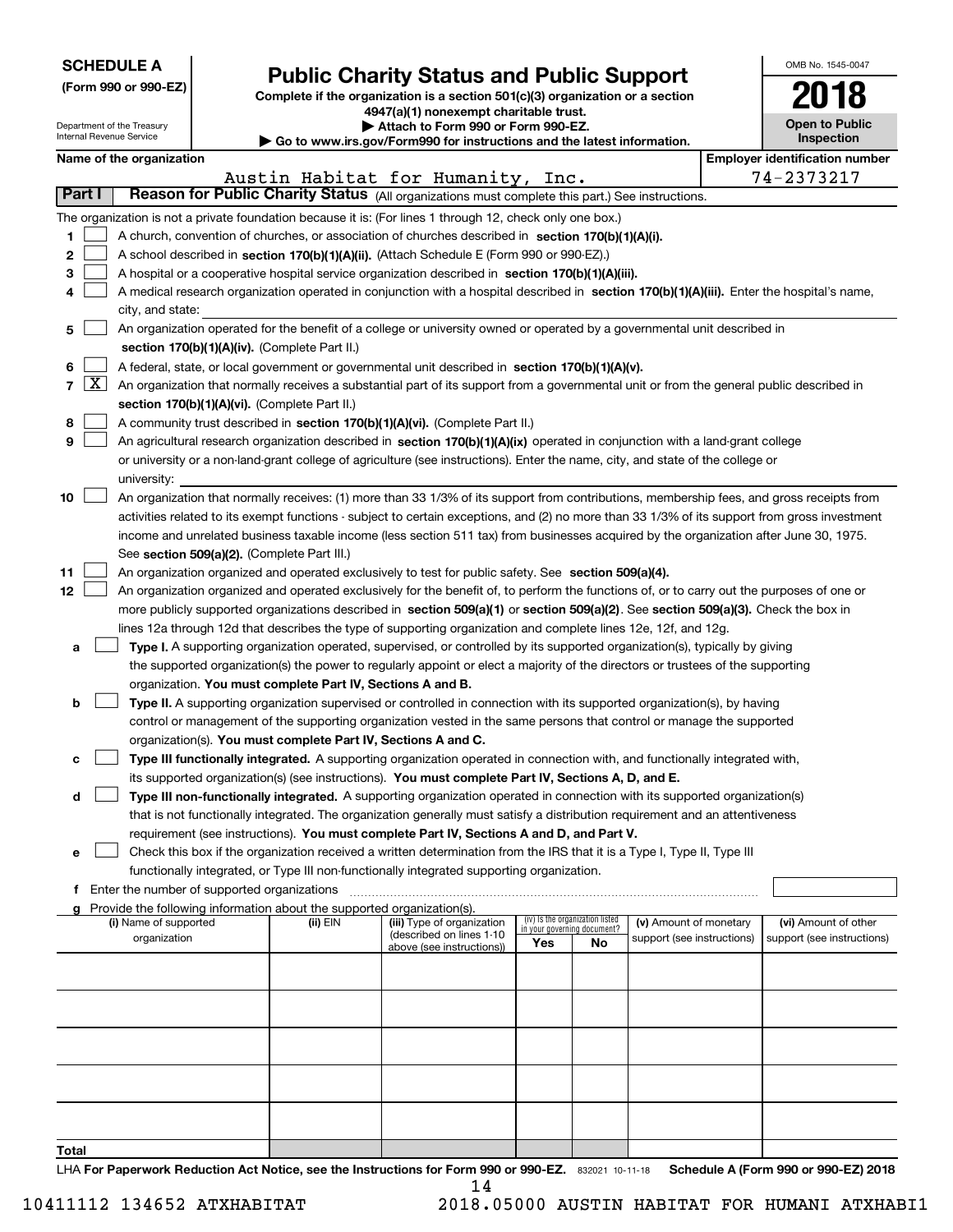### Schedule A (Form 990 or 990-EZ) 2018 Page **Part II Support Schedule for Organizations Described in Sections 170(b)(1)(A)(iv) and 170(b)(1)(A)(vi)** Austin Habitat for Humanity, Inc. 74-2373217

(Complete only if you checked the box on line 5, 7, or 8 of Part I or if the organization failed to qualify under Part III. If the organization fails to qualify under the tests listed below, please complete Part III.)

|    | <b>Section A. Public Support</b>                                                                                                               |          |            |            |            |          |                                          |
|----|------------------------------------------------------------------------------------------------------------------------------------------------|----------|------------|------------|------------|----------|------------------------------------------|
|    | Calendar year (or fiscal year beginning in) $\blacktriangleright$                                                                              | (a) 2014 | $(b)$ 2015 | $(c)$ 2016 | $(d)$ 2017 | (e) 2018 | (f) Total                                |
|    | 1 Gifts, grants, contributions, and                                                                                                            |          |            |            |            |          |                                          |
|    | membership fees received. (Do not                                                                                                              |          |            |            |            |          |                                          |
|    | include any "unusual grants.")                                                                                                                 | 4593611. | 3772073.   | 5670893.   | 5013678.   |          | 5346896.24397151.                        |
|    | 2 Tax revenues levied for the organ-                                                                                                           |          |            |            |            |          |                                          |
|    | ization's benefit and either paid to                                                                                                           |          |            |            |            |          |                                          |
|    | or expended on its behalf                                                                                                                      |          |            |            |            |          |                                          |
|    | 3 The value of services or facilities                                                                                                          |          |            |            |            |          |                                          |
|    | furnished by a governmental unit to                                                                                                            |          |            |            |            |          |                                          |
|    | the organization without charge                                                                                                                |          |            |            |            |          |                                          |
|    | 4 Total. Add lines 1 through 3                                                                                                                 | 4593611. | 3772073.   | 5670893.   | 5013678.   |          | 5346896.24397151.                        |
| 5. | The portion of total contributions                                                                                                             |          |            |            |            |          |                                          |
|    | by each person (other than a                                                                                                                   |          |            |            |            |          |                                          |
|    | governmental unit or publicly                                                                                                                  |          |            |            |            |          |                                          |
|    | supported organization) included                                                                                                               |          |            |            |            |          |                                          |
|    | on line 1 that exceeds 2% of the                                                                                                               |          |            |            |            |          |                                          |
|    | amount shown on line 11,                                                                                                                       |          |            |            |            |          |                                          |
|    | column (f)                                                                                                                                     |          |            |            |            |          |                                          |
|    | 6 Public support. Subtract line 5 from line 4.                                                                                                 |          |            |            |            |          | 24397151.                                |
|    | <b>Section B. Total Support</b>                                                                                                                |          |            |            |            |          |                                          |
|    | Calendar year (or fiscal year beginning in) $\blacktriangleright$                                                                              | (a) 2014 | $(b)$ 2015 | $(c)$ 2016 | $(d)$ 2017 | (e) 2018 | (f) Total                                |
|    | <b>7</b> Amounts from line 4                                                                                                                   | 4593611. | 3772073.   | 5670893.   | 5013678.   |          | 5346896.24397151.                        |
| 8  | Gross income from interest,                                                                                                                    |          |            |            |            |          |                                          |
|    | dividends, payments received on                                                                                                                |          |            |            |            |          |                                          |
|    |                                                                                                                                                |          |            |            |            |          |                                          |
|    | securities loans, rents, royalties,                                                                                                            | 9,694.   | 13,136.    | 37,409.    | 41, 203.   | 38,735.  | 140,177.                                 |
|    | and income from similar sources                                                                                                                |          |            |            |            |          |                                          |
|    | <b>9</b> Net income from unrelated business                                                                                                    |          |            |            |            |          |                                          |
|    | activities, whether or not the                                                                                                                 |          |            |            |            |          |                                          |
|    | business is regularly carried on                                                                                                               |          |            |            |            |          |                                          |
|    | 10 Other income. Do not include gain                                                                                                           |          |            |            |            |          |                                          |
|    | or loss from the sale of capital                                                                                                               |          |            |            |            |          |                                          |
|    | assets (Explain in Part VI.)                                                                                                                   |          |            |            |            |          | 24537328.                                |
|    | 11 Total support. Add lines 7 through 10                                                                                                       |          |            |            |            |          | 14,302,962.                              |
|    | 12 Gross receipts from related activities, etc. (see instructions)                                                                             |          |            |            |            | 12       |                                          |
|    | 13 First five years. If the Form 990 is for the organization's first, second, third, fourth, or fifth tax year as a section 501(c)(3)          |          |            |            |            |          |                                          |
|    | organization, check this box and stop here<br><b>Section C. Computation of Public Support Percentage</b>                                       |          |            |            |            |          |                                          |
|    |                                                                                                                                                |          |            |            |            |          | 99.43                                    |
|    | 14 Public support percentage for 2018 (line 6, column (f) divided by line 11, column (f) <i></i>                                               |          |            |            |            | 14       | %<br>99.54                               |
|    |                                                                                                                                                |          |            |            |            | 15       | $\%$                                     |
|    | 16a 33 1/3% support test - 2018. If the organization did not check the box on line 13, and line 14 is 33 1/3% or more, check this box and      |          |            |            |            |          |                                          |
|    | stop here. The organization qualifies as a publicly supported organization                                                                     |          |            |            |            |          | $\blacktriangleright$ $\boxed{\text{X}}$ |
|    | b 33 1/3% support test - 2017. If the organization did not check a box on line 13 or 16a, and line 15 is 33 1/3% or more, check this box       |          |            |            |            |          |                                          |
|    |                                                                                                                                                |          |            |            |            |          |                                          |
|    | 17a 10% -facts-and-circumstances test - 2018. If the organization did not check a box on line 13, 16a, or 16b, and line 14 is 10% or more,     |          |            |            |            |          |                                          |
|    | and if the organization meets the "facts-and-circumstances" test, check this box and stop here. Explain in Part VI how the organization        |          |            |            |            |          |                                          |
|    |                                                                                                                                                |          |            |            |            |          |                                          |
|    | <b>b 10% -facts-and-circumstances test - 2017.</b> If the organization did not check a box on line 13, 16a, 16b, or 17a, and line 15 is 10% or |          |            |            |            |          |                                          |
|    | more, and if the organization meets the "facts-and-circumstances" test, check this box and stop here. Explain in Part VI how the               |          |            |            |            |          |                                          |
|    | organization meets the "facts-and-circumstances" test. The organization qualifies as a publicly supported organization                         |          |            |            |            |          |                                          |
| 18 | Private foundation. If the organization did not check a box on line 13, 16a, 16b, 17a, or 17b, check this box and see instructions             |          |            |            |            |          | Schodule A (Form 000 or 000 F7) 2018     |

**Schedule A (Form 990 or 990-EZ) 2018**

832022 10-11-18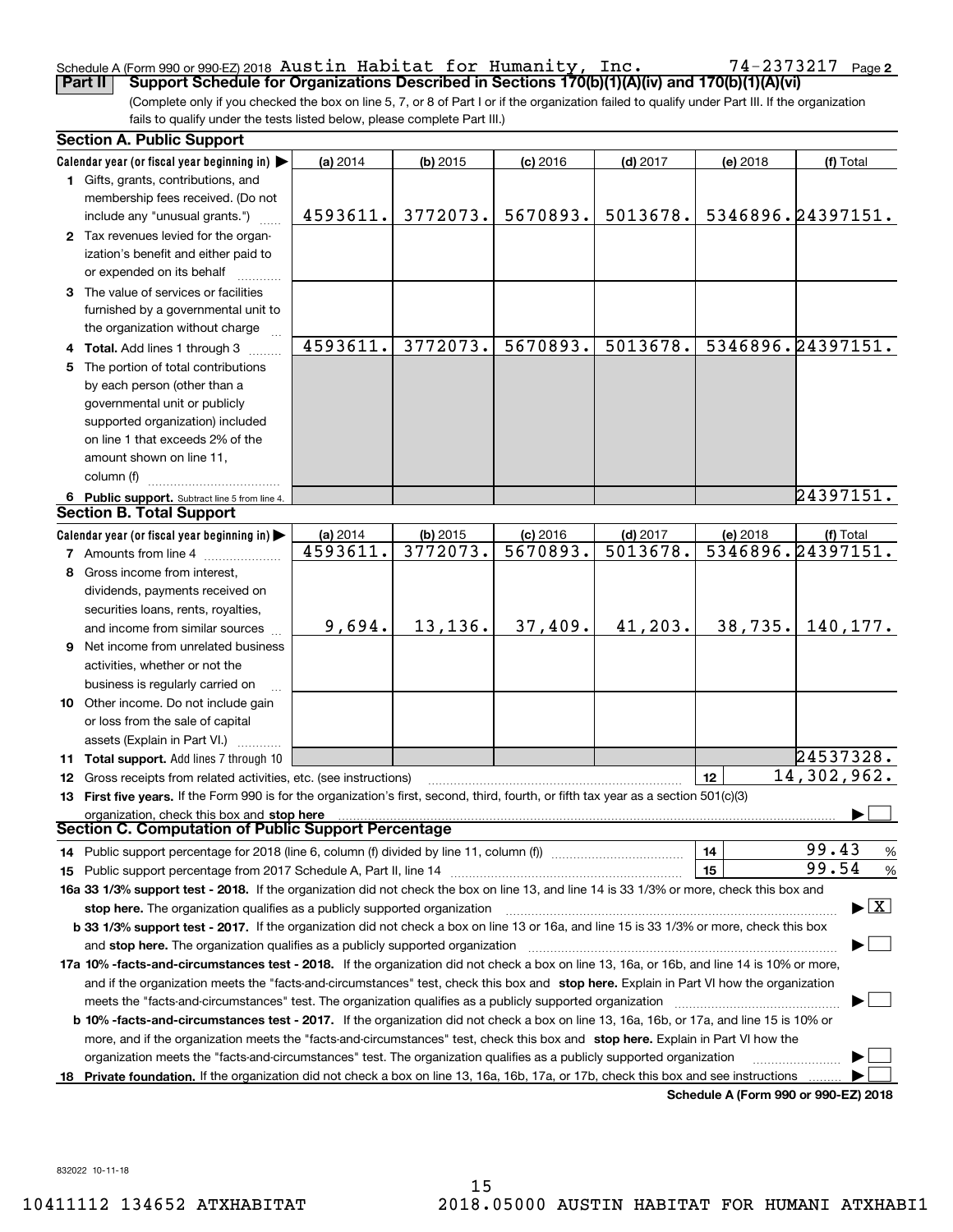## Schedule A (Form 990 or 990-EZ) 2018  ${\tt Austin}$   ${\tt Habitat}$   ${\tt for}$   ${\tt Humanity}$ ,  ${\tt Inc.}$   ${\tt 74-2373217}$   ${\tt Page}$ **Schedule A (Form 990 or 990-EZ) 2018 Austin Habitat for Humanity, Inc.**<br>**Part III** Support Schedule for Organizations Described in Section 509(a)(2)

(Complete only if you checked the box on line 10 of Part I or if the organization failed to qualify under Part II. If the organization fails to qualify under the tests listed below, please complete Part II.)

|     | <b>Section A. Public Support</b>                                                                                                                                                                                               |          |          |            |            |          |                                      |
|-----|--------------------------------------------------------------------------------------------------------------------------------------------------------------------------------------------------------------------------------|----------|----------|------------|------------|----------|--------------------------------------|
|     | Calendar year (or fiscal year beginning in) $\blacktriangleright$                                                                                                                                                              | (a) 2014 | (b) 2015 | $(c)$ 2016 | $(d)$ 2017 | (e) 2018 | (f) Total                            |
|     | 1 Gifts, grants, contributions, and                                                                                                                                                                                            |          |          |            |            |          |                                      |
|     | membership fees received. (Do not                                                                                                                                                                                              |          |          |            |            |          |                                      |
|     | include any "unusual grants.")                                                                                                                                                                                                 |          |          |            |            |          |                                      |
|     | <b>2</b> Gross receipts from admissions,<br>merchandise sold or services per-<br>formed, or facilities furnished in<br>any activity that is related to the<br>organization's tax-exempt purpose                                |          |          |            |            |          |                                      |
|     | 3 Gross receipts from activities that<br>are not an unrelated trade or bus-                                                                                                                                                    |          |          |            |            |          |                                      |
|     | iness under section 513                                                                                                                                                                                                        |          |          |            |            |          |                                      |
|     | 4 Tax revenues levied for the organ-                                                                                                                                                                                           |          |          |            |            |          |                                      |
|     | ization's benefit and either paid to<br>or expended on its behalf                                                                                                                                                              |          |          |            |            |          |                                      |
|     | 5 The value of services or facilities                                                                                                                                                                                          |          |          |            |            |          |                                      |
|     | furnished by a governmental unit to                                                                                                                                                                                            |          |          |            |            |          |                                      |
|     | the organization without charge                                                                                                                                                                                                |          |          |            |            |          |                                      |
|     | <b>6 Total.</b> Add lines 1 through 5                                                                                                                                                                                          |          |          |            |            |          |                                      |
|     | 7a Amounts included on lines 1, 2, and<br>3 received from disqualified persons                                                                                                                                                 |          |          |            |            |          |                                      |
|     | <b>b</b> Amounts included on lines 2 and 3 received<br>from other than disqualified persons that<br>exceed the greater of \$5,000 or 1% of the<br>amount on line 13 for the year                                               |          |          |            |            |          |                                      |
|     | c Add lines 7a and 7b                                                                                                                                                                                                          |          |          |            |            |          |                                      |
|     | 8 Public support. (Subtract line 7c from line 6.)                                                                                                                                                                              |          |          |            |            |          |                                      |
|     | <b>Section B. Total Support</b>                                                                                                                                                                                                |          |          |            |            |          |                                      |
|     | Calendar year (or fiscal year beginning in)                                                                                                                                                                                    | (a) 2014 | (b) 2015 | $(c)$ 2016 | $(d)$ 2017 | (e) 2018 | (f) Total                            |
|     | 9 Amounts from line 6                                                                                                                                                                                                          |          |          |            |            |          |                                      |
|     | <b>10a</b> Gross income from interest,<br>dividends, payments received on<br>securities loans, rents, royalties,<br>and income from similar sources                                                                            |          |          |            |            |          |                                      |
|     | <b>b</b> Unrelated business taxable income                                                                                                                                                                                     |          |          |            |            |          |                                      |
|     | (less section 511 taxes) from businesses                                                                                                                                                                                       |          |          |            |            |          |                                      |
|     | acquired after June 30, 1975                                                                                                                                                                                                   |          |          |            |            |          |                                      |
|     | c Add lines 10a and 10b                                                                                                                                                                                                        |          |          |            |            |          |                                      |
|     | 11 Net income from unrelated business<br>activities not included in line 10b,<br>whether or not the business is<br>regularly carried on                                                                                        |          |          |            |            |          |                                      |
|     | <b>12</b> Other income. Do not include gain<br>or loss from the sale of capital<br>assets (Explain in Part VI.)                                                                                                                |          |          |            |            |          |                                      |
|     | 13 Total support. (Add lines 9, 10c, 11, and 12.)                                                                                                                                                                              |          |          |            |            |          |                                      |
|     | 14 First five years. If the Form 990 is for the organization's first, second, third, fourth, or fifth tax year as a section 501(c)(3) organization,                                                                            |          |          |            |            |          |                                      |
|     | check this box and stop here measurements and contact the contract of the contract of the contract of the contract of the contract of the contract of the contract of the contract of the contract of the contract of the cont |          |          |            |            |          |                                      |
|     | <b>Section C. Computation of Public Support Percentage</b>                                                                                                                                                                     |          |          |            |            |          |                                      |
|     |                                                                                                                                                                                                                                |          |          |            |            | 15       | %                                    |
| 16. | Public support percentage from 2017 Schedule A, Part III, line 15                                                                                                                                                              |          |          |            |            | 16       | %                                    |
|     | <b>Section D. Computation of Investment Income Percentage</b>                                                                                                                                                                  |          |          |            |            |          |                                      |
|     | 17 Investment income percentage for 2018 (line 10c, column (f), divided by line 13, column (f))                                                                                                                                |          |          |            |            | 17       | %                                    |
|     | 18 Investment income percentage from 2017 Schedule A, Part III, line 17                                                                                                                                                        |          |          |            |            | 18       | %                                    |
|     | 19a 33 1/3% support tests - 2018. If the organization did not check the box on line 14, and line 15 is more than 33 1/3%, and line 17 is not                                                                                   |          |          |            |            |          |                                      |
|     | more than 33 1/3%, check this box and stop here. The organization qualifies as a publicly supported organization                                                                                                               |          |          |            |            |          |                                      |
|     | b 33 1/3% support tests - 2017. If the organization did not check a box on line 14 or line 19a, and line 16 is more than 33 1/3%, and                                                                                          |          |          |            |            |          |                                      |
|     | line 18 is not more than 33 1/3%, check this box and stop here. The organization qualifies as a publicly supported organization                                                                                                |          |          |            |            |          |                                      |
| 20  | <b>Private foundation.</b> If the organization did not check a box on line 14, 19a, or 19b, check this box and see instructions                                                                                                |          |          |            |            |          | .                                    |
|     | 832023 10-11-18                                                                                                                                                                                                                |          | 16       |            |            |          | Schedule A (Form 990 or 990-EZ) 2018 |

10411112 134652 ATXHABITAT 2018.05000 AUSTIN HABITAT FOR HUMANI ATXHABI1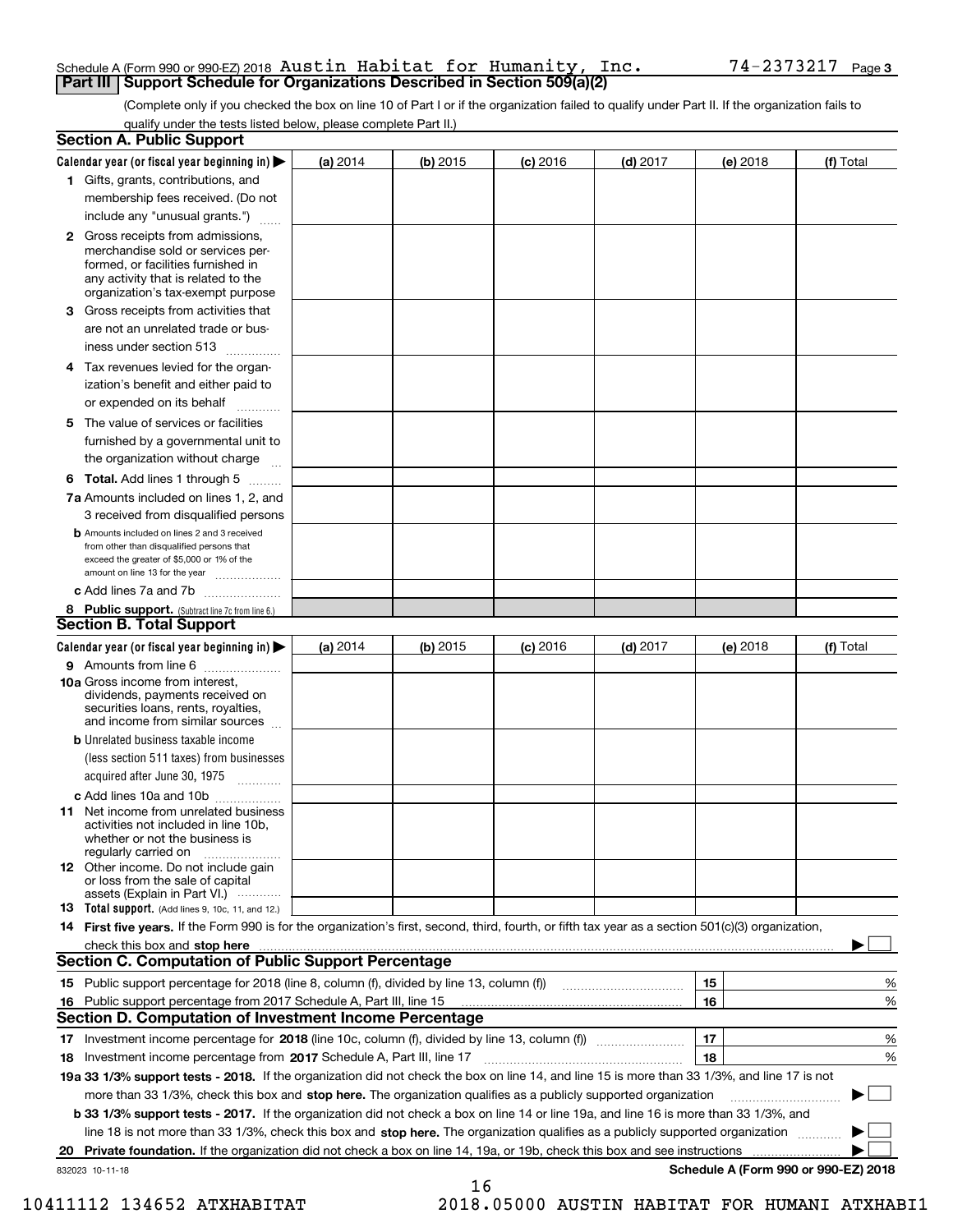## Schedule A (Form 990 or 990-EZ) 2018  ${\tt Austin}$   ${\tt Habitat}$   ${\tt for}$   ${\tt Humanity}$ ,  ${\tt Inc.}$   ${\tt 74-2373217}$   ${\tt Page}$

## **Part IV Supporting Organizations**

(Complete only if you checked a box in line 12 on Part I. If you checked 12a of Part I, complete Sections A and B. If you checked 12b of Part I, complete Sections A and C. If you checked 12c of Part I, complete Sections A, D, and E. If you checked 12d of Part I, complete Sections A and D, and complete Part V.)

## **Section A. All Supporting Organizations**

- **1** Are all of the organization's supported organizations listed by name in the organization's governing documents? If "No," describe in **Part VI** how the supported organizations are designated. If designated by *class or purpose, describe the designation. If historic and continuing relationship, explain.*
- **2** Did the organization have any supported organization that does not have an IRS determination of status under section 509(a)(1) or (2)? If "Yes," explain in Part VI how the organization determined that the supported *organization was described in section 509(a)(1) or (2).*
- **3a** Did the organization have a supported organization described in section 501(c)(4), (5), or (6)? If "Yes," answer *(b) and (c) below.*
- **b** Did the organization confirm that each supported organization qualified under section 501(c)(4), (5), or (6) and satisfied the public support tests under section 509(a)(2)? If "Yes," describe in **Part VI** when and how the *organization made the determination.*
- **c**Did the organization ensure that all support to such organizations was used exclusively for section 170(c)(2)(B) purposes? If "Yes," explain in **Part VI** what controls the organization put in place to ensure such use.
- **4a***If* Was any supported organization not organized in the United States ("foreign supported organization")? *"Yes," and if you checked 12a or 12b in Part I, answer (b) and (c) below.*
- **b** Did the organization have ultimate control and discretion in deciding whether to make grants to the foreign supported organization? If "Yes," describe in **Part VI** how the organization had such control and discretion *despite being controlled or supervised by or in connection with its supported organizations.*
- **c** Did the organization support any foreign supported organization that does not have an IRS determination under sections 501(c)(3) and 509(a)(1) or (2)? If "Yes," explain in **Part VI** what controls the organization used *to ensure that all support to the foreign supported organization was used exclusively for section 170(c)(2)(B) purposes.*
- **5a** Did the organization add, substitute, or remove any supported organizations during the tax year? If "Yes," answer (b) and (c) below (if applicable). Also, provide detail in **Part VI,** including (i) the names and EIN *numbers of the supported organizations added, substituted, or removed; (ii) the reasons for each such action; (iii) the authority under the organization's organizing document authorizing such action; and (iv) how the action was accomplished (such as by amendment to the organizing document).*
- **b** Type I or Type II only. Was any added or substituted supported organization part of a class already designated in the organization's organizing document?
- **cSubstitutions only.**  Was the substitution the result of an event beyond the organization's control?
- **6** Did the organization provide support (whether in the form of grants or the provision of services or facilities) to **Part VI.** *If "Yes," provide detail in* support or benefit one or more of the filing organization's supported organizations? anyone other than (i) its supported organizations, (ii) individuals that are part of the charitable class benefited by one or more of its supported organizations, or (iii) other supporting organizations that also
- **7**Did the organization provide a grant, loan, compensation, or other similar payment to a substantial contributor *If "Yes," complete Part I of Schedule L (Form 990 or 990-EZ).* regard to a substantial contributor? (as defined in section 4958(c)(3)(C)), a family member of a substantial contributor, or a 35% controlled entity with
- **8** Did the organization make a loan to a disqualified person (as defined in section 4958) not described in line 7? *If "Yes," complete Part I of Schedule L (Form 990 or 990-EZ).*
- **9a** Was the organization controlled directly or indirectly at any time during the tax year by one or more in section 509(a)(1) or (2))? If "Yes," *provide detail in* <code>Part VI.</code> disqualified persons as defined in section 4946 (other than foundation managers and organizations described
- **b** Did one or more disqualified persons (as defined in line 9a) hold a controlling interest in any entity in which the supporting organization had an interest? If "Yes," provide detail in P**art VI**.
- **c**Did a disqualified person (as defined in line 9a) have an ownership interest in, or derive any personal benefit from, assets in which the supporting organization also had an interest? If "Yes," provide detail in P**art VI.**
- **10a** Was the organization subject to the excess business holdings rules of section 4943 because of section supporting organizations)? If "Yes," answer 10b below. 4943(f) (regarding certain Type II supporting organizations, and all Type III non-functionally integrated
- **b** Did the organization have any excess business holdings in the tax year? (Use Schedule C, Form 4720, to *determine whether the organization had excess business holdings.)*

17

832024 10-11-18

**Schedule A (Form 990 or 990-EZ) 2018**

**1**

**2**

**3a**

**3b**

**3c**

**4a**

**4b**

**4c**

**5a**

**5b5c**

**6**

**7**

**8**

**9a**

**9b**

**9c**

**10a**

**10b**

**YesNo**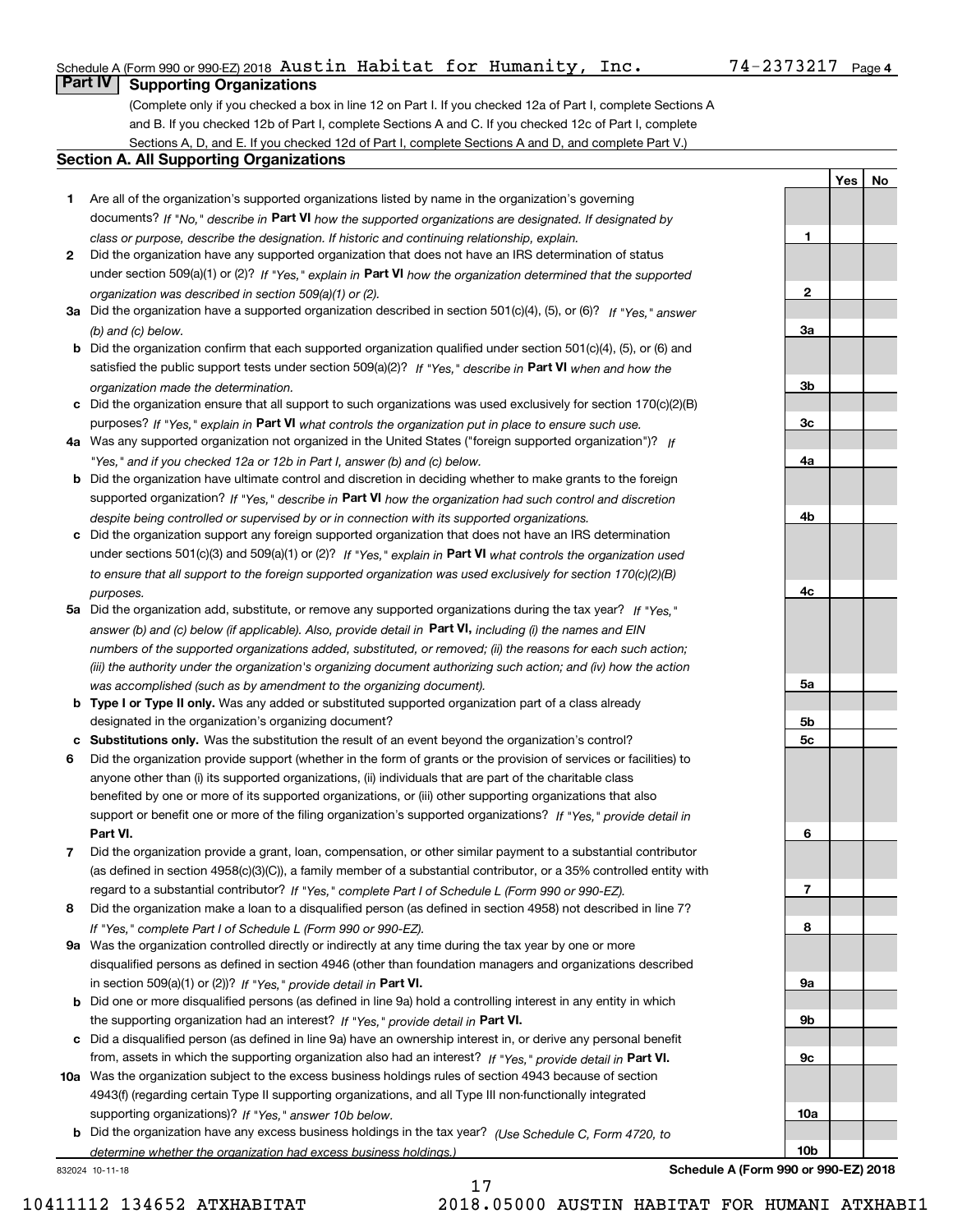### Schedule A (Form 990 or 990-EZ) 2018 <code>Austin Habitat for Humanity, Inc. 74–2373217 Page 5</code> Austin Habitat for Humanity, Inc. 74-2373217

|    | Part IV<br><b>Supporting Organizations (continued)</b>                                                                            |                 |     |    |
|----|-----------------------------------------------------------------------------------------------------------------------------------|-----------------|-----|----|
|    |                                                                                                                                   |                 | Yes | No |
| 11 | Has the organization accepted a gift or contribution from any of the following persons?                                           |                 |     |    |
|    | a A person who directly or indirectly controls, either alone or together with persons described in (b) and (c)                    |                 |     |    |
|    | below, the governing body of a supported organization?                                                                            | 11a             |     |    |
|    | <b>b</b> A family member of a person described in (a) above?                                                                      | 11 <sub>b</sub> |     |    |
|    | c A 35% controlled entity of a person described in (a) or (b) above? If "Yes" to a, b, or c, provide detail in Part VI.           | 11c             |     |    |
|    | <b>Section B. Type I Supporting Organizations</b>                                                                                 |                 |     |    |
|    |                                                                                                                                   |                 | Yes | No |
| 1  | Did the directors, trustees, or membership of one or more supported organizations have the power to                               |                 |     |    |
|    | regularly appoint or elect at least a majority of the organization's directors or trustees at all times during the                |                 |     |    |
|    | tax year? If "No," describe in Part VI how the supported organization(s) effectively operated, supervised, or                     |                 |     |    |
|    | controlled the organization's activities. If the organization had more than one supported organization,                           |                 |     |    |
|    | describe how the powers to appoint and/or remove directors or trustees were allocated among the supported                         |                 |     |    |
|    | organizations and what conditions or restrictions, if any, applied to such powers during the tax year.                            | 1               |     |    |
| 2  | Did the organization operate for the benefit of any supported organization other than the supported                               |                 |     |    |
|    | organization(s) that operated, supervised, or controlled the supporting organization? If "Yes," explain in                        |                 |     |    |
|    |                                                                                                                                   |                 |     |    |
|    | Part VI how providing such benefit carried out the purposes of the supported organization(s) that operated,                       | 2               |     |    |
|    | supervised, or controlled the supporting organization.<br><b>Section C. Type II Supporting Organizations</b>                      |                 |     |    |
|    |                                                                                                                                   |                 | Yes | No |
|    | Were a majority of the organization's directors or trustees during the tax year also a majority of the directors                  |                 |     |    |
| 1  |                                                                                                                                   |                 |     |    |
|    | or trustees of each of the organization's supported organization(s)? If "No." describe in Part VI how control                     |                 |     |    |
|    | or management of the supporting organization was vested in the same persons that controlled or managed                            |                 |     |    |
|    | the supported organization(s).<br><b>Section D. All Type III Supporting Organizations</b>                                         | 1               |     |    |
|    |                                                                                                                                   |                 |     |    |
|    |                                                                                                                                   |                 | Yes | No |
| 1  | Did the organization provide to each of its supported organizations, by the last day of the fifth month of the                    |                 |     |    |
|    | organization's tax year, (i) a written notice describing the type and amount of support provided during the prior tax             |                 |     |    |
|    | year, (ii) a copy of the Form 990 that was most recently filed as of the date of notification, and (iii) copies of the            |                 |     |    |
|    | organization's governing documents in effect on the date of notification, to the extent not previously provided?                  | 1               |     |    |
| 2  | Were any of the organization's officers, directors, or trustees either (i) appointed or elected by the supported                  |                 |     |    |
|    | organization(s) or (ii) serving on the governing body of a supported organization? If "No," explain in Part VI how                |                 |     |    |
|    | the organization maintained a close and continuous working relationship with the supported organization(s).                       | 2               |     |    |
| 3  | By reason of the relationship described in (2), did the organization's supported organizations have a                             |                 |     |    |
|    | significant voice in the organization's investment policies and in directing the use of the organization's                        |                 |     |    |
|    | income or assets at all times during the tax year? If "Yes," describe in Part VI the role the organization's                      |                 |     |    |
|    | supported organizations played in this regard.                                                                                    | 3               |     |    |
|    | Section E. Type III Functionally Integrated Supporting Organizations                                                              |                 |     |    |
| 1  | Check the box next to the method that the organization used to satisfy the Integral Part Test during the year (see instructions). |                 |     |    |
| a  | The organization satisfied the Activities Test. Complete line 2 below.                                                            |                 |     |    |
| b  | The organization is the parent of each of its supported organizations. Complete line 3 below.                                     |                 |     |    |
| c  | The organization supported a governmental entity. Describe in Part VI how you supported a government entity (see instructions),   |                 |     |    |
| 2  | Activities Test. Answer (a) and (b) below.                                                                                        |                 | Yes | No |
| а  | Did substantially all of the organization's activities during the tax year directly further the exempt purposes of                |                 |     |    |
|    | the supported organization(s) to which the organization was responsive? If "Yes," then in Part VI identify                        |                 |     |    |
|    | those supported organizations and explain how these activities directly furthered their exempt purposes,                          |                 |     |    |
|    | how the organization was responsive to those supported organizations, and how the organization determined                         |                 |     |    |
|    | that these activities constituted substantially all of its activities.                                                            | 2a              |     |    |
|    | <b>b</b> Did the activities described in (a) constitute activities that, but for the organization's involvement, one or more      |                 |     |    |
|    | of the organization's supported organization(s) would have been engaged in? If "Yes," explain in Part VI the                      |                 |     |    |
|    | reasons for the organization's position that its supported organization(s) would have engaged in these                            |                 |     |    |
|    | activities but for the organization's involvement.                                                                                | 2b              |     |    |
| з  | Parent of Supported Organizations. Answer (a) and (b) below.                                                                      |                 |     |    |
|    | a Did the organization have the power to regularly appoint or elect a majority of the officers, directors, or                     |                 |     |    |
|    | trustees of each of the supported organizations? Provide details in Part VI.                                                      | За              |     |    |
|    | <b>b</b> Did the organization exercise a substantial degree of direction over the policies, programs, and activities of each      |                 |     |    |
|    | of its supported organizations? If "Yes." describe in Part VI the role played by the organization in this regard.                 | Зb              |     |    |
|    |                                                                                                                                   |                 |     |    |

18

832025 10-11-18

**Schedule A (Form 990 or 990-EZ) 2018**

10411112 134652 ATXHABITAT 2018.05000 AUSTIN HABITAT FOR HUMANI ATXHABI1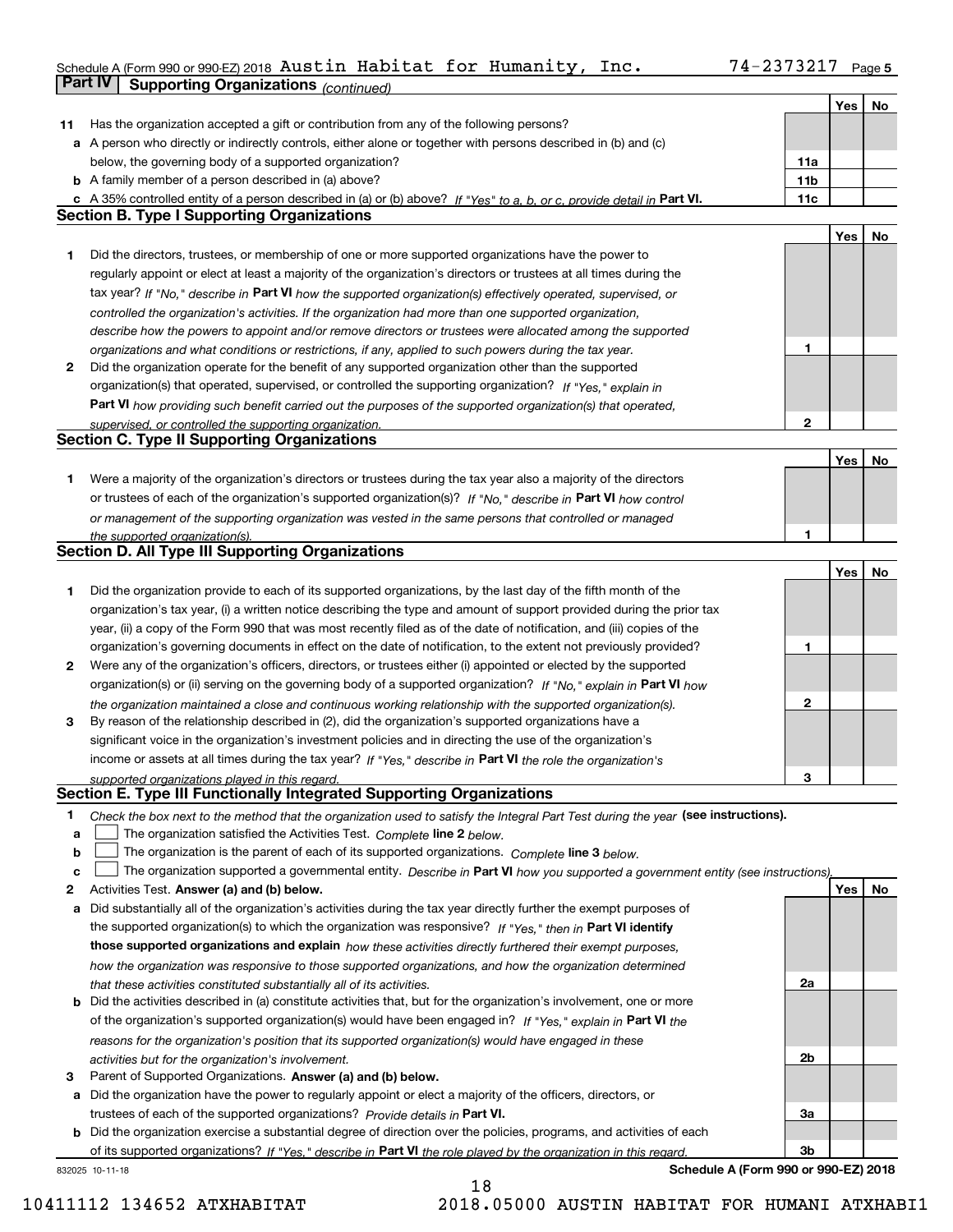|    | Schedule A (Form 990 or 990-EZ) 2018 Austin Habitat for Humanity, Inc.                                                                             |                |                                | 74-2373217 Page 6              |
|----|----------------------------------------------------------------------------------------------------------------------------------------------------|----------------|--------------------------------|--------------------------------|
|    | <b>Part V</b><br>Type III Non-Functionally Integrated 509(a)(3) Supporting Organizations                                                           |                |                                |                                |
| 1  | Check here if the organization satisfied the Integral Part Test as a qualifying trust on Nov. 20, 1970 (explain in Part VI.) See instructions. All |                |                                |                                |
|    | other Type III non-functionally integrated supporting organizations must complete Sections A through E.                                            |                |                                |                                |
|    | Section A - Adjusted Net Income                                                                                                                    | (A) Prior Year | (B) Current Year<br>(optional) |                                |
| 1  | Net short-term capital gain                                                                                                                        | 1              |                                |                                |
| 2  | Recoveries of prior-year distributions                                                                                                             | $\mathbf 2$    |                                |                                |
| 3  | Other gross income (see instructions)                                                                                                              | 3              |                                |                                |
| 4  | Add lines 1 through 3                                                                                                                              | 4              |                                |                                |
| 5  | Depreciation and depletion                                                                                                                         | 5              |                                |                                |
| 6  | Portion of operating expenses paid or incurred for production or                                                                                   |                |                                |                                |
|    | collection of gross income or for management, conservation, or                                                                                     |                |                                |                                |
|    | maintenance of property held for production of income (see instructions)                                                                           | 6              |                                |                                |
| 7  | Other expenses (see instructions)                                                                                                                  | 7              |                                |                                |
| 8  | Adjusted Net Income (subtract lines 5, 6, and 7 from line 4)                                                                                       | 8              |                                |                                |
|    | <b>Section B - Minimum Asset Amount</b>                                                                                                            |                | (A) Prior Year                 | (B) Current Year<br>(optional) |
| 1. | Aggregate fair market value of all non-exempt-use assets (see                                                                                      |                |                                |                                |
|    | instructions for short tax year or assets held for part of year):                                                                                  |                |                                |                                |
|    | a Average monthly value of securities                                                                                                              | 1a             |                                |                                |
|    | <b>b</b> Average monthly cash balances                                                                                                             | 1b             |                                |                                |
|    | c Fair market value of other non-exempt-use assets                                                                                                 | 1c             |                                |                                |
|    | d Total (add lines 1a, 1b, and 1c)                                                                                                                 | 1d             |                                |                                |
|    | <b>e</b> Discount claimed for blockage or other                                                                                                    |                |                                |                                |
|    | factors (explain in detail in Part VI):                                                                                                            |                |                                |                                |
| 2  | Acquisition indebtedness applicable to non-exempt-use assets                                                                                       | $\mathbf{2}$   |                                |                                |
| 3  | Subtract line 2 from line 1d                                                                                                                       | 3              |                                |                                |
| 4  | Cash deemed held for exempt use. Enter 1-1/2% of line 3 (for greater amount,                                                                       |                |                                |                                |
|    | see instructions)                                                                                                                                  | 4              |                                |                                |
| 5  | Net value of non-exempt-use assets (subtract line 4 from line 3)                                                                                   | 5              |                                |                                |
| 6  | Multiply line 5 by .035                                                                                                                            | 6              |                                |                                |
| 7  | Recoveries of prior-year distributions                                                                                                             | $\overline{7}$ |                                |                                |
| 8  | Minimum Asset Amount (add line 7 to line 6)                                                                                                        | 8              |                                |                                |
|    | <b>Section C - Distributable Amount</b>                                                                                                            |                |                                | <b>Current Year</b>            |
| 1  | Adjusted net income for prior year (from Section A, line 8, Column A)                                                                              | 1              |                                |                                |
| 2  | Enter 85% of line 1                                                                                                                                | $\mathbf{2}$   |                                |                                |
| 3  | Minimum asset amount for prior year (from Section B, line 8, Column A)                                                                             | 3              |                                |                                |
| 4  | Enter greater of line 2 or line 3                                                                                                                  | 4              |                                |                                |
| 5  | Income tax imposed in prior year                                                                                                                   | 5              |                                |                                |
| 6  | Distributable Amount. Subtract line 5 from line 4, unless subject to                                                                               |                |                                |                                |
|    | emergency temporary reduction (see instructions)                                                                                                   | 6              |                                |                                |
|    |                                                                                                                                                    |                |                                |                                |

instructions).

**7** Check here if the current year is the organization's first as a non-functionally integrated Type III supporting organization (see

**Schedule A (Form 990 or 990-EZ) 2018**

832026 10-11-18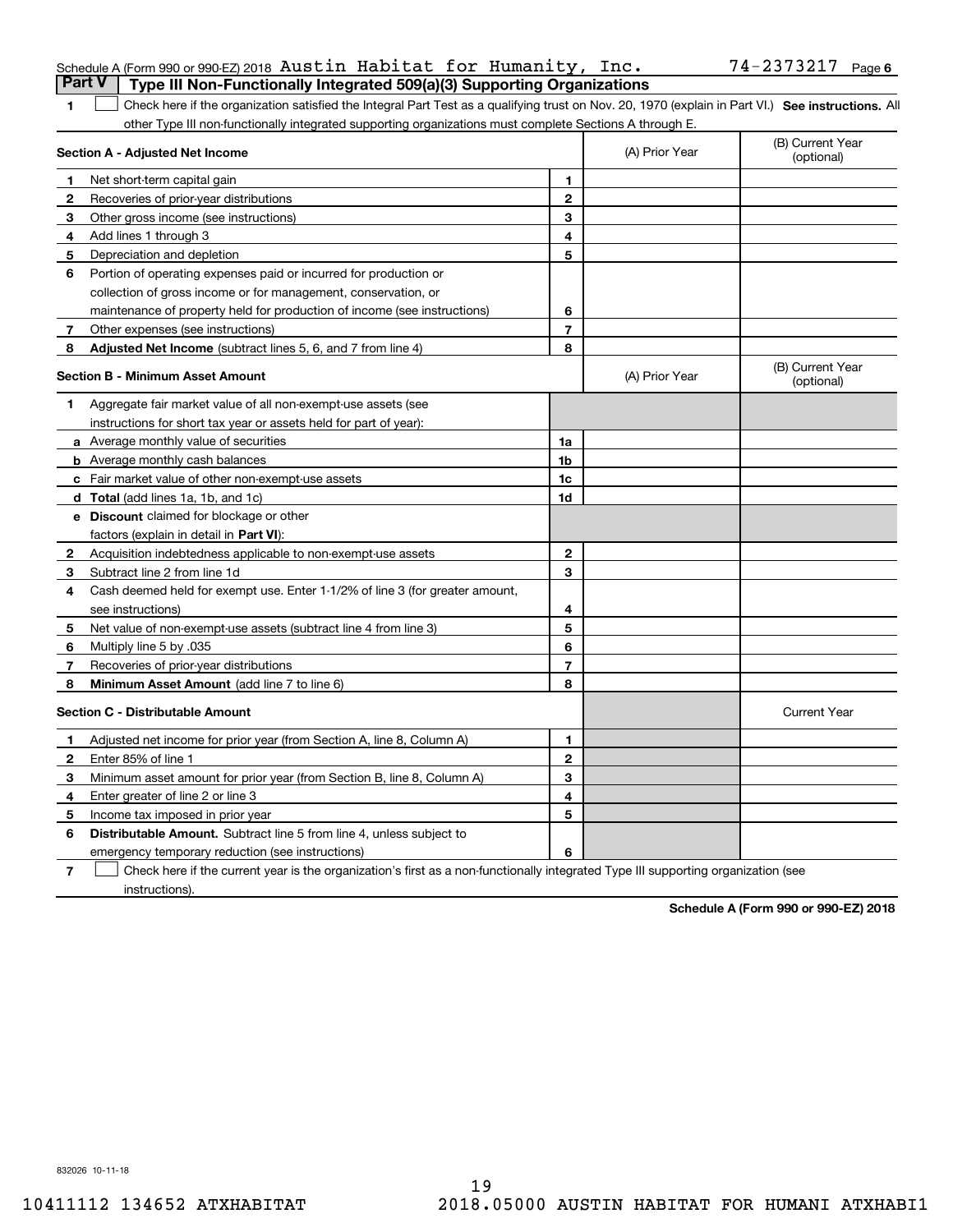|       | Schedule A (Form 990 or 990-EZ) 2018 $\,$ Austin $\,$ Ha $\,$ bitat for Humanity, $\,$ |  |  | Inc. | 34 L | Page, |
|-------|----------------------------------------------------------------------------------------|--|--|------|------|-------|
| _____ |                                                                                        |  |  |      |      |       |

| <b>Part V</b> | Type III Non-Functionally Integrated 509(a)(3) Supporting Organizations                    |                             | (continued)                           |                                         |
|---------------|--------------------------------------------------------------------------------------------|-----------------------------|---------------------------------------|-----------------------------------------|
|               | <b>Section D - Distributions</b>                                                           | <b>Current Year</b>         |                                       |                                         |
| 1             | Amounts paid to supported organizations to accomplish exempt purposes                      |                             |                                       |                                         |
| 2             | Amounts paid to perform activity that directly furthers exempt purposes of supported       |                             |                                       |                                         |
|               | organizations, in excess of income from activity                                           |                             |                                       |                                         |
| 3             | Administrative expenses paid to accomplish exempt purposes of supported organizations      |                             |                                       |                                         |
| 4             | Amounts paid to acquire exempt-use assets                                                  |                             |                                       |                                         |
| 5             | Qualified set-aside amounts (prior IRS approval required)                                  |                             |                                       |                                         |
| 6             | Other distributions (describe in Part VI). See instructions.                               |                             |                                       |                                         |
| 7             | <b>Total annual distributions.</b> Add lines 1 through 6.                                  |                             |                                       |                                         |
| 8             | Distributions to attentive supported organizations to which the organization is responsive |                             |                                       |                                         |
|               | (provide details in Part VI). See instructions.                                            |                             |                                       |                                         |
| 9             | Distributable amount for 2018 from Section C, line 6                                       |                             |                                       |                                         |
| 10            | Line 8 amount divided by line 9 amount                                                     |                             |                                       |                                         |
|               |                                                                                            | (i)                         | (iii)                                 | (iii)                                   |
|               | <b>Section E - Distribution Allocations</b> (see instructions)                             | <b>Excess Distributions</b> | <b>Underdistributions</b><br>Pre-2018 | <b>Distributable</b><br>Amount for 2018 |
| 1             | Distributable amount for 2018 from Section C, line 6                                       |                             |                                       |                                         |
| 2             | Underdistributions, if any, for years prior to 2018 (reason-                               |                             |                                       |                                         |
|               | able cause required- explain in Part VI). See instructions.                                |                             |                                       |                                         |
| З             | Excess distributions carryover, if any, to 2018                                            |                             |                                       |                                         |
|               | <b>a</b> From 2013                                                                         |                             |                                       |                                         |
|               | <b>b</b> From 2014                                                                         |                             |                                       |                                         |
|               | $c$ From 2015                                                                              |                             |                                       |                                         |
|               | d From 2016                                                                                |                             |                                       |                                         |
|               | e From 2017                                                                                |                             |                                       |                                         |
|               | Total of lines 3a through e                                                                |                             |                                       |                                         |
| g             | Applied to underdistributions of prior years                                               |                             |                                       |                                         |
|               | <b>h</b> Applied to 2018 distributable amount                                              |                             |                                       |                                         |
|               | Carryover from 2013 not applied (see instructions)                                         |                             |                                       |                                         |
|               | Remainder. Subtract lines 3g, 3h, and 3i from 3f.                                          |                             |                                       |                                         |
| 4             | Distributions for 2018 from Section D,                                                     |                             |                                       |                                         |
|               | line $7:$                                                                                  |                             |                                       |                                         |
|               | <b>a</b> Applied to underdistributions of prior years                                      |                             |                                       |                                         |
|               | <b>b</b> Applied to 2018 distributable amount                                              |                             |                                       |                                         |
|               | c Remainder. Subtract lines 4a and 4b from 4.                                              |                             |                                       |                                         |
| 5             | Remaining underdistributions for years prior to 2018, if                                   |                             |                                       |                                         |
|               | any. Subtract lines 3g and 4a from line 2. For result greater                              |                             |                                       |                                         |
|               | than zero, explain in Part VI. See instructions.                                           |                             |                                       |                                         |
| 6             | Remaining underdistributions for 2018. Subtract lines 3h                                   |                             |                                       |                                         |
|               | and 4b from line 1. For result greater than zero, explain in                               |                             |                                       |                                         |
|               | Part VI. See instructions.                                                                 |                             |                                       |                                         |
|               |                                                                                            |                             |                                       |                                         |
| 7             | Excess distributions carryover to 2019. Add lines 3j                                       |                             |                                       |                                         |
|               | and 4c.                                                                                    |                             |                                       |                                         |
| 8             | Breakdown of line 7:                                                                       |                             |                                       |                                         |
|               | a Excess from 2014                                                                         |                             |                                       |                                         |
|               | <b>b</b> Excess from 2015                                                                  |                             |                                       |                                         |
|               | c Excess from 2016                                                                         |                             |                                       |                                         |
|               | d Excess from 2017                                                                         |                             |                                       |                                         |
|               | e Excess from 2018                                                                         |                             |                                       |                                         |

**Schedule A (Form 990 or 990-EZ) 2018**

832027 10-11-18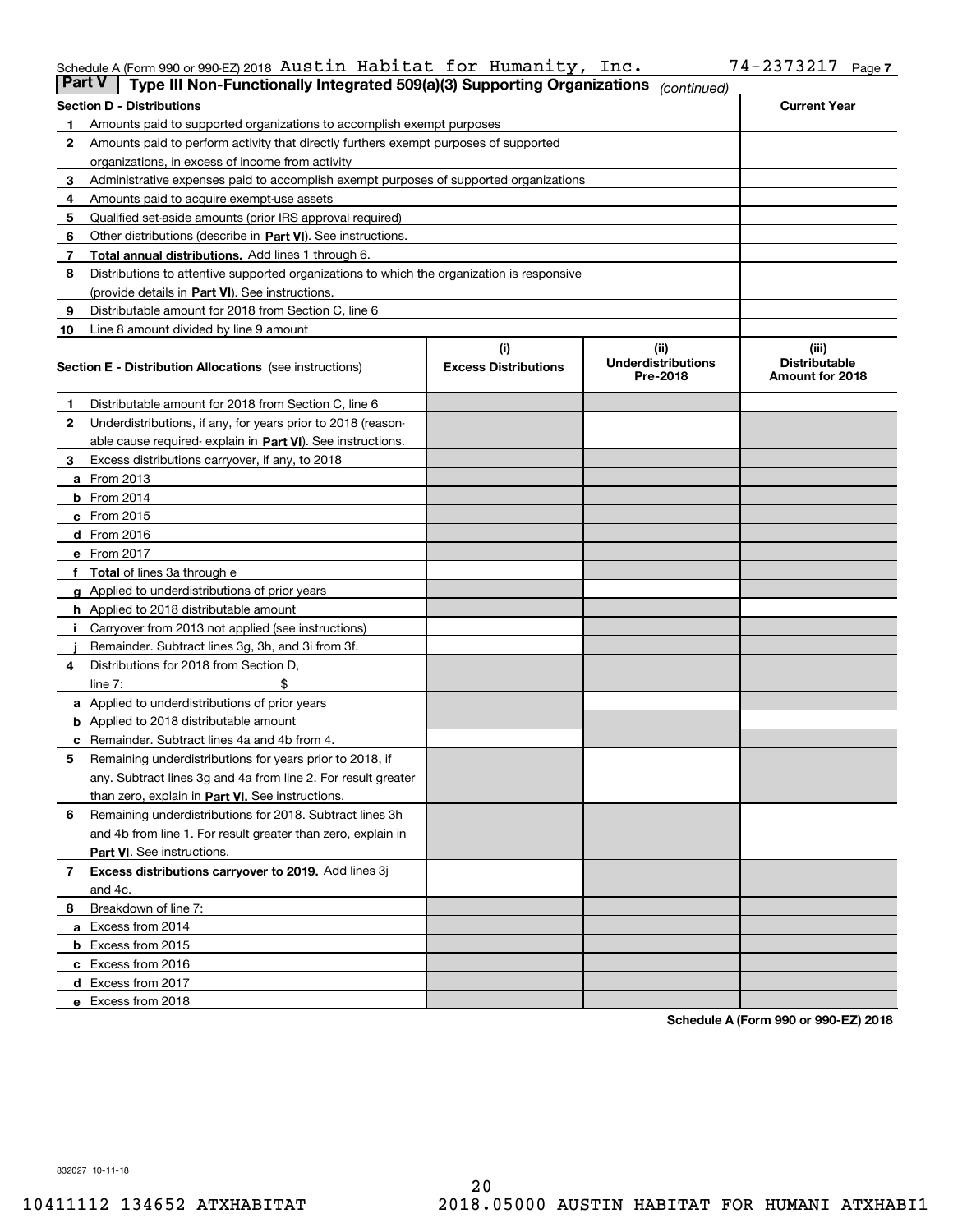| <b>Part VI</b>  | Schedule A (Form 990 or 990-EZ) 2018 Austin Habitat for Humanity, Inc.<br><b>Supplemental Information.</b> Provide the explanations required by Part II, line 10; Part II, line 17a or 17b; Part III, line 12;<br>Part IV, Section A, lines 1, 2, 3b, 3c, 4b, 4c, 5a, 6, 9a, 9b, 9c, 11a, 11b, and 11c; Part IV,<br>line 1; Part IV, Section D, lines 2 and 3; Part IV, Section E, lines 1c, 2a, 2b, 3a, and 3b; Part V, line 1; Part V, Section B, line 1e; Part V, |    |  |                                      |
|-----------------|----------------------------------------------------------------------------------------------------------------------------------------------------------------------------------------------------------------------------------------------------------------------------------------------------------------------------------------------------------------------------------------------------------------------------------------------------------------------|----|--|--------------------------------------|
|                 | Section D, lines 5, 6, and 8; and Part V, Section E, lines 2, 5, and 6. Also complete this part for any additional information.<br>(See instructions.)                                                                                                                                                                                                                                                                                                               |    |  |                                      |
|                 |                                                                                                                                                                                                                                                                                                                                                                                                                                                                      |    |  |                                      |
|                 |                                                                                                                                                                                                                                                                                                                                                                                                                                                                      |    |  |                                      |
|                 |                                                                                                                                                                                                                                                                                                                                                                                                                                                                      |    |  |                                      |
|                 |                                                                                                                                                                                                                                                                                                                                                                                                                                                                      |    |  |                                      |
|                 |                                                                                                                                                                                                                                                                                                                                                                                                                                                                      |    |  |                                      |
|                 |                                                                                                                                                                                                                                                                                                                                                                                                                                                                      |    |  |                                      |
|                 |                                                                                                                                                                                                                                                                                                                                                                                                                                                                      |    |  |                                      |
|                 |                                                                                                                                                                                                                                                                                                                                                                                                                                                                      |    |  |                                      |
|                 |                                                                                                                                                                                                                                                                                                                                                                                                                                                                      |    |  |                                      |
|                 |                                                                                                                                                                                                                                                                                                                                                                                                                                                                      |    |  |                                      |
|                 |                                                                                                                                                                                                                                                                                                                                                                                                                                                                      |    |  |                                      |
|                 |                                                                                                                                                                                                                                                                                                                                                                                                                                                                      |    |  |                                      |
|                 |                                                                                                                                                                                                                                                                                                                                                                                                                                                                      |    |  |                                      |
|                 |                                                                                                                                                                                                                                                                                                                                                                                                                                                                      |    |  |                                      |
|                 |                                                                                                                                                                                                                                                                                                                                                                                                                                                                      |    |  |                                      |
|                 |                                                                                                                                                                                                                                                                                                                                                                                                                                                                      |    |  |                                      |
|                 |                                                                                                                                                                                                                                                                                                                                                                                                                                                                      |    |  |                                      |
|                 |                                                                                                                                                                                                                                                                                                                                                                                                                                                                      |    |  |                                      |
|                 |                                                                                                                                                                                                                                                                                                                                                                                                                                                                      |    |  |                                      |
|                 |                                                                                                                                                                                                                                                                                                                                                                                                                                                                      |    |  |                                      |
|                 |                                                                                                                                                                                                                                                                                                                                                                                                                                                                      |    |  |                                      |
|                 |                                                                                                                                                                                                                                                                                                                                                                                                                                                                      |    |  |                                      |
|                 |                                                                                                                                                                                                                                                                                                                                                                                                                                                                      |    |  |                                      |
|                 |                                                                                                                                                                                                                                                                                                                                                                                                                                                                      |    |  |                                      |
|                 |                                                                                                                                                                                                                                                                                                                                                                                                                                                                      |    |  |                                      |
|                 |                                                                                                                                                                                                                                                                                                                                                                                                                                                                      |    |  |                                      |
|                 |                                                                                                                                                                                                                                                                                                                                                                                                                                                                      |    |  |                                      |
|                 |                                                                                                                                                                                                                                                                                                                                                                                                                                                                      |    |  |                                      |
|                 |                                                                                                                                                                                                                                                                                                                                                                                                                                                                      |    |  |                                      |
|                 |                                                                                                                                                                                                                                                                                                                                                                                                                                                                      |    |  |                                      |
|                 |                                                                                                                                                                                                                                                                                                                                                                                                                                                                      |    |  |                                      |
|                 |                                                                                                                                                                                                                                                                                                                                                                                                                                                                      |    |  |                                      |
|                 |                                                                                                                                                                                                                                                                                                                                                                                                                                                                      |    |  |                                      |
|                 |                                                                                                                                                                                                                                                                                                                                                                                                                                                                      |    |  |                                      |
|                 |                                                                                                                                                                                                                                                                                                                                                                                                                                                                      |    |  |                                      |
|                 |                                                                                                                                                                                                                                                                                                                                                                                                                                                                      |    |  |                                      |
| 832028 10-11-18 |                                                                                                                                                                                                                                                                                                                                                                                                                                                                      | 21 |  | Schedule A (Form 990 or 990-EZ) 2018 |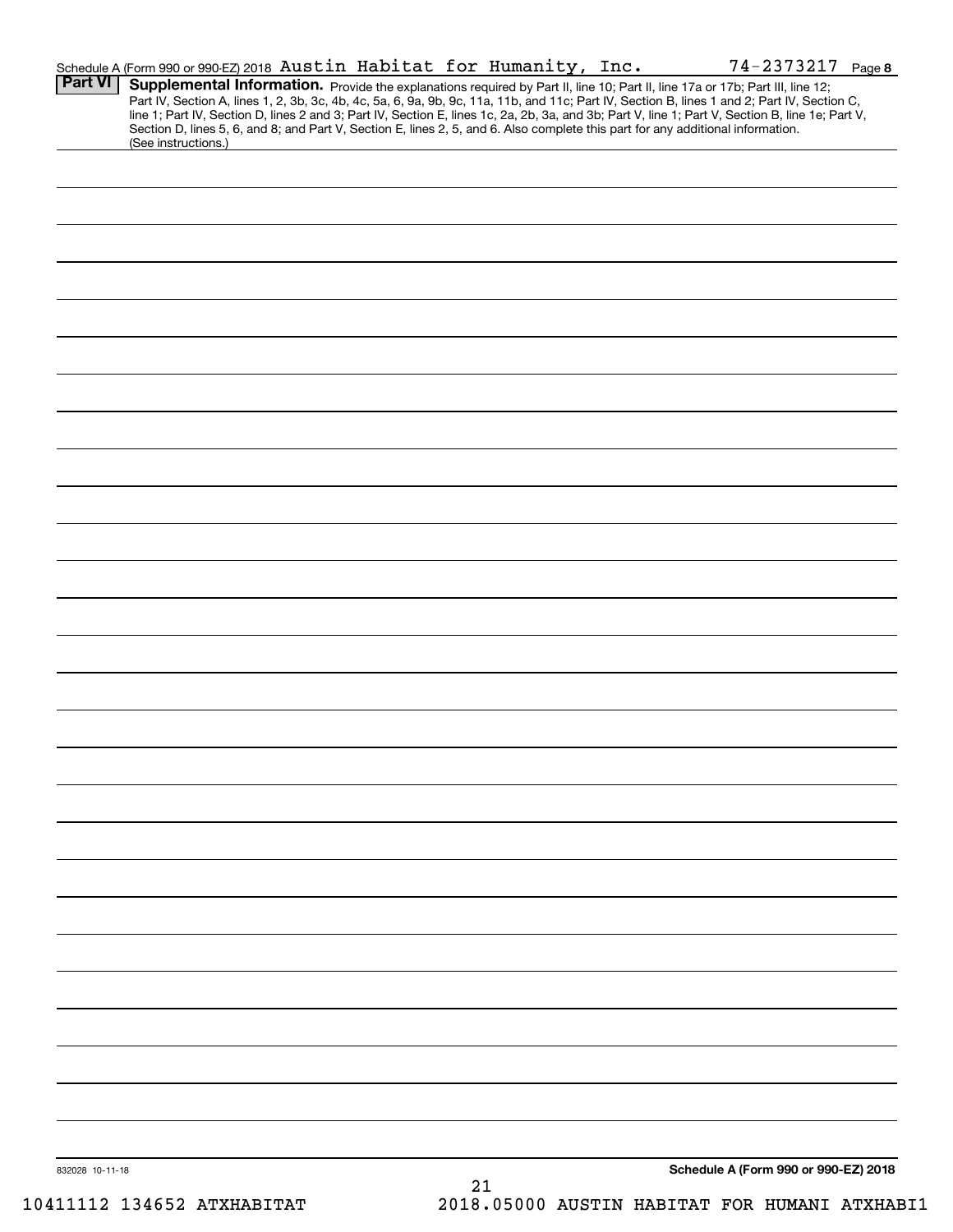### Department of the Treasury Internal Revenue Service **or 990-PF)** Name of the organization

# **Schedule B Schedule of Contributors**

**| Attach to Form 990, Form 990-EZ, or Form 990-PF. | Go to www.irs.gov/Form990 for the latest information.** OMB No. 1545-0047

**2018**

**Employer identification number**

|                                                    | Austin Habitat for Humanity, Inc.                                           | 74-2373217 |  |  |
|----------------------------------------------------|-----------------------------------------------------------------------------|------------|--|--|
|                                                    | <b>Organization type (check one):</b>                                       |            |  |  |
| Filers of:                                         | Section:                                                                    |            |  |  |
| Form 990 or 990-EZ                                 | $\boxed{\textbf{X}}$ 501(c)( 3) (enter number) organization                 |            |  |  |
|                                                    | $4947(a)(1)$ nonexempt charitable trust not treated as a private foundation |            |  |  |
|                                                    | 527 political organization                                                  |            |  |  |
| Form 990-PF<br>501(c)(3) exempt private foundation |                                                                             |            |  |  |
|                                                    | 4947(a)(1) nonexempt charitable trust treated as a private foundation       |            |  |  |
|                                                    | 501(c)(3) taxable private foundation                                        |            |  |  |

Check if your organization is covered by the **General Rule** or a **Special Rule.**<br>Nota: Only a section 501(c)(7), (8), or (10) erganization can chock boxes for be **Note:**Only a section 501(c)(7), (8), or (10) organization can check boxes for both the General Rule and a Special Rule. See instructions.

## **General Rule**

For an organization filing Form 990, 990-EZ, or 990-PF that received, during the year, contributions totaling \$5,000 or more (in money or property) from any one contributor. Complete Parts I and II. See instructions for determining a contributor's total contributions.

### **Special Rules**

any one contributor, during the year, total contributions of the greater of  $\,$  (1) \$5,000; or **(2)** 2% of the amount on (i) Form 990, Part VIII, line 1h;  $\boxed{\textbf{X}}$  For an organization described in section 501(c)(3) filing Form 990 or 990-EZ that met the 33 1/3% support test of the regulations under sections 509(a)(1) and 170(b)(1)(A)(vi), that checked Schedule A (Form 990 or 990-EZ), Part II, line 13, 16a, or 16b, and that received from or (ii) Form 990-EZ, line 1. Complete Parts I and II.

year, total contributions of more than \$1,000 *exclusively* for religious, charitable, scientific, literary, or educational purposes, or for the For an organization described in section 501(c)(7), (8), or (10) filing Form 990 or 990-EZ that received from any one contributor, during the prevention of cruelty to children or animals. Complete Parts I (entering "N/A" in column (b) instead of the contributor name and address), II, and III.

purpose. Don't complete any of the parts unless the **General Rule** applies to this organization because it received *nonexclusively* year, contributions <sub>exclusively</sub> for religious, charitable, etc., purposes, but no such contributions totaled more than \$1,000. If this box is checked, enter here the total contributions that were received during the year for an  $\;$ exclusively religious, charitable, etc., For an organization described in section 501(c)(7), (8), or (10) filing Form 990 or 990-EZ that received from any one contributor, during the religious, charitable, etc., contributions totaling \$5,000 or more during the year  $\Box$ — $\Box$   $\Box$ 

**Caution:**An organization that isn't covered by the General Rule and/or the Special Rules doesn't file Schedule B (Form 990, 990-EZ, or 990-PF), but it **must** answer "No" on Part IV, line 2, of its Form 990; or check the box on line H of its Form 990-EZ or on its Form 990-PF, Part I, line 2, to<br>cortify that it doesn't meet the filipe requirements of Schodule B (Fer certify that it doesn't meet the filing requirements of Schedule B (Form 990, 990-EZ, or 990-PF).

**For Paperwork Reduction Act Notice, see the instructions for Form 990, 990-EZ, or 990-PF. Schedule B (Form 990, 990-EZ, or 990-PF) (2018)** LHA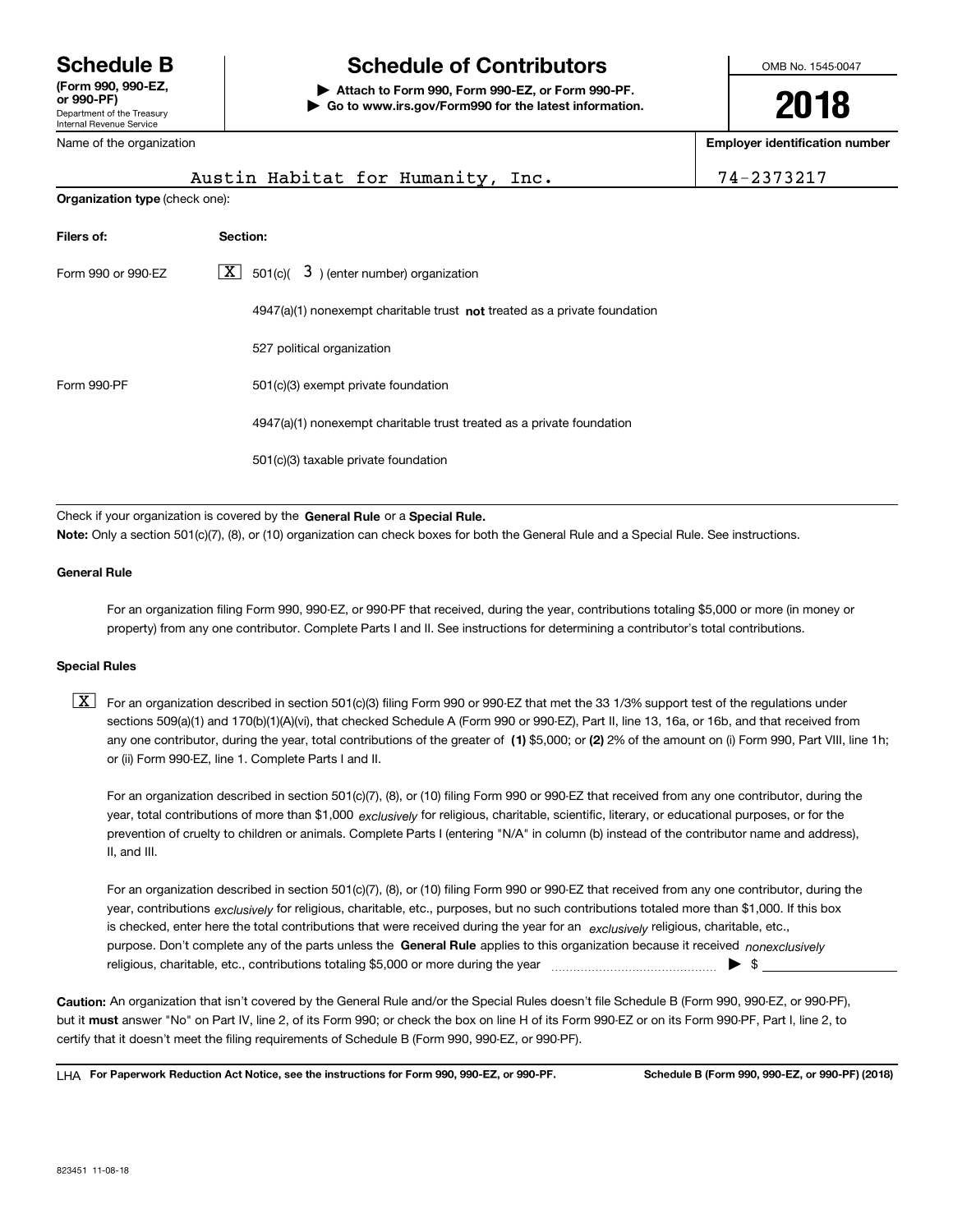**Employer identification number**

## Austin Habitat for Humanity, Inc. 74-2373217

**Part I Contributors** (see instructions). Use duplicate copies of Part I if additional space is needed.

| (a) | (b)                        | (c)                                   | (d)                                                                                                                |
|-----|----------------------------|---------------------------------------|--------------------------------------------------------------------------------------------------------------------|
| No. | Name, address, and ZIP + 4 | <b>Total contributions</b>            | Type of contribution                                                                                               |
| 1   |                            | 233,730.<br>$\boldsymbol{\mathsf{S}}$ | $\boxed{\text{X}}$<br>Person<br>Payroll<br>Noncash<br>(Complete Part II for<br>noncash contributions.)             |
| (a) | (b)                        | (c)                                   | (d)                                                                                                                |
| No. | Name, address, and ZIP + 4 | <b>Total contributions</b>            | Type of contribution                                                                                               |
| 2   |                            | 210, 100.<br>\$                       | $\boxed{\text{X}}$<br>Person<br>Payroll<br>Noncash<br>(Complete Part II for<br>noncash contributions.)             |
| (a) | (b)                        | (c)                                   | (d)                                                                                                                |
| No. | Name, address, and ZIP + 4 | <b>Total contributions</b>            | Type of contribution                                                                                               |
| 3   |                            | 680,086.<br>\$                        | $\overline{\mathbf{X}}$<br>Person<br>Payroll<br><b>Noncash</b><br>(Complete Part II for<br>noncash contributions.) |
| (a) | (b)                        | (c)                                   | (d)                                                                                                                |
| No. | Name, address, and ZIP + 4 | <b>Total contributions</b>            | Type of contribution                                                                                               |
| 4   |                            | 300,000.<br>$\boldsymbol{\mathsf{S}}$ | $\overline{\mathbf{X}}$<br>Person<br>Payroll<br><b>Noncash</b><br>(Complete Part II for<br>noncash contributions.) |
| (a) | (b)                        | (c)                                   | (d)                                                                                                                |
| No. | Name, address, and ZIP + 4 | <b>Total contributions</b>            | Type of contribution                                                                                               |
|     |                            | \$                                    | Person<br>Payroll<br>Noncash<br>(Complete Part II for<br>noncash contributions.)                                   |
| (a) | (b)                        | (c)                                   | (d)                                                                                                                |
| No. | Name, address, and ZIP + 4 | <b>Total contributions</b>            | Type of contribution                                                                                               |
|     |                            | \$                                    | Person<br>Payroll<br>Noncash<br>(Complete Part II for<br>noncash contributions.)                                   |

823452 11-08-18 **Schedule B (Form 990, 990-EZ, or 990-PF) (2018)**

<sup>10411112</sup> <sup>134652</sup> ATXHABITAT 2018.05000 AUSTIN HABITAT FOR HUMANI ATXHABI1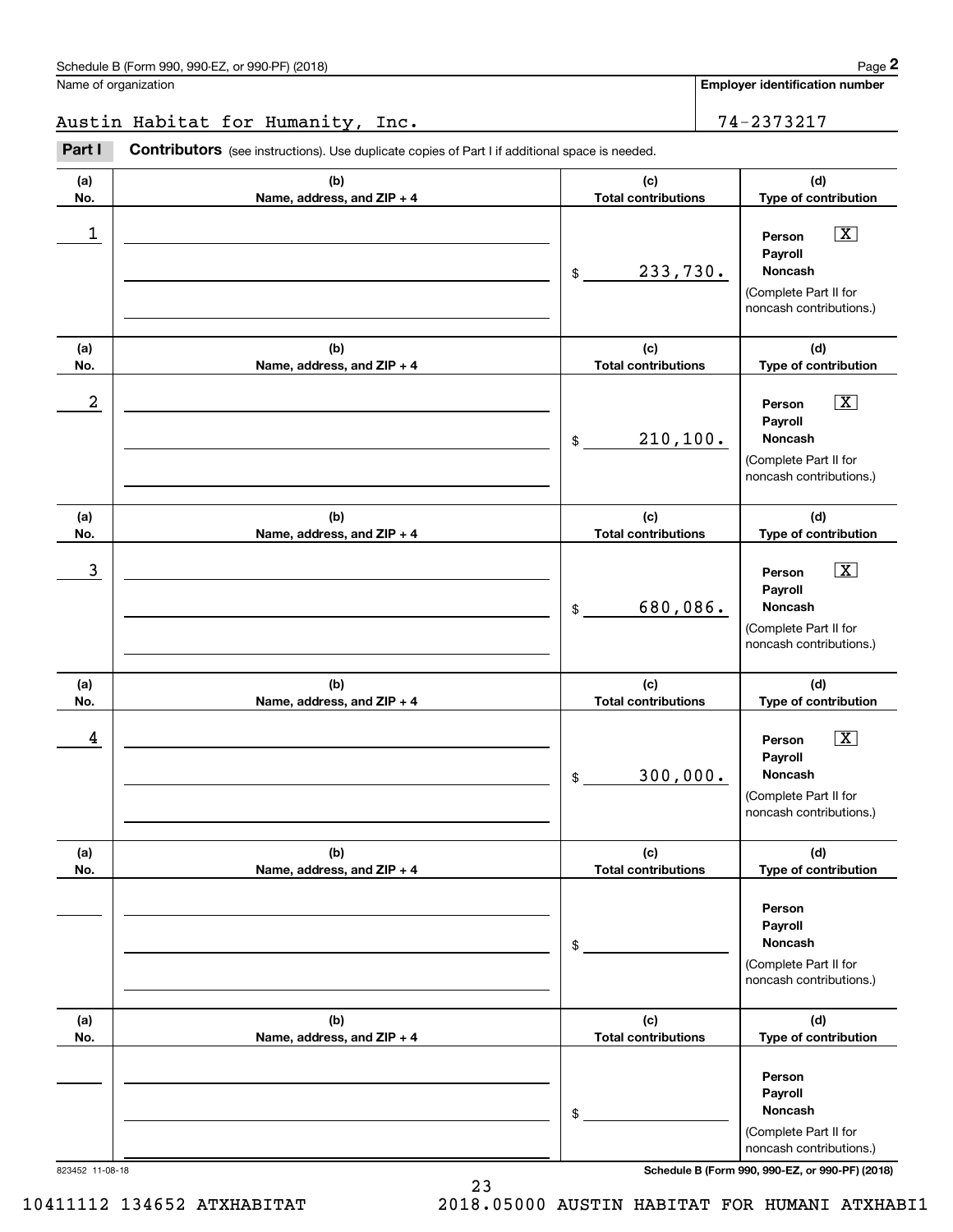**Employer identification number**

Austin Habitat for Humanity, Inc. 74-2373217

Fage 3 Employer identification pumber<br>
lame of organization<br> **3Part II Noncash Property** (see instructions). Use duplicate copies of Part II if additional space is needed.

| (a)<br>No.<br>from<br>Part I | (b)<br>Description of noncash property given | (c)<br>FMV (or estimate)<br>(See instructions.) | (d)<br>Date received |
|------------------------------|----------------------------------------------|-------------------------------------------------|----------------------|
|                              |                                              | $\frac{1}{2}$                                   |                      |
| (a)<br>No.<br>from<br>Part I | (b)<br>Description of noncash property given | (c)<br>FMV (or estimate)<br>(See instructions.) | (d)<br>Date received |
|                              |                                              | $\frac{1}{2}$                                   |                      |
| (a)<br>No.<br>from<br>Part I | (b)<br>Description of noncash property given | (c)<br>FMV (or estimate)<br>(See instructions.) | (d)<br>Date received |
|                              |                                              | $\frac{1}{2}$                                   |                      |
| (a)<br>No.<br>from<br>Part I | (b)<br>Description of noncash property given | (c)<br>FMV (or estimate)<br>(See instructions.) | (d)<br>Date received |
|                              |                                              | $\mathsf{\$}$                                   |                      |
| (a)<br>No.<br>from<br>Part I | (b)<br>Description of noncash property given | (c)<br>FMV (or estimate)<br>(See instructions.) | (d)<br>Date received |
|                              |                                              | \$                                              |                      |
| (a)<br>No.<br>from<br>Part I | (b)<br>Description of noncash property given | (c)<br>FMV (or estimate)<br>(See instructions.) | (d)<br>Date received |
|                              |                                              | \$                                              |                      |

10411112 134652 ATXHABITAT 2018.05000 AUSTIN HABITAT FOR HUMANI ATXHABI1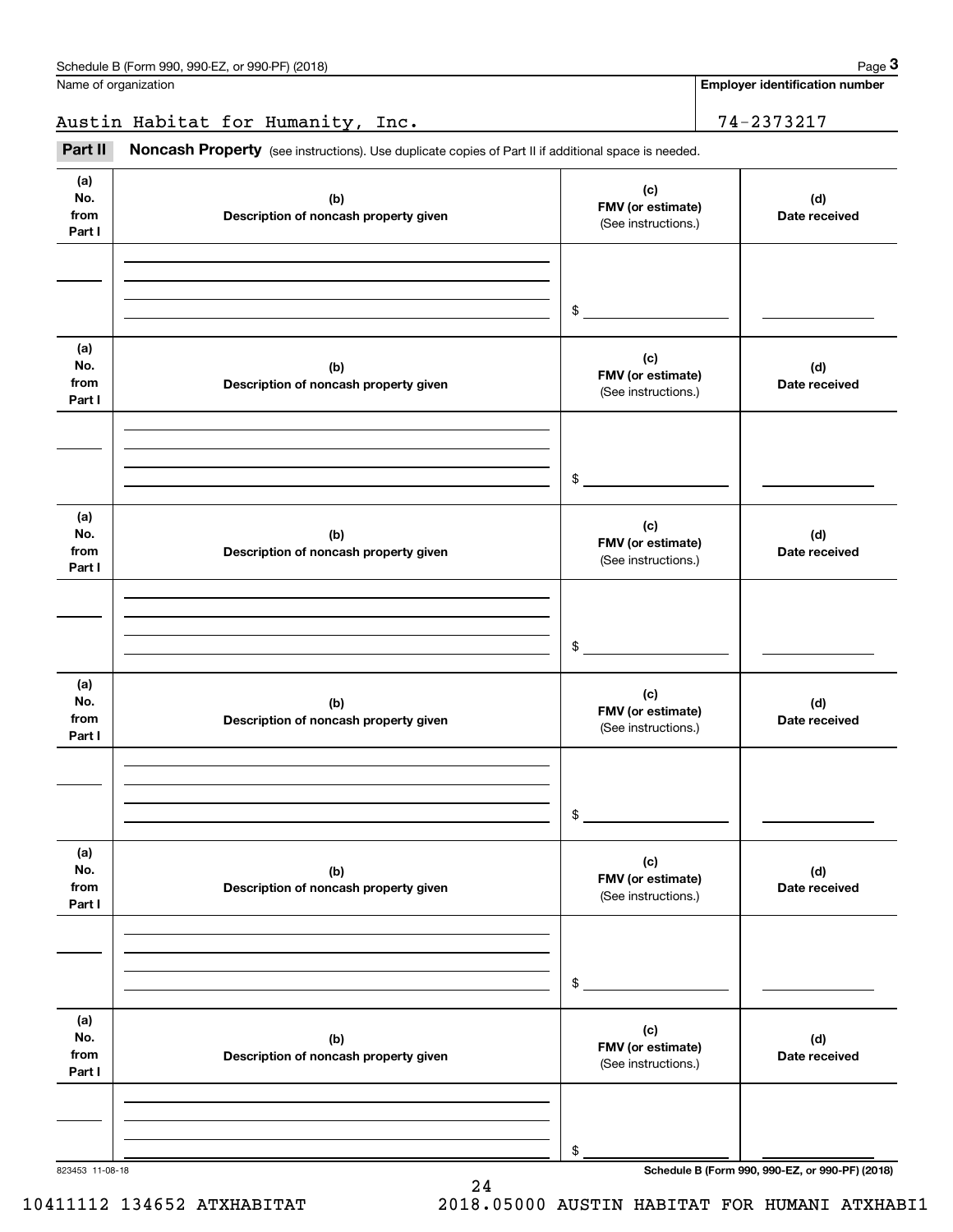| Schedule B (Form 990, 990-EZ, or 990-PF)<br>) (2018) | Page |
|------------------------------------------------------|------|
|------------------------------------------------------|------|

|--|--|--|

|                           | Schedule B (Form 990, 990-EZ, or 990-PF) (2018)                                                                                                                                                                                 |                      | Page 4                                                                                                                                                         |  |  |  |  |
|---------------------------|---------------------------------------------------------------------------------------------------------------------------------------------------------------------------------------------------------------------------------|----------------------|----------------------------------------------------------------------------------------------------------------------------------------------------------------|--|--|--|--|
| Name of organization      |                                                                                                                                                                                                                                 |                      | <b>Employer identification number</b>                                                                                                                          |  |  |  |  |
|                           | Austin Habitat for Humanity, Inc.                                                                                                                                                                                               |                      | 74-2373217                                                                                                                                                     |  |  |  |  |
| Part III                  | from any one contributor. Complete columns (a) through (e) and the following line entry. For organizations                                                                                                                      |                      | Exclusively religious, charitable, etc., contributions to organizations described in section 501(c)(7), (8), or (10) that total more than \$1,000 for the year |  |  |  |  |
|                           | completing Part III, enter the total of exclusively religious, charitable, etc., contributions of \$1,000 or less for the year. (Enter this info. once.) \\$<br>Use duplicate copies of Part III if additional space is needed. |                      |                                                                                                                                                                |  |  |  |  |
| $(a)$ No.                 |                                                                                                                                                                                                                                 |                      |                                                                                                                                                                |  |  |  |  |
| from<br>Part I            | (b) Purpose of gift                                                                                                                                                                                                             | (c) Use of gift      | (d) Description of how gift is held                                                                                                                            |  |  |  |  |
|                           |                                                                                                                                                                                                                                 |                      |                                                                                                                                                                |  |  |  |  |
|                           |                                                                                                                                                                                                                                 |                      |                                                                                                                                                                |  |  |  |  |
|                           |                                                                                                                                                                                                                                 |                      |                                                                                                                                                                |  |  |  |  |
|                           |                                                                                                                                                                                                                                 | (e) Transfer of gift |                                                                                                                                                                |  |  |  |  |
|                           | Transferee's name, address, and ZIP + 4                                                                                                                                                                                         |                      | Relationship of transferor to transferee                                                                                                                       |  |  |  |  |
|                           |                                                                                                                                                                                                                                 |                      |                                                                                                                                                                |  |  |  |  |
|                           |                                                                                                                                                                                                                                 |                      |                                                                                                                                                                |  |  |  |  |
| (a) No.<br>from           | (b) Purpose of gift<br>(c) Use of gift                                                                                                                                                                                          |                      | (d) Description of how gift is held                                                                                                                            |  |  |  |  |
| Part I                    |                                                                                                                                                                                                                                 |                      |                                                                                                                                                                |  |  |  |  |
|                           |                                                                                                                                                                                                                                 |                      |                                                                                                                                                                |  |  |  |  |
|                           |                                                                                                                                                                                                                                 |                      |                                                                                                                                                                |  |  |  |  |
|                           | (e) Transfer of gift                                                                                                                                                                                                            |                      |                                                                                                                                                                |  |  |  |  |
|                           | Transferee's name, address, and ZIP + 4<br>Relationship of transferor to transferee                                                                                                                                             |                      |                                                                                                                                                                |  |  |  |  |
|                           |                                                                                                                                                                                                                                 |                      |                                                                                                                                                                |  |  |  |  |
|                           |                                                                                                                                                                                                                                 |                      |                                                                                                                                                                |  |  |  |  |
| (a) No.                   |                                                                                                                                                                                                                                 |                      |                                                                                                                                                                |  |  |  |  |
| from<br>Part I            | (b) Purpose of gift                                                                                                                                                                                                             | (c) Use of gift      | (d) Description of how gift is held                                                                                                                            |  |  |  |  |
|                           |                                                                                                                                                                                                                                 |                      |                                                                                                                                                                |  |  |  |  |
|                           |                                                                                                                                                                                                                                 |                      |                                                                                                                                                                |  |  |  |  |
|                           |                                                                                                                                                                                                                                 | (e) Transfer of gift |                                                                                                                                                                |  |  |  |  |
|                           |                                                                                                                                                                                                                                 |                      |                                                                                                                                                                |  |  |  |  |
|                           | Transferee's name, address, and $ZIP + 4$                                                                                                                                                                                       |                      | Relationship of transferor to transferee                                                                                                                       |  |  |  |  |
|                           |                                                                                                                                                                                                                                 |                      |                                                                                                                                                                |  |  |  |  |
|                           |                                                                                                                                                                                                                                 |                      |                                                                                                                                                                |  |  |  |  |
| (a) No.<br>from<br>Part I | (b) Purpose of gift                                                                                                                                                                                                             | (c) Use of gift      | (d) Description of how gift is held                                                                                                                            |  |  |  |  |
|                           |                                                                                                                                                                                                                                 |                      |                                                                                                                                                                |  |  |  |  |
|                           |                                                                                                                                                                                                                                 |                      |                                                                                                                                                                |  |  |  |  |
|                           |                                                                                                                                                                                                                                 |                      |                                                                                                                                                                |  |  |  |  |
|                           |                                                                                                                                                                                                                                 | (e) Transfer of gift |                                                                                                                                                                |  |  |  |  |
|                           | Transferee's name, address, and $ZIP + 4$                                                                                                                                                                                       |                      | Relationship of transferor to transferee                                                                                                                       |  |  |  |  |
|                           |                                                                                                                                                                                                                                 |                      |                                                                                                                                                                |  |  |  |  |
|                           |                                                                                                                                                                                                                                 |                      |                                                                                                                                                                |  |  |  |  |
|                           | 823454 11-08-18                                                                                                                                                                                                                 |                      | Schedule B (Form 990, 990-EZ, or 990-PF) (2018)                                                                                                                |  |  |  |  |

25

10411112 134652 ATXHABITAT 2018.05000 AUSTIN HABITAT FOR HUMANI ATXHABI1

**Schedule B (Form 990, 990-EZ, or 990-PF) (2018)**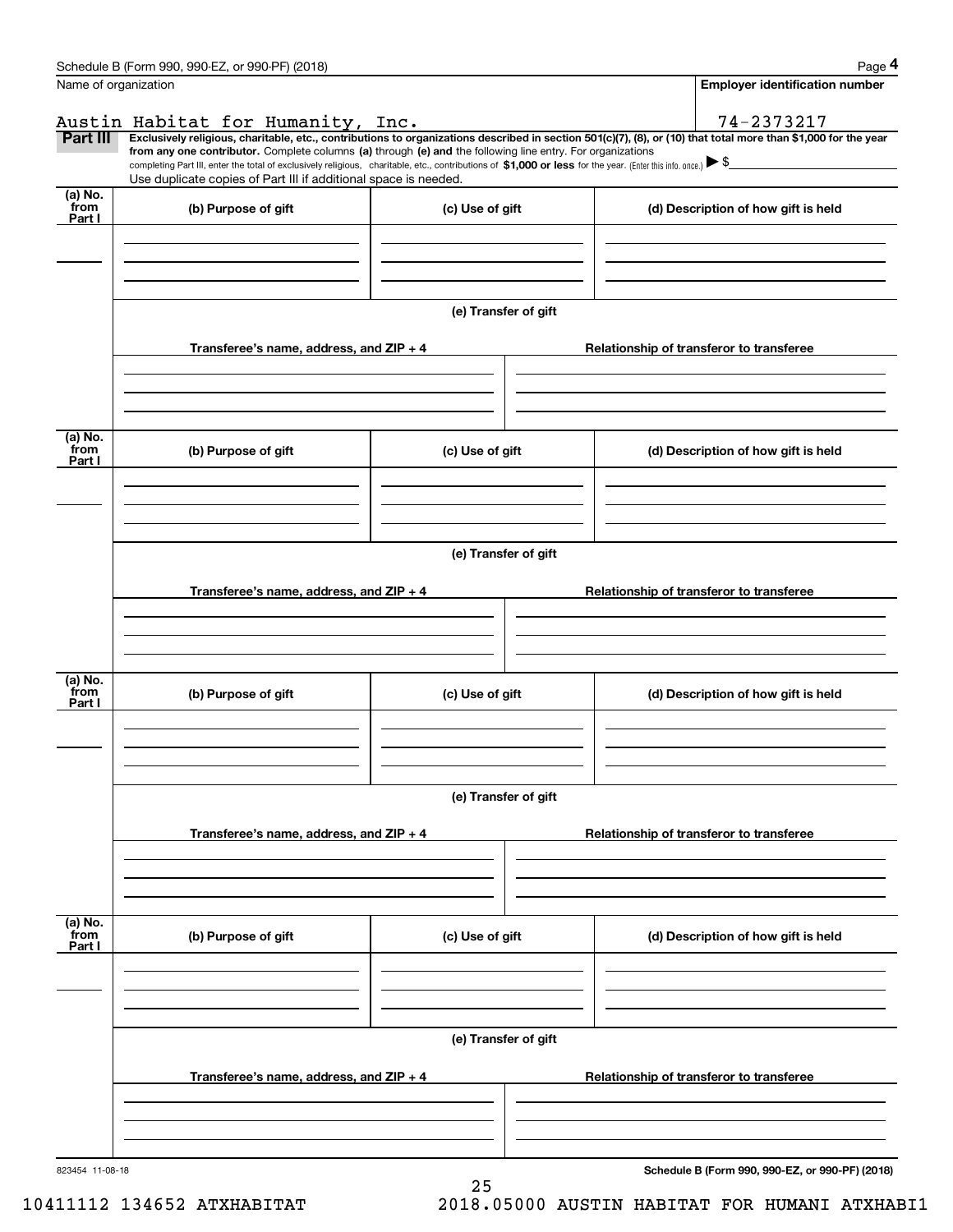| <b>Political Campaign and Lobbying Activities</b><br><b>SCHEDULE C</b>                                |                                                                                                                                                                                                                                                                               |                                                                                                                                                                                                                                                    |           |                                                                             |                          | OMB No. 1545-0047                                                                                                                                           |  |  |  |
|-------------------------------------------------------------------------------------------------------|-------------------------------------------------------------------------------------------------------------------------------------------------------------------------------------------------------------------------------------------------------------------------------|----------------------------------------------------------------------------------------------------------------------------------------------------------------------------------------------------------------------------------------------------|-----------|-----------------------------------------------------------------------------|--------------------------|-------------------------------------------------------------------------------------------------------------------------------------------------------------|--|--|--|
| (Form 990 or 990-EZ)<br>For Organizations Exempt From Income Tax Under section 501(c) and section 527 |                                                                                                                                                                                                                                                                               |                                                                                                                                                                                                                                                    |           |                                                                             |                          |                                                                                                                                                             |  |  |  |
|                                                                                                       |                                                                                                                                                                                                                                                                               |                                                                                                                                                                                                                                                    |           |                                                                             |                          |                                                                                                                                                             |  |  |  |
| Department of the Treasury                                                                            | Complete if the organization is described below. Attach to Form 990 or Form 990-EZ.<br>Go to www.irs.gov/Form990 for instructions and the latest information.                                                                                                                 |                                                                                                                                                                                                                                                    |           |                                                                             |                          |                                                                                                                                                             |  |  |  |
| Internal Revenue Service                                                                              |                                                                                                                                                                                                                                                                               |                                                                                                                                                                                                                                                    |           |                                                                             |                          | Inspection                                                                                                                                                  |  |  |  |
|                                                                                                       |                                                                                                                                                                                                                                                                               | If the organization answered "Yes," on Form 990, Part IV, line 3, or Form 990-EZ, Part V, line 46 (Political Campaign Activities), then                                                                                                            |           |                                                                             |                          |                                                                                                                                                             |  |  |  |
|                                                                                                       |                                                                                                                                                                                                                                                                               | • Section 501(c)(3) organizations: Complete Parts I-A and B. Do not complete Part I-C.                                                                                                                                                             |           |                                                                             |                          |                                                                                                                                                             |  |  |  |
|                                                                                                       |                                                                                                                                                                                                                                                                               | • Section 501(c) (other than section 501(c)(3)) organizations: Complete Parts I-A and C below. Do not complete Part I-B.                                                                                                                           |           |                                                                             |                          |                                                                                                                                                             |  |  |  |
| • Section 527 organizations: Complete Part I-A only.                                                  |                                                                                                                                                                                                                                                                               |                                                                                                                                                                                                                                                    |           |                                                                             |                          |                                                                                                                                                             |  |  |  |
|                                                                                                       | If the organization answered "Yes," on Form 990, Part IV, line 4, or Form 990-EZ, Part VI, line 47 (Lobbying Activities), then<br>• Section 501(c)(3) organizations that have filed Form 5768 (election under section 501(h)): Complete Part II-A. Do not complete Part II-B. |                                                                                                                                                                                                                                                    |           |                                                                             |                          |                                                                                                                                                             |  |  |  |
|                                                                                                       |                                                                                                                                                                                                                                                                               | • Section 501(c)(3) organizations that have NOT filed Form 5768 (election under section 501(h)): Complete Part II-B. Do not complete Part II-A.                                                                                                    |           |                                                                             |                          |                                                                                                                                                             |  |  |  |
|                                                                                                       |                                                                                                                                                                                                                                                                               | If the organization answered "Yes," on Form 990, Part IV, line 5 (Proxy Tax) (see separate instructions) or Form 990-EZ, Part V, line 35c (Proxy                                                                                                   |           |                                                                             |                          |                                                                                                                                                             |  |  |  |
| Tax) (see separate instructions), then                                                                |                                                                                                                                                                                                                                                                               |                                                                                                                                                                                                                                                    |           |                                                                             |                          |                                                                                                                                                             |  |  |  |
|                                                                                                       |                                                                                                                                                                                                                                                                               | • Section 501(c)(4), (5), or (6) organizations: Complete Part III.                                                                                                                                                                                 |           |                                                                             |                          |                                                                                                                                                             |  |  |  |
| Name of organization                                                                                  |                                                                                                                                                                                                                                                                               |                                                                                                                                                                                                                                                    |           |                                                                             |                          | <b>Employer identification number</b>                                                                                                                       |  |  |  |
|                                                                                                       |                                                                                                                                                                                                                                                                               | Austin Habitat for Humanity, Inc.                                                                                                                                                                                                                  |           |                                                                             |                          | 74-2373217                                                                                                                                                  |  |  |  |
| Part I-A                                                                                              |                                                                                                                                                                                                                                                                               | Complete if the organization is exempt under section 501(c) or is a section 527 organization.                                                                                                                                                      |           |                                                                             |                          |                                                                                                                                                             |  |  |  |
|                                                                                                       |                                                                                                                                                                                                                                                                               |                                                                                                                                                                                                                                                    |           |                                                                             |                          |                                                                                                                                                             |  |  |  |
|                                                                                                       |                                                                                                                                                                                                                                                                               | 1 Provide a description of the organization's direct and indirect political campaign activities in Part IV.                                                                                                                                        |           |                                                                             |                          |                                                                                                                                                             |  |  |  |
| Political campaign activity expenditures<br>2                                                         |                                                                                                                                                                                                                                                                               |                                                                                                                                                                                                                                                    |           |                                                                             | $\blacktriangleright$ \$ |                                                                                                                                                             |  |  |  |
| Volunteer hours for political campaign activities<br>З                                                |                                                                                                                                                                                                                                                                               |                                                                                                                                                                                                                                                    |           |                                                                             |                          |                                                                                                                                                             |  |  |  |
|                                                                                                       |                                                                                                                                                                                                                                                                               |                                                                                                                                                                                                                                                    |           |                                                                             |                          |                                                                                                                                                             |  |  |  |
| Part I-B                                                                                              |                                                                                                                                                                                                                                                                               | Complete if the organization is exempt under section 501(c)(3).                                                                                                                                                                                    |           |                                                                             |                          |                                                                                                                                                             |  |  |  |
|                                                                                                       |                                                                                                                                                                                                                                                                               | 1 Enter the amount of any excise tax incurred by the organization under section 4955                                                                                                                                                               |           |                                                                             | $\blacktriangleright$ \$ |                                                                                                                                                             |  |  |  |
| 2                                                                                                     |                                                                                                                                                                                                                                                                               | Enter the amount of any excise tax incurred by organization managers under section 4955                                                                                                                                                            |           | $\begin{array}{c}\n\bullet \\ \bullet \\ \bullet \\ \bullet\n\end{array}$   |                          | Yes<br>No                                                                                                                                                   |  |  |  |
| з                                                                                                     |                                                                                                                                                                                                                                                                               |                                                                                                                                                                                                                                                    |           |                                                                             |                          | Yes<br>No                                                                                                                                                   |  |  |  |
| <b>b</b> If "Yes," describe in Part IV.                                                               |                                                                                                                                                                                                                                                                               |                                                                                                                                                                                                                                                    |           |                                                                             |                          |                                                                                                                                                             |  |  |  |
|                                                                                                       |                                                                                                                                                                                                                                                                               | Part I-C   Complete if the organization is exempt under section 501(c), except section 501(c)(3).                                                                                                                                                  |           |                                                                             |                          |                                                                                                                                                             |  |  |  |
|                                                                                                       |                                                                                                                                                                                                                                                                               | 1 Enter the amount directly expended by the filing organization for section 527 exempt function activities                                                                                                                                         |           |                                                                             | $\blacktriangleright$ \$ |                                                                                                                                                             |  |  |  |
|                                                                                                       |                                                                                                                                                                                                                                                                               | 2 Enter the amount of the filing organization's funds contributed to other organizations for section 527                                                                                                                                           |           |                                                                             |                          |                                                                                                                                                             |  |  |  |
| exempt function activities                                                                            |                                                                                                                                                                                                                                                                               |                                                                                                                                                                                                                                                    |           |                                                                             | $\blacktriangleright$ \$ |                                                                                                                                                             |  |  |  |
|                                                                                                       |                                                                                                                                                                                                                                                                               | 3 Total exempt function expenditures. Add lines 1 and 2. Enter here and on Form 1120-POL,                                                                                                                                                          |           |                                                                             |                          |                                                                                                                                                             |  |  |  |
|                                                                                                       |                                                                                                                                                                                                                                                                               |                                                                                                                                                                                                                                                    |           |                                                                             | $\blacktriangleright$ \$ |                                                                                                                                                             |  |  |  |
|                                                                                                       |                                                                                                                                                                                                                                                                               |                                                                                                                                                                                                                                                    |           |                                                                             |                          | Yes<br><b>No</b>                                                                                                                                            |  |  |  |
| 5.                                                                                                    |                                                                                                                                                                                                                                                                               | Enter the names, addresses and employer identification number (EIN) of all section 527 political organizations to which the filing organization                                                                                                    |           |                                                                             |                          |                                                                                                                                                             |  |  |  |
|                                                                                                       |                                                                                                                                                                                                                                                                               | made payments. For each organization listed, enter the amount paid from the filing organization's funds. Also enter the amount of political                                                                                                        |           |                                                                             |                          |                                                                                                                                                             |  |  |  |
|                                                                                                       |                                                                                                                                                                                                                                                                               | contributions received that were promptly and directly delivered to a separate political organization, such as a separate segregated fund or a<br>political action committee (PAC). If additional space is needed, provide information in Part IV. |           |                                                                             |                          |                                                                                                                                                             |  |  |  |
|                                                                                                       |                                                                                                                                                                                                                                                                               |                                                                                                                                                                                                                                                    |           |                                                                             |                          |                                                                                                                                                             |  |  |  |
| (a) Name                                                                                              |                                                                                                                                                                                                                                                                               | (b) Address                                                                                                                                                                                                                                        | $(c)$ EIN | (d) Amount paid from<br>filing organization's<br>funds. If none, enter -0-. |                          | (e) Amount of political<br>contributions received and<br>promptly and directly<br>delivered to a separate<br>political organization.<br>If none, enter -0-. |  |  |  |
|                                                                                                       |                                                                                                                                                                                                                                                                               |                                                                                                                                                                                                                                                    |           |                                                                             |                          |                                                                                                                                                             |  |  |  |
|                                                                                                       |                                                                                                                                                                                                                                                                               |                                                                                                                                                                                                                                                    |           |                                                                             |                          |                                                                                                                                                             |  |  |  |
|                                                                                                       |                                                                                                                                                                                                                                                                               |                                                                                                                                                                                                                                                    |           |                                                                             |                          |                                                                                                                                                             |  |  |  |
|                                                                                                       |                                                                                                                                                                                                                                                                               |                                                                                                                                                                                                                                                    |           |                                                                             |                          |                                                                                                                                                             |  |  |  |
|                                                                                                       |                                                                                                                                                                                                                                                                               |                                                                                                                                                                                                                                                    |           |                                                                             |                          |                                                                                                                                                             |  |  |  |
|                                                                                                       |                                                                                                                                                                                                                                                                               |                                                                                                                                                                                                                                                    |           |                                                                             |                          |                                                                                                                                                             |  |  |  |

26

**For Paperwork Reduction Act Notice, see the Instructions for Form 990 or 990-EZ. Schedule C (Form 990 or 990-EZ) 2018** LHA

832041 11-08-18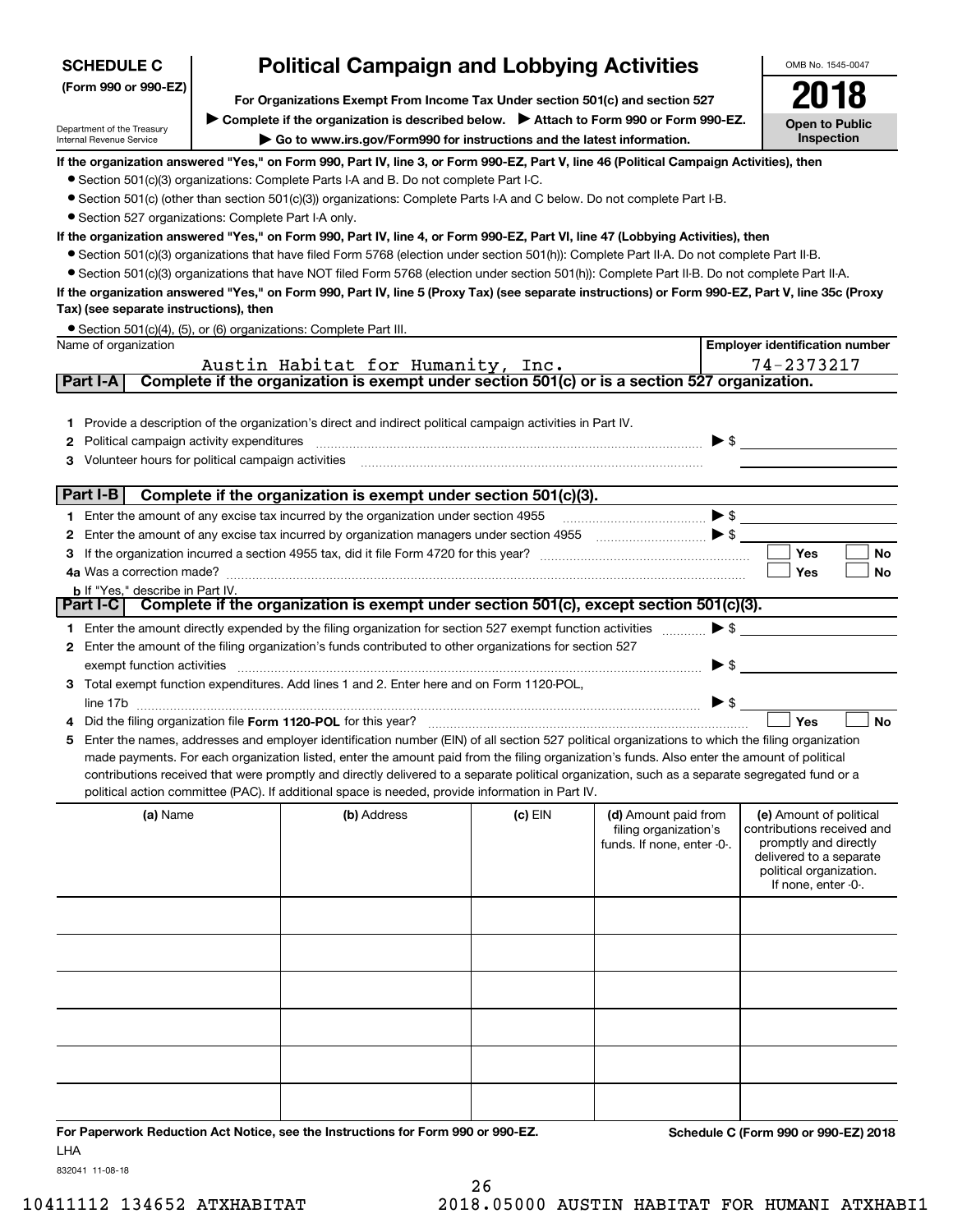| Schedule C (Form 990 or 990-EZ) 2018 Austin Habitat for Humanity, Inc.                                                                                             |                                        |                                                         |            |                                        | 74-2373217 Page 2              |
|--------------------------------------------------------------------------------------------------------------------------------------------------------------------|----------------------------------------|---------------------------------------------------------|------------|----------------------------------------|--------------------------------|
| Complete if the organization is exempt under section 501(c)(3) and filed Form 5768 (election under<br>Part II-A                                                    |                                        |                                                         |            |                                        |                                |
| section 501(h)).                                                                                                                                                   |                                        |                                                         |            |                                        |                                |
| A Check $\blacktriangleright$<br>if the filing organization belongs to an affiliated group (and list in Part IV each affiliated group member's name, address, EIN, |                                        |                                                         |            |                                        |                                |
| expenses, and share of excess lobbying expenditures).                                                                                                              |                                        |                                                         |            |                                        |                                |
| <b>B</b> Check $\blacktriangleright$<br>if the filing organization checked box A and "limited control" provisions apply.                                           |                                        |                                                         |            |                                        |                                |
| (The term "expenditures" means amounts paid or incurred.)                                                                                                          | <b>Limits on Lobbying Expenditures</b> |                                                         |            | (a) Filing<br>organization's<br>totals | (b) Affiliated group<br>totals |
| 1a Total lobbying expenditures to influence public opinion (grass roots lobbying)                                                                                  |                                        |                                                         |            |                                        |                                |
| <b>b</b> Total lobbying expenditures to influence a legislative body (direct lobbying)                                                                             |                                        |                                                         |            |                                        |                                |
| c                                                                                                                                                                  |                                        |                                                         |            |                                        |                                |
| Other exempt purpose expenditures<br>d                                                                                                                             |                                        |                                                         |            |                                        |                                |
|                                                                                                                                                                    |                                        |                                                         |            |                                        |                                |
| f Lobbying nontaxable amount. Enter the amount from the following table in both columns.                                                                           |                                        |                                                         |            |                                        |                                |
| If the amount on line 1e, column $(a)$ or $(b)$ is:                                                                                                                |                                        | The lobbying nontaxable amount is:                      |            |                                        |                                |
| Not over \$500,000                                                                                                                                                 |                                        | 20% of the amount on line 1e.                           |            |                                        |                                |
| Over \$500,000 but not over \$1,000,000                                                                                                                            |                                        | \$100,000 plus 15% of the excess over \$500,000.        |            |                                        |                                |
| Over \$1,000,000 but not over \$1,500,000                                                                                                                          |                                        | \$175,000 plus 10% of the excess over \$1,000,000.      |            |                                        |                                |
| Over \$1,500,000 but not over \$17,000,000                                                                                                                         |                                        | \$225,000 plus 5% of the excess over \$1,500,000.       |            |                                        |                                |
| Over \$17,000,000                                                                                                                                                  | \$1,000,000.                           |                                                         |            |                                        |                                |
|                                                                                                                                                                    |                                        |                                                         |            |                                        |                                |
| g Grassroots nontaxable amount (enter 25% of line 1f)                                                                                                              |                                        |                                                         |            |                                        |                                |
| <b>h</b> Subtract line 1g from line 1a. If zero or less, enter -0-                                                                                                 |                                        |                                                         |            |                                        |                                |
| i Subtract line 1f from line 1c. If zero or less, enter 0                                                                                                          |                                        |                                                         |            |                                        |                                |
| If there is an amount other than zero on either line 1h or line 1i, did the organization file Form 4720                                                            |                                        |                                                         |            |                                        |                                |
| reporting section 4911 tax for this year?                                                                                                                          |                                        |                                                         |            |                                        | Yes<br>No                      |
|                                                                                                                                                                    |                                        | 4-Year Averaging Period Under Section 501(h)            |            |                                        |                                |
| (Some organizations that made a section 501(h) election do not have to complete all of the five columns below.                                                     |                                        | See the separate instructions for lines 2a through 2f.) |            |                                        |                                |
|                                                                                                                                                                    |                                        | Lobbying Expenditures During 4-Year Averaging Period    |            |                                        |                                |
| Calendar year<br>(or fiscal year beginning in)                                                                                                                     | (a) $2015$                             | $(b)$ 2016                                              | $(c)$ 2017 | $(d)$ 2018                             | (e) Total                      |
| 2a Lobbying nontaxable amount                                                                                                                                      |                                        |                                                         |            |                                        |                                |
| <b>b</b> Lobbying ceiling amount<br>(150% of line 2a, column(e))                                                                                                   |                                        |                                                         |            |                                        |                                |
| c Total lobbying expenditures                                                                                                                                      |                                        |                                                         |            |                                        |                                |
| d Grassroots nontaxable amount                                                                                                                                     |                                        |                                                         |            |                                        |                                |
| e Grassroots ceiling amount                                                                                                                                        |                                        |                                                         |            |                                        |                                |
| (150% of line 2d, column (e))                                                                                                                                      |                                        |                                                         |            |                                        |                                |
| f Grassroots lobbying expenditures                                                                                                                                 |                                        |                                                         |            |                                        |                                |

**Schedule C (Form 990 or 990-EZ) 2018**

832042 11-08-18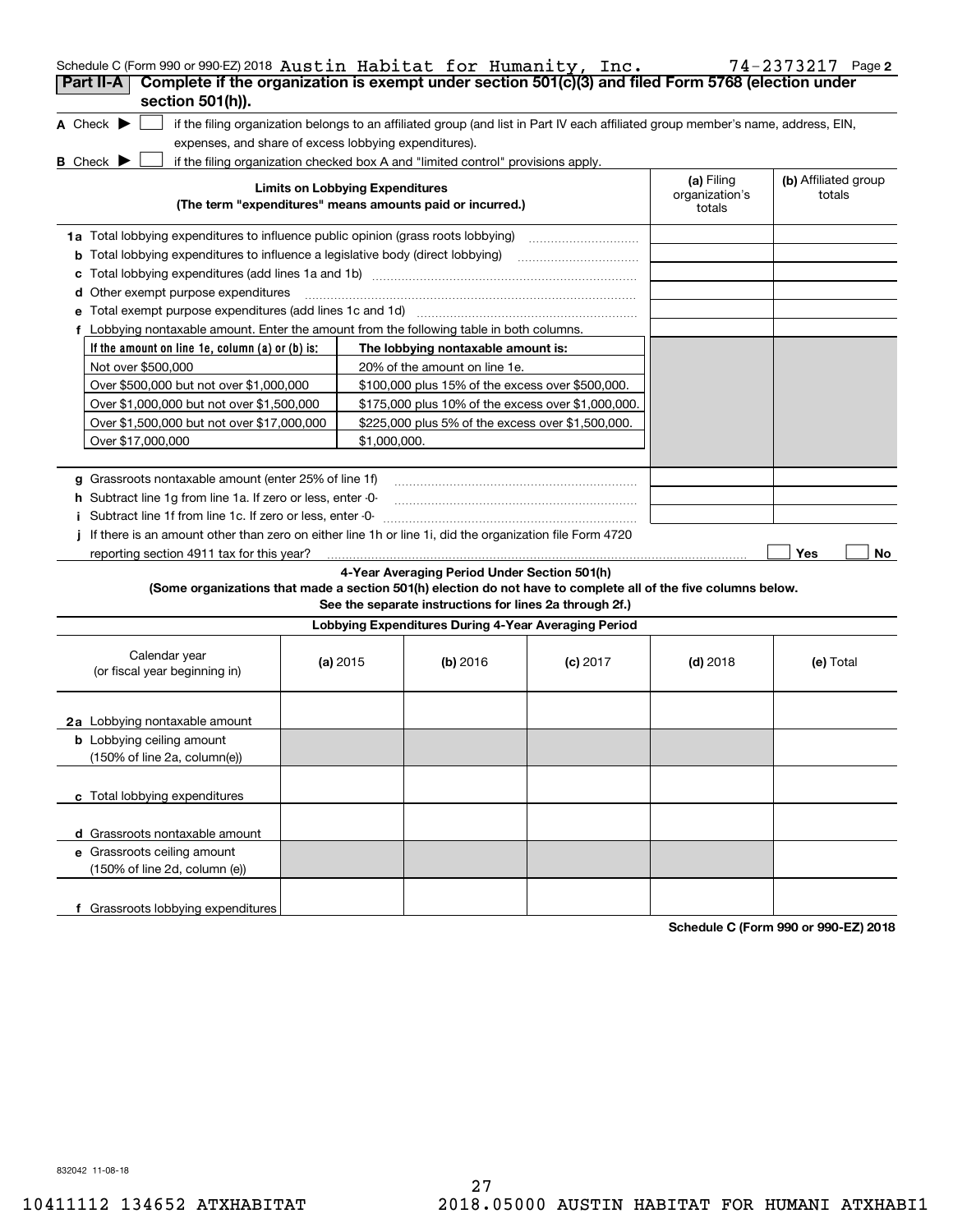### Schedule C (Form 990 or 990-EZ) 2018  ${\tt Austin}$   ${\tt Habitat}$   ${\tt for}$   ${\tt Humanity}$  ,  ${\tt Inc.}$   $\hphantom{a}$   $\hphantom{a}$   $\hphantom{a}$   $\hphantom{a}$   $\hphantom{a}$   $\hphantom{a}$   $\hphantom{a}$   $\hphantom{a}$   $\hphantom{a}$   $\hphantom{a}$   $\hphantom{a}$   $\hphantom{a}$   $\hphantom{a}$   $\hphantom{a}$   $\hphant$ Austin Habitat for Humanity, Inc. 74-2373217

| Part II-B $\mid$ Complete if the organization is exempt under section 501(c)(3) and has NOT filed Form 5768 |  |  |
|-------------------------------------------------------------------------------------------------------------|--|--|
| (election under section 501(h)).                                                                            |  |  |

|    | For each "Yes," response on lines 1a through 1i below, provide in Part IV a detailed description                                                                                                                                     |     | (a)                                  |     | (b)            |
|----|--------------------------------------------------------------------------------------------------------------------------------------------------------------------------------------------------------------------------------------|-----|--------------------------------------|-----|----------------|
|    | of the lobbying activity.                                                                                                                                                                                                            | Yes | No                                   |     | Amount         |
| 1. | During the year, did the filing organization attempt to influence foreign, national, state, or<br>local legislation, including any attempt to influence public opinion on a legislative matter<br>or referendum, through the use of: |     |                                      |     |                |
|    |                                                                                                                                                                                                                                      |     | х                                    |     |                |
|    | <b>b</b> Paid staff or management (include compensation in expenses reported on lines 1c through 1i)?                                                                                                                                | X   |                                      |     |                |
|    |                                                                                                                                                                                                                                      |     | Χ                                    |     |                |
|    |                                                                                                                                                                                                                                      |     | X                                    |     |                |
|    | e Publications, or published or broadcast statements?                                                                                                                                                                                |     | X                                    |     |                |
|    | f Grants to other organizations for lobbying purposes?                                                                                                                                                                               | X   |                                      |     | <u>22,850.</u> |
| g  | Direct contact with legislators, their staffs, government officials, or a legislative body?<br>.                                                                                                                                     | X   |                                      |     | 9,869.         |
|    | h Rallies, demonstrations, seminars, conventions, speeches, lectures, or any similar means?                                                                                                                                          |     | Χ                                    |     |                |
|    | <i>i</i> Other activities?                                                                                                                                                                                                           |     | X                                    |     |                |
|    |                                                                                                                                                                                                                                      |     |                                      |     | 32,719.        |
|    | 2a Did the activities in line 1 cause the organization to be not described in section 501(c)(3)?                                                                                                                                     |     | $\mathbf x$                          |     |                |
|    |                                                                                                                                                                                                                                      |     |                                      |     |                |
|    | c If "Yes," enter the amount of any tax incurred by organization managers under section 4912                                                                                                                                         |     |                                      |     |                |
|    | d If the filing organization incurred a section 4912 tax, did it file Form 4720 for this year?                                                                                                                                       |     |                                      |     |                |
|    | Complete if the organization is exempt under section 501(c)(4), section 501(c)(5), or section<br> Part III-A <br>$501(c)(6)$ .                                                                                                       |     |                                      |     |                |
|    |                                                                                                                                                                                                                                      |     |                                      | Yes | No             |
| 1. |                                                                                                                                                                                                                                      |     | 1                                    |     |                |
| 2  |                                                                                                                                                                                                                                      |     | $\mathbf{2}$                         |     |                |
|    | Did the organization agree to carry over lobbying and political campaign activity expenditures from the prior year?                                                                                                                  |     | 3                                    |     |                |
|    | Complete if the organization is exempt under section 501(c)(4), section 501(c)(5), or section<br> Part III-B                                                                                                                         |     |                                      |     |                |
|    | 501(c)(6) and if either (a) BOTH Part III-A, lines 1 and 2, are answered "No," OR (b) Part III-A, line 3, is                                                                                                                         |     |                                      |     |                |
|    | answered "Yes."                                                                                                                                                                                                                      |     |                                      |     |                |
| 1  | Dues, assessments and similar amounts from members [11] matter continuum matter and similar amounts and similar                                                                                                                      |     | 1                                    |     |                |
| 2  | Section 162(e) nondeductible lobbying and political expenditures (do not include amounts of political                                                                                                                                |     |                                      |     |                |
|    | expenses for which the section 527(f) tax was paid).                                                                                                                                                                                 |     |                                      |     |                |
|    |                                                                                                                                                                                                                                      |     | 2a                                   |     |                |
|    | b Carryover from last year [11] manufactured and the care of the care of the care of the care of the care of the care of the care of the care of the care of the care of the care of the care of the care of the care of the c       |     | 2b                                   |     |                |
| с  |                                                                                                                                                                                                                                      |     | 2c                                   |     |                |
|    | Aggregate amount reported in section 6033(e)(1)(A) notices of nondeductible section 162(e) dues                                                                                                                                      |     | 3                                    |     |                |
|    | If notices were sent and the amount on line 2c exceeds the amount on line 3, what portion of the excess                                                                                                                              |     |                                      |     |                |
|    | does the organization agree to carryover to the reasonable estimate of nondeductible lobbying and political                                                                                                                          |     |                                      |     |                |
|    | expenditure next year?                                                                                                                                                                                                               |     | 4                                    |     |                |
| 5  | Taxable amount of lobbying and political expenditures (see instructions)                                                                                                                                                             |     | 5                                    |     |                |
|    | <b>Part IV</b><br><b>Supplemental Information</b>                                                                                                                                                                                    |     |                                      |     |                |
|    | Provide the descriptions required for Part I-A, line 1; Part I-B, line 4; Part I-C, line 5; Part II-A (affiliated group list); Part II-A, lines 1 and 2 (see                                                                         |     |                                      |     |                |
|    | instructions); and Part II-B, line 1. Also, complete this part for any additional information.                                                                                                                                       |     |                                      |     |                |
|    | Part II-B, Line 1, Lobbying Activities:                                                                                                                                                                                              |     |                                      |     |                |
|    |                                                                                                                                                                                                                                      |     |                                      |     |                |
|    | In 2018, Austin Habitat supported the Bond Election for Prop A which                                                                                                                                                                 |     |                                      |     |                |
|    |                                                                                                                                                                                                                                      |     |                                      |     |                |
|    | included an amount set aside for affordable housing (including                                                                                                                                                                       |     |                                      |     |                |
|    |                                                                                                                                                                                                                                      |     |                                      |     |                |
|    | affordable home ownership), supporting efforts which impact the                                                                                                                                                                      |     |                                      |     |                |
|    |                                                                                                                                                                                                                                      |     |                                      |     |                |
|    | affordable housing crisis and consulting on the rewriting of the land                                                                                                                                                                |     |                                      |     |                |
|    |                                                                                                                                                                                                                                      |     |                                      |     |                |
|    | use code to allow for more affordable housing. We inform the public,                                                                                                                                                                 |     |                                      |     |                |
|    |                                                                                                                                                                                                                                      |     | Schedule C (Form 990 or 990-EZ) 2018 |     |                |
|    | 832043 11-08-18                                                                                                                                                                                                                      |     |                                      |     |                |
|    | 28                                                                                                                                                                                                                                   |     |                                      |     |                |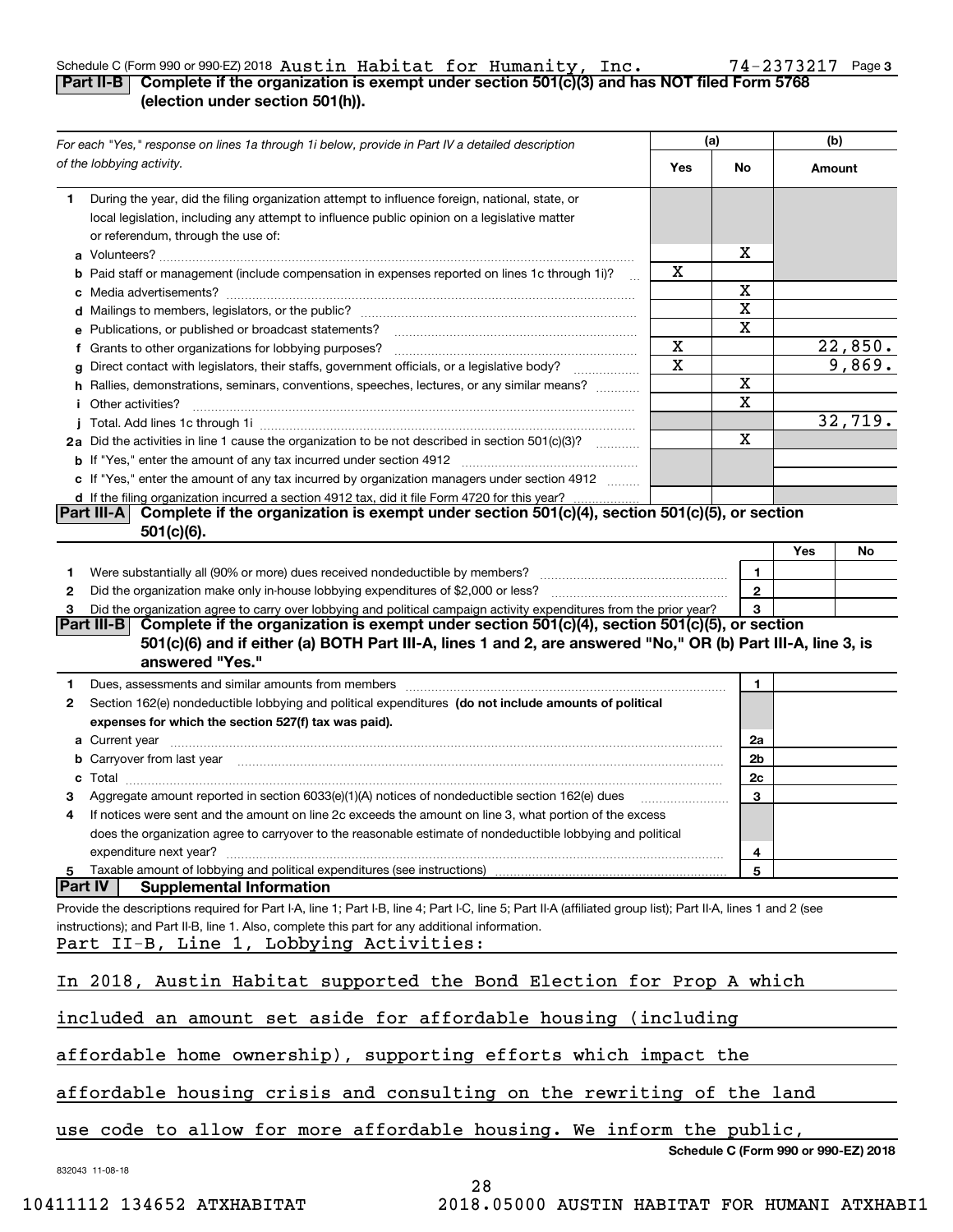| Schedule C (Form 990 or 990-EZ) 2018 Austin Habitat for Humanity, Inc. |  |  | $74 - 2373217$ Page 4 |  |
|------------------------------------------------------------------------|--|--|-----------------------|--|
| <b>Part IV Supplemental Information</b> (continued)                    |  |  |                       |  |

review policy and recommend policy at the City and Federal level. Thus

far these efforts have had no direct bearing on any grants or funding

received from the City of Austin by Austin Habitat.

**Schedule C (Form 990 or 990-EZ) 2018**

832044 11-08-18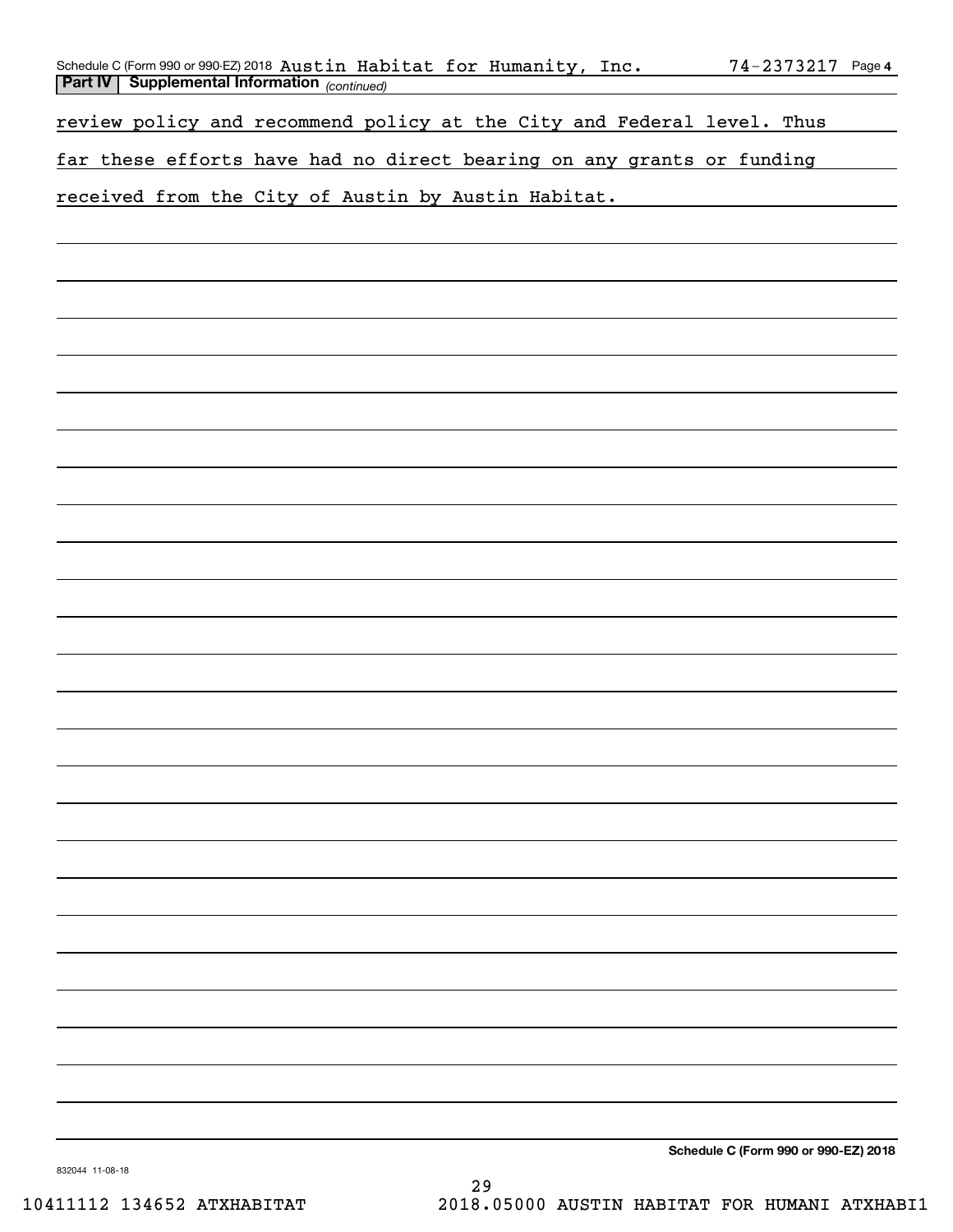| <b>SCHEDULE D</b> |  |
|-------------------|--|
|-------------------|--|

Department of the Treasury Internal Revenue Service

# **Supplemental Financial Statements**

(Form 990)<br>
Pepartment of the Treasury<br>
Department of the Treasury<br>
Department of the Treasury<br>
Department of the Treasury<br> **Co to www.irs.gov/Form990 for instructions and the latest information.**<br> **Co to www.irs.gov/Form9** 





**No**

| Name of the organization                                                                                    |                         | <b>Employer identification number</b> |
|-------------------------------------------------------------------------------------------------------------|-------------------------|---------------------------------------|
| Austin Habitat for Humanity, Inc.                                                                           |                         | 74-2373217                            |
| Organizations Maintaining Donor Advised Funds or Other Similar Funds or Accounts. Complete if the<br>Part I |                         |                                       |
| organization answered "Yes" on Form 990, Part IV, line 6.                                                   |                         |                                       |
|                                                                                                             | (a) Donor advised funds | (b) Funds and other accounts          |
| Total number at end of year                                                                                 |                         |                                       |
| Aggregate value of contributions to (during year)<br>2                                                      |                         |                                       |
| Aggregate value of grants from (during year)                                                                |                         |                                       |

|    | Aggregate value at end of year                                                                                     |     |  |
|----|--------------------------------------------------------------------------------------------------------------------|-----|--|
| 5. | Did the organization inform all donors and donor advisors in writing that the assets held in donor advised funds   |     |  |
|    | are the organization's property, subject to the organization's exclusive legal control?                            | Yes |  |
| 6. | Did the organization inform all grantees, donors, and donor advisors in writing that grant funds can be used only  |     |  |
|    | for charitable purposes and not for the benefit of the donor or donor advisor, or for any other purpose conferring |     |  |
|    | impermissible private benefit?                                                                                     | Yes |  |

| Part II   Conservation Easements. Complete if the organization answered "Yes" on Form 990, Part IV, line 7. |  |
|-------------------------------------------------------------------------------------------------------------|--|
| Purpose(s) of conservation easements held by the organization (check all that apply).                       |  |

| $\vert$ Preservation of land for public use (e.g., recreation or education)                                                                      | Preservation of a historically important land area |
|--------------------------------------------------------------------------------------------------------------------------------------------------|----------------------------------------------------|
| Protection of natural habitat                                                                                                                    | Preservation of a certified historic structure     |
| Preservation of open space                                                                                                                       |                                                    |
| 2 Complete lines 2a through 2d if the organization held a qualified conservation contribution in the form of a conservation easement on the last |                                                    |
|                                                                                                                                                  |                                                    |

| day of the tax year.                                                                                                                             |                | Held at the End of the Tax Year |
|--------------------------------------------------------------------------------------------------------------------------------------------------|----------------|---------------------------------|
| a Total number of conservation easements                                                                                                         | 2a             |                                 |
| <b>b</b> Total acreage restricted by conservation easements                                                                                      | 2 <sub>b</sub> |                                 |
| c Number of conservation easements on a certified historic structure included in (a)                                                             | 2c             |                                 |
| d Number of conservation easements included in (c) acquired after 7/25/06, and not on a historic structure                                       |                |                                 |
| listed in the National Register [111] [12] states and the National Property of the National Register [11] [12]                                   | 2d             |                                 |
| 3 Number of conservation easements modified, transferred, released, extinguished, or terminated by the organization during the tax<br>$\vee$ ear |                |                                 |
| 4 Number of states where property subject to conservation easement is located $\blacktriangleright$                                              |                |                                 |

| 5 Does the organization have a written policy regarding the periodic monitoring, inspection, handling of                                 |
|------------------------------------------------------------------------------------------------------------------------------------------|
| $\neg$ Yes<br>$\vert$ $\vert$ No<br>violations, and enforcement of the conservation easements it holds?                                  |
| a Chaff and volunteer hours devoted to monitoring inspecting bandling of violations and enforcing consensation easements during the vear |

| 6 Staff and volunteer hours devoted to monitoring, inspecting, handling of violations, and enforcing conservation easements during the year |
|---------------------------------------------------------------------------------------------------------------------------------------------|
|                                                                                                                                             |
| 7 Amount of expenses incurred in monitoring, inspecting, handling of violations, and enforcing conservation easements during the year       |

| 7 Amount of expenses incurred in monitoring, inspecting, handling of violations, and enforcing conservation easements during the year |
|---------------------------------------------------------------------------------------------------------------------------------------|
|                                                                                                                                       |
| 0 Deep cash conservation conservation reported on line $2(d)$ above estigfy the requirements of section 170(b)(A)(D)(i)               |

| 8 Does each conservation easement reported on line 2(d) above satisfy the requirements of section 170(h)(4)(B)(i)                         |        |                             |
|-------------------------------------------------------------------------------------------------------------------------------------------|--------|-----------------------------|
| and section $170(h)(4)(B)(ii)?$                                                                                                           | ∣ ∣Yes | $\mathcal{L}_{\mathcal{A}}$ |
| 9 In Part XIII, describe how the organization reports conservation easements in its revenue and expense statement, and balance sheet, and |        |                             |

|  | ant III. Annostrational Mainteinion Aellentinus of Ant-Historical Tuessumes on Atlant Aimilan Assatz                                         |
|--|----------------------------------------------------------------------------------------------------------------------------------------------|
|  | conservation easements.                                                                                                                      |
|  | include, if applicable, the text of the footnote to the organization's financial statements that describes the organization's accounting for |
|  | 9 In Part XIII, describe how the organization reports conservation easements in its revenue and expense statement, and balance sheet, and    |

## Complete if the organization answered "Yes" on Form 990, Part IV, line 8. **Part III Organizations Maintaining Collections of Art, Historical Treasures, or Other Similar Assets.**

| 1a If the organization elected, as permitted under SFAS 116 (ASC 958), not to report in its revenue statement and balance sheet works of art,             |  |  |  |  |  |  |  |
|-----------------------------------------------------------------------------------------------------------------------------------------------------------|--|--|--|--|--|--|--|
| historical treasures, or other similar assets held for public exhibition, education, or research in furtherance of public service, provide, in Part XIII, |  |  |  |  |  |  |  |
| the text of the footnote to its financial statements that describes these items.                                                                          |  |  |  |  |  |  |  |
| .<br>.                                                                                                                                                    |  |  |  |  |  |  |  |

| the text of the loothete to its illighelal statements that describes these items.                                                                          |  |
|------------------------------------------------------------------------------------------------------------------------------------------------------------|--|
| <b>b</b> If the organization elected, as permitted under SFAS 116 (ASC 958), to report in its revenue statement and balance sheet works of art, historical |  |
| treasures, or other similar assets held for public exhibition, education, or research in furtherance of public service, provide the following amounts      |  |
| relating to these items:                                                                                                                                   |  |
| (5) December in alcohol and Fauge 000, David VIII, line of                                                                                                 |  |

|   | Revenue included on Form 990, Part VIII, line 1<br>(i)                                                                       | $\blacktriangleright$ s |                            |  |  |  |
|---|------------------------------------------------------------------------------------------------------------------------------|-------------------------|----------------------------|--|--|--|
|   | (ii) Assets included in Form 990, Part X                                                                                     |                         |                            |  |  |  |
| 2 | If the organization received or held works of art, historical treasures, or other similar assets for financial gain, provide |                         |                            |  |  |  |
|   | the following amounts required to be reported under SFAS 116 (ASC 958) relating to these items:                              |                         |                            |  |  |  |
|   | a Revenue included on Form 990, Part VIII, line 1                                                                            |                         |                            |  |  |  |
|   |                                                                                                                              |                         |                            |  |  |  |
|   | LHA For Paperwork Reduction Act Notice, see the Instructions for Form 990.                                                   |                         | Schedule D (Form 990) 2018 |  |  |  |

832051 10-29-18

30

10411112 134652 ATXHABITAT 2018.05000 AUSTIN HABITAT FOR HUMANI ATXHABI1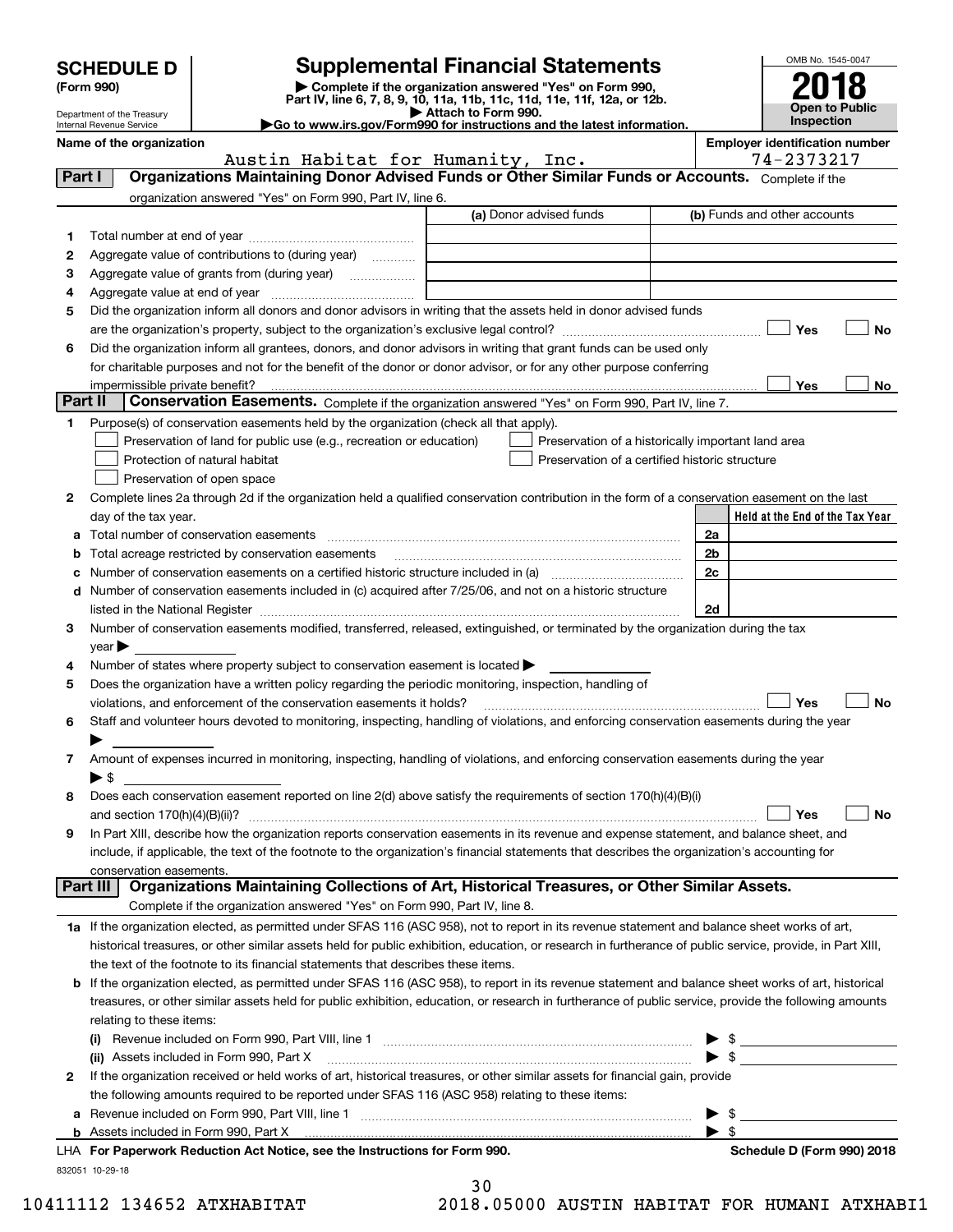|                | Schedule D (Form 990) 2018                                                                                                                                                                                                     | Austin Habitat for Humanity, Inc. |   |                |                            |                      | 74-2373217 Page 2 |                          |
|----------------|--------------------------------------------------------------------------------------------------------------------------------------------------------------------------------------------------------------------------------|-----------------------------------|---|----------------|----------------------------|----------------------|-------------------|--------------------------|
|                | Part III<br>Organizations Maintaining Collections of Art, Historical Treasures, or Other Similar Assets (continued)                                                                                                            |                                   |   |                |                            |                      |                   |                          |
| 3              | Using the organization's acquisition, accession, and other records, check any of the following that are a significant use of its collection items                                                                              |                                   |   |                |                            |                      |                   |                          |
|                | (check all that apply):                                                                                                                                                                                                        |                                   |   |                |                            |                      |                   |                          |
| a              | Public exhibition                                                                                                                                                                                                              |                                   |   |                | Loan or exchange programs  |                      |                   |                          |
| b              | Scholarly research                                                                                                                                                                                                             |                                   |   |                | Other <u>Communication</u> |                      |                   |                          |
| с              | Preservation for future generations                                                                                                                                                                                            |                                   |   |                |                            |                      |                   |                          |
|                | Provide a description of the organization's collections and explain how they further the organization's exempt purpose in Part XIII.                                                                                           |                                   |   |                |                            |                      |                   |                          |
| 5              | During the year, did the organization solicit or receive donations of art, historical treasures, or other similar assets                                                                                                       |                                   |   |                |                            |                      |                   |                          |
|                | to be sold to raise funds rather than to be maintained as part of the organization's collection?                                                                                                                               |                                   |   |                |                            |                      | Yes               | No                       |
|                | <b>Part IV</b><br>Escrow and Custodial Arrangements. Complete if the organization answered "Yes" on Form 990, Part IV, line 9, or                                                                                              |                                   |   |                |                            |                      |                   |                          |
|                | reported an amount on Form 990, Part X, line 21.                                                                                                                                                                               |                                   |   |                |                            |                      |                   |                          |
|                | 1a Is the organization an agent, trustee, custodian or other intermediary for contributions or other assets not included                                                                                                       |                                   |   |                |                            |                      |                   |                          |
|                | on Form 990, Part X? [11] matter continuum matter contract to the contract of the contract of the contract of the contract of the contract of the contract of the contract of the contract of the contract of the contract of  |                                   |   |                |                            |                      | Yes               | $\overline{X}$ No        |
|                | b If "Yes," explain the arrangement in Part XIII and complete the following table:                                                                                                                                             |                                   |   |                |                            |                      |                   |                          |
|                |                                                                                                                                                                                                                                |                                   |   |                |                            |                      | Amount            |                          |
|                | c Beginning balance measurements and the contract of the contract of the contract of the contract of the contract of the contract of the contract of the contract of the contract of the contract of the contract of the contr |                                   |   |                |                            | 1c                   |                   |                          |
|                |                                                                                                                                                                                                                                |                                   |   |                |                            | 1d                   |                   |                          |
|                | e Distributions during the year manufactured and continuum and contact the year manufactured and contact the year manufactured and contact the year manufactured and contact the year manufactured and contact the year manufa |                                   |   |                |                            | 1e                   |                   |                          |
| Ť.             |                                                                                                                                                                                                                                |                                   |   |                |                            | 1f                   |                   |                          |
|                | 2a Did the organization include an amount on Form 990, Part X, line 21, for escrow or custodial account liability?                                                                                                             |                                   |   |                |                            |                      | Yes               | $X \mid No$              |
| <b>Part V</b>  | <b>b</b> If "Yes," explain the arrangement in Part XIII. Check here if the explanation has been provided on Part XIII<br>Endowment Funds. Complete if the organization answered "Yes" on Form 990, Part IV, line 10.           |                                   |   |                |                            |                      |                   |                          |
|                |                                                                                                                                                                                                                                |                                   |   |                |                            | (d) Three years back |                   |                          |
|                |                                                                                                                                                                                                                                | (a) Current year                  |   | (b) Prior year | (c) Two years back         |                      |                   | (e) Four years back      |
| 1a             | Beginning of year balance                                                                                                                                                                                                      |                                   |   |                |                            |                      |                   |                          |
|                |                                                                                                                                                                                                                                |                                   |   |                |                            |                      |                   |                          |
|                | Net investment earnings, gains, and losses                                                                                                                                                                                     |                                   |   |                |                            |                      |                   |                          |
|                | e Other expenditures for facilities                                                                                                                                                                                            |                                   |   |                |                            |                      |                   |                          |
|                |                                                                                                                                                                                                                                |                                   |   |                |                            |                      |                   |                          |
| Ť.             | and programs                                                                                                                                                                                                                   |                                   |   |                |                            |                      |                   |                          |
| g              |                                                                                                                                                                                                                                |                                   |   |                |                            |                      |                   |                          |
| 2              | Provide the estimated percentage of the current year end balance (line 1g, column (a)) held as:                                                                                                                                |                                   |   |                |                            |                      |                   |                          |
|                | Board designated or quasi-endowment                                                                                                                                                                                            |                                   | % |                |                            |                      |                   |                          |
|                | Permanent endowment $\blacktriangleright$                                                                                                                                                                                      | %                                 |   |                |                            |                      |                   |                          |
|                | c Temporarily restricted endowment $\blacktriangleright$                                                                                                                                                                       | %                                 |   |                |                            |                      |                   |                          |
|                | The percentages on lines 2a, 2b, and 2c should equal 100%.                                                                                                                                                                     |                                   |   |                |                            |                      |                   |                          |
|                | 3a Are there endowment funds not in the possession of the organization that are held and administered for the organization                                                                                                     |                                   |   |                |                            |                      |                   |                          |
|                | by:                                                                                                                                                                                                                            |                                   |   |                |                            |                      |                   | <b>Yes</b><br>No.        |
|                | (i)                                                                                                                                                                                                                            |                                   |   |                |                            |                      | 3a(i)             |                          |
|                | related organizations<br>(ii)                                                                                                                                                                                                  |                                   |   |                |                            |                      | 3a(ii)            |                          |
|                |                                                                                                                                                                                                                                |                                   |   |                |                            |                      | 3b                |                          |
|                | Describe in Part XIII the intended uses of the organization's endowment funds.                                                                                                                                                 |                                   |   |                |                            |                      |                   |                          |
| <b>Part VI</b> | Land, Buildings, and Equipment.                                                                                                                                                                                                |                                   |   |                |                            |                      |                   |                          |
|                | Complete if the organization answered "Yes" on Form 990, Part IV, line 11a. See Form 990, Part X, line 10.                                                                                                                     |                                   |   |                |                            |                      |                   |                          |
|                | Description of property                                                                                                                                                                                                        | (a) Cost or other                 |   |                | (b) Cost or other          | (c) Accumulated      | (d) Book value    |                          |
|                |                                                                                                                                                                                                                                | basis (investment)                |   |                | basis (other)              | depreciation         |                   |                          |
|                |                                                                                                                                                                                                                                |                                   |   |                | 7,770,252.                 |                      |                   | 7,770,252.               |
|                |                                                                                                                                                                                                                                |                                   |   |                | 6,767,973.                 | 1,062,868.           |                   | $\overline{5,705}, 105.$ |
|                |                                                                                                                                                                                                                                |                                   |   |                |                            |                      |                   |                          |
|                |                                                                                                                                                                                                                                |                                   |   |                | 499,042.                   | 78,372.              |                   | 420,670.                 |
|                |                                                                                                                                                                                                                                |                                   |   |                | 343,931.                   | 54,012.              |                   | 289,919.                 |
|                |                                                                                                                                                                                                                                |                                   |   |                |                            |                      | 14, 185, 946.     |                          |

**Schedule D (Form 990) 2018**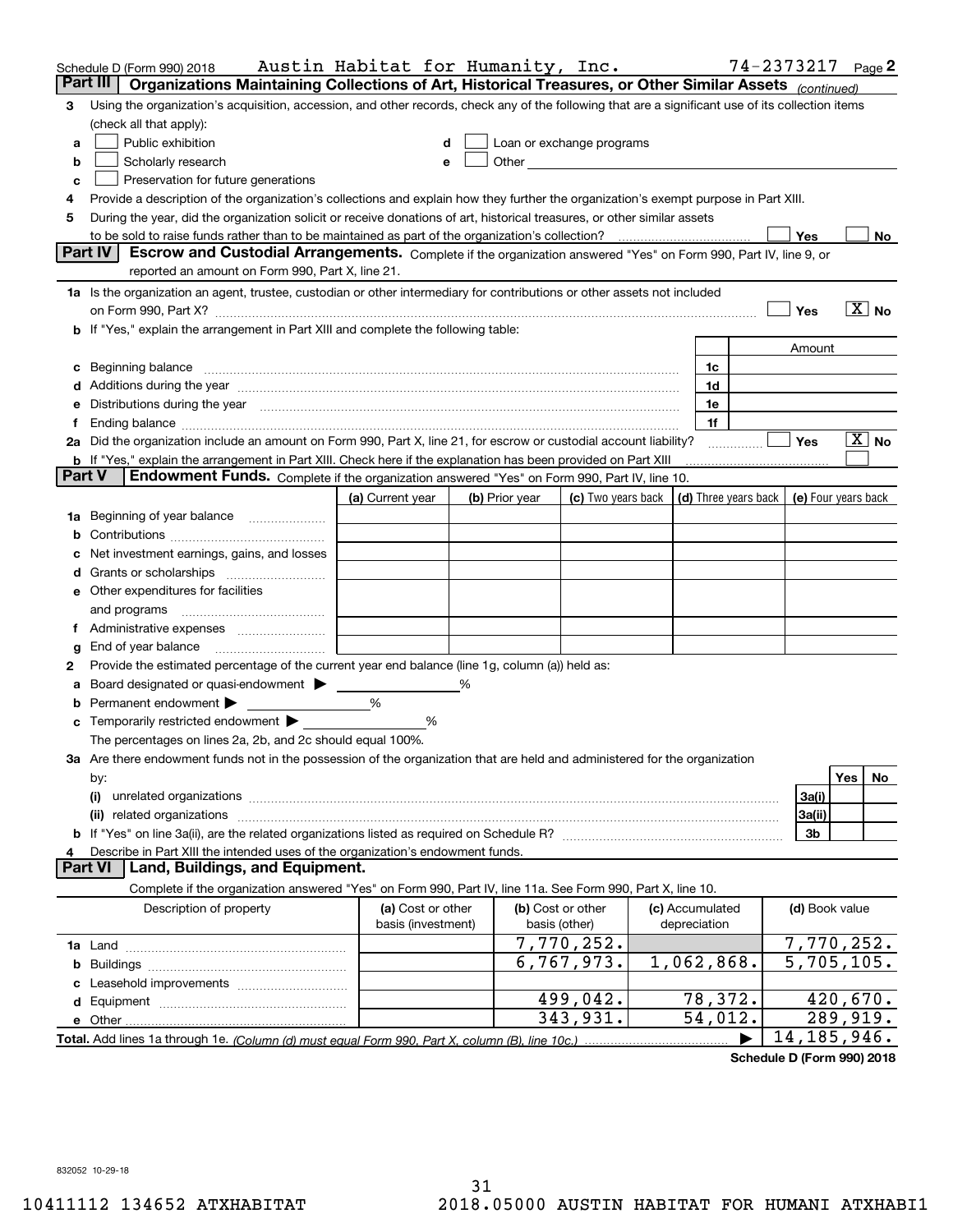|                  | Schedule D (Form 990) 2018                                                                                                                           | Austin Habitat for Humanity, Inc.                                                                                 |                 |                |                |              | 74-2373217                                                | Page $3$ |
|------------------|------------------------------------------------------------------------------------------------------------------------------------------------------|-------------------------------------------------------------------------------------------------------------------|-----------------|----------------|----------------|--------------|-----------------------------------------------------------|----------|
| <b>Part VIII</b> |                                                                                                                                                      | <b>Investments - Other Securities.</b>                                                                            |                 |                |                |              |                                                           |          |
|                  |                                                                                                                                                      | Complete if the organization answered "Yes" on Form 990, Part IV, line 11b. See Form 990, Part X, line 12.        |                 |                |                |              |                                                           |          |
|                  | (a) Description of security or category (including name of security)                                                                                 |                                                                                                                   |                 | (b) Book value |                |              | (c) Method of valuation: Cost or end-of-year market value |          |
|                  | (1) Financial derivatives                                                                                                                            |                                                                                                                   |                 |                |                |              |                                                           |          |
|                  |                                                                                                                                                      |                                                                                                                   |                 |                |                |              |                                                           |          |
| $(3)$ Other      |                                                                                                                                                      |                                                                                                                   |                 |                |                |              |                                                           |          |
| (A)              |                                                                                                                                                      |                                                                                                                   |                 |                |                |              |                                                           |          |
| (B)              |                                                                                                                                                      |                                                                                                                   |                 |                |                |              |                                                           |          |
| (C)              |                                                                                                                                                      |                                                                                                                   |                 |                |                |              |                                                           |          |
| (D)              |                                                                                                                                                      |                                                                                                                   |                 |                |                |              |                                                           |          |
| (E)              |                                                                                                                                                      |                                                                                                                   |                 |                |                |              |                                                           |          |
| (F)              |                                                                                                                                                      |                                                                                                                   |                 |                |                |              |                                                           |          |
| (G)              |                                                                                                                                                      |                                                                                                                   |                 |                |                |              |                                                           |          |
| (H)              |                                                                                                                                                      |                                                                                                                   |                 |                |                |              |                                                           |          |
|                  | Total. (Col. (b) must equal Form 990, Part X, col. (B) line 12.)                                                                                     |                                                                                                                   |                 |                |                |              |                                                           |          |
|                  | Part VIII Investments - Program Related.                                                                                                             |                                                                                                                   |                 |                |                |              |                                                           |          |
|                  |                                                                                                                                                      | Complete if the organization answered "Yes" on Form 990, Part IV, line 11c. See Form 990, Part X, line 13.        |                 |                |                |              |                                                           |          |
|                  | (a) Description of investment                                                                                                                        |                                                                                                                   |                 | (b) Book value |                |              | (c) Method of valuation: Cost or end-of-year market value |          |
| (1)              |                                                                                                                                                      |                                                                                                                   |                 |                |                |              |                                                           |          |
| (2)              |                                                                                                                                                      |                                                                                                                   |                 |                |                |              |                                                           |          |
| (3)              |                                                                                                                                                      |                                                                                                                   |                 |                |                |              |                                                           |          |
|                  |                                                                                                                                                      |                                                                                                                   |                 |                |                |              |                                                           |          |
| (4)              |                                                                                                                                                      |                                                                                                                   |                 |                |                |              |                                                           |          |
| (5)              |                                                                                                                                                      |                                                                                                                   |                 |                |                |              |                                                           |          |
| (6)              |                                                                                                                                                      |                                                                                                                   |                 |                |                |              |                                                           |          |
| (7)              |                                                                                                                                                      |                                                                                                                   |                 |                |                |              |                                                           |          |
| (8)              |                                                                                                                                                      |                                                                                                                   |                 |                |                |              |                                                           |          |
| (9)              |                                                                                                                                                      |                                                                                                                   |                 |                |                |              |                                                           |          |
| Part $ X $       | Total. (Col. (b) must equal Form 990, Part X, col. (B) line 13.)<br><b>Other Assets.</b>                                                             |                                                                                                                   |                 |                |                |              |                                                           |          |
|                  |                                                                                                                                                      |                                                                                                                   |                 |                |                |              |                                                           |          |
|                  |                                                                                                                                                      | Complete if the organization answered "Yes" on Form 990, Part IV, line 11d. See Form 990, Part X, line 15.        | (a) Description |                |                |              | (b) Book value                                            |          |
|                  | (1) Construction in Progress                                                                                                                         |                                                                                                                   |                 |                |                |              |                                                           | 949,103. |
|                  |                                                                                                                                                      |                                                                                                                   |                 |                |                |              |                                                           | 833,139. |
| (2)              | Intercompany Receivable                                                                                                                              |                                                                                                                   |                 |                |                |              |                                                           | 295.     |
| (3)              | Other Long Term Assets                                                                                                                               |                                                                                                                   |                 |                |                |              |                                                           |          |
| (4)              |                                                                                                                                                      |                                                                                                                   |                 |                |                |              |                                                           |          |
| (5)              |                                                                                                                                                      |                                                                                                                   |                 |                |                |              |                                                           |          |
| (6)              |                                                                                                                                                      |                                                                                                                   |                 |                |                |              |                                                           |          |
| (7)              |                                                                                                                                                      |                                                                                                                   |                 |                |                |              |                                                           |          |
| (8)              |                                                                                                                                                      |                                                                                                                   |                 |                |                |              |                                                           |          |
| (9)              |                                                                                                                                                      |                                                                                                                   |                 |                |                |              |                                                           |          |
|                  | Total. (Column (b) must equal Form 990. Part X, col. (B) line 15.)                                                                                   |                                                                                                                   |                 |                |                |              | 1,782,537.                                                |          |
| Part X           | <b>Other Liabilities.</b>                                                                                                                            |                                                                                                                   |                 |                |                |              |                                                           |          |
|                  |                                                                                                                                                      | Complete if the organization answered "Yes" on Form 990, Part IV, line 11e or 11f. See Form 990, Part X, line 25. |                 |                |                |              |                                                           |          |
| 1.               |                                                                                                                                                      | (a) Description of liability                                                                                      |                 |                | (b) Book value |              |                                                           |          |
| (1)              | Federal income taxes                                                                                                                                 |                                                                                                                   |                 |                |                |              |                                                           |          |
| (2)              | Intercompany Payable                                                                                                                                 |                                                                                                                   |                 |                |                | 5,902,405.   |                                                           |          |
| (3)              | Capital Lease Liability                                                                                                                              |                                                                                                                   |                 |                |                | 259,433.     |                                                           |          |
| (4)              |                                                                                                                                                      |                                                                                                                   |                 |                |                |              |                                                           |          |
| (5)              |                                                                                                                                                      |                                                                                                                   |                 |                |                |              |                                                           |          |
| (6)              |                                                                                                                                                      |                                                                                                                   |                 |                |                |              |                                                           |          |
| (7)              |                                                                                                                                                      |                                                                                                                   |                 |                |                |              |                                                           |          |
| (8)              |                                                                                                                                                      |                                                                                                                   |                 |                |                |              |                                                           |          |
| (9)              |                                                                                                                                                      |                                                                                                                   |                 |                |                |              |                                                           |          |
|                  | Total. (Column (b) must equal Form 990, Part X, col. (B) line 25.)                                                                                   |                                                                                                                   |                 |                |                | 6, 161, 838. |                                                           |          |
|                  | 2. Liability for uncertain tax positions. In Part XIII, provide the text of the footnote to the organization's financial statements that reports the |                                                                                                                   |                 |                |                |              |                                                           |          |
|                  | organization's liability for uncertain tax positions under FIN 48 (ASC 740). Check here if the text of the footnote has been provided in Part XIII   |                                                                                                                   |                 |                |                |              |                                                           | X        |

**Schedule D (Form 990) 2018**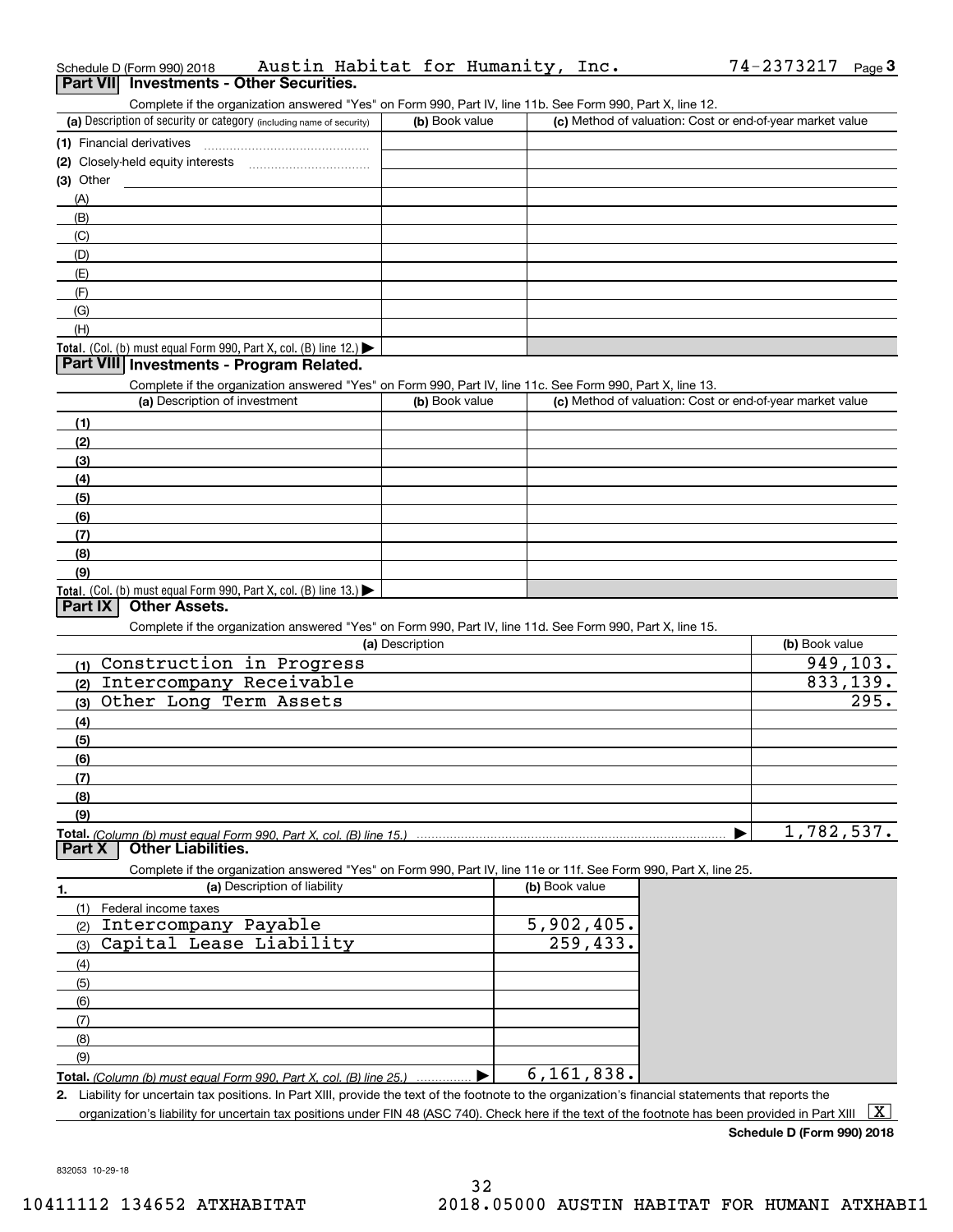|    | Austin Habitat for Humanity, Inc.<br>Schedule D (Form 990) 2018<br>Reconciliation of Revenue per Audited Financial Statements With Revenue per Return.<br>Part XI |                |            |              | $74 - 2373217$ Page 4   |
|----|-------------------------------------------------------------------------------------------------------------------------------------------------------------------|----------------|------------|--------------|-------------------------|
|    | Complete if the organization answered "Yes" on Form 990, Part IV, line 12a.                                                                                       |                |            |              |                         |
| 1. | Total revenue, gains, and other support per audited financial statements                                                                                          |                |            | $\mathbf{1}$ | 8,861,964.              |
| 2  | Amounts included on line 1 but not on Form 990, Part VIII, line 12:                                                                                               |                |            |              |                         |
| a  | Net unrealized gains (losses) on investments [11] matter contracts and the unrealized gains (losses) on investments                                               | 2a             |            |              |                         |
|    |                                                                                                                                                                   | 2 <sub>b</sub> | 812,442.   |              |                         |
| с  |                                                                                                                                                                   | 2c             |            |              |                         |
| d  | Other (Describe in Part XIII.)                                                                                                                                    | 2d             | 66,810.    |              |                         |
| е  | Add lines 2a through 2d                                                                                                                                           |                |            | <b>2e</b>    | <u>879,252.</u>         |
| 3  | Subtract line 2e from line 1 <b>Manual Community of the Community</b> Subtract line 2e from line 1                                                                |                |            | 3            | 7,982,712.              |
| 4  | Amounts included on Form 990, Part VIII, line 12, but not on line 1:                                                                                              |                |            |              |                         |
| a  | Investment expenses not included on Form 990, Part VIII, line 7b                                                                                                  | 4a             |            |              |                         |
|    | <b>b</b> Other (Describe in Part XIII.)                                                                                                                           | 4 <sub>b</sub> | 2,068,666. |              |                         |
|    | c Add lines 4a and 4b                                                                                                                                             |                |            | 4с           | 2,068,666.              |
|    |                                                                                                                                                                   |                |            |              | 10,051,378.             |
|    | Part XII   Reconciliation of Expenses per Audited Financial Statements With Expenses per Return.                                                                  |                |            |              |                         |
|    | Complete if the organization answered "Yes" on Form 990, Part IV, line 12a.                                                                                       |                |            |              |                         |
| 1. | Total expenses and losses per audited financial statements                                                                                                        |                |            | $\mathbf{1}$ | 6, 566, 172.            |
| 2  | Amounts included on line 1 but not on Form 990, Part IX, line 25:                                                                                                 |                |            |              |                         |
| a  |                                                                                                                                                                   | 2a             | 812,442.   |              |                         |
|    |                                                                                                                                                                   | 2 <sub>b</sub> |            |              |                         |
|    |                                                                                                                                                                   | 2c             |            |              |                         |
|    |                                                                                                                                                                   | 2d             | 66,810.    |              |                         |
|    |                                                                                                                                                                   |                |            | <b>2e</b>    | 879, 252.               |
| 3  |                                                                                                                                                                   |                |            | 3            | $\overline{5,686},920.$ |
| 4  | Amounts included on Form 990, Part IX, line 25, but not on line 1:                                                                                                |                |            |              |                         |
| a  | Investment expenses not included on Form 990, Part VIII, line 7b                                                                                                  | 4a             |            |              |                         |
| b  | Other (Describe in Part XIII.) [100] [100] [100] [100] [100] [100] [100] [100] [100] [100] [100] [100] [100] [                                                    | 4 <sub>h</sub> | 2,043,837. |              |                         |
|    | Add lines 4a and 4b                                                                                                                                               |                |            | 4с           | 2,043,837.              |
|    |                                                                                                                                                                   |                |            |              | 7,730,757.              |
|    | Part XIII Supplemental Information.                                                                                                                               |                |            |              |                         |

Provide the descriptions required for Part II, lines 3, 5, and 9; Part III, lines 1a and 4; Part IV, lines 1b and 2b; Part V, line 4; Part X, line 2; Part XI, lines 2d and 4b; and Part XII, lines 2d and 4b. Also complete this part to provide any additional information.

## Part X, Line 2:

| AHFH is a non-profit organizations exempt from federal income taxes under    |
|------------------------------------------------------------------------------|
| Section $501(c)(3)$ of the Internal Revenue Code, except with respect to any |
| unrelated business income. The Organization is subject to federal income     |
| taxes on unrelated business income, which consists of ReStore sales of       |
| purchased materials. As of December 31, 2018 and 2017, the Organization      |
| has incurred cumulative net operating losses of approximately \$2,478,000    |
| and \$1,929,000, respectively, for federal income tax purposes. These net    |
| operating losses may be used to offset future taxable unrelated business     |
| income. If not utilized, approximately \$2,182,000 of these losses will      |
| expire in the years 2027 through 2036. The remaining \$296,000 will be       |
| carried forward indefinitely. A full valuation allowance has been recorded   |
| Schedule D (Form 990) 2018<br>832054 10-29-18<br>33                          |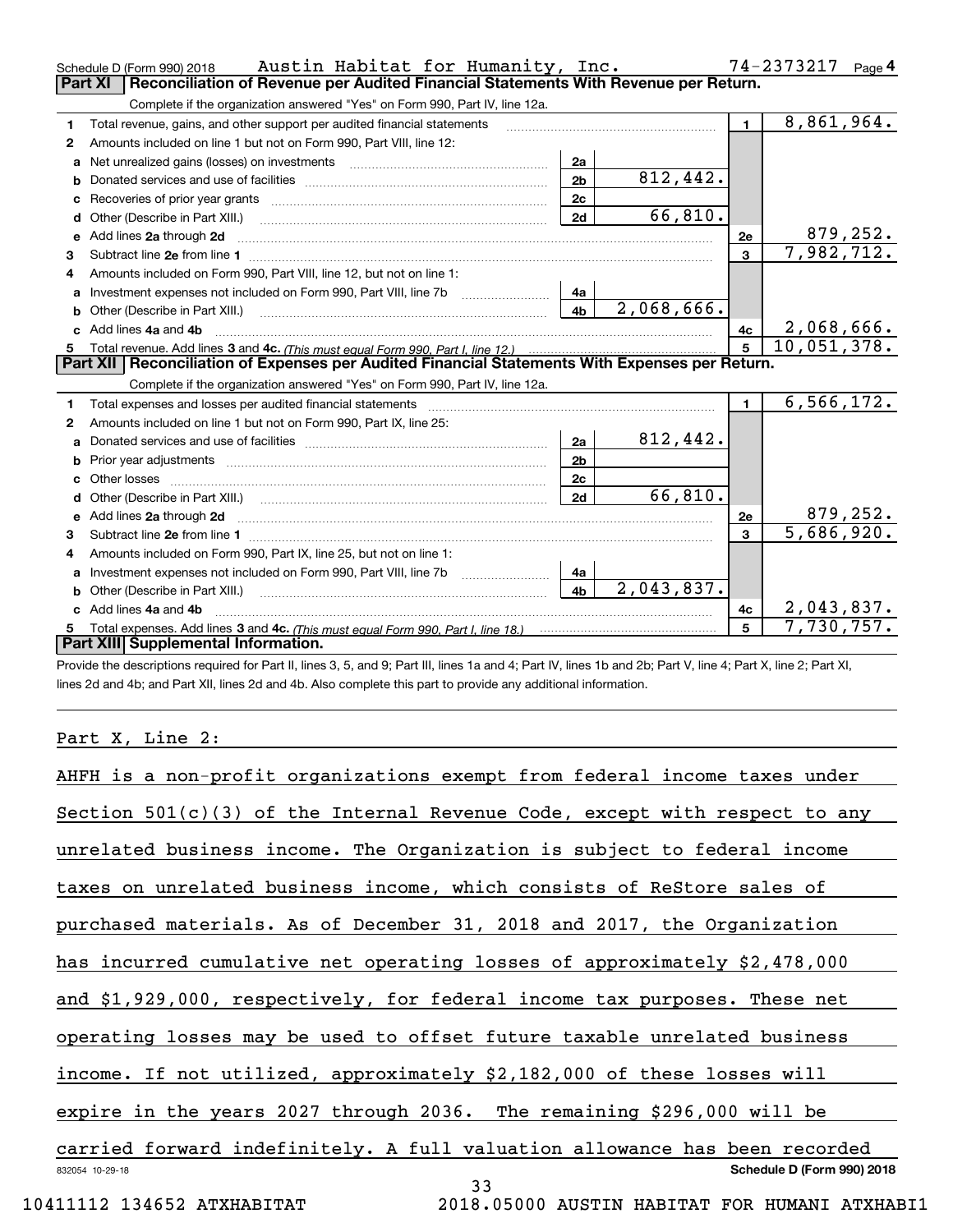| Austin Habitat for Humanity, Inc.<br>Schedule D (Form 990) 2018<br><b>Part XIII Supplemental Information</b> (continued) | $74 - 2373217$ Page 5      |
|--------------------------------------------------------------------------------------------------------------------------|----------------------------|
| as utilization is uncertain. The net change in the total valuation                                                       |                            |
| allowance for the years ended December 31, 2018 and 2017 was approximately                                               |                            |
| \$115,000 and \$5,000, respectively. The Board assesses uncertainties in                                                 |                            |
| income taxes in its consolidated financial statements and uses a threshold                                               |                            |
| of more-likelythan-not for recognition and derecognition of tax positions                                                |                            |
| taken. AHFH files a Form 990 tax return in the U.S. federal jurisdiction                                                 |                            |
| and are subject to routine examinations of its returns. However, there are                                               |                            |
| no examinations currently in progress. The Board's management believes it                                                |                            |
| is no longer subject to income tax examinations for years prior to 2015.                                                 |                            |
|                                                                                                                          |                            |
| Part XI, Line 2d - Other Adjustments:                                                                                    |                            |
| Reclassed Fundraising Expenses                                                                                           | 65,928.                    |
| Reclassed Rent Expenses                                                                                                  | 882.                       |
| Total to Schedule D, Part XI, Line 2d                                                                                    | 66,810.                    |
|                                                                                                                          |                            |
| Part XI, Line 4b - Other Adjustments:                                                                                    |                            |
| Book/Tax Difference in Flow-Through Investments                                                                          | 24,829.                    |
| Reclassed expense from the sale of homes                                                                                 | 2,043,837.                 |
| Total to Schedule D, Part XI, Line 4b                                                                                    | 2,068,666.                 |
|                                                                                                                          |                            |
| Part XII, Line 2d - Other Adjustments:                                                                                   |                            |
| Reclassed Fundraising Expenses                                                                                           | 65,928.                    |
| Reclassed Rent Expenses                                                                                                  | 882.                       |
| Total to Schedule D, Part XII, Line 2d                                                                                   | 66,810.                    |
|                                                                                                                          |                            |
| Part XII, Line 4b - Other Adjustments:                                                                                   |                            |
| Reclassed expense from the sale of homes                                                                                 | 2,043,837.                 |
|                                                                                                                          | Schedule D (Form 990) 2018 |

34

832055 10-29-18

10411112 134652 ATXHABITAT 2018.05000 AUSTIN HABITAT FOR HUMANI ATXHABI1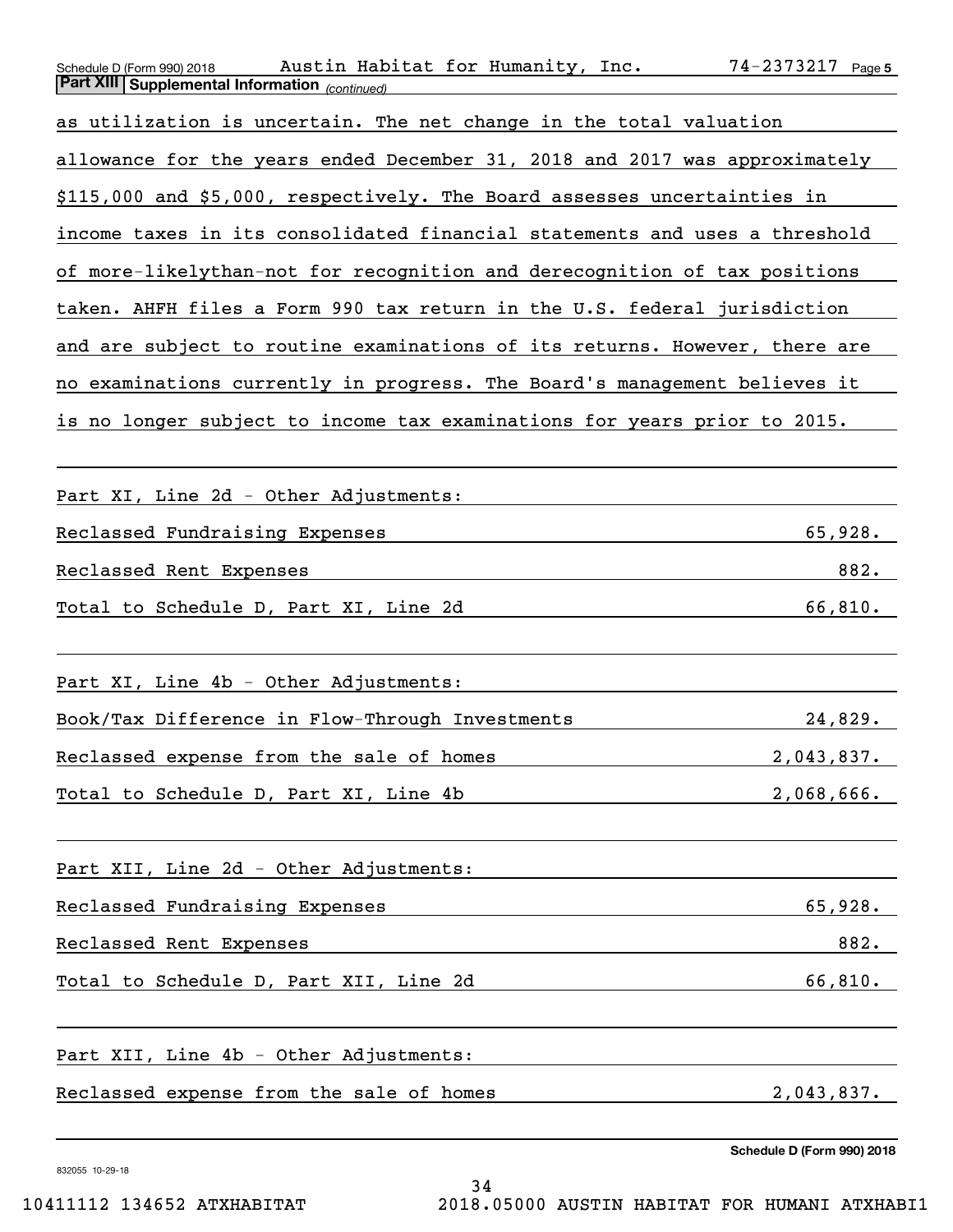| Schedule D (Form 990) 2018                                                | Austin Habitat for Humanity, Inc. |  |  |  | 74-2373217 Page 5 |  |  |
|---------------------------------------------------------------------------|-----------------------------------|--|--|--|-------------------|--|--|
| <b>Part XIII Supplemental Information</b> (continued)                     |                                   |  |  |  |                   |  |  |
|                                                                           |                                   |  |  |  |                   |  |  |
| Part IV, Line 1B:                                                         |                                   |  |  |  |                   |  |  |
| Homebuyer clients are required to participate in financial literacy       |                                   |  |  |  |                   |  |  |
| courses to prepare for the transition to homeownership. Financial         |                                   |  |  |  |                   |  |  |
| counseling is also offered throughout their homeownership. Financial and  |                                   |  |  |  |                   |  |  |
| credit counseling are provided for other families who enter the Homebuyer |                                   |  |  |  |                   |  |  |
| Program.                                                                  |                                   |  |  |  |                   |  |  |
|                                                                           |                                   |  |  |  |                   |  |  |

Austin Habitat for Humanity services the mortgages they hold for homes sold to homeowner/clients in the program through a contract with Amerinational. The homeowners remit their mortgage payment, including escrow for taxes and insurance, to Amerinational who retains the funds and remits the payments for taxes and interest on behalf of the homeowner.

**Schedule D (Form 990) 2018**

832055 10-29-18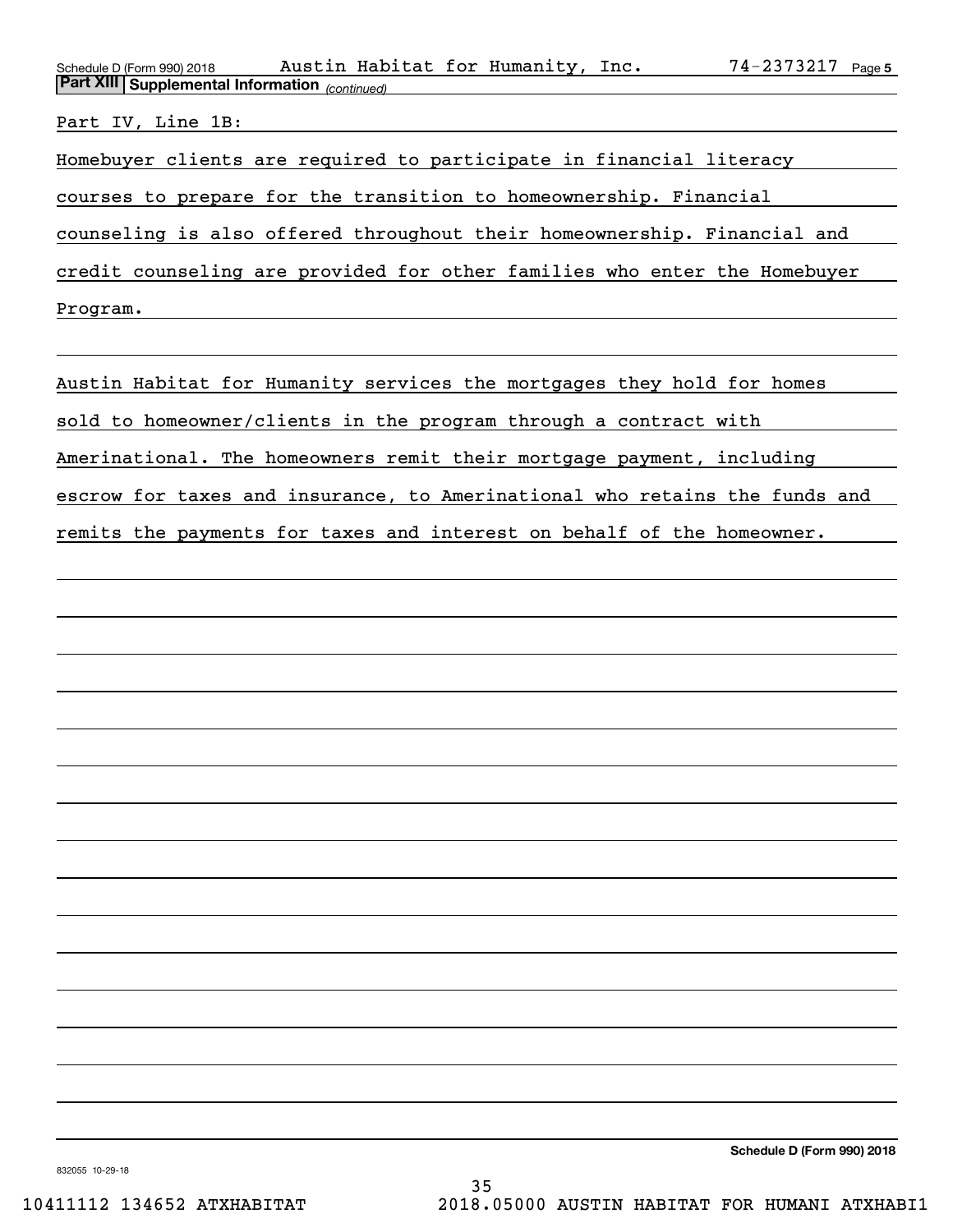| (Form 990 or 990-EZ)<br>Complete if the organization answered "Yes" on Form 990, Part IV, line 17, 18, or 19, or if the<br>2018<br>organization entered more than \$15,000 on Form 990-EZ, line 6a.<br>Attach to Form 990 or Form 990-EZ.<br><b>Open to Public</b><br>Inspection<br>Internal Revenue Service<br>Go to www.irs.gov/Form990 for instructions and the latest information.<br>Name of the organization<br><b>Employer identification number</b><br>Austin Habitat for Humanity, Inc.<br>74-2373217<br>Part I<br>Fundraising Activities. Complete if the organization answered "Yes" on Form 990, Part IV, line 17. Form 990-EZ filers are not<br>required to complete this part.<br>1 Indicate whether the organization raised funds through any of the following activities. Check all that apply.<br>$e$ $\boxed{X}$ Solicitation of non-government grants<br>$\mid$ $\rm X$ $\mid$ Mail solicitations<br>a<br>$f\left[\overline{X}\right]$ Solicitation of government grants<br>  X  <br>Internet and email solicitations<br>b<br>$g\mid X$ Special fundraising events<br>Phone solicitations<br>c<br>$\boxed{\textbf{X}}$ In-person solicitations<br>d<br>2 a Did the organization have a written or oral agreement with any individual (including officers, directors, trustees, or<br>$\boxed{\text{X}}$ Yes<br>key employees listed in Form 990, Part VII) or entity in connection with professional fundraising services?<br>No<br><b>b</b> If "Yes," list the 10 highest paid individuals or entities (fundraisers) pursuant to agreements under which the fundraiser is to be<br>compensated at least \$5,000 by the organization.<br>(v) Amount paid<br>(iii) Did<br>fundraiser<br>(vi) Amount paid<br>(i) Name and address of individual<br>(iv) Gross receipts<br>to (or retained by)<br>(ii) Activity<br>to (or retained by)<br>have custody<br>fundraiser<br>from activity<br>or entity (fundraiser)<br>or control of<br>organization<br>listed in col. (i)<br>contributions?<br>Yes<br>Developing content,<br>No<br>graphics, mailing, advice<br>Shoal Creek Blvd, Austin, TX<br>x<br>150,000.<br>135,000.<br>15,000.<br>Developing content,<br>Beyond Direct Marketing, LLC<br>graphics, mailing, advice<br>- 2928 4th St. #37, Santa<br>Х<br>150,000.<br>89,718.<br>60,282.<br>300,000,<br>104,718.<br>195,282.<br>Total<br>3 List all states in which the organization is registered or licensed to solicit contributions or has been notified it is exempt from registration<br>or licensing. | <b>SCHEDULE G</b>          |  |  |  |  |  |  | <b>Supplemental Information Regarding Fundraising or Gaming Activities</b> |  |  | OMB No. 1545-0047 |
|-------------------------------------------------------------------------------------------------------------------------------------------------------------------------------------------------------------------------------------------------------------------------------------------------------------------------------------------------------------------------------------------------------------------------------------------------------------------------------------------------------------------------------------------------------------------------------------------------------------------------------------------------------------------------------------------------------------------------------------------------------------------------------------------------------------------------------------------------------------------------------------------------------------------------------------------------------------------------------------------------------------------------------------------------------------------------------------------------------------------------------------------------------------------------------------------------------------------------------------------------------------------------------------------------------------------------------------------------------------------------------------------------------------------------------------------------------------------------------------------------------------------------------------------------------------------------------------------------------------------------------------------------------------------------------------------------------------------------------------------------------------------------------------------------------------------------------------------------------------------------------------------------------------------------------------------------------------------------------------------------------------------------------------------------------------------------------------------------------------------------------------------------------------------------------------------------------------------------------------------------------------------------------------------------------------------------------------------------------------------------------------------------------------------------------------------------------------------------------------------------------------------------------|----------------------------|--|--|--|--|--|--|----------------------------------------------------------------------------|--|--|-------------------|
|                                                                                                                                                                                                                                                                                                                                                                                                                                                                                                                                                                                                                                                                                                                                                                                                                                                                                                                                                                                                                                                                                                                                                                                                                                                                                                                                                                                                                                                                                                                                                                                                                                                                                                                                                                                                                                                                                                                                                                                                                                                                                                                                                                                                                                                                                                                                                                                                                                                                                                                               |                            |  |  |  |  |  |  |                                                                            |  |  |                   |
|                                                                                                                                                                                                                                                                                                                                                                                                                                                                                                                                                                                                                                                                                                                                                                                                                                                                                                                                                                                                                                                                                                                                                                                                                                                                                                                                                                                                                                                                                                                                                                                                                                                                                                                                                                                                                                                                                                                                                                                                                                                                                                                                                                                                                                                                                                                                                                                                                                                                                                                               | Department of the Treasury |  |  |  |  |  |  |                                                                            |  |  |                   |
|                                                                                                                                                                                                                                                                                                                                                                                                                                                                                                                                                                                                                                                                                                                                                                                                                                                                                                                                                                                                                                                                                                                                                                                                                                                                                                                                                                                                                                                                                                                                                                                                                                                                                                                                                                                                                                                                                                                                                                                                                                                                                                                                                                                                                                                                                                                                                                                                                                                                                                                               |                            |  |  |  |  |  |  |                                                                            |  |  |                   |
|                                                                                                                                                                                                                                                                                                                                                                                                                                                                                                                                                                                                                                                                                                                                                                                                                                                                                                                                                                                                                                                                                                                                                                                                                                                                                                                                                                                                                                                                                                                                                                                                                                                                                                                                                                                                                                                                                                                                                                                                                                                                                                                                                                                                                                                                                                                                                                                                                                                                                                                               |                            |  |  |  |  |  |  |                                                                            |  |  |                   |
|                                                                                                                                                                                                                                                                                                                                                                                                                                                                                                                                                                                                                                                                                                                                                                                                                                                                                                                                                                                                                                                                                                                                                                                                                                                                                                                                                                                                                                                                                                                                                                                                                                                                                                                                                                                                                                                                                                                                                                                                                                                                                                                                                                                                                                                                                                                                                                                                                                                                                                                               |                            |  |  |  |  |  |  |                                                                            |  |  |                   |
|                                                                                                                                                                                                                                                                                                                                                                                                                                                                                                                                                                                                                                                                                                                                                                                                                                                                                                                                                                                                                                                                                                                                                                                                                                                                                                                                                                                                                                                                                                                                                                                                                                                                                                                                                                                                                                                                                                                                                                                                                                                                                                                                                                                                                                                                                                                                                                                                                                                                                                                               |                            |  |  |  |  |  |  |                                                                            |  |  |                   |
|                                                                                                                                                                                                                                                                                                                                                                                                                                                                                                                                                                                                                                                                                                                                                                                                                                                                                                                                                                                                                                                                                                                                                                                                                                                                                                                                                                                                                                                                                                                                                                                                                                                                                                                                                                                                                                                                                                                                                                                                                                                                                                                                                                                                                                                                                                                                                                                                                                                                                                                               |                            |  |  |  |  |  |  |                                                                            |  |  |                   |
|                                                                                                                                                                                                                                                                                                                                                                                                                                                                                                                                                                                                                                                                                                                                                                                                                                                                                                                                                                                                                                                                                                                                                                                                                                                                                                                                                                                                                                                                                                                                                                                                                                                                                                                                                                                                                                                                                                                                                                                                                                                                                                                                                                                                                                                                                                                                                                                                                                                                                                                               |                            |  |  |  |  |  |  |                                                                            |  |  |                   |
|                                                                                                                                                                                                                                                                                                                                                                                                                                                                                                                                                                                                                                                                                                                                                                                                                                                                                                                                                                                                                                                                                                                                                                                                                                                                                                                                                                                                                                                                                                                                                                                                                                                                                                                                                                                                                                                                                                                                                                                                                                                                                                                                                                                                                                                                                                                                                                                                                                                                                                                               | Mission Advancement - 2313 |  |  |  |  |  |  |                                                                            |  |  |                   |
|                                                                                                                                                                                                                                                                                                                                                                                                                                                                                                                                                                                                                                                                                                                                                                                                                                                                                                                                                                                                                                                                                                                                                                                                                                                                                                                                                                                                                                                                                                                                                                                                                                                                                                                                                                                                                                                                                                                                                                                                                                                                                                                                                                                                                                                                                                                                                                                                                                                                                                                               |                            |  |  |  |  |  |  |                                                                            |  |  |                   |
|                                                                                                                                                                                                                                                                                                                                                                                                                                                                                                                                                                                                                                                                                                                                                                                                                                                                                                                                                                                                                                                                                                                                                                                                                                                                                                                                                                                                                                                                                                                                                                                                                                                                                                                                                                                                                                                                                                                                                                                                                                                                                                                                                                                                                                                                                                                                                                                                                                                                                                                               |                            |  |  |  |  |  |  |                                                                            |  |  |                   |
|                                                                                                                                                                                                                                                                                                                                                                                                                                                                                                                                                                                                                                                                                                                                                                                                                                                                                                                                                                                                                                                                                                                                                                                                                                                                                                                                                                                                                                                                                                                                                                                                                                                                                                                                                                                                                                                                                                                                                                                                                                                                                                                                                                                                                                                                                                                                                                                                                                                                                                                               |                            |  |  |  |  |  |  |                                                                            |  |  |                   |
|                                                                                                                                                                                                                                                                                                                                                                                                                                                                                                                                                                                                                                                                                                                                                                                                                                                                                                                                                                                                                                                                                                                                                                                                                                                                                                                                                                                                                                                                                                                                                                                                                                                                                                                                                                                                                                                                                                                                                                                                                                                                                                                                                                                                                                                                                                                                                                                                                                                                                                                               |                            |  |  |  |  |  |  |                                                                            |  |  |                   |
|                                                                                                                                                                                                                                                                                                                                                                                                                                                                                                                                                                                                                                                                                                                                                                                                                                                                                                                                                                                                                                                                                                                                                                                                                                                                                                                                                                                                                                                                                                                                                                                                                                                                                                                                                                                                                                                                                                                                                                                                                                                                                                                                                                                                                                                                                                                                                                                                                                                                                                                               |                            |  |  |  |  |  |  |                                                                            |  |  |                   |
|                                                                                                                                                                                                                                                                                                                                                                                                                                                                                                                                                                                                                                                                                                                                                                                                                                                                                                                                                                                                                                                                                                                                                                                                                                                                                                                                                                                                                                                                                                                                                                                                                                                                                                                                                                                                                                                                                                                                                                                                                                                                                                                                                                                                                                                                                                                                                                                                                                                                                                                               |                            |  |  |  |  |  |  |                                                                            |  |  |                   |
|                                                                                                                                                                                                                                                                                                                                                                                                                                                                                                                                                                                                                                                                                                                                                                                                                                                                                                                                                                                                                                                                                                                                                                                                                                                                                                                                                                                                                                                                                                                                                                                                                                                                                                                                                                                                                                                                                                                                                                                                                                                                                                                                                                                                                                                                                                                                                                                                                                                                                                                               |                            |  |  |  |  |  |  |                                                                            |  |  |                   |
|                                                                                                                                                                                                                                                                                                                                                                                                                                                                                                                                                                                                                                                                                                                                                                                                                                                                                                                                                                                                                                                                                                                                                                                                                                                                                                                                                                                                                                                                                                                                                                                                                                                                                                                                                                                                                                                                                                                                                                                                                                                                                                                                                                                                                                                                                                                                                                                                                                                                                                                               |                            |  |  |  |  |  |  |                                                                            |  |  |                   |
|                                                                                                                                                                                                                                                                                                                                                                                                                                                                                                                                                                                                                                                                                                                                                                                                                                                                                                                                                                                                                                                                                                                                                                                                                                                                                                                                                                                                                                                                                                                                                                                                                                                                                                                                                                                                                                                                                                                                                                                                                                                                                                                                                                                                                                                                                                                                                                                                                                                                                                                               |                            |  |  |  |  |  |  |                                                                            |  |  |                   |

LHA For Paperwork Reduction Act Notice, see the Instructions for Form 990 or 990-EZ. Schedule G (Form 990 or 990-EZ) 2018 See Part IV for continuations

832081 10-03-18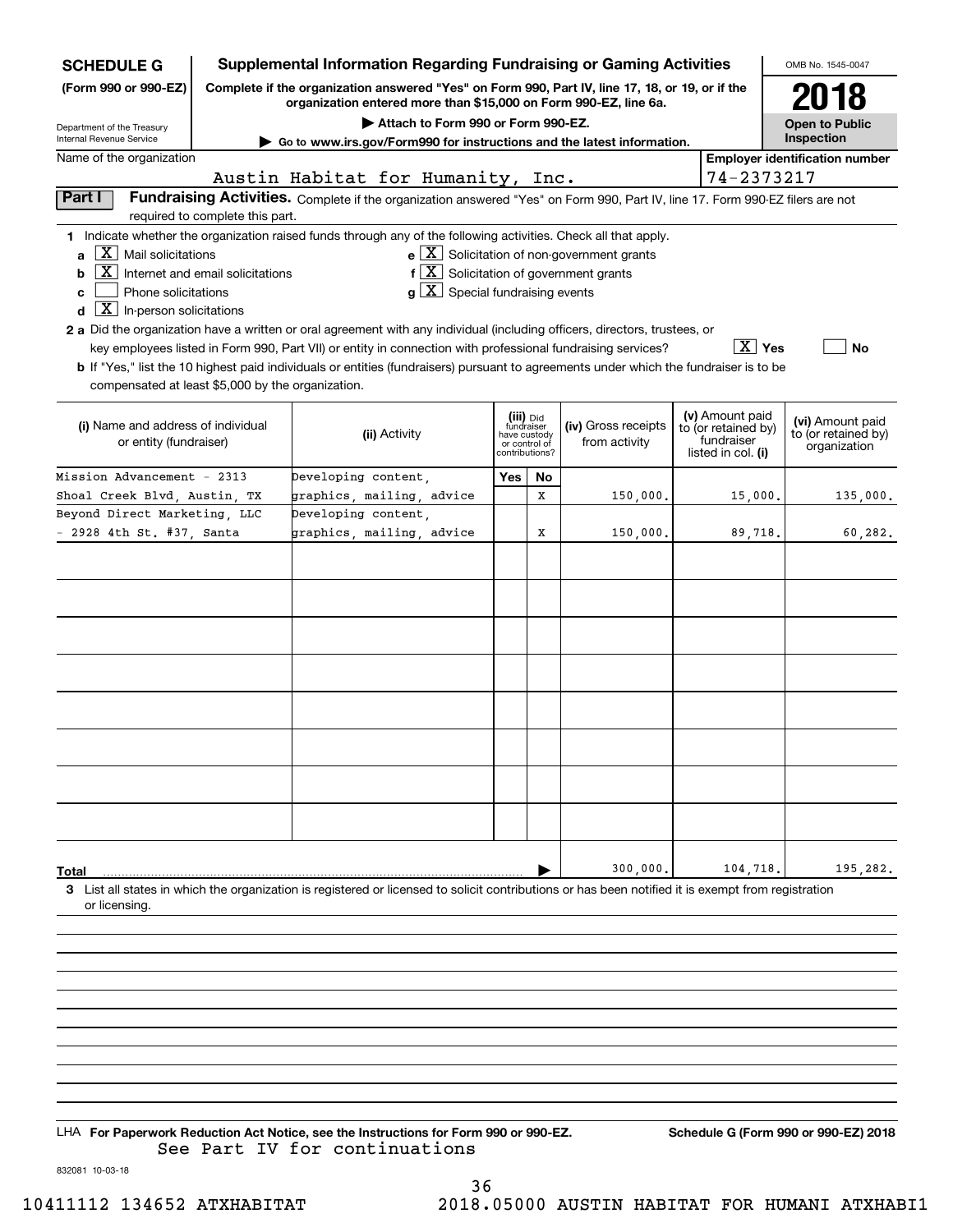| Schedule G (Form 990 or 990-EZ) 2018 Austin Habitat for Humanity, Inc. |  |  |  |  |
|------------------------------------------------------------------------|--|--|--|--|
|                                                                        |  |  |  |  |

**Part II** | Fundraising Events. Complete if the organization answered "Yes" on Form 990, Part IV, line 18, or reported more than \$15,000 of fundraising event contributions and gross income on Form 990-EZ, lines 1 and 6b. List events with gross receipts greater than \$5,000.

|                 |              | of fundraising event contributions and gross income on Form 990-EZ, lines 1 and 6b. List events with gross receipts greater than \$5,000. |                |                         |                  |                                      |
|-----------------|--------------|-------------------------------------------------------------------------------------------------------------------------------------------|----------------|-------------------------|------------------|--------------------------------------|
|                 |              |                                                                                                                                           | (a) Event $#1$ | (b) Event #2            | (c) Other events | (d) Total events                     |
|                 |              |                                                                                                                                           | Blue Prints    |                         | None             |                                      |
|                 |              |                                                                                                                                           | and Blue Jea   |                         |                  | (add col. (a) through                |
|                 |              |                                                                                                                                           | (event type)   | (event type)            | (total number)   | col. (c)                             |
|                 |              |                                                                                                                                           |                |                         |                  |                                      |
| Revenue         |              |                                                                                                                                           |                |                         |                  |                                      |
|                 | 1            |                                                                                                                                           | 410,857.       |                         |                  | 410,857.                             |
|                 |              |                                                                                                                                           |                |                         |                  |                                      |
|                 |              |                                                                                                                                           |                |                         |                  |                                      |
|                 |              |                                                                                                                                           |                |                         |                  |                                      |
|                 | 3            | Gross income (line 1 minus line 2)                                                                                                        | 410,857.       |                         |                  | 410,857.                             |
|                 |              |                                                                                                                                           |                |                         |                  |                                      |
|                 |              |                                                                                                                                           |                |                         |                  |                                      |
|                 |              |                                                                                                                                           |                |                         |                  |                                      |
|                 |              |                                                                                                                                           |                |                         |                  |                                      |
|                 | 5            |                                                                                                                                           |                |                         |                  |                                      |
|                 |              |                                                                                                                                           |                |                         |                  |                                      |
|                 | 6            |                                                                                                                                           |                |                         |                  |                                      |
|                 |              |                                                                                                                                           |                |                         |                  |                                      |
| Direct Expenses | 7            | Food and beverages                                                                                                                        |                |                         |                  |                                      |
|                 |              |                                                                                                                                           |                |                         |                  |                                      |
|                 |              |                                                                                                                                           |                |                         |                  |                                      |
|                 | 8            |                                                                                                                                           |                |                         |                  |                                      |
|                 | 9            |                                                                                                                                           | 65,928.        |                         |                  | 65,928.                              |
|                 | 10           | Direct expense summary. Add lines 4 through 9 in column (d)                                                                               |                |                         | ▶                | 65,928.                              |
|                 | 11           | Net income summary. Subtract line 10 from line 3, column (d)                                                                              |                |                         |                  | 344,929.                             |
|                 | Part III     | Gaming. Complete if the organization answered "Yes" on Form 990, Part IV, line 19, or reported more than                                  |                |                         |                  |                                      |
|                 |              | \$15,000 on Form 990-EZ, line 6a.                                                                                                         |                |                         |                  |                                      |
|                 |              |                                                                                                                                           |                | (b) Pull tabs/instant   |                  | (d) Total gaming (add                |
|                 |              |                                                                                                                                           | (a) Bingo      | bingo/progressive bingo | (c) Other gaming | col. (a) through col. (c))           |
| Revenue         |              |                                                                                                                                           |                |                         |                  |                                      |
|                 |              |                                                                                                                                           |                |                         |                  |                                      |
|                 | 1            |                                                                                                                                           |                |                         |                  |                                      |
|                 |              |                                                                                                                                           |                |                         |                  |                                      |
|                 | $\mathbf{2}$ |                                                                                                                                           |                |                         |                  |                                      |
|                 |              |                                                                                                                                           |                |                         |                  |                                      |
|                 | 3            |                                                                                                                                           |                |                         |                  |                                      |
| Direct Expenses |              |                                                                                                                                           |                |                         |                  |                                      |
|                 | 4            |                                                                                                                                           |                |                         |                  |                                      |
|                 |              |                                                                                                                                           |                |                         |                  |                                      |
|                 |              |                                                                                                                                           |                |                         |                  |                                      |
|                 |              | 5 Other direct expenses                                                                                                                   |                |                         |                  |                                      |
|                 |              |                                                                                                                                           | %<br>Yes       | $\%$<br>Yes             | Yes<br>%         |                                      |
|                 |              | 6 Volunteer labor                                                                                                                         | No             | No                      | No               |                                      |
|                 |              |                                                                                                                                           |                |                         |                  |                                      |
|                 | 7            | Direct expense summary. Add lines 2 through 5 in column (d)                                                                               |                |                         |                  |                                      |
|                 |              |                                                                                                                                           |                |                         |                  |                                      |
|                 |              |                                                                                                                                           |                |                         |                  |                                      |
|                 |              |                                                                                                                                           |                |                         |                  |                                      |
|                 |              |                                                                                                                                           |                |                         |                  |                                      |
|                 |              | <b>9</b> Enter the state(s) in which the organization conducts gaming activities:                                                         |                |                         |                  |                                      |
|                 |              |                                                                                                                                           |                |                         |                  | Yes<br>No                            |
|                 |              |                                                                                                                                           |                |                         |                  |                                      |
|                 |              |                                                                                                                                           |                |                         |                  |                                      |
|                 |              |                                                                                                                                           |                |                         |                  |                                      |
|                 |              |                                                                                                                                           |                |                         |                  |                                      |
|                 |              |                                                                                                                                           |                |                         |                  | Yes<br>No                            |
|                 |              |                                                                                                                                           |                |                         |                  |                                      |
|                 |              |                                                                                                                                           |                |                         |                  |                                      |
|                 |              |                                                                                                                                           |                |                         |                  |                                      |
|                 |              |                                                                                                                                           |                |                         |                  |                                      |
|                 |              | 832082 10-03-18                                                                                                                           |                |                         |                  | Schedule G (Form 990 or 990-EZ) 2018 |

**Schedule G (Form 990 or 990-EZ) 2018**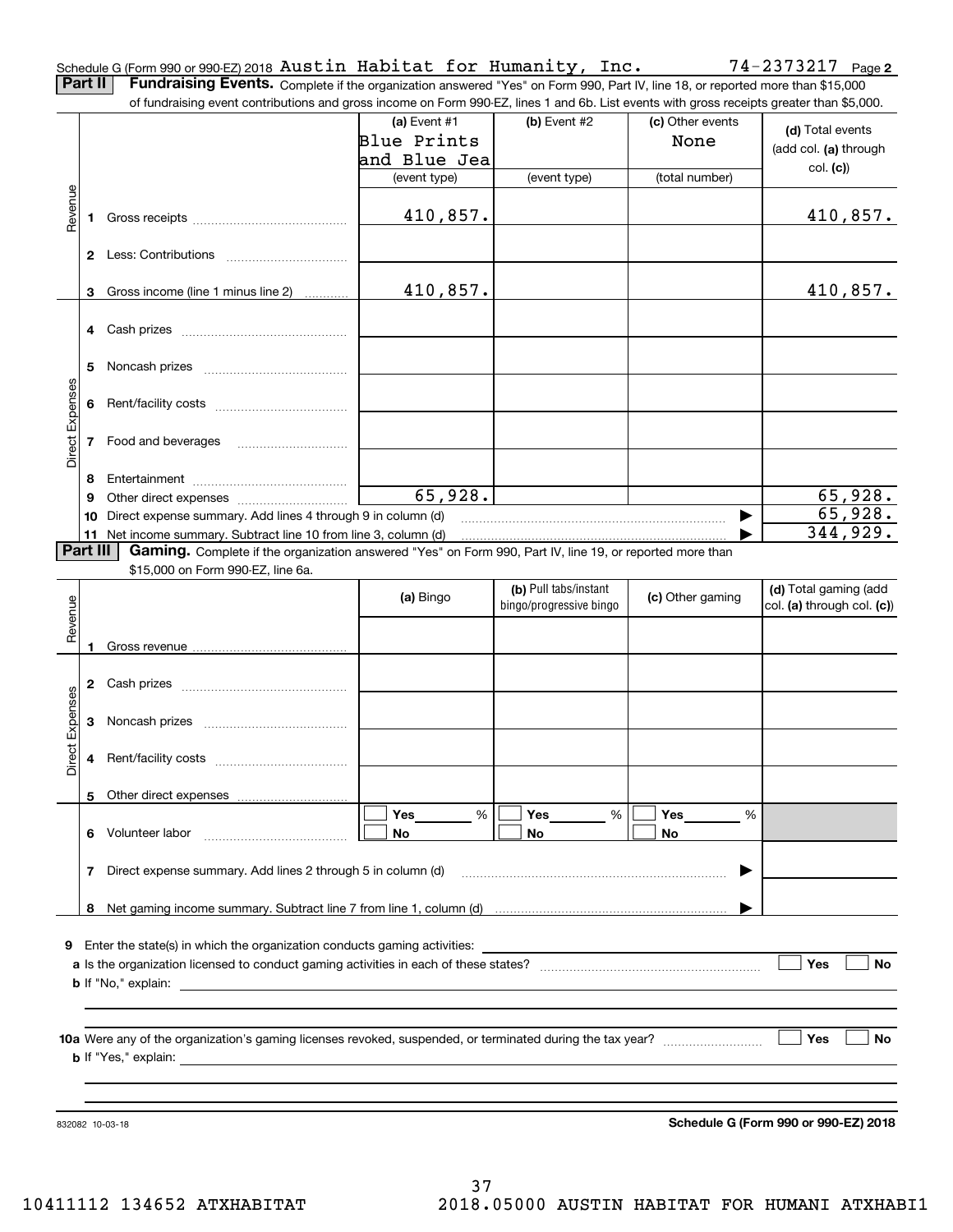|     | Schedule G (Form 990 or 990-EZ) 2018 Austin Habitat for Humanity, Inc.                                                                                                                                                                                | 74-2373217             | Page 3 |
|-----|-------------------------------------------------------------------------------------------------------------------------------------------------------------------------------------------------------------------------------------------------------|------------------------|--------|
|     |                                                                                                                                                                                                                                                       | Yes                    | No     |
|     | 12 Is the organization a grantor, beneficiary or trustee of a trust, or a member of a partnership or other entity formed                                                                                                                              |                        |        |
|     |                                                                                                                                                                                                                                                       | Yes                    | No     |
|     | 13 Indicate the percentage of gaming activity conducted in:                                                                                                                                                                                           |                        |        |
|     |                                                                                                                                                                                                                                                       | 13а<br>13 <sub>b</sub> | %<br>% |
|     | <b>b</b> An outside facility <i>www.communicality www.communicality.communicality www.communicality www.communicality.com</i><br>14 Enter the name and address of the person who prepares the organization's gaming/special events books and records: |                        |        |
|     |                                                                                                                                                                                                                                                       |                        |        |
|     | Name $\triangleright$ $\square$                                                                                                                                                                                                                       |                        |        |
|     |                                                                                                                                                                                                                                                       |                        |        |
|     |                                                                                                                                                                                                                                                       | Yes                    | No     |
|     |                                                                                                                                                                                                                                                       |                        |        |
|     | of gaming revenue retained by the third party $\triangleright$ \$                                                                                                                                                                                     |                        |        |
|     | c If "Yes," enter name and address of the third party:                                                                                                                                                                                                |                        |        |
|     |                                                                                                                                                                                                                                                       |                        |        |
|     |                                                                                                                                                                                                                                                       |                        |        |
| 16  | Gaming manager information:                                                                                                                                                                                                                           |                        |        |
|     |                                                                                                                                                                                                                                                       |                        |        |
|     | $Name \rightarrow$                                                                                                                                                                                                                                    |                        |        |
|     | Gaming manager compensation > \$                                                                                                                                                                                                                      |                        |        |
|     | $Description of services provided$ $\triangleright$                                                                                                                                                                                                   |                        |        |
|     |                                                                                                                                                                                                                                                       |                        |        |
|     |                                                                                                                                                                                                                                                       |                        |        |
|     | Director/officer<br>Employee<br>Independent contractor                                                                                                                                                                                                |                        |        |
|     | <b>17</b> Mandatory distributions:                                                                                                                                                                                                                    |                        |        |
|     | <b>a</b> Is the organization required under state law to make charitable distributions from the gaming proceeds to                                                                                                                                    |                        |        |
|     |                                                                                                                                                                                                                                                       | $\Box$ Yes $\Box$ No   |        |
|     | <b>b</b> Enter the amount of distributions required under state law to be distributed to other exempt organizations or spent in the                                                                                                                   |                        |        |
|     | organization's own exempt activities during the tax year $\triangleright$ \$                                                                                                                                                                          |                        |        |
|     | Part IV<br>Supplemental Information. Provide the explanations required by Part I, line 2b, columns (iii) and (v); and Part III, lines 9, 9b, 10b,<br>15b, 15c, 16, and 17b, as applicable. Also provide any additional information. See instructions. |                        |        |
|     |                                                                                                                                                                                                                                                       |                        |        |
|     | Schedule G, Part I, Line 2b, List of Ten Highest Paid Fundraisers:                                                                                                                                                                                    |                        |        |
|     |                                                                                                                                                                                                                                                       |                        |        |
| (1) | Name of Fundraiser: Mission Advancement                                                                                                                                                                                                               |                        |        |
|     | (i) Address of Fundraiser: 2313 Shoal Creek Blvd, Austin, TX<br>78705                                                                                                                                                                                 |                        |        |
| (1) | Name of Fundraiser: Beyond Direct Marketing, LLC                                                                                                                                                                                                      |                        |        |
|     |                                                                                                                                                                                                                                                       |                        |        |
| (i) | Address of Fundraiser: 2928 4th St. #37, Santa Monica, CA                                                                                                                                                                                             | 90405                  |        |
|     |                                                                                                                                                                                                                                                       |                        |        |
|     | Schedule G (Form 990 or 990-EZ) 2018<br>832083 10-03-18<br>38                                                                                                                                                                                         |                        |        |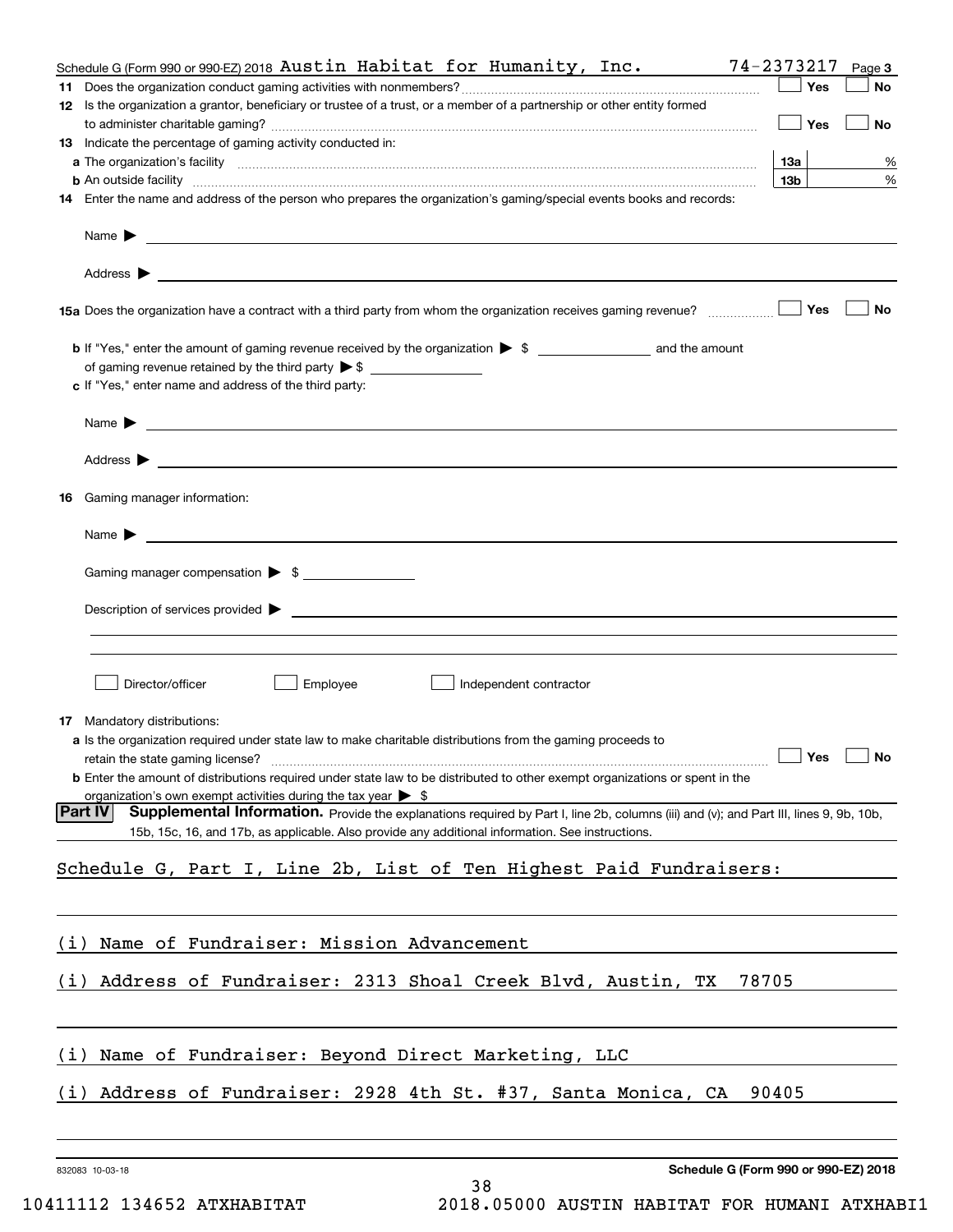| Schedule G (Form 990 or 990-EZ)                       |  | Austin Habitat for Humanity, Inc. | $74 - 2373217$ Page 4 |  |
|-------------------------------------------------------|--|-----------------------------------|-----------------------|--|
| <b>Part IV   Supplemental Information</b> (continued) |  |                                   |                       |  |

| <b>Part IV Supplemental Information</b> (continued) |  |                                 |
|-----------------------------------------------------|--|---------------------------------|
|                                                     |  |                                 |
|                                                     |  |                                 |
|                                                     |  |                                 |
|                                                     |  |                                 |
|                                                     |  |                                 |
|                                                     |  |                                 |
|                                                     |  |                                 |
|                                                     |  |                                 |
|                                                     |  |                                 |
|                                                     |  |                                 |
|                                                     |  |                                 |
|                                                     |  |                                 |
|                                                     |  |                                 |
|                                                     |  |                                 |
|                                                     |  |                                 |
|                                                     |  |                                 |
|                                                     |  |                                 |
|                                                     |  |                                 |
|                                                     |  |                                 |
|                                                     |  |                                 |
|                                                     |  |                                 |
|                                                     |  |                                 |
|                                                     |  |                                 |
|                                                     |  |                                 |
|                                                     |  |                                 |
|                                                     |  |                                 |
|                                                     |  |                                 |
|                                                     |  |                                 |
|                                                     |  |                                 |
|                                                     |  |                                 |
|                                                     |  |                                 |
|                                                     |  |                                 |
|                                                     |  |                                 |
|                                                     |  | Schedule G (Form 990 or 990-EZ) |

832084 04-01-18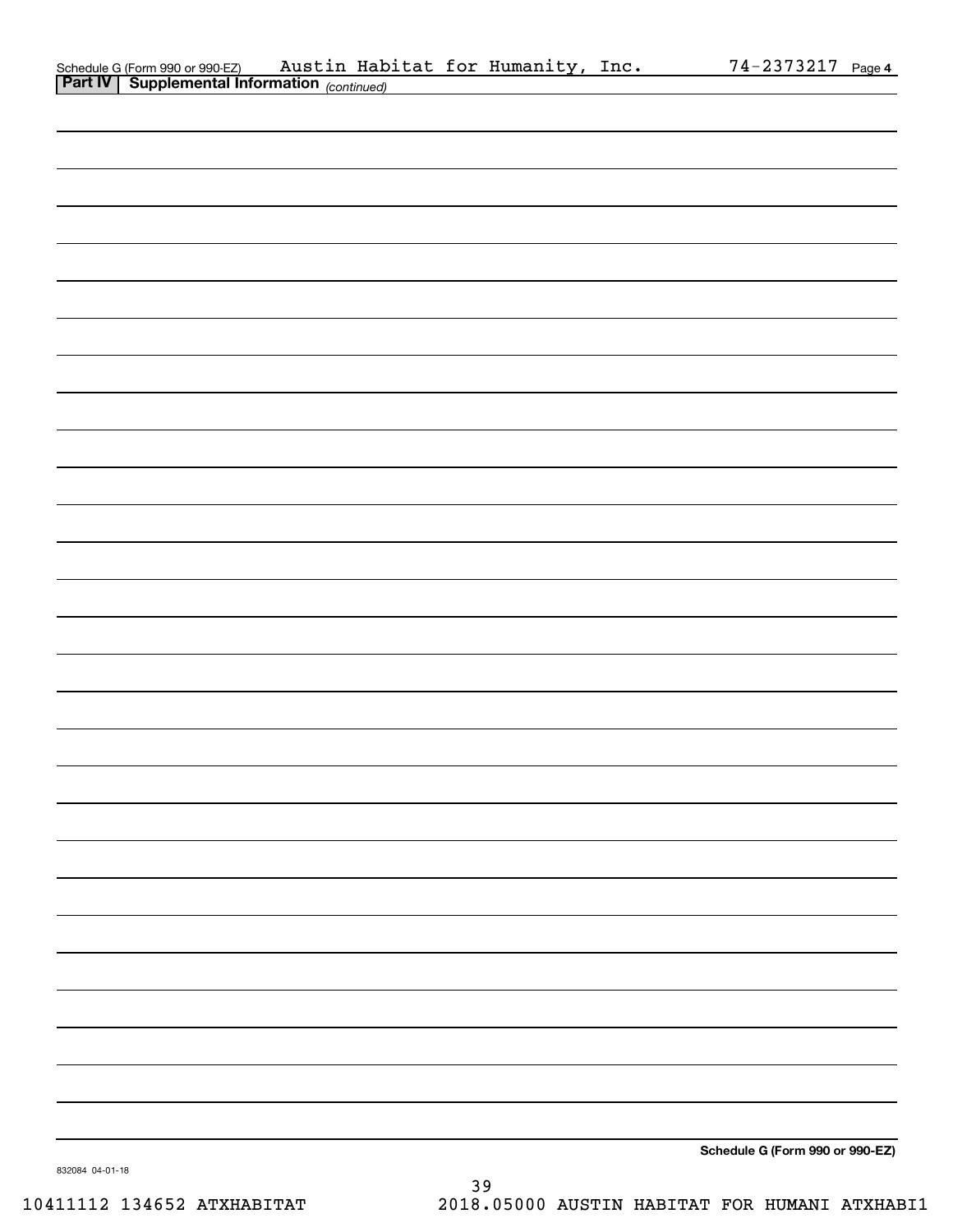|   | <b>SCHEDULE J</b>                                      | <b>Compensation Information</b>                                                                                                                                                |                                       | OMB No. 1545-0047          |     |                                                    |
|---|--------------------------------------------------------|--------------------------------------------------------------------------------------------------------------------------------------------------------------------------------|---------------------------------------|----------------------------|-----|----------------------------------------------------|
|   | (Form 990)                                             | For certain Officers, Directors, Trustees, Key Employees, and Highest                                                                                                          |                                       |                            |     |                                                    |
|   |                                                        | <b>Compensated Employees</b>                                                                                                                                                   |                                       | 2018                       |     |                                                    |
|   |                                                        | Complete if the organization answered "Yes" on Form 990, Part IV, line 23.                                                                                                     |                                       | <b>Open to Public</b>      |     |                                                    |
|   | Department of the Treasury<br>Internal Revenue Service | Attach to Form 990.<br>Go to www.irs.gov/Form990 for instructions and the latest information.                                                                                  |                                       | Inspection                 |     |                                                    |
|   | Name of the organization                               |                                                                                                                                                                                | <b>Employer identification number</b> |                            |     |                                                    |
|   |                                                        | Austin Habitat for Humanity, Inc.                                                                                                                                              |                                       | 74-2373217                 |     |                                                    |
|   | Part I                                                 | <b>Questions Regarding Compensation</b>                                                                                                                                        |                                       |                            |     |                                                    |
|   |                                                        |                                                                                                                                                                                |                                       |                            | Yes | No                                                 |
|   |                                                        | <b>1a</b> Check the appropriate box(es) if the organization provided any of the following to or for a person listed on Form 990,                                               |                                       |                            |     |                                                    |
|   |                                                        | Part VII, Section A, line 1a. Complete Part III to provide any relevant information regarding these items.                                                                     |                                       |                            |     |                                                    |
|   | First-class or charter travel                          | Housing allowance or residence for personal use                                                                                                                                |                                       |                            |     |                                                    |
|   | Travel for companions                                  | Payments for business use of personal residence                                                                                                                                |                                       |                            |     |                                                    |
|   | Tax indemnification and gross-up payments              | Health or social club dues or initiation fees                                                                                                                                  |                                       |                            |     |                                                    |
|   |                                                        | Discretionary spending account<br>Personal services (such as maid, chauffeur, chef)                                                                                            |                                       |                            |     |                                                    |
|   |                                                        |                                                                                                                                                                                |                                       |                            |     |                                                    |
|   |                                                        | <b>b</b> If any of the boxes on line 1a are checked, did the organization follow a written policy regarding payment or                                                         |                                       |                            |     |                                                    |
|   |                                                        |                                                                                                                                                                                |                                       | 1b                         |     |                                                    |
| 2 |                                                        | Did the organization require substantiation prior to reimbursing or allowing expenses incurred by all directors,                                                               |                                       |                            |     |                                                    |
|   |                                                        |                                                                                                                                                                                |                                       | $\overline{2}$             |     |                                                    |
|   |                                                        |                                                                                                                                                                                |                                       |                            |     |                                                    |
| З |                                                        | Indicate which, if any, of the following the filing organization used to establish the compensation of the organization's                                                      |                                       |                            |     |                                                    |
|   |                                                        | CEO/Executive Director. Check all that apply. Do not check any boxes for methods used by a related organization to                                                             |                                       |                            |     |                                                    |
|   |                                                        | establish compensation of the CEO/Executive Director, but explain in Part III.                                                                                                 |                                       |                            |     |                                                    |
|   | Compensation committee<br>ΣI.                          | Written employment contract                                                                                                                                                    |                                       |                            |     |                                                    |
|   |                                                        | Compensation survey or study<br>Independent compensation consultant                                                                                                            |                                       |                            |     |                                                    |
|   |                                                        | Approval by the board or compensation committee<br>Form 990 of other organizations                                                                                             |                                       |                            |     |                                                    |
|   |                                                        |                                                                                                                                                                                |                                       |                            |     |                                                    |
|   |                                                        | During the year, did any person listed on Form 990, Part VII, Section A, line 1a, with respect to the filing                                                                   |                                       |                            |     |                                                    |
|   | organization or a related organization:                |                                                                                                                                                                                |                                       |                            |     |                                                    |
|   |                                                        | a Receive a severance payment or change-of-control payment?                                                                                                                    |                                       | 4a                         |     | x                                                  |
|   |                                                        | Participate in, or receive payment from, a supplemental nonqualified retirement plan?<br>Farticipate in, or receive payment from, a supplemental nonqualified retirement plan? |                                       | 4b                         |     | $\overline{\mathbf{x}}$<br>$\overline{\mathbf{x}}$ |
|   |                                                        |                                                                                                                                                                                |                                       | 4c                         |     |                                                    |
|   |                                                        | If "Yes" to any of lines 4a-c, list the persons and provide the applicable amounts for each item in Part III.                                                                  |                                       |                            |     |                                                    |
|   |                                                        |                                                                                                                                                                                |                                       |                            |     |                                                    |
|   |                                                        | Only section 501(c)(3), 501(c)(4), and 501(c)(29) organizations must complete lines 5-9.                                                                                       |                                       |                            |     |                                                    |
| 5 |                                                        | For persons listed on Form 990, Part VII, Section A, line 1a, did the organization pay or accrue any compensation                                                              |                                       |                            |     |                                                    |
|   | contingent on the revenues of:                         |                                                                                                                                                                                |                                       |                            |     | x                                                  |
|   |                                                        |                                                                                                                                                                                |                                       | 5a                         |     | $\overline{\mathbf{x}}$                            |
|   |                                                        |                                                                                                                                                                                |                                       | 5b                         |     |                                                    |
|   |                                                        | If "Yes" on line 5a or 5b, describe in Part III.                                                                                                                               |                                       |                            |     |                                                    |
|   | contingent on the net earnings of:                     | 6 For persons listed on Form 990, Part VII, Section A, line 1a, did the organization pay or accrue any compensation                                                            |                                       |                            |     |                                                    |
|   |                                                        |                                                                                                                                                                                |                                       | 6a                         |     | x                                                  |
|   |                                                        |                                                                                                                                                                                |                                       | 6b                         |     | $\overline{\mathbf{x}}$                            |
|   |                                                        | If "Yes" on line 6a or 6b, describe in Part III.                                                                                                                               |                                       |                            |     |                                                    |
|   |                                                        | 7 For persons listed on Form 990, Part VII, Section A, line 1a, did the organization provide any nonfixed payments                                                             |                                       |                            |     |                                                    |
|   |                                                        |                                                                                                                                                                                |                                       | 7                          |     | х                                                  |
| 8 |                                                        | Were any amounts reported on Form 990, Part VII, paid or accrued pursuant to a contract that was subject to the                                                                |                                       |                            |     |                                                    |
|   |                                                        |                                                                                                                                                                                |                                       | 8                          |     | х                                                  |
| 9 |                                                        | If "Yes" on line 8, did the organization also follow the rebuttable presumption procedure described in                                                                         |                                       |                            |     |                                                    |
|   |                                                        |                                                                                                                                                                                |                                       | 9                          |     |                                                    |
|   |                                                        | LHA For Paperwork Reduction Act Notice, see the Instructions for Form 990.                                                                                                     |                                       | Schedule J (Form 990) 2018 |     |                                                    |

832111 10-26-18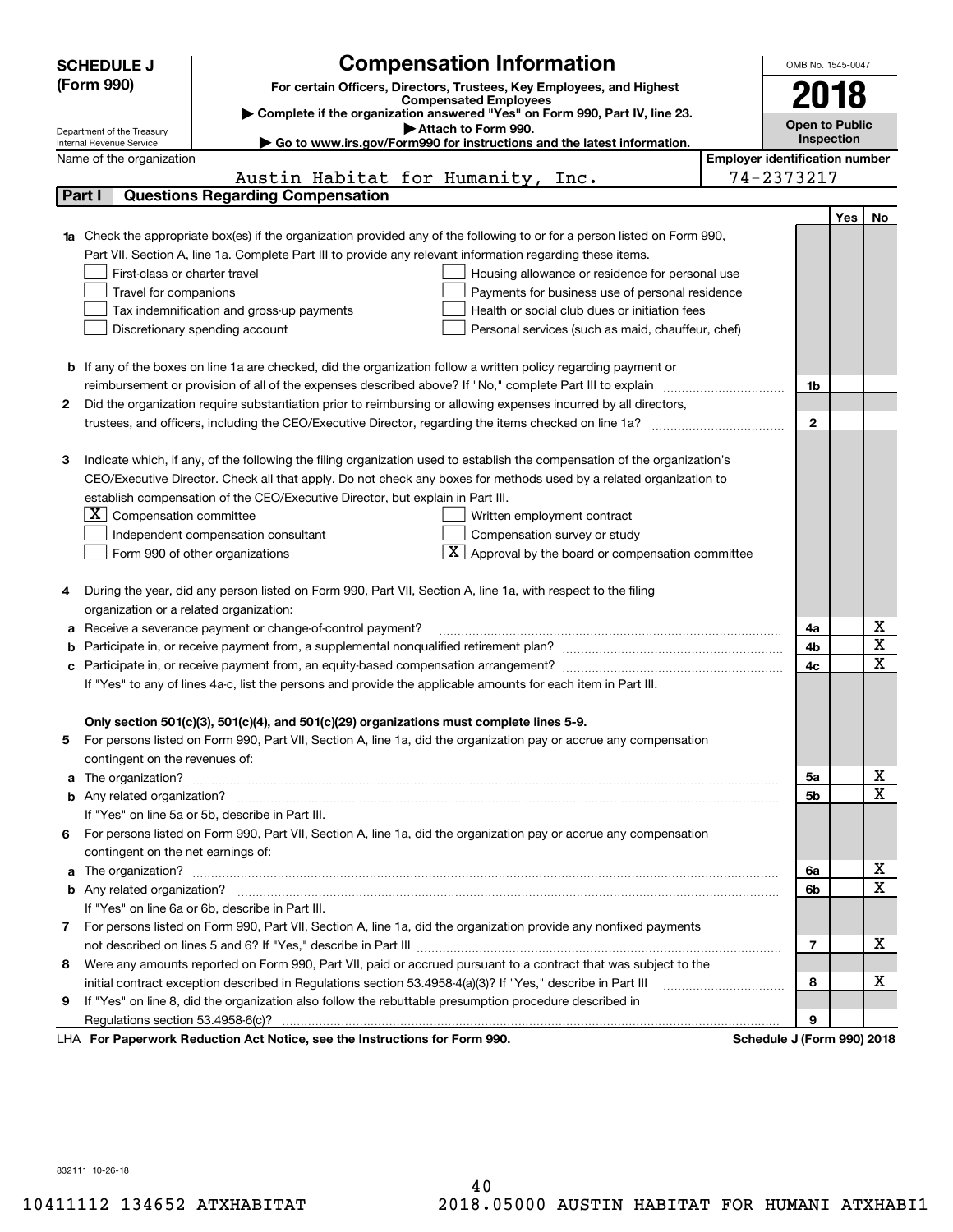74-2373217

# **Part II Officers, Directors, Trustees, Key Employees, and Highest Compensated Employees.**  Schedule J (Form 990) 2018 Page Use duplicate copies if additional space is needed.

For each individual whose compensation must be reported on Schedule J, report compensation from the organization on row (i) and from related organizations, described in the instructions, on row (ii). Do not list any individuals that aren't listed on Form 990, Part VII.

**Note:**  The sum of columns (B)(i)-(iii) for each listed individual must equal the total amount of Form 990, Part VII, Section A, line 1a, applicable column (D) and (E) amounts for that individual.

|                                 |                          | (B) Breakdown of W-2 and/or 1099-MISC compensation |                                           | (C) Retirement and<br>other deferred | (D) Nontaxable   | (E) Total of columns | (F) Compensation                                           |
|---------------------------------|--------------------------|----------------------------------------------------|-------------------------------------------|--------------------------------------|------------------|----------------------|------------------------------------------------------------|
| (A) Name and Title              | (i) Base<br>compensation | (ii) Bonus &<br>incentive<br>compensation          | (iii) Other<br>reportable<br>compensation | compensation                         | benefits         | $(B)(i)-(D)$         | in column (B)<br>reported as deferred<br>on prior Form 990 |
| Phyllis Snodgrass<br>(1)<br>(i) | 142,886.                 | 22,688.                                            | $\overline{0}$ .                          | 8,608.                               | 5,246.           | 179,428.             | $\overline{0}$ .                                           |
| $\mathtt{CEO}$<br>(ii)          | $\overline{0}$ .         | $\overline{0}$ .                                   | $\overline{0}$ .                          | $\overline{0}$ .                     | $\overline{0}$ . | $\overline{0}$ .     | $\overline{0}$ .                                           |
| $(\sf{i})$                      |                          |                                                    |                                           |                                      |                  |                      |                                                            |
| (ii)                            |                          |                                                    |                                           |                                      |                  |                      |                                                            |
| (i)                             |                          |                                                    |                                           |                                      |                  |                      |                                                            |
| (ii)                            |                          |                                                    |                                           |                                      |                  |                      |                                                            |
| (i)                             |                          |                                                    |                                           |                                      |                  |                      |                                                            |
| (ii)                            |                          |                                                    |                                           |                                      |                  |                      |                                                            |
| (i)                             |                          |                                                    |                                           |                                      |                  |                      |                                                            |
| (ii)                            |                          |                                                    |                                           |                                      |                  |                      |                                                            |
| $(\sf{i})$                      |                          |                                                    |                                           |                                      |                  |                      |                                                            |
| (ii)                            |                          |                                                    |                                           |                                      |                  |                      |                                                            |
| (i)                             |                          |                                                    |                                           |                                      |                  |                      |                                                            |
| (ii)                            |                          |                                                    |                                           |                                      |                  |                      |                                                            |
| (i)                             |                          |                                                    |                                           |                                      |                  |                      |                                                            |
| (ii)                            |                          |                                                    |                                           |                                      |                  |                      |                                                            |
| (i)                             |                          |                                                    |                                           |                                      |                  |                      |                                                            |
| (ii)                            |                          |                                                    |                                           |                                      |                  |                      |                                                            |
| $(\sf{i})$                      |                          |                                                    |                                           |                                      |                  |                      |                                                            |
| (ii)                            |                          |                                                    |                                           |                                      |                  |                      |                                                            |
| (i)                             |                          |                                                    |                                           |                                      |                  |                      |                                                            |
| (ii)                            |                          |                                                    |                                           |                                      |                  |                      |                                                            |
| (i)                             |                          |                                                    |                                           |                                      |                  |                      |                                                            |
| (ii)                            |                          |                                                    |                                           |                                      |                  |                      |                                                            |
| (i)                             |                          |                                                    |                                           |                                      |                  |                      |                                                            |
| (ii)                            |                          |                                                    |                                           |                                      |                  |                      |                                                            |
| (i)                             |                          |                                                    |                                           |                                      |                  |                      |                                                            |
| (ii)                            |                          |                                                    |                                           |                                      |                  |                      |                                                            |
| $(\sf{i})$                      |                          |                                                    |                                           |                                      |                  |                      |                                                            |
| (ii)                            |                          |                                                    |                                           |                                      |                  |                      |                                                            |
| (i)                             |                          |                                                    |                                           |                                      |                  |                      |                                                            |
| (ii)                            |                          |                                                    |                                           |                                      |                  |                      |                                                            |

**Schedule J (Form 990) 2018**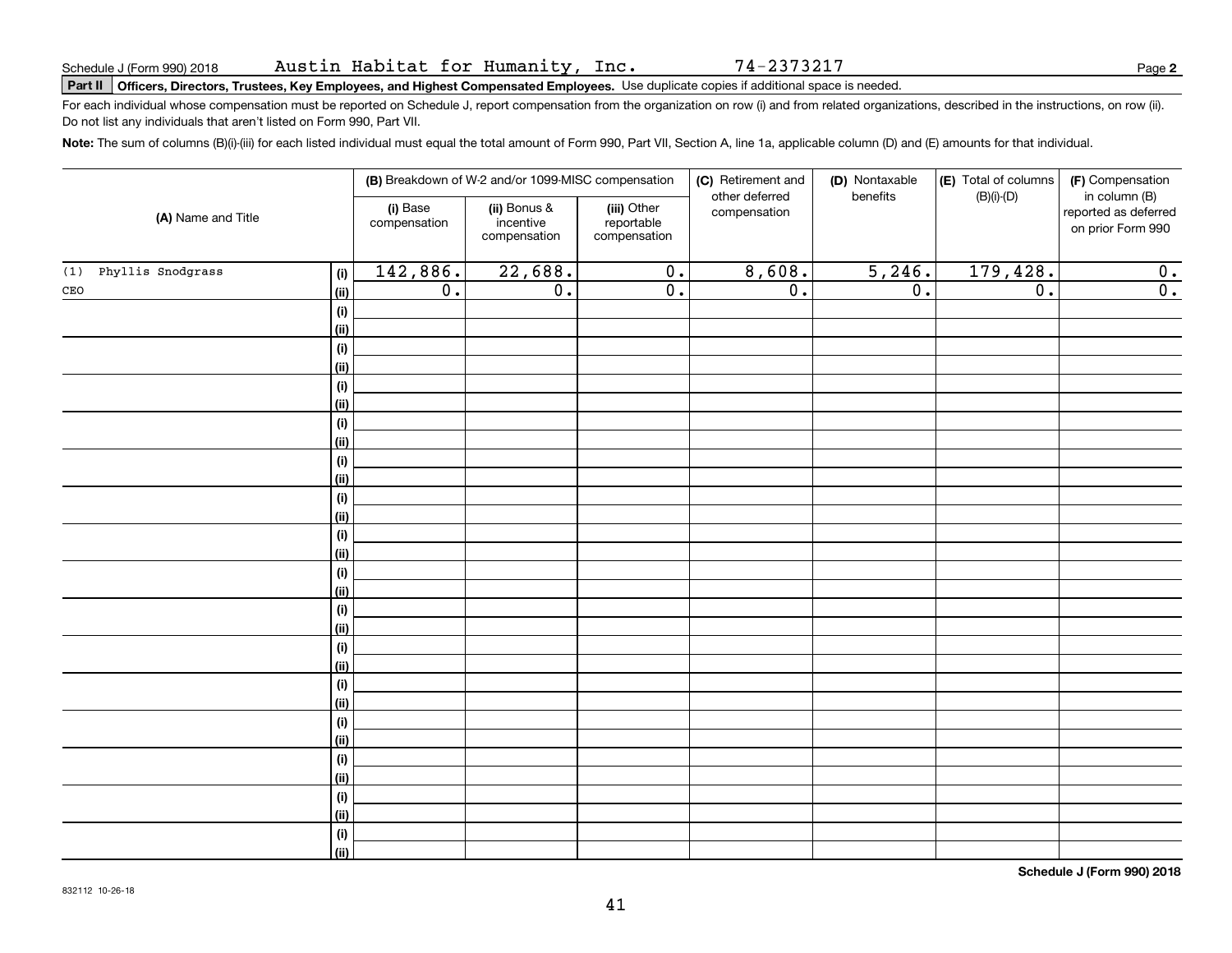## **Part III Supplemental Information**

Schedule J (Form 990) 2018 Austin Habitat for Humanity, Inc. 74-2373217<br>Part III Supplemental Information<br>Provide the information, explanation, or descriptions required for Part I, lines 1a, 1b, 3, 4a, 4b, 4c, 5a, 5b, 6a,

**Schedule J (Form 990) 2018**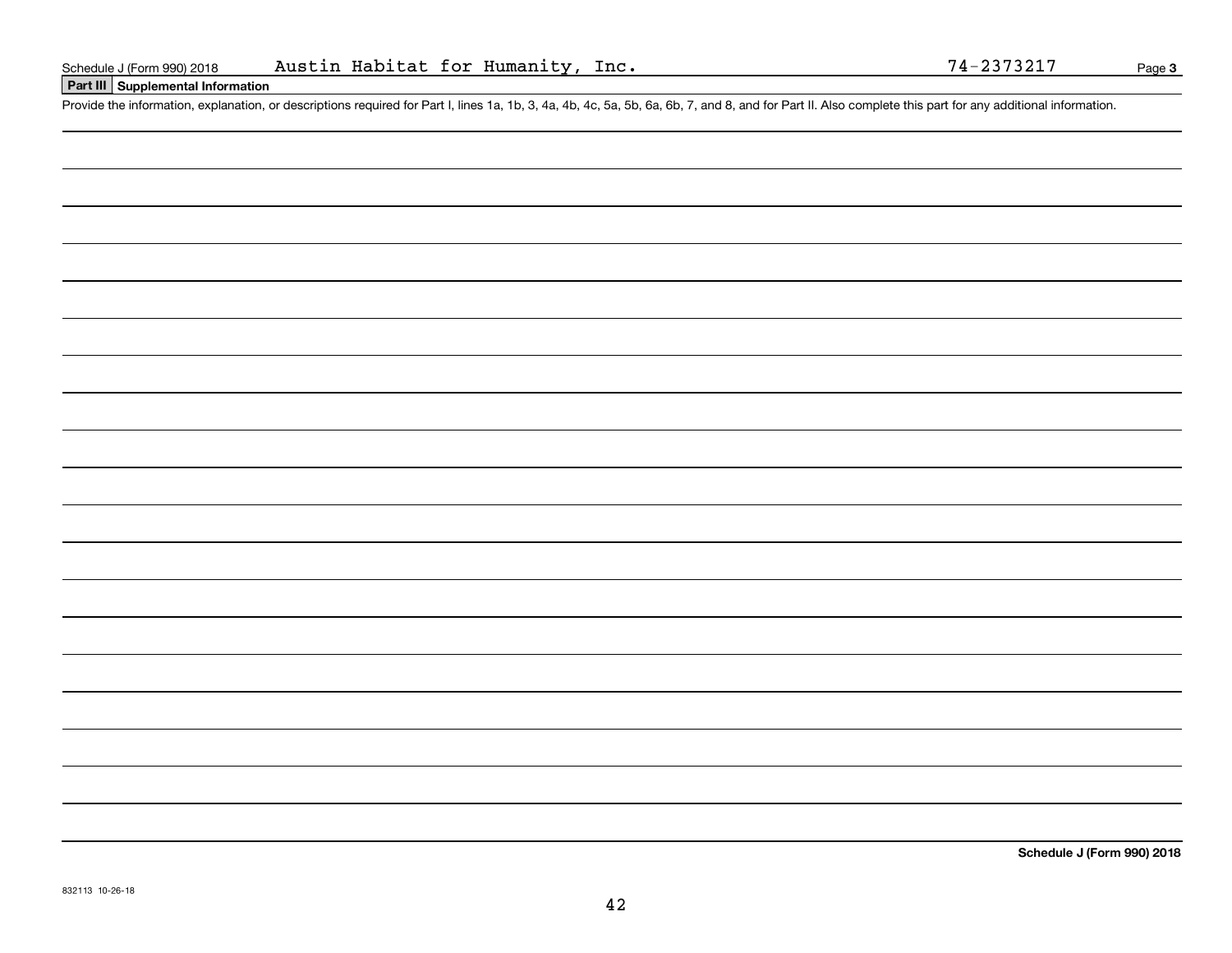| <b>Supplemental Information on Tax-Exempt Bonds</b><br><b>SCHEDULE K</b><br>Complete if the organization answered "Yes" on Form 990, Part IV, line 24a. Provide descriptions,<br>(Form 990)<br>explanations, and any additional information in Part VI.<br>Department of the Treasury<br>Go to www.irs.gov/Form990 for instructions and the latest information.<br>Attach to Form 990.<br>Internal Revenue Service |                                                 |                                                                             |                         |                 |                 |     |                                       |               |                            |    |                                         | Inspection                                          | OMB No. 1545-0047<br>2018<br><b>Open to Public</b> |                         |    |
|--------------------------------------------------------------------------------------------------------------------------------------------------------------------------------------------------------------------------------------------------------------------------------------------------------------------------------------------------------------------------------------------------------------------|-------------------------------------------------|-----------------------------------------------------------------------------|-------------------------|-----------------|-----------------|-----|---------------------------------------|---------------|----------------------------|----|-----------------------------------------|-----------------------------------------------------|----------------------------------------------------|-------------------------|----|
|                                                                                                                                                                                                                                                                                                                                                                                                                    | Name of the organization                        | Austin Habitat for Humanity, Inc.                                           |                         |                 |                 |     |                                       |               |                            |    |                                         | <b>Employer identification number</b><br>74-2373217 |                                                    |                         |    |
| Part I                                                                                                                                                                                                                                                                                                                                                                                                             | <b>Bond Issues</b>                              |                                                                             | See Part VI for Columns |                 | (a)<br>and      | (f) |                                       | Continuations |                            |    |                                         |                                                     |                                                    |                         |    |
|                                                                                                                                                                                                                                                                                                                                                                                                                    |                                                 | (a) Issuer name                                                             | (b) Issuer EIN          | $(c)$ CUSIP $#$ | (d) Date issued |     | (e) Issue price                       |               | (f) Description of purpose |    | (g) Defeased (h) On behalf<br>of issuer |                                                     |                                                    | (i) Pooled<br>financing |    |
|                                                                                                                                                                                                                                                                                                                                                                                                                    |                                                 |                                                                             |                         |                 |                 |     |                                       |               |                            |    | Yes   No                                | Yes <sub>1</sub>                                    | No                                                 | Yes                     | No |
|                                                                                                                                                                                                                                                                                                                                                                                                                    |                                                 | Capital Area Cultural                                                       |                         |                 |                 |     |                                       | Finance the   |                            |    |                                         |                                                     |                                                    |                         |    |
|                                                                                                                                                                                                                                                                                                                                                                                                                    | A Education Facilities Fin 20-2644555           | None                                                                        |                         |                 |                 |     | 06/04/14 5,500,000. acquisition of th |               | X                          |    | $\mathbf X$                             |                                                     | X                                                  |                         |    |
|                                                                                                                                                                                                                                                                                                                                                                                                                    |                                                 |                                                                             |                         |                 |                 |     |                                       |               |                            |    |                                         |                                                     |                                                    |                         |    |
| в                                                                                                                                                                                                                                                                                                                                                                                                                  |                                                 |                                                                             |                         |                 |                 |     |                                       |               |                            |    |                                         |                                                     |                                                    |                         |    |
|                                                                                                                                                                                                                                                                                                                                                                                                                    |                                                 |                                                                             |                         |                 |                 |     |                                       |               |                            |    |                                         |                                                     |                                                    |                         |    |
| C                                                                                                                                                                                                                                                                                                                                                                                                                  |                                                 |                                                                             |                         |                 |                 |     |                                       |               |                            |    |                                         |                                                     |                                                    |                         |    |
| D                                                                                                                                                                                                                                                                                                                                                                                                                  |                                                 |                                                                             |                         |                 |                 |     |                                       |               |                            |    |                                         |                                                     |                                                    |                         |    |
| Part II                                                                                                                                                                                                                                                                                                                                                                                                            | <b>Proceeds</b>                                 |                                                                             |                         |                 |                 |     |                                       |               |                            |    |                                         |                                                     |                                                    |                         |    |
|                                                                                                                                                                                                                                                                                                                                                                                                                    |                                                 |                                                                             |                         |                 | A               |     |                                       | B             | C                          |    |                                         |                                                     | D                                                  |                         |    |
|                                                                                                                                                                                                                                                                                                                                                                                                                    | Amount of bonds retired                         |                                                                             |                         |                 |                 |     |                                       |               |                            |    |                                         |                                                     |                                                    |                         |    |
| $\mathbf{2}$                                                                                                                                                                                                                                                                                                                                                                                                       |                                                 |                                                                             |                         |                 |                 |     |                                       |               |                            |    |                                         |                                                     |                                                    |                         |    |
| 3                                                                                                                                                                                                                                                                                                                                                                                                                  |                                                 |                                                                             |                         |                 |                 |     |                                       |               |                            |    |                                         |                                                     |                                                    |                         |    |
| 4                                                                                                                                                                                                                                                                                                                                                                                                                  |                                                 | Gross proceeds in reserve funds                                             |                         |                 |                 |     |                                       |               |                            |    |                                         |                                                     |                                                    |                         |    |
| 5                                                                                                                                                                                                                                                                                                                                                                                                                  |                                                 |                                                                             |                         |                 |                 |     |                                       |               |                            |    |                                         |                                                     |                                                    |                         |    |
| 6                                                                                                                                                                                                                                                                                                                                                                                                                  |                                                 | Proceeds in refunding escrows                                               |                         |                 |                 |     |                                       |               |                            |    |                                         |                                                     |                                                    |                         |    |
| $\overline{7}$                                                                                                                                                                                                                                                                                                                                                                                                     | Issuance costs from proceeds                    |                                                                             |                         |                 |                 |     |                                       |               |                            |    |                                         |                                                     |                                                    |                         |    |
| 8                                                                                                                                                                                                                                                                                                                                                                                                                  |                                                 | Credit enhancement from proceeds                                            |                         |                 |                 |     |                                       |               |                            |    |                                         |                                                     |                                                    |                         |    |
| 9                                                                                                                                                                                                                                                                                                                                                                                                                  |                                                 | Working capital expenditures from proceeds                                  |                         |                 |                 |     |                                       |               |                            |    |                                         |                                                     |                                                    |                         |    |
| 10                                                                                                                                                                                                                                                                                                                                                                                                                 |                                                 |                                                                             |                         |                 |                 |     |                                       |               |                            |    |                                         |                                                     |                                                    |                         |    |
| 11                                                                                                                                                                                                                                                                                                                                                                                                                 | Other spent proceeds                            |                                                                             |                         |                 |                 |     |                                       |               |                            |    |                                         |                                                     |                                                    |                         |    |
| 12                                                                                                                                                                                                                                                                                                                                                                                                                 | Other unspent proceeds                          |                                                                             |                         |                 |                 |     |                                       |               |                            |    |                                         |                                                     |                                                    |                         |    |
| 13                                                                                                                                                                                                                                                                                                                                                                                                                 |                                                 |                                                                             |                         |                 |                 |     |                                       |               |                            |    |                                         |                                                     |                                                    |                         |    |
|                                                                                                                                                                                                                                                                                                                                                                                                                    |                                                 |                                                                             |                         |                 | <b>Yes</b>      | No  | <b>Yes</b>                            | No            | Yes                        | No |                                         | <b>Yes</b>                                          |                                                    | No                      |    |
| 14                                                                                                                                                                                                                                                                                                                                                                                                                 |                                                 | Were the bonds issued as part of a refunding issue of tax-exempt bonds (or, |                         |                 |                 |     |                                       |               |                            |    |                                         |                                                     |                                                    |                         |    |
|                                                                                                                                                                                                                                                                                                                                                                                                                    |                                                 |                                                                             |                         |                 |                 |     |                                       |               |                            |    |                                         |                                                     |                                                    |                         |    |
| 15                                                                                                                                                                                                                                                                                                                                                                                                                 |                                                 | Were the bonds issued as part of a refunding issue of taxable bonds (or, if |                         |                 |                 |     |                                       |               |                            |    |                                         |                                                     |                                                    |                         |    |
|                                                                                                                                                                                                                                                                                                                                                                                                                    |                                                 |                                                                             |                         |                 |                 |     |                                       |               |                            |    |                                         |                                                     |                                                    |                         |    |
| 16                                                                                                                                                                                                                                                                                                                                                                                                                 | Has the final allocation of proceeds been made? |                                                                             |                         |                 |                 |     |                                       |               |                            |    |                                         |                                                     |                                                    |                         |    |
| 17                                                                                                                                                                                                                                                                                                                                                                                                                 |                                                 | Does the organization maintain adequate books and records to support the    |                         |                 |                 |     |                                       |               |                            |    |                                         |                                                     |                                                    |                         |    |
|                                                                                                                                                                                                                                                                                                                                                                                                                    | final allocation of proceeds?                   |                                                                             |                         |                 |                 |     |                                       |               |                            |    |                                         |                                                     |                                                    |                         |    |

**For Paperwork Reduction Act Notice, see the Instructions for Form 990. Schedule K (Form 990) 2018** LHA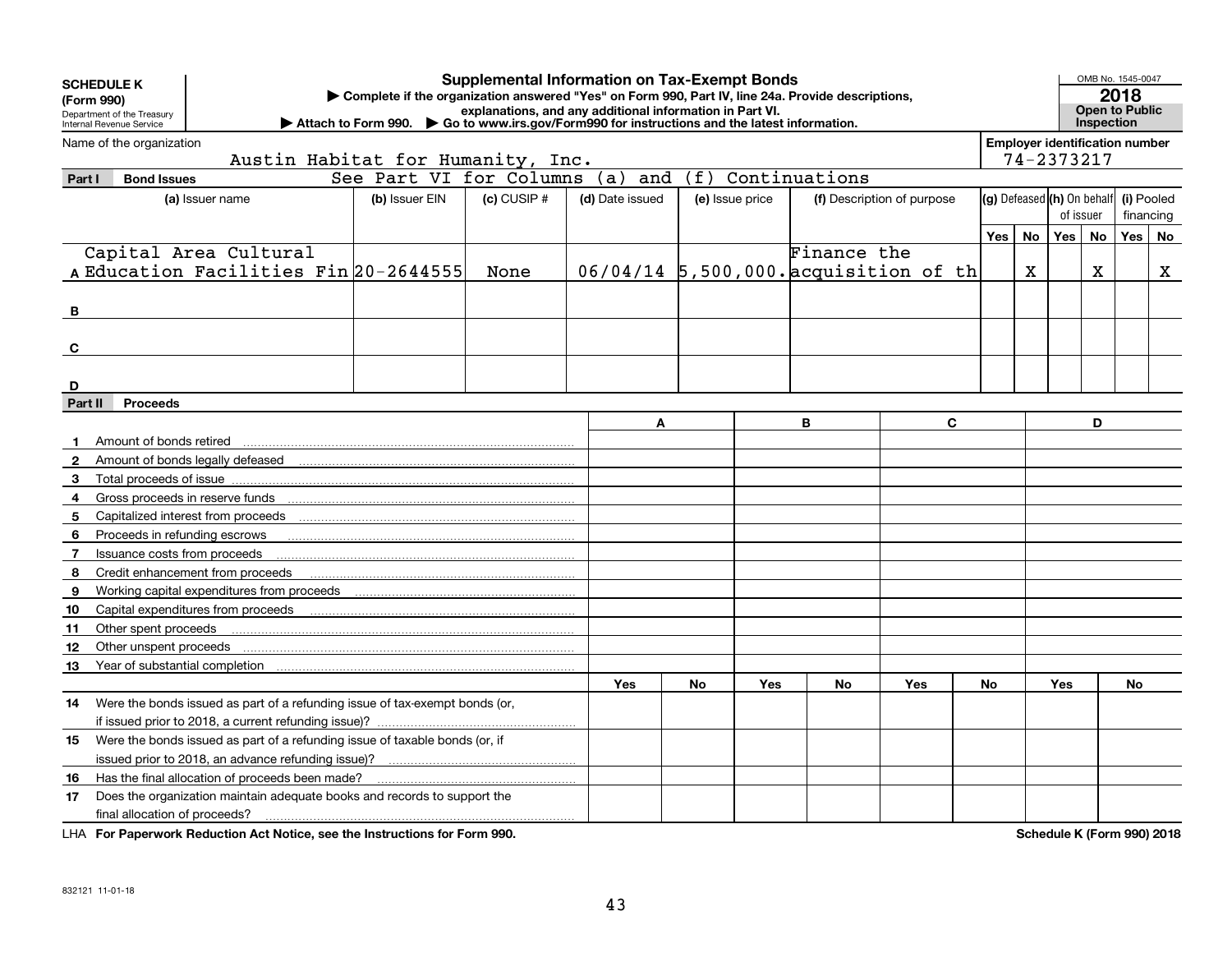### **Part III Private Business Use** Schedule K (Form 990) 2018 Page Austin Habitat for Humanity, Inc. 74-2373217

| 74-2373217 |  |  |  |  |
|------------|--|--|--|--|
|------------|--|--|--|--|

**2**

| <b>Fail III</b> Filvale Dubliess Ose                                                               |            |           |            | B         |            | C             | D   |           |
|----------------------------------------------------------------------------------------------------|------------|-----------|------------|-----------|------------|---------------|-----|-----------|
| Was the organization a partner in a partnership, or a member of an LLC,                            | Yes        | No        | <b>Yes</b> | <b>No</b> | <b>Yes</b> | No            | Yes | <b>No</b> |
|                                                                                                    |            |           |            |           |            |               |     |           |
| 2 Are there any lease arrangements that may result in private business use of                      |            |           |            |           |            |               |     |           |
|                                                                                                    |            |           |            |           |            |               |     |           |
| 3a Are there any management or service contracts that may result in private                        |            |           |            |           |            |               |     |           |
|                                                                                                    |            |           |            |           |            |               |     |           |
| <b>b</b> If "Yes" to line 3a, does the organization routinely engage bond counsel or other outside |            |           |            |           |            |               |     |           |
| counsel to review any management or service contracts relating to the financed property?           |            |           |            |           |            |               |     |           |
| c Are there any research agreements that may result in private business use of                     |            |           |            |           |            |               |     |           |
| bond-financed property?                                                                            |            |           |            |           |            |               |     |           |
| d If "Yes" to line 3c, does the organization routinely engage bond counsel or other outside        |            |           |            |           |            |               |     |           |
| counsel to review any research agreements relating to the financed property?                       |            |           |            |           |            |               |     |           |
| Enter the percentage of financed property used in a private business use by<br>4                   |            |           |            |           |            |               |     |           |
| entities other than a section $501(c)(3)$ organization or a state or local government              |            | %         |            | %         |            | %             |     | ℅         |
| Enter the percentage of financed property used in a private business use as a result of<br>5       |            |           |            |           |            |               |     |           |
| unrelated trade or business activity carried on by your organization, another                      |            |           |            |           |            |               |     |           |
|                                                                                                    |            | %         |            | %         |            | %             |     | %         |
|                                                                                                    |            | %         |            | %         |            | $\frac{0}{0}$ |     | %         |
| Does the bond issue meet the private security or payment test?<br>7                                |            |           |            |           |            |               |     |           |
| 8a Has there been a sale or disposition of any of the bond-financed property to a non-             |            |           |            |           |            |               |     |           |
| governmental person other than a 501(c)(3) organization since the bonds were issued?               |            |           |            |           |            |               |     |           |
| b If "Yes" to line 8a, enter the percentage of bond-financed property sold or disposed             |            |           |            |           |            |               |     |           |
|                                                                                                    |            | %         |            | %         |            | %             |     | %         |
| c If "Yes" to line 8a, was any remedial action taken pursuant to Regulations sections              |            |           |            |           |            |               |     |           |
| 1.141-12 and 1.145-2?                                                                              |            |           |            |           |            |               |     |           |
| 9 Has the organization established written procedures to ensure that all nonqualified              |            |           |            |           |            |               |     |           |
| bonds of the issue are remediated in accordance with the requirements under                        |            |           |            |           |            |               |     |           |
|                                                                                                    |            |           |            |           |            |               |     |           |
| Part IV Arbitrage                                                                                  |            |           |            |           |            |               |     |           |
|                                                                                                    |            | A         |            | B         |            | C             |     | D         |
| Has the issuer filed Form 8038-T, Arbitrage Rebate, Yield Reduction and<br>1                       | <b>Yes</b> | <b>No</b> | <b>Yes</b> | <b>No</b> | Yes        | <b>No</b>     | Yes | No        |
| Penalty in Lieu of Arbitrage Rebate?                                                               |            |           |            |           |            |               |     |           |
|                                                                                                    |            |           |            |           |            |               |     |           |
| a Rebate not due yet?                                                                              |            |           |            |           |            |               |     |           |
| <b>b</b> Exception to rebate?                                                                      |            |           |            |           |            |               |     |           |
| c No rebate due?                                                                                   |            |           |            |           |            |               |     |           |
| If "Yes" to line 2c, provide in Part VI the date the rebate computation was                        |            |           |            |           |            |               |     |           |
| performed                                                                                          |            |           |            |           |            |               |     |           |
| Is the bond issue a variable rate issue?<br>3                                                      |            |           |            |           |            |               |     |           |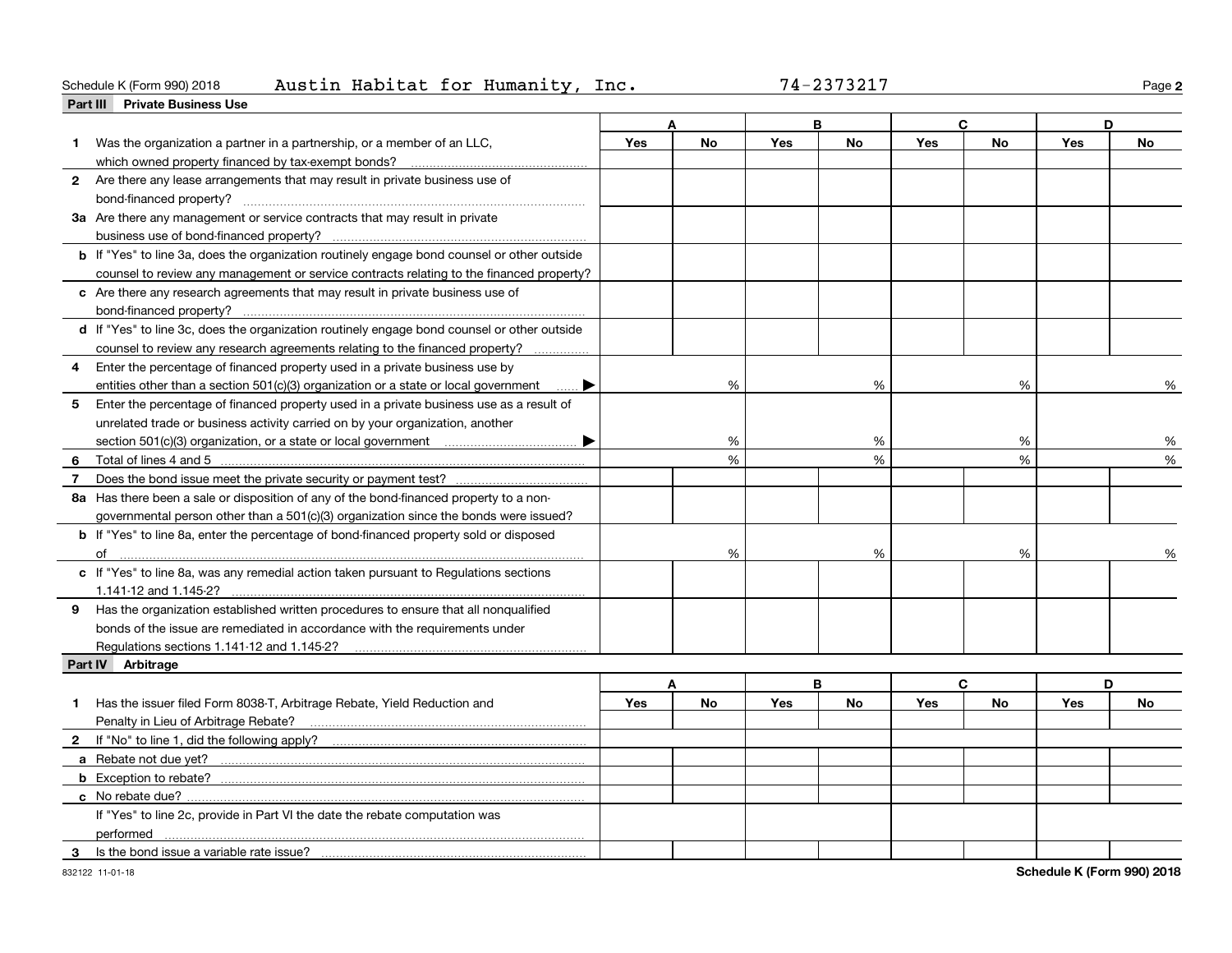## Schedule K (Form 990) 2018 Page Austin Habitat for Humanity, Inc. 74-2373217

|        | Part IV Arbitrage (Continued)                                                                                               |     |           |            |           |            |           |     |           |
|--------|-----------------------------------------------------------------------------------------------------------------------------|-----|-----------|------------|-----------|------------|-----------|-----|-----------|
|        |                                                                                                                             |     |           | B          |           | C          |           | D   |           |
|        | 4a Has the organization or the governmental issuer entered into a qualified                                                 | Yes | <b>No</b> | Yes        | No        | Yes        | No        | Yes | No        |
|        |                                                                                                                             |     |           |            |           |            |           |     |           |
|        |                                                                                                                             |     |           |            |           |            |           |     |           |
|        |                                                                                                                             |     |           |            |           |            |           |     |           |
|        |                                                                                                                             |     |           |            |           |            |           |     |           |
|        |                                                                                                                             |     |           |            |           |            |           |     |           |
|        | 5a Were gross proceeds invested in a guaranteed investment contract (GIC)?                                                  |     |           |            |           |            |           |     |           |
|        |                                                                                                                             |     |           |            |           |            |           |     |           |
|        | c Term of GIC                                                                                                               |     |           |            |           |            |           |     |           |
|        | d Was the regulatory safe harbor for establishing the fair market value of the GIC satisfied?                               |     |           |            |           |            |           |     |           |
| 6      | Were any gross proceeds invested beyond an available temporary period?                                                      |     |           |            |           |            |           |     |           |
| 7      | Has the organization established written procedures to monitor the requirements of                                          |     |           |            |           |            |           |     |           |
|        |                                                                                                                             |     |           |            |           |            |           |     |           |
| Part V | <b>Procedures To Undertake Corrective Action</b>                                                                            |     |           |            |           |            |           |     |           |
|        |                                                                                                                             |     | A         |            | B         |            | C         | D   |           |
|        | Has the organization established written procedures to ensure that violations of                                            | Yes | <b>No</b> | <b>Yes</b> | <b>No</b> | <b>Yes</b> | <b>No</b> | Yes | <b>No</b> |
|        | federal tax requirements are timely identified and corrected through the voluntary                                          |     |           |            |           |            |           |     |           |
|        | closing agreement program if self-remediation isn't available under applicable                                              |     |           |            |           |            |           |     |           |
|        | regulations?                                                                                                                |     |           |            |           |            |           |     |           |
|        | Part VI Supplemental Information. Provide additional information for responses to questions on Schedule K. See instructions |     |           |            |           |            |           |     |           |
|        | Schedule K, Part I, Bond Issues:                                                                                            |     |           |            |           |            |           |     |           |
| (a)    | Issuer Name:                                                                                                                |     |           |            |           |            |           |     |           |
|        | Capital Area Cultural Education Facilities Finance Corporation                                                              |     |           |            |           |            |           |     |           |
| (f)    | Description of Purpose:                                                                                                     |     |           |            |           |            |           |     |           |
|        | Finance the acquisition of the land and building for ReStore                                                                |     |           |            |           |            |           |     |           |
|        |                                                                                                                             |     |           |            |           |            |           |     |           |
|        |                                                                                                                             |     |           |            |           |            |           |     |           |

**3**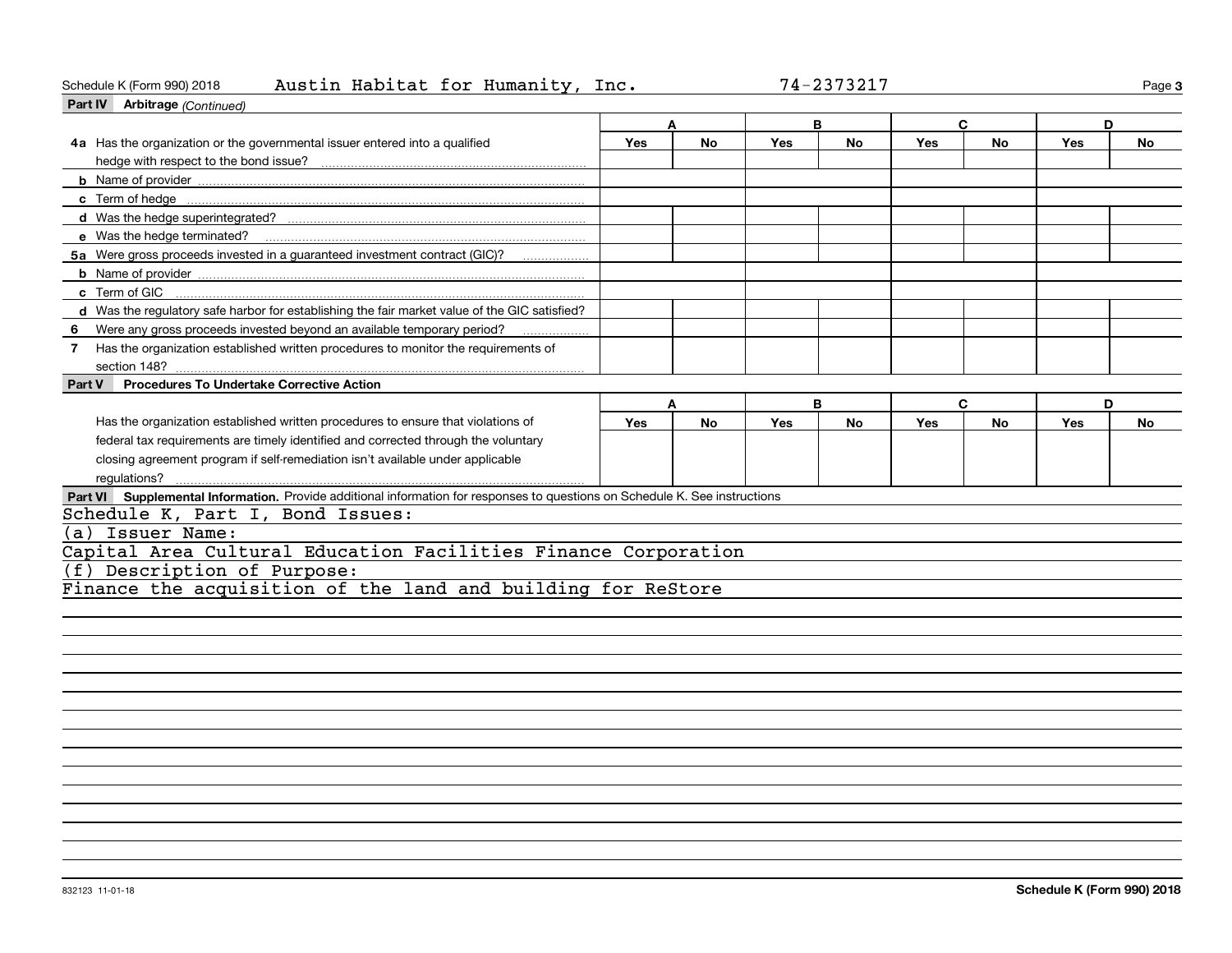## **SCHEDULE M (Form 990)**

# **Noncash Contributions**

OMB No. 1545-0047

| Department of the Treasury      |
|---------------------------------|
| <b>Internal Revenue Service</b> |

**Complete if the organizations answered "Yes" on Form 990, Part IV, lines 29 or 30.** <sup>J</sup>**2018**

|  | <b>Inspection</b> | <b>Open to Public</b> |  |
|--|-------------------|-----------------------|--|
|  |                   |                       |  |

|           | Attach to Form 990.<br>Department of the Treasury<br>Internal Revenue Service                                                         |                               |                                      | Go to www.irs.gov/Form990 for instructions and the latest information.                               |                       | <b>Open to Public</b><br>Inspection                          |
|-----------|---------------------------------------------------------------------------------------------------------------------------------------|-------------------------------|--------------------------------------|------------------------------------------------------------------------------------------------------|-----------------------|--------------------------------------------------------------|
|           | Name of the organization                                                                                                              |                               |                                      |                                                                                                      |                       | <b>Employer identification number</b>                        |
|           | Austin Habitat for Humanity, Inc.                                                                                                     |                               |                                      |                                                                                                      |                       | 74-2373217                                                   |
|           | <b>Types of Property</b><br>Part I                                                                                                    |                               |                                      |                                                                                                      |                       |                                                              |
|           |                                                                                                                                       | (a)<br>Check if<br>applicable | (b)<br>Number of<br>contributions or | (c)<br>Noncash contribution<br>amounts reported on<br>items contributed Form 990, Part VIII, line 1g |                       | (d)<br>Method of determining<br>noncash contribution amounts |
| 1         |                                                                                                                                       |                               |                                      |                                                                                                      |                       |                                                              |
| 2         |                                                                                                                                       |                               |                                      |                                                                                                      |                       |                                                              |
| з         |                                                                                                                                       |                               |                                      |                                                                                                      |                       |                                                              |
| 4         |                                                                                                                                       |                               |                                      |                                                                                                      |                       |                                                              |
| 5         | Clothing and household goods                                                                                                          |                               |                                      |                                                                                                      |                       |                                                              |
| 6         |                                                                                                                                       |                               |                                      |                                                                                                      |                       |                                                              |
| 7         |                                                                                                                                       |                               |                                      |                                                                                                      |                       |                                                              |
| 8         |                                                                                                                                       |                               |                                      |                                                                                                      |                       |                                                              |
| 9         | Securities - Publicly traded                                                                                                          |                               |                                      |                                                                                                      |                       |                                                              |
| 10        | Securities - Closely held stock                                                                                                       |                               |                                      |                                                                                                      |                       |                                                              |
| 11        | Securities - Partnership, LLC, or                                                                                                     |                               |                                      |                                                                                                      |                       |                                                              |
|           | trust interests                                                                                                                       |                               |                                      |                                                                                                      |                       |                                                              |
| 12        | Securities - Miscellaneous                                                                                                            |                               |                                      |                                                                                                      |                       |                                                              |
| 13        | Qualified conservation contribution -                                                                                                 |                               |                                      |                                                                                                      |                       |                                                              |
|           | Historic structures                                                                                                                   |                               |                                      |                                                                                                      |                       |                                                              |
| 14        | Qualified conservation contribution - Other                                                                                           |                               |                                      |                                                                                                      |                       |                                                              |
| 15        | Real estate - Residential                                                                                                             |                               |                                      |                                                                                                      |                       |                                                              |
| 16        |                                                                                                                                       |                               |                                      |                                                                                                      |                       |                                                              |
| 17        |                                                                                                                                       |                               |                                      |                                                                                                      |                       |                                                              |
| 18        |                                                                                                                                       |                               |                                      |                                                                                                      |                       |                                                              |
| 19        |                                                                                                                                       |                               |                                      |                                                                                                      |                       |                                                              |
| 20        | Drugs and medical supplies                                                                                                            |                               |                                      |                                                                                                      |                       |                                                              |
| 21        |                                                                                                                                       |                               |                                      |                                                                                                      |                       |                                                              |
| 22        |                                                                                                                                       |                               |                                      |                                                                                                      |                       |                                                              |
| 23        |                                                                                                                                       |                               |                                      |                                                                                                      |                       |                                                              |
| 24        |                                                                                                                                       |                               |                                      |                                                                                                      |                       |                                                              |
| 25        | (Inventory<br>Other $\blacktriangleright$                                                                                             | $\overline{\mathbf{x}}$       | 17,575                               | 2,438,657. Estimated FMV                                                                             |                       |                                                              |
| 26        | (Bldg Material)<br>Other $\blacktriangleright$                                                                                        | $\overline{\mathbf{x}}$       | $\overline{72}$                      |                                                                                                      | 80,843. Estimated FMV |                                                              |
| 27        | Other $\blacktriangleright$                                                                                                           |                               |                                      |                                                                                                      |                       |                                                              |
|           | $\overline{a}$                                                                                                                        |                               |                                      |                                                                                                      |                       |                                                              |
| 28<br>nn. | Other $\blacktriangleright$<br>Number of Female 0000 measured built a consideration during the territorian female in the constitution |                               |                                      |                                                                                                      |                       |                                                              |

**29**Number of Forms 8283 received by the organization during the tax year for contributions for which the organization completed Form 8283, Part IV, Donee Acknowledgement ............

**29**

|     |                                                                                                                            |     | Yes∣   | No. |
|-----|----------------------------------------------------------------------------------------------------------------------------|-----|--------|-----|
| 30a | During the year, did the organization receive by contribution any property reported in Part I, lines 1 through 28, that it |     |        |     |
|     | must hold for at least three years from the date of the initial contribution, and which isn't required to be used for      |     |        |     |
|     | exempt purposes for the entire holding period?                                                                             | 30a |        | х   |
|     | <b>b</b> If "Yes," describe the arrangement in Part II.                                                                    |     |        |     |
| 31  | Does the organization have a gift acceptance policy that requires the review of any nonstandard contributions?             | 31  | v<br>△ |     |
| 32а | Does the organization hire or use third parties or related organizations to solicit, process, or sell noncash              |     |        |     |
|     | contributions?                                                                                                             | 32a |        |     |
|     | <b>b</b> If "Yes," describe in Part II.                                                                                    |     |        |     |
| 33  | If the organization didn't report an amount in column (c) for a type of property for which column (a) is checked,          |     |        |     |
|     | describe in Part II.                                                                                                       |     |        |     |
|     |                                                                                                                            |     |        |     |

**For Paperwork Reduction Act Notice, see the Instructions for Form 990. Schedule M (Form 990) 2018** LHA

832141 10-18-18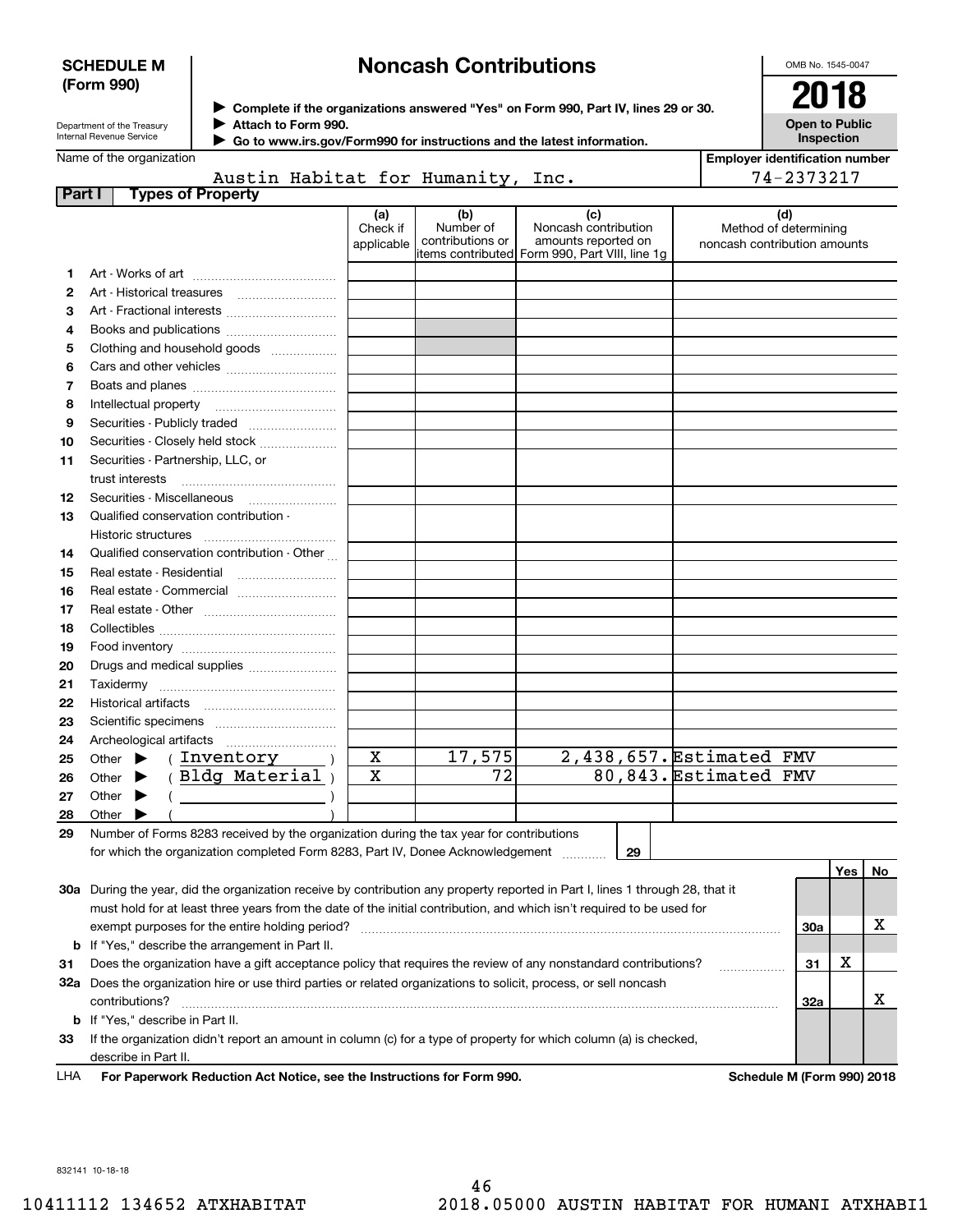| 832142 10-18-18 | Schedule M (Form 990) 2018 |
|-----------------|----------------------------|

Schedule M (Form 990) 2018 Page

Austin Habitat for Humanity, Inc. 74-2373217

**2**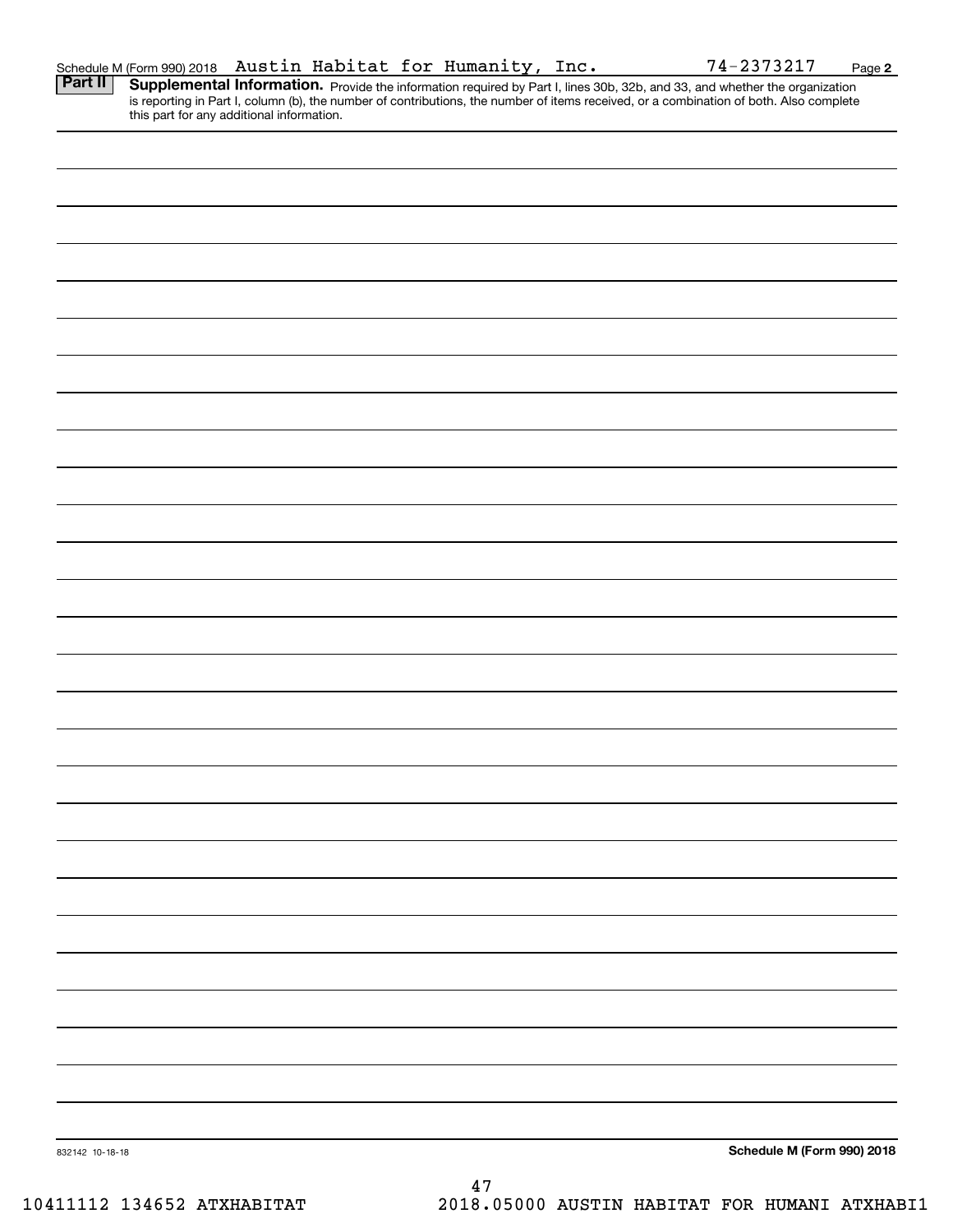**(Form 990 or 990-EZ)**

**Open to Public InspectionEmployer identification number** Austin Habitat for Humanity, Inc. 194-2373217

## Form 990, Part I, Line 1, Description of Organization Mission:

communities and hope.

Form 990, Part III, Line 4a, Program Service Accomplishments:

of our partner families. AHFH homeownership and financial/credit

counseling services are also provided for families who enter the

program but aren't qualified at the time of application.

Home Repair - AHFH offers a home repair program, providing an average

of \$15,000 in exterior and/or interior home repair for qualified

non-habitat homeowners. As with the Home Construction Program, AHFH

engages community volunteers to provide construction labor, thus

reducing the cost of the repairs and maximizing the use of contributed

or granted dollars.

Form 990, Part VI, Section A, line 4:

In 2018, the Organization executed a merger agreement with San Marcos

Habitat for Humanity, effective January 1, 2018.

Form 990, Part VI, Section B, line 11b:

The Form 990 is reviewed by the CEO, CFO, and Finance Committee and then

provided to the entire board.

Form 990, Part VI, Section B, Line 12c:

New board members receive a copy of the policy in their initial package of

832211 10-10-18 LHA For Paperwork Reduction Act Notice, see the Instructions for Form 990 or 990-EZ. Schedule O (Form 990 or 990-EZ) (2018) governing documents at orientation. The board also reviews every covenant

48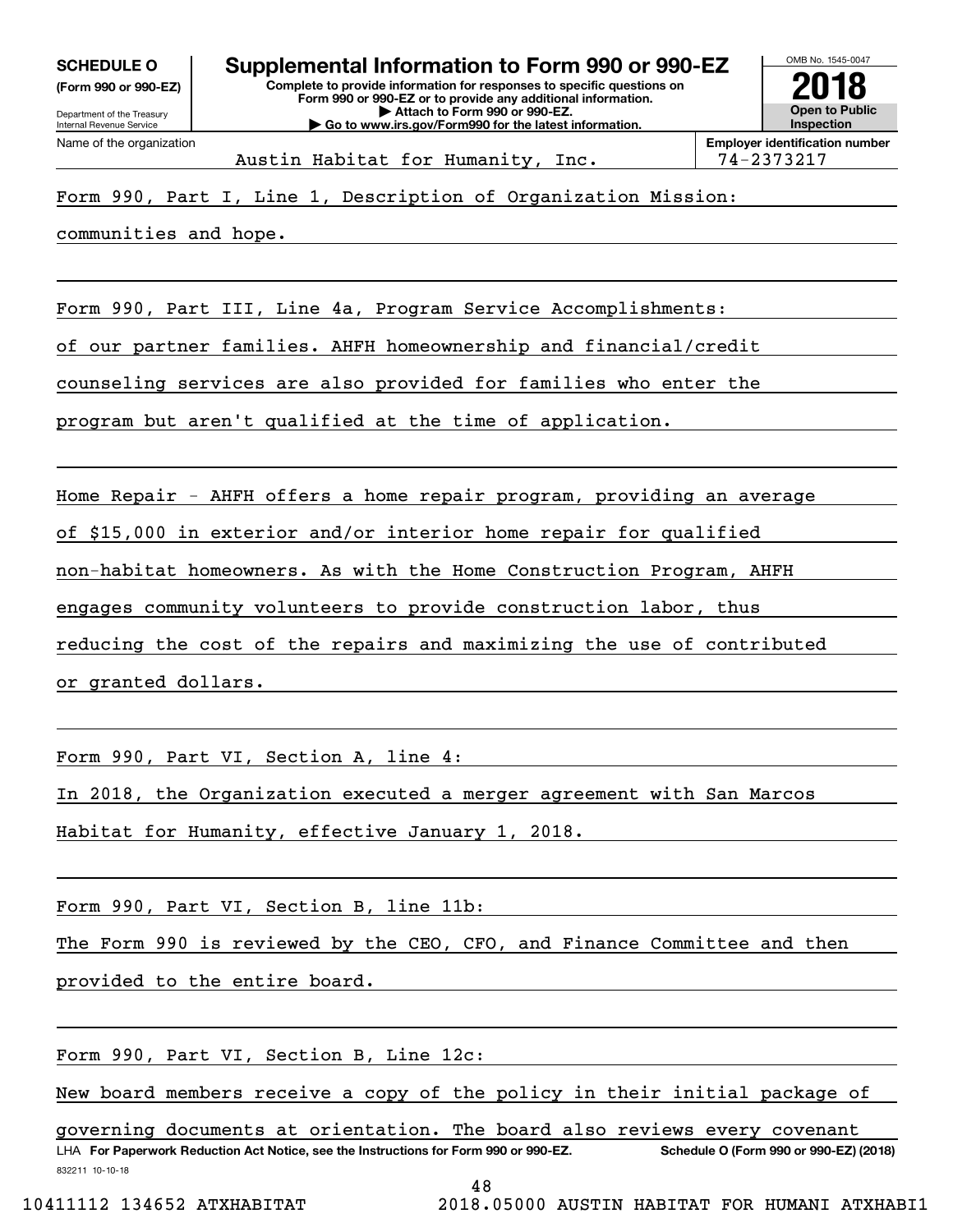| Schedule O (Form 990 or 990-EZ) (2018)                                     | Page 2                                              |
|----------------------------------------------------------------------------|-----------------------------------------------------|
| Name of the organization<br>Austin Habitat for Humanity, Inc.              | <b>Employer identification number</b><br>74-2373217 |
| arrangement with Habitat for Humanity International before signing the     |                                                     |
| covenants.                                                                 |                                                     |
|                                                                            |                                                     |
| Form 990, Part VI, Section B, Line 15:                                     |                                                     |
| Compensation of the CEO is determined by the Compensation Committee of the |                                                     |
| Board of Directors. They perform a 360 performance review and compare      |                                                     |
| compensation against other for profit and not for profit business leaders. |                                                     |
| Compensation of the key employees is determined by the CEO, who compares   |                                                     |
| compensation against other for profit and not for profit employees in      |                                                     |
| similar roles.                                                             |                                                     |
|                                                                            |                                                     |
| Form 990, Part VI, Section C, Line 19:                                     |                                                     |
| The organization makes its governing documents, conflict of interest       |                                                     |
| policy, and financial statements available to the public upon request.     |                                                     |
|                                                                            |                                                     |
| Form 990, Part XI, line 9, Changes in Net Assets:                          |                                                     |
| Book/Tax Difference in Flow-Through Investments                            | $-24,829.$                                          |
|                                                                            |                                                     |
| Form 990, Part XI, Line 2C:                                                |                                                     |
| The Finance Committee of the Board of Directors serves as the Audit        |                                                     |
| Committee that makes the selection of the auditor for Austin Habitat       |                                                     |
| for Humantity, Inc. The selection process has not changed from the         |                                                     |
| prior year.                                                                |                                                     |
|                                                                            |                                                     |
|                                                                            |                                                     |
|                                                                            |                                                     |

832212 10-10-18

**Schedule O (Form 990 or 990-EZ) (2018)**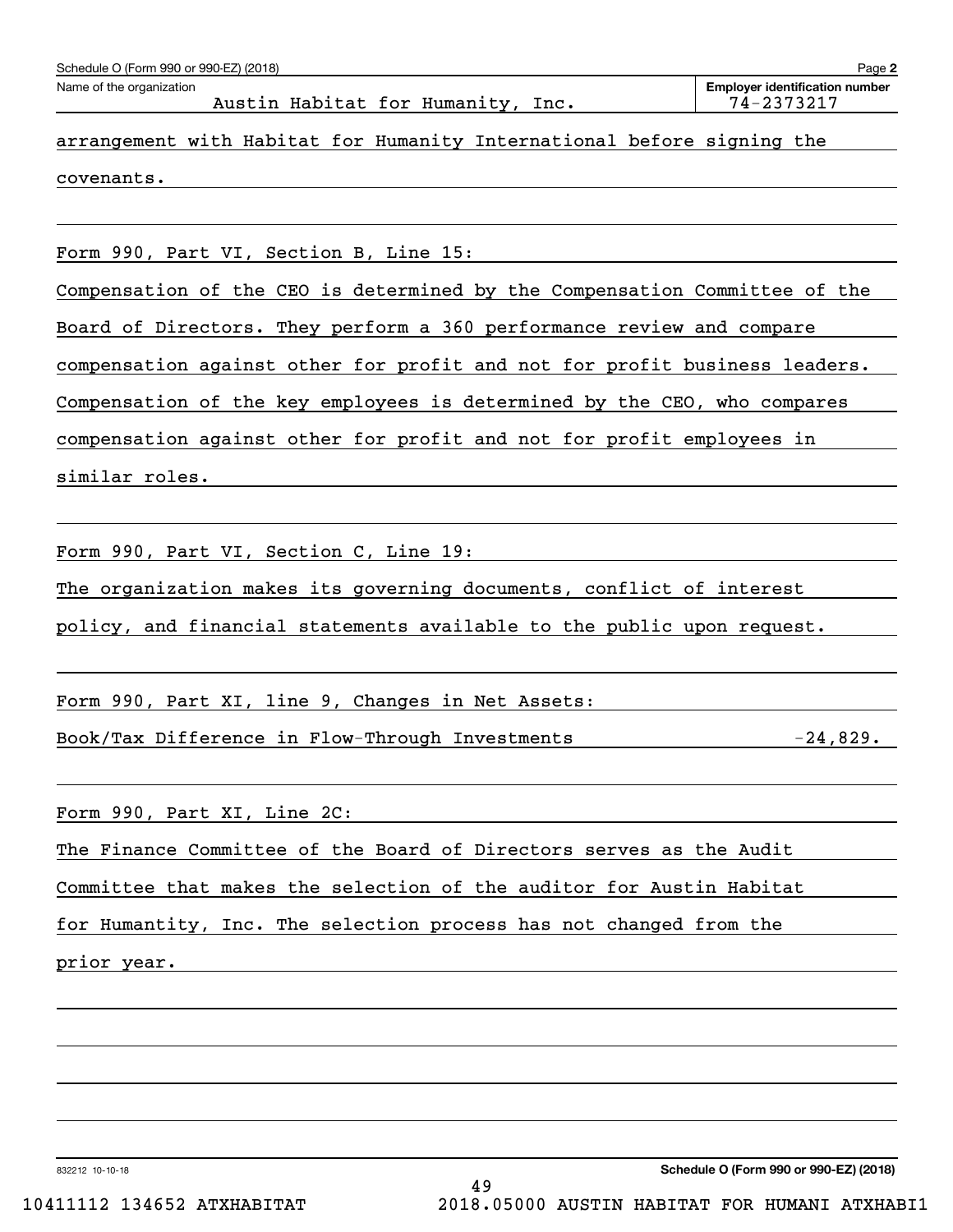| Department of the Treasury<br>Internal Revenue Service |
|--------------------------------------------------------|
| Milano de la falla de la concentración                 |

## **Related Organizations and Unrelated Partnerships**

**Complete if the organization answered "Yes" on Form 990, Part IV, line 33, 34, 35b, 36, or 37.** |

**Attach to Form 990.**  |

OMB No. 1545-0047 **2018**

**Open to Public**

**| Go to www.irs.gov/Form990 for instructions and the latest information. Inspection**

**Employer identification number**

74-2373217

Name of the organization

**SCHEDULE R (Form 990)**

Austin Habitat for Humanity, Inc.

**Part I Identification of Disregarded Entities.**  Complete if the organization answered "Yes" on Form 990, Part IV, line 33.

| (a)<br>Name, address, and EIN (if applicable)<br>of disregarded entity | (b)<br>Primary activity | (c)<br>Legal domicile (state or<br>foreign country) | (d)<br>Total income | (e)<br>End-of-year assets | (f)<br>Direct controlling<br>entity |
|------------------------------------------------------------------------|-------------------------|-----------------------------------------------------|---------------------|---------------------------|-------------------------------------|
|                                                                        |                         |                                                     |                     |                           |                                     |
|                                                                        |                         |                                                     |                     |                           |                                     |
|                                                                        |                         |                                                     |                     |                           |                                     |
|                                                                        |                         |                                                     |                     |                           |                                     |

**Identification of Related Tax-Exempt Organizations.** Complete if the organization answered "Yes" on Form 990, Part IV, line 34, because it had one or more related tax-exempt **Part II** organizations during the tax year.

| (a)<br>Name, address, and EIN<br>of related organization | (b)<br>Primary activity   | (c)<br>Legal domicile (state or<br>foreign country) | (d)<br>Exempt Code<br>section | (e)<br>Public charity<br>status (if section | (f)<br>Direct controlling<br>entity |     | $(g)$<br>Section 512(b)(13)<br>controlled<br>entity? |
|----------------------------------------------------------|---------------------------|-----------------------------------------------------|-------------------------------|---------------------------------------------|-------------------------------------|-----|------------------------------------------------------|
|                                                          |                           |                                                     |                               | 501(c)(3))                                  |                                     | Yes | No                                                   |
| Austin Neighborhood Alliance for Habitat -               |                           |                                                     |                               |                                             | Austin Habitat                      |     |                                                      |
| 20-3364281, 310 Comal, Suite 100, Austin, TX             |                           |                                                     |                               | 509(A)(3)                                   | for Humanity.                       |     |                                                      |
| 78702                                                    | Affordable Home Ownership | Texas                                               | 501(c)(3)                     | Type I                                      | Inc.                                |     | х                                                    |
| HomeBase Texas - FKA Austin People Trust -               |                           |                                                     |                               |                                             | Austin Habitat                      |     |                                                      |
| 20-4467651, 310 Comal, Suite 100, Austin, TX             |                           |                                                     |                               | 509(A)(3)                                   | for Humanity,                       |     |                                                      |
| 78702                                                    | Affordable Home Ownership | Texas                                               | 501(c)(3)                     | Type I                                      | Inc.                                |     | х                                                    |
|                                                          |                           |                                                     |                               |                                             |                                     |     |                                                      |
|                                                          |                           |                                                     |                               |                                             |                                     |     |                                                      |

**For Paperwork Reduction Act Notice, see the Instructions for Form 990. Schedule R (Form 990) 2018**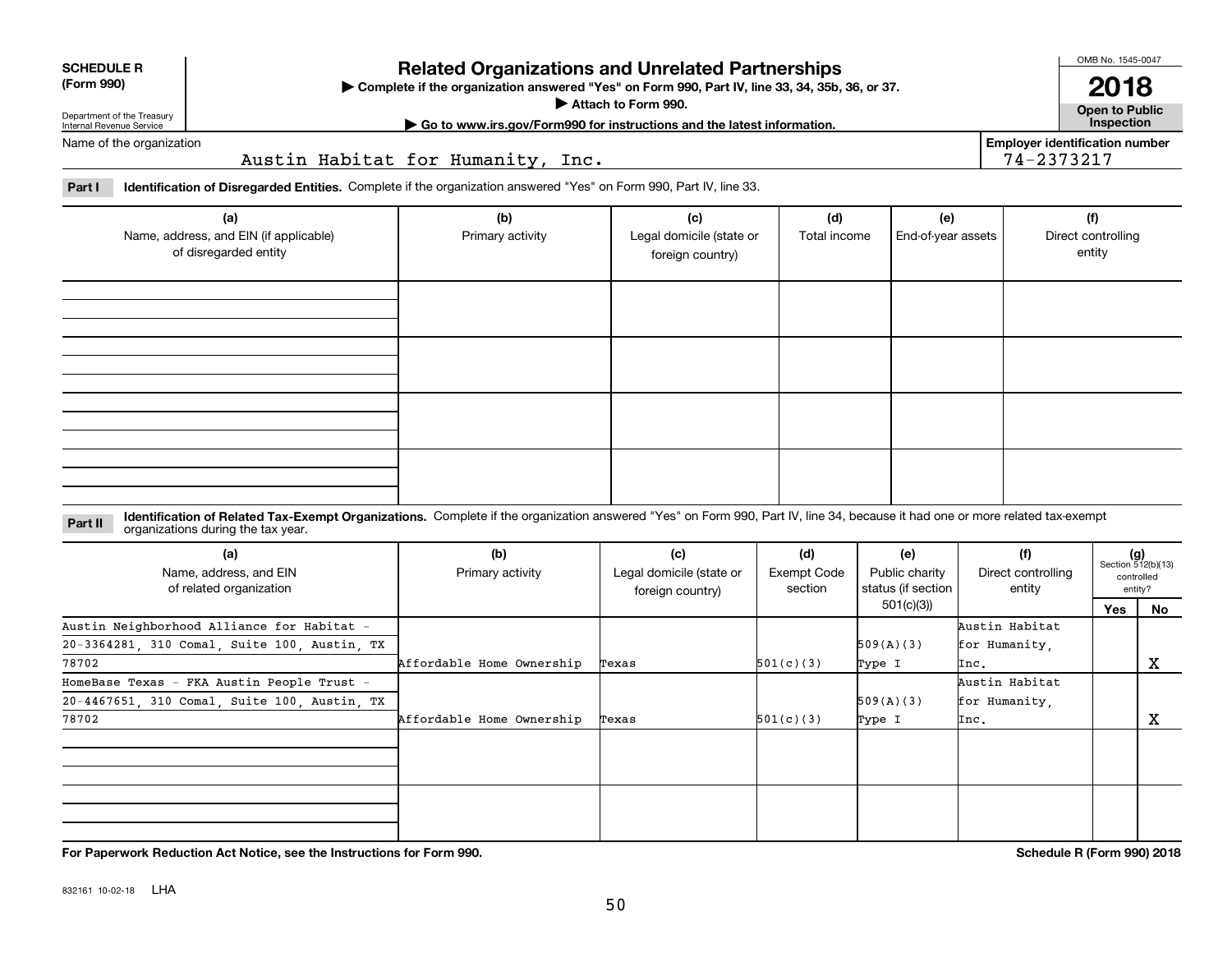**2**

**Identification of Related Organizations Taxable as a Partnership.** Complete if the organization answered "Yes" on Form 990, Part IV, line 34, because it had one or more related **Part III** organizations treated as a partnership during the tax year.

| (a)                                               | (b)              | (c)                  | (d)                          | (e)                                                                 | (f)                      | (g)                     |            | (h)              | (i)                                      | (i) | (k)                   |
|---------------------------------------------------|------------------|----------------------|------------------------------|---------------------------------------------------------------------|--------------------------|-------------------------|------------|------------------|------------------------------------------|-----|-----------------------|
| Name, address, and EIN<br>of related organization | Primary activity | Legal<br>domicile    | Direct controlling<br>entity | Predominant income                                                  | Share of total<br>income | Share of<br>end-of-year |            | Disproportionate | Code V-UBI<br>amount in box              |     | General or Percentage |
|                                                   |                  | (state or<br>foreign |                              | related, unrelated,<br>excluded from tax under<br>sections 512-514) |                          | assets                  |            | allocations?     |                                          |     | managing ownership    |
|                                                   |                  | country)             |                              |                                                                     |                          |                         | $Yes \mid$ | No               | 20 of Schedule<br>K-1 (Form 1065) Yes No |     |                       |
|                                                   |                  |                      |                              |                                                                     |                          |                         |            |                  |                                          |     |                       |
|                                                   |                  |                      |                              |                                                                     |                          |                         |            |                  |                                          |     |                       |
|                                                   |                  |                      |                              |                                                                     |                          |                         |            |                  |                                          |     |                       |
|                                                   |                  |                      |                              |                                                                     |                          |                         |            |                  |                                          |     |                       |
|                                                   |                  |                      |                              |                                                                     |                          |                         |            |                  |                                          |     |                       |
|                                                   |                  |                      |                              |                                                                     |                          |                         |            |                  |                                          |     |                       |
|                                                   |                  |                      |                              |                                                                     |                          |                         |            |                  |                                          |     |                       |
|                                                   |                  |                      |                              |                                                                     |                          |                         |            |                  |                                          |     |                       |
|                                                   |                  |                      |                              |                                                                     |                          |                         |            |                  |                                          |     |                       |
|                                                   |                  |                      |                              |                                                                     |                          |                         |            |                  |                                          |     |                       |
|                                                   |                  |                      |                              |                                                                     |                          |                         |            |                  |                                          |     |                       |
|                                                   |                  |                      |                              |                                                                     |                          |                         |            |                  |                                          |     |                       |
|                                                   |                  |                      |                              |                                                                     |                          |                         |            |                  |                                          |     |                       |
|                                                   |                  |                      |                              |                                                                     |                          |                         |            |                  |                                          |     |                       |
|                                                   |                  |                      |                              |                                                                     |                          |                         |            |                  |                                          |     |                       |
|                                                   |                  |                      |                              |                                                                     |                          |                         |            |                  |                                          |     |                       |
|                                                   |                  |                      |                              |                                                                     |                          |                         |            |                  |                                          |     |                       |
|                                                   |                  |                      |                              |                                                                     |                          |                         |            |                  |                                          |     |                       |

**Identification of Related Organizations Taxable as a Corporation or Trust.** Complete if the organization answered "Yes" on Form 990, Part IV, line 34, because it had one or more related **Part IV** organizations treated as a corporation or trust during the tax year.

| (a)<br>Name, address, and EIN<br>of related organization | (b)<br>Primary activity | (c)<br>Legal domicile<br>state or<br>foreign | (d)<br>(f)<br>(e)<br>Direct controlling<br>Share of total<br>entity<br>income |  | (g)<br>Type of entity<br>(C corp, S corp,<br>or trust)<br>Share of<br>Percentage<br>end-of-year<br>ownership<br>assets |  |  |        |  | $(i)$ Section<br>512(b)(13)<br>controlled<br>entity? |  |
|----------------------------------------------------------|-------------------------|----------------------------------------------|-------------------------------------------------------------------------------|--|------------------------------------------------------------------------------------------------------------------------|--|--|--------|--|------------------------------------------------------|--|
|                                                          |                         | country)                                     |                                                                               |  |                                                                                                                        |  |  | Yes No |  |                                                      |  |
|                                                          |                         |                                              |                                                                               |  |                                                                                                                        |  |  |        |  |                                                      |  |
|                                                          |                         |                                              |                                                                               |  |                                                                                                                        |  |  |        |  |                                                      |  |
|                                                          |                         |                                              |                                                                               |  |                                                                                                                        |  |  |        |  |                                                      |  |
|                                                          |                         |                                              |                                                                               |  |                                                                                                                        |  |  |        |  |                                                      |  |
|                                                          |                         |                                              |                                                                               |  |                                                                                                                        |  |  |        |  |                                                      |  |
|                                                          |                         |                                              |                                                                               |  |                                                                                                                        |  |  |        |  |                                                      |  |
|                                                          |                         |                                              |                                                                               |  |                                                                                                                        |  |  |        |  |                                                      |  |
|                                                          |                         |                                              |                                                                               |  |                                                                                                                        |  |  |        |  |                                                      |  |
|                                                          |                         |                                              |                                                                               |  |                                                                                                                        |  |  |        |  |                                                      |  |
|                                                          |                         |                                              |                                                                               |  |                                                                                                                        |  |  |        |  |                                                      |  |
|                                                          |                         |                                              |                                                                               |  |                                                                                                                        |  |  |        |  |                                                      |  |
|                                                          |                         |                                              |                                                                               |  |                                                                                                                        |  |  |        |  |                                                      |  |
|                                                          |                         |                                              |                                                                               |  |                                                                                                                        |  |  |        |  |                                                      |  |
|                                                          |                         |                                              |                                                                               |  |                                                                                                                        |  |  |        |  |                                                      |  |
|                                                          |                         |                                              |                                                                               |  |                                                                                                                        |  |  |        |  |                                                      |  |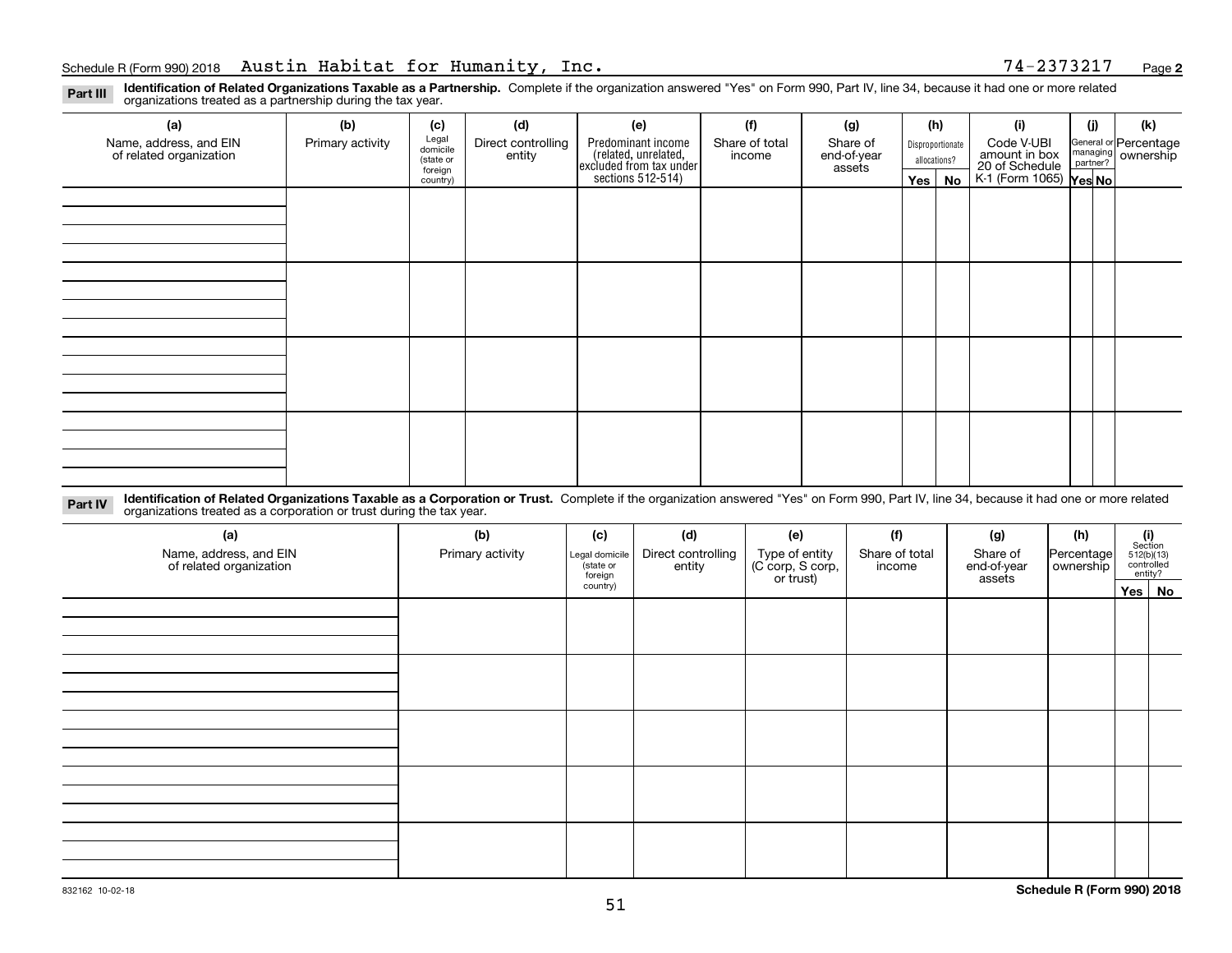## Schedule R (Form 990) 2018 Austin Habitat for Humanity, Inc. 74-2373217 Page

**Part V** T**ransactions With Related Organizations.** Complete if the organization answered "Yes" on Form 990, Part IV, line 34, 35b, or 36.

| Note: Complete line 1 if any entity is listed in Parts II, III, or IV of this schedule.                                                                                                                                        |                 | Yes | No                      |
|--------------------------------------------------------------------------------------------------------------------------------------------------------------------------------------------------------------------------------|-----------------|-----|-------------------------|
| During the tax year, did the organization engage in any of the following transactions with one or more related organizations listed in Parts II-IV?                                                                            |                 |     |                         |
|                                                                                                                                                                                                                                | 1a              |     | $\mathbf X$             |
| b Gift, grant, or capital contribution to related organization(s) mature and contained and contribution to related organization(s) matures are contained and contribution to related organization(s) matures are contained and | 1b              |     | X                       |
|                                                                                                                                                                                                                                | 1c              |     | $\mathbf X$             |
|                                                                                                                                                                                                                                | 1d              |     | $\mathbf{x}$            |
|                                                                                                                                                                                                                                | 1e              | X   |                         |
|                                                                                                                                                                                                                                |                 |     |                         |
|                                                                                                                                                                                                                                | 1f              |     | х                       |
| g Sale of assets to related organization(s) www.assettion.com/www.assettion.com/www.assettion.com/www.assettion.com/www.assettion.com/www.assettion.com/www.assettion.com/www.assettion.com/www.assettion.com/www.assettion.co | 1g              |     | $\mathbf X$             |
| h Purchase of assets from related organization(s) manufactured and content to content the content of assets from related organization(s)                                                                                       | 1h              |     | $\mathbf X$             |
|                                                                                                                                                                                                                                | 1i.             |     | $\mathbf X$             |
| Lease of facilities, equipment, or other assets to related organization(s) [11] manufactured manufactured manufactured manufactured manufactured manufactured manufactured manufactured manufactured manufactured manufactured | 11              |     | X                       |
|                                                                                                                                                                                                                                |                 |     |                         |
|                                                                                                                                                                                                                                | 1k              |     | х                       |
| Performance of services or membership or fundraising solicitations for related organization(s) [11] manufaction(s) and accordination in the service of services or membership or fundraising solicitations for related organiz | 11              |     | $\mathbf X$             |
| m Performance of services or membership or fundraising solicitations by related organization(s)                                                                                                                                | 1 <sub>m</sub>  |     | $\overline{\mathbf{x}}$ |
|                                                                                                                                                                                                                                | 1n              | X   |                         |
| <b>o</b> Sharing of paid employees with related organization(s)                                                                                                                                                                | 10 <sub>o</sub> | х   |                         |
|                                                                                                                                                                                                                                |                 |     |                         |
| p Reimbursement paid to related organization(s) for expenses [1111] and the content of the content of the content of the content of the content of the content of the content of the content of the content of the content of  | 1p.             |     | X                       |
|                                                                                                                                                                                                                                | 1q              | X   |                         |
|                                                                                                                                                                                                                                |                 |     |                         |
| r Other transfer of cash or property to related organization(s)                                                                                                                                                                | 1r              |     | х                       |
|                                                                                                                                                                                                                                | 1s              |     | $\overline{\mathbf{x}}$ |
| 2 If the answer to any of the above is "Yes," see the instructions for information on who must complete this line, including covered relationships and transaction thresholds.                                                 |                 |     |                         |

| (a)<br>Name of related organization          | (b)<br>Transaction<br>type (a-s) | (c)<br>Amount involved | (d)<br>Method of determining amount involved |
|----------------------------------------------|----------------------------------|------------------------|----------------------------------------------|
| (1) HomeBase Texas - FKA Austin People Trust | $\Omega$                         | $270,588.$ Cost        |                                              |
| (2)                                          |                                  |                        |                                              |
| (3)                                          |                                  |                        |                                              |
| (4)                                          |                                  |                        |                                              |
| (5)                                          |                                  |                        |                                              |
| (6)                                          |                                  |                        |                                              |

 $\overline{\phantom{a}}$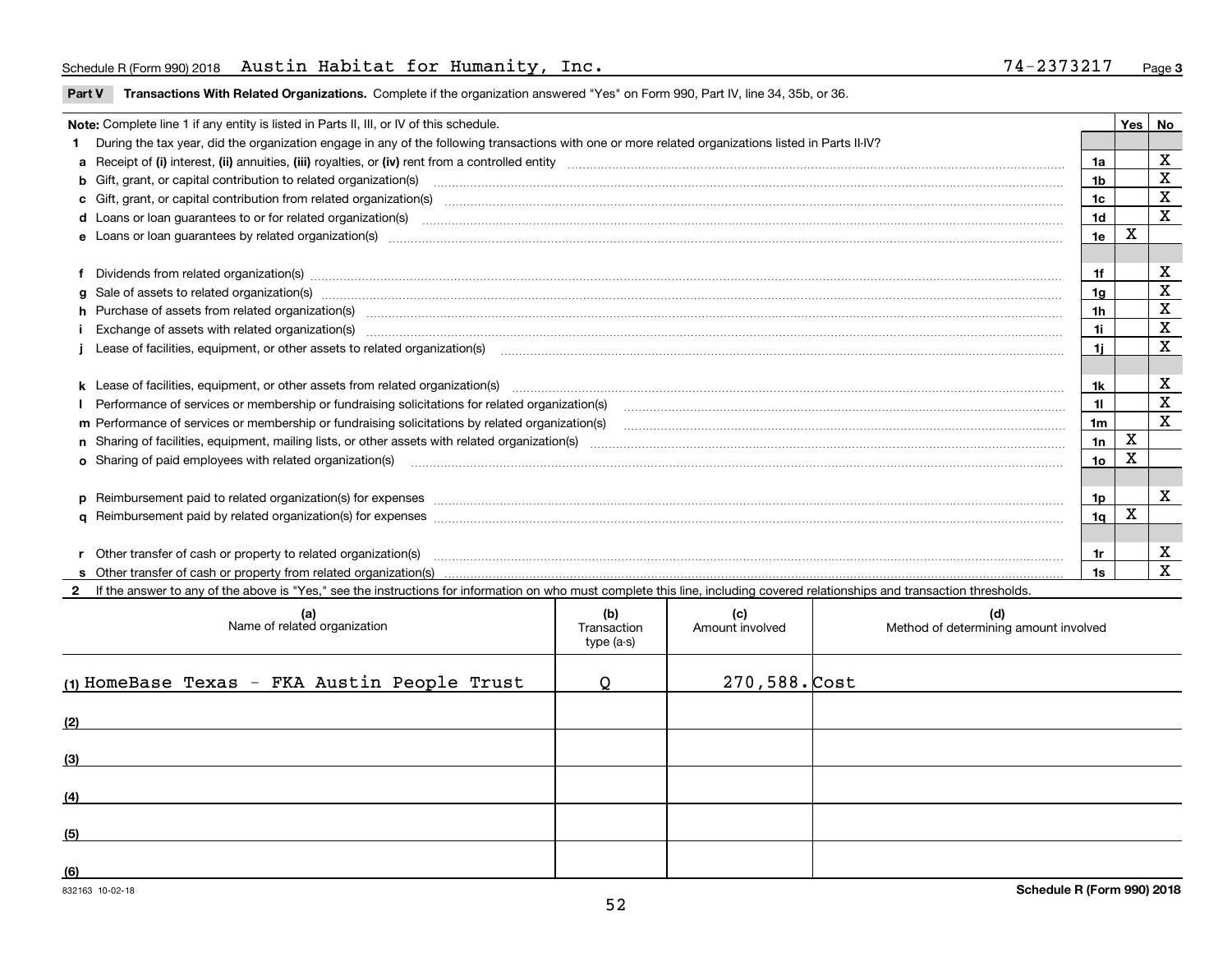## Schedule R (Form 990) 2018 Austin Habitat for Humanity, Inc. 74-2373217 Page

### **Part VI Unrelated Organizations Taxable as a Partnership. Complete if the organization answered "Yes" on Form 990, Part IV, line 37.**

Provide the following information for each entity taxed as a partnership through which the organization conducted more than five percent of its activities (measured by total assets or gross revenue) that was not a related organization. See instructions regarding exclusion for certain investment partnerships.

| (a)<br>Name, address, and EIN<br>of entity | (b)<br>Primary activity | (c)<br>Legal domicile<br>(state or foreign<br>country) | (d)<br>Predominant income<br>(related, unrelated,<br>excluded from tax under<br>sections 512-514) | $(e)$<br>Are all<br>partners sec.<br>$501(c)(3)$<br>orgs.?<br>Yes No | (f)<br>Share of<br>total<br>income | (g)<br>Share of<br>end-of-year<br>assets | (h)<br>Dispropor-<br>tionate<br>allocations?<br>$\sqrt{Y}$ es No | (i)<br>Code V-UBI<br>amount in box 20 managing<br>of Schedule K-1<br>(Form 1065)<br>$\overline{Yes}$ No | (i) | (k) |
|--------------------------------------------|-------------------------|--------------------------------------------------------|---------------------------------------------------------------------------------------------------|----------------------------------------------------------------------|------------------------------------|------------------------------------------|------------------------------------------------------------------|---------------------------------------------------------------------------------------------------------|-----|-----|
|                                            |                         |                                                        |                                                                                                   |                                                                      |                                    |                                          |                                                                  |                                                                                                         |     |     |
|                                            |                         |                                                        |                                                                                                   |                                                                      |                                    |                                          |                                                                  |                                                                                                         |     |     |
|                                            |                         |                                                        |                                                                                                   |                                                                      |                                    |                                          |                                                                  |                                                                                                         |     |     |
|                                            |                         |                                                        |                                                                                                   |                                                                      |                                    |                                          |                                                                  |                                                                                                         |     |     |
|                                            |                         |                                                        |                                                                                                   |                                                                      |                                    |                                          |                                                                  |                                                                                                         |     |     |
|                                            |                         |                                                        |                                                                                                   |                                                                      |                                    |                                          |                                                                  |                                                                                                         |     |     |
|                                            |                         |                                                        |                                                                                                   |                                                                      |                                    |                                          |                                                                  |                                                                                                         |     |     |
|                                            |                         |                                                        |                                                                                                   |                                                                      |                                    |                                          |                                                                  |                                                                                                         |     |     |

**Schedule R (Form 990) 2018**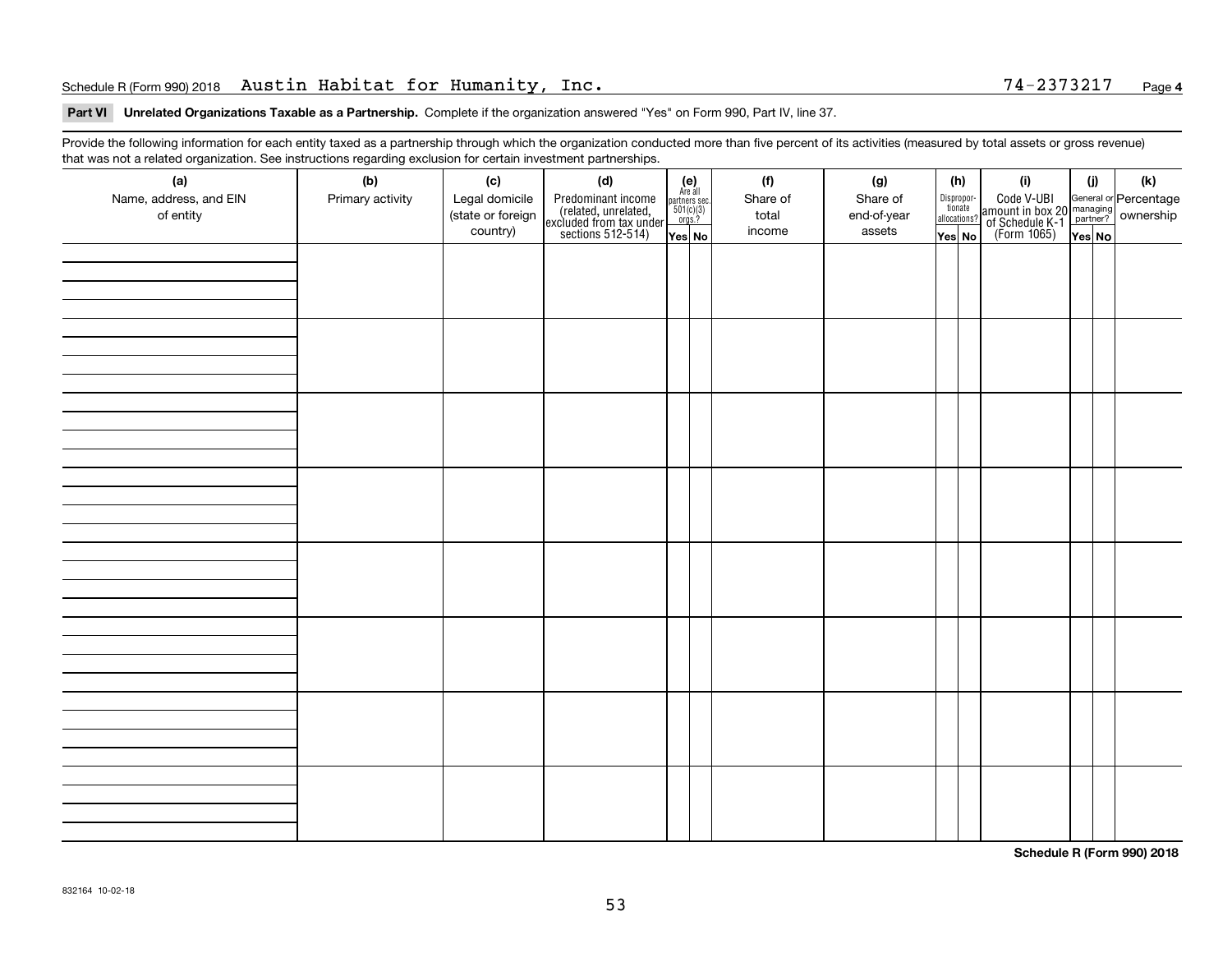Provide additional information for responses to questions on Schedule R. See instructions.

**Schedule R (Form 990) 2018**

832165 10-02-18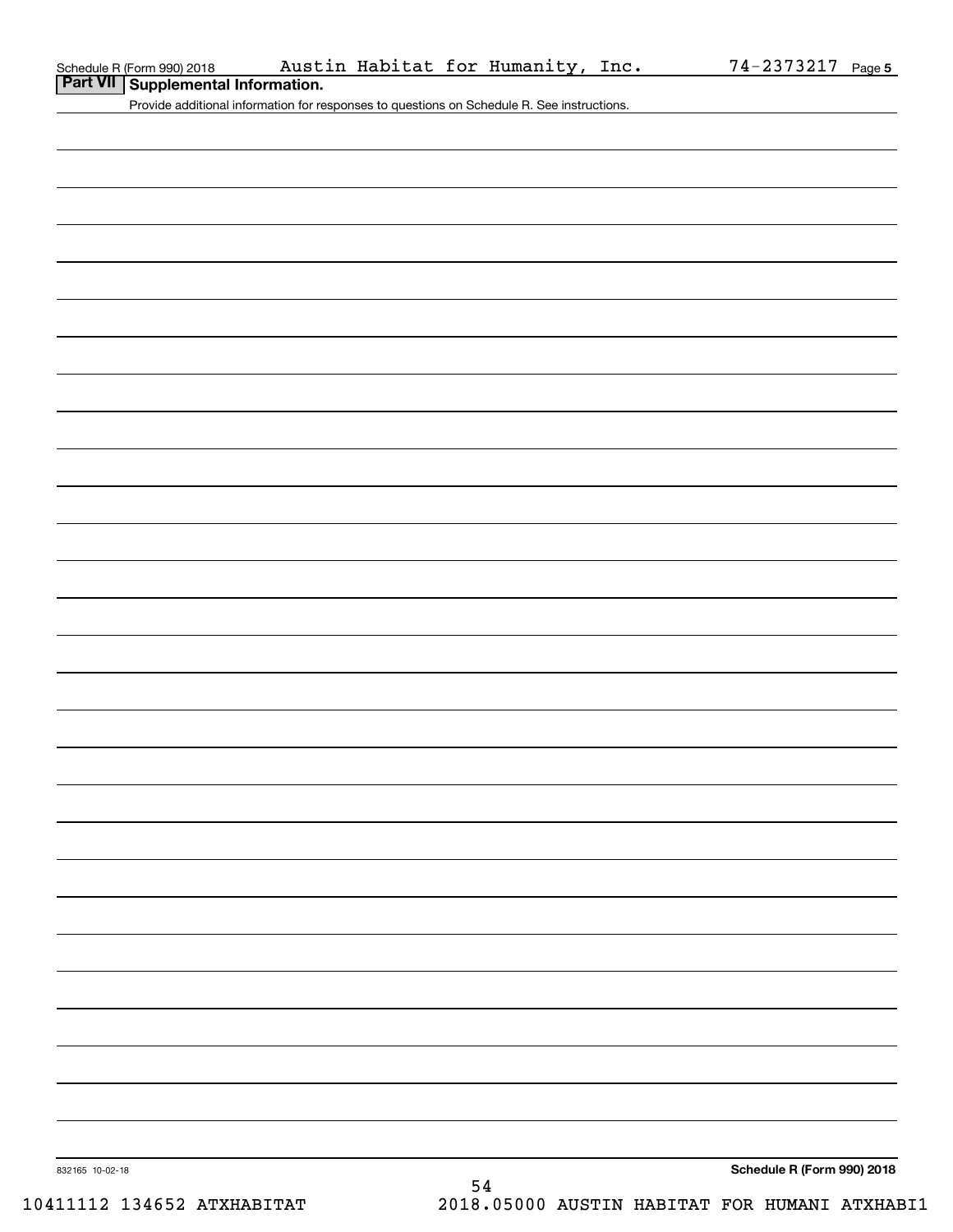| Form $990 - T$                                         | <b>Exempt Organization Business Income Tax Return</b>                                                                                                                                                                                                                                                                                  | Extended to November 15, 2019                                                  |                |                |                                                |                 | OMB No. 1545-0687                                              |  |  |
|--------------------------------------------------------|----------------------------------------------------------------------------------------------------------------------------------------------------------------------------------------------------------------------------------------------------------------------------------------------------------------------------------------|--------------------------------------------------------------------------------|----------------|----------------|------------------------------------------------|-----------------|----------------------------------------------------------------|--|--|
|                                                        |                                                                                                                                                                                                                                                                                                                                        | (and proxy tax under section 6033(e))                                          |                |                |                                                |                 |                                                                |  |  |
|                                                        | For calendar year 2018 or other tax year beginning                                                                                                                                                                                                                                                                                     |                                                                                |                |                |                                                |                 | 2018                                                           |  |  |
| Department of the Treasury<br>Internal Revenue Service | bo not enter SSN numbers on this form as it may be made public if your organization is a $501(c)(3)$ .                                                                                                                                                                                                                                 | Go to www.irs.gov/Form990T for instructions and the latest information.        |                |                |                                                |                 | Open to Public Inspection for                                  |  |  |
| Check box if                                           |                                                                                                                                                                                                                                                                                                                                        | Name of organization ( $\Box$ Check box if name changed and see instructions.) |                |                |                                                |                 | 501(c)(3) Organizations Only<br>Employer identification number |  |  |
| address changed                                        |                                                                                                                                                                                                                                                                                                                                        |                                                                                |                |                |                                                |                 | (Employees' trust, see<br>instructions.)                       |  |  |
| <b>B</b> Exempt under section                          | Print                                                                                                                                                                                                                                                                                                                                  | Austin Habitat for Humanity, Inc.                                              |                |                |                                                |                 |                                                                |  |  |
| $\overline{X}$ 501(c)(3)                               | 0ľ                                                                                                                                                                                                                                                                                                                                     | Number, street, and room or suite no. If a P.O. box, see instructions.         |                |                |                                                |                 |                                                                |  |  |
| ]220(e)<br>408(e)                                      | Type                                                                                                                                                                                                                                                                                                                                   | 500 W. Ben White Blvd.                                                         |                |                |                                                |                 | (See instructions.)                                            |  |  |
| 530(a) <br>408A                                        | City or town, state or province, country, and ZIP or foreign postal code                                                                                                                                                                                                                                                               |                                                                                |                |                |                                                |                 |                                                                |  |  |
| 529(a)                                                 | Austin, TX 78704                                                                                                                                                                                                                                                                                                                       |                                                                                |                |                |                                                | 531190          |                                                                |  |  |
|                                                        | C Book value of all assets<br>30, 971, 840.<br>6 Check organization type $\triangleright$ X 501(c) corporation                                                                                                                                                                                                                         |                                                                                |                |                |                                                |                 |                                                                |  |  |
|                                                        |                                                                                                                                                                                                                                                                                                                                        |                                                                                |                | $501(c)$ trust | $401(a)$ trust                                 |                 | Other trust                                                    |  |  |
|                                                        | <b>H</b> Enter the number of the organization's unrelated trades or businesses. $\triangleright$ $\square$                                                                                                                                                                                                                             |                                                                                |                |                | Describe the only (or first) unrelated         |                 |                                                                |  |  |
|                                                        | trade or business here > Sale of purchased materials (end one, complete Parts I-V. If more than one,<br>describe the first in the blank space at the end of the previous sentence, complete Parts I and II, complete a Schedule M for each additional trade or                                                                         |                                                                                |                |                |                                                |                 |                                                                |  |  |
| business, then complete Parts III-V.                   |                                                                                                                                                                                                                                                                                                                                        |                                                                                |                |                |                                                |                 |                                                                |  |  |
|                                                        | During the tax year, was the corporation a subsidiary in an affiliated group or a parent-subsidiary controlled group?                                                                                                                                                                                                                  |                                                                                |                |                |                                                | Yes             | $\boxed{\text{X}}$ No                                          |  |  |
|                                                        | If "Yes," enter the name and identifying number of the parent corporation.                                                                                                                                                                                                                                                             |                                                                                |                |                |                                                |                 |                                                                |  |  |
|                                                        | J The books are in care of $\blacktriangleright$ Lori Steiner                                                                                                                                                                                                                                                                          |                                                                                |                |                | Telephone number $\triangleright$ 512-472-8788 |                 |                                                                |  |  |
|                                                        | <b>Part I   Unrelated Trade or Business Income</b>                                                                                                                                                                                                                                                                                     |                                                                                |                | (A) Income     | (B) Expenses                                   |                 | $(C)$ Net                                                      |  |  |
| <b>1a</b> Gross receipts or sales                      |                                                                                                                                                                                                                                                                                                                                        |                                                                                |                |                |                                                |                 |                                                                |  |  |
| <b>b</b> Less returns and allowances                   |                                                                                                                                                                                                                                                                                                                                        | c Balance $\Box$                                                               | 1c             |                |                                                |                 |                                                                |  |  |
| 2                                                      |                                                                                                                                                                                                                                                                                                                                        |                                                                                | $\overline{2}$ |                |                                                |                 |                                                                |  |  |
| 3                                                      |                                                                                                                                                                                                                                                                                                                                        |                                                                                | 3              |                |                                                |                 |                                                                |  |  |
|                                                        |                                                                                                                                                                                                                                                                                                                                        |                                                                                | 4a             |                |                                                |                 |                                                                |  |  |
| b                                                      | Net gain (loss) (Form 4797, Part II, line 17) (attach Form 4797)                                                                                                                                                                                                                                                                       |                                                                                | 4 <sub>b</sub> |                |                                                |                 |                                                                |  |  |
| C                                                      |                                                                                                                                                                                                                                                                                                                                        |                                                                                | 4c<br>5        |                |                                                |                 |                                                                |  |  |
| 5                                                      | Income (loss) from a partnership or an S corporation (attach statement)                                                                                                                                                                                                                                                                |                                                                                | 6              |                |                                                |                 |                                                                |  |  |
| 6<br>7                                                 | Unrelated debt-financed income (Schedule E) [11] [2010] [2010] [2010] [2010] [2010] [2010] [2010] [2010] [2010                                                                                                                                                                                                                         |                                                                                | $\overline{7}$ |                |                                                |                 |                                                                |  |  |
| 8                                                      | Interest, annuities, royalties, and rents from a controlled organization (Schedule F)                                                                                                                                                                                                                                                  |                                                                                | 8              |                |                                                |                 |                                                                |  |  |
| 9                                                      | Investment income of a section 501(c)(7), (9), or (17) organization (Schedule G)                                                                                                                                                                                                                                                       |                                                                                | 9              |                |                                                |                 |                                                                |  |  |
| 10                                                     |                                                                                                                                                                                                                                                                                                                                        |                                                                                | 10             |                |                                                |                 |                                                                |  |  |
| 11                                                     |                                                                                                                                                                                                                                                                                                                                        |                                                                                | 11             |                |                                                |                 |                                                                |  |  |
| 12                                                     |                                                                                                                                                                                                                                                                                                                                        |                                                                                |                |                |                                                |                 |                                                                |  |  |
| 13                                                     |                                                                                                                                                                                                                                                                                                                                        |                                                                                |                | 0.             |                                                |                 |                                                                |  |  |
| Part II                                                | <b>Deductions Not Taken Elsewhere</b> (See instructions for limitations on deductions.)                                                                                                                                                                                                                                                |                                                                                |                |                |                                                |                 |                                                                |  |  |
|                                                        | (Except for contributions, deductions must be directly connected with the unrelated business income.)                                                                                                                                                                                                                                  |                                                                                |                |                |                                                |                 |                                                                |  |  |
| 14                                                     | Compensation of officers, directors, and trustees (Schedule K) [11] [2000] [2000] [2000] [2000] [2000] [2000] [3000] [3000] [3000] [3000] [3000] [3000] [3000] [3000] [3000] [3000] [3000] [3000] [3000] [3000] [3000] [3000]                                                                                                          |                                                                                |                |                |                                                | 14              |                                                                |  |  |
| 15                                                     | Salaries and wages information continuous contracts and wages in the salaries and wages incommutation of the salarities and wages in the salarities of the salarities and wages in the salarities of the salarities of the sal                                                                                                         |                                                                                |                |                |                                                | 15<br>16        |                                                                |  |  |
| 16<br>17                                               | Repairs and maintenance <i>[1] [1] [1] [1] [1] [1] [1] [1] [1] [1]</i> [1] <b>[1]</b> [1] <b>[1]</b> [1] <b>[1] [1] [1] [1] [1] [1] [1] [1] [1] [1] [1] [1] [1] [1] [1] [1] [1] [1] [1] [1] [1] [1]</b>                                                                                                                                |                                                                                |                |                |                                                | 17              |                                                                |  |  |
| 18                                                     | Interest (attach schedule) (see instructions) www.communications.communications.communications.communications.                                                                                                                                                                                                                         |                                                                                |                |                |                                                | 18              |                                                                |  |  |
| 19                                                     | Taxes and licenses <b>construction and construction of the construction of the construction</b> of the construction of the construction of the construction of the construction of the construction of the construction of the cons                                                                                                    |                                                                                |                |                |                                                | 19              |                                                                |  |  |
| 20                                                     |                                                                                                                                                                                                                                                                                                                                        |                                                                                |                |                |                                                | 20              |                                                                |  |  |
| 21                                                     |                                                                                                                                                                                                                                                                                                                                        |                                                                                |                |                |                                                |                 |                                                                |  |  |
| 22                                                     |                                                                                                                                                                                                                                                                                                                                        |                                                                                |                |                |                                                | 22 <sub>b</sub> |                                                                |  |  |
| 23                                                     |                                                                                                                                                                                                                                                                                                                                        |                                                                                |                |                |                                                | 23              |                                                                |  |  |
| 24                                                     |                                                                                                                                                                                                                                                                                                                                        |                                                                                |                |                |                                                | 24              |                                                                |  |  |
| 25                                                     | Employee benefit programs in the continuum contract of the contract of the contract of the contract of the contract of the contract of the contract of the contract of the contract of the contract of the contract of the con                                                                                                         |                                                                                |                |                |                                                | 25              |                                                                |  |  |
| 26                                                     |                                                                                                                                                                                                                                                                                                                                        |                                                                                |                |                |                                                | 26              |                                                                |  |  |
| 27                                                     |                                                                                                                                                                                                                                                                                                                                        |                                                                                |                |                |                                                | 27              |                                                                |  |  |
| 28                                                     |                                                                                                                                                                                                                                                                                                                                        |                                                                                |                |                |                                                | 28              | $0$ .                                                          |  |  |
| 29                                                     | Total deductions. Add lines 14 through 28 [11] manufactures in the contract of the contract of the contract of the contract of the contract of the contract of the contract of the contract of the contract of the contract of<br>Unrelated business taxable income before net operating loss deduction. Subtract line 29 from line 13 |                                                                                |                |                |                                                | 29<br>30        | $\overline{0}$ .                                               |  |  |
| 30<br>31                                               | Deduction for net operating loss arising in tax years beginning on or after January 1, 2018 (see instructions)                                                                                                                                                                                                                         |                                                                                |                |                |                                                | 31              |                                                                |  |  |
| 32                                                     | Unrelated business taxable income. Subtract line 31 from line 30 [11] [12] material contents and the state income state in the state of the state income state in the state of the state income state in the state in the stat                                                                                                         |                                                                                |                |                |                                                | 32              | $0$ .                                                          |  |  |
|                                                        | 823701 01-09-19 LHA For Paperwork Reduction Act Notice, see instructions.                                                                                                                                                                                                                                                              |                                                                                |                |                |                                                |                 | Form 990-T $(2018)$                                            |  |  |

<sup>55</sup>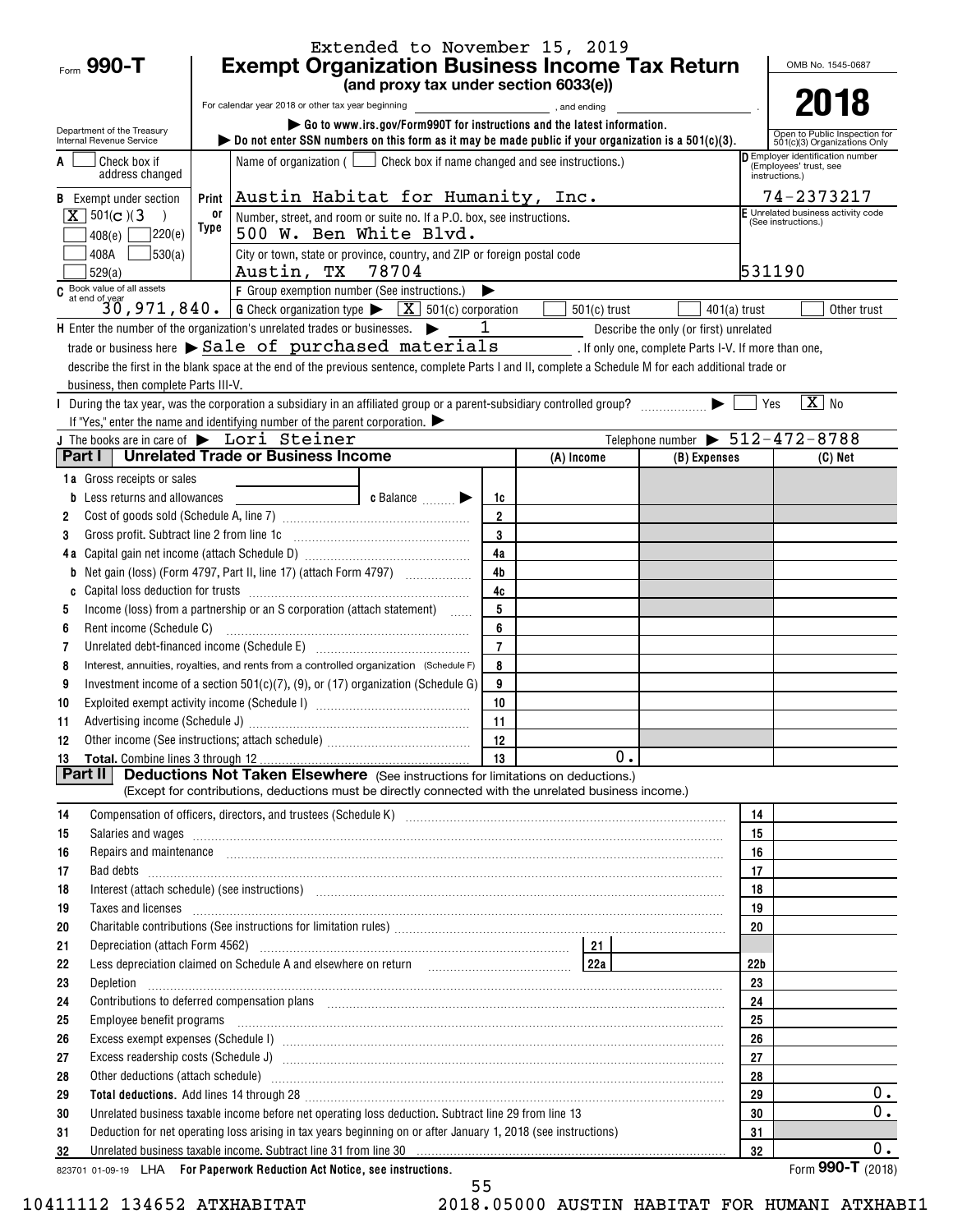| Form 990-T (2018)   | Austin Habitat for Humanity, Inc.                                                                                                                                                                                                                                                                                         |                                   |                 | 74-2373217    |                                    | Page 2                               |
|---------------------|---------------------------------------------------------------------------------------------------------------------------------------------------------------------------------------------------------------------------------------------------------------------------------------------------------------------------|-----------------------------------|-----------------|---------------|------------------------------------|--------------------------------------|
| Part III            | <b>Total Unrelated Business Taxable Income</b>                                                                                                                                                                                                                                                                            |                                   |                 |               |                                    |                                      |
| 33                  | Total of unrelated business taxable income computed from all unrelated trades or businesses (see instructions)                                                                                                                                                                                                            |                                   |                 |               | 33                                 | $0_{\cdot}$                          |
| 34                  | Amounts paid for disallowed fringes <b>contained and an intervention contained and an intervention contained</b>                                                                                                                                                                                                          |                                   |                 |               | 34                                 |                                      |
| 35                  | Deduction for net operating loss arising in tax years beginning before January 1, 2018 (see instructions) $Stmt 1$                                                                                                                                                                                                        |                                   |                 |               | 35                                 | $\overline{0}$ .                     |
| 36                  | Total of unrelated business taxable income before specific deduction. Subtract line 35 from the sum of                                                                                                                                                                                                                    |                                   |                 |               |                                    |                                      |
|                     | lines 33 and 34                                                                                                                                                                                                                                                                                                           |                                   |                 |               | 36                                 |                                      |
| 37                  |                                                                                                                                                                                                                                                                                                                           |                                   |                 |               | 37                                 | 1,000.                               |
| 38                  | Unrelated business taxable income. Subtract line 37 from line 36. If line 37 is greater than line 36,                                                                                                                                                                                                                     |                                   |                 |               |                                    |                                      |
|                     | enter the smaller of zero or line 36                                                                                                                                                                                                                                                                                      |                                   |                 |               | 38                                 | $0_{.}$                              |
|                     | Part IV   Tax Computation                                                                                                                                                                                                                                                                                                 |                                   |                 |               |                                    |                                      |
| 39                  |                                                                                                                                                                                                                                                                                                                           |                                   |                 |               | 39                                 | $\overline{0}$ .                     |
| 40                  | Trusts Taxable at Trust Rates. See instructions for tax computation. Income tax on the amount on line 38 from:                                                                                                                                                                                                            |                                   |                 |               |                                    |                                      |
|                     | Tax rate schedule or                                                                                                                                                                                                                                                                                                      |                                   |                 |               | 40                                 |                                      |
| 41                  | Proxy tax. See instructions information and contact the contract of the contract of the contract of the contract of the contract of the contract of the contract of the contract of the contract of the contract of the contra                                                                                            |                                   |                 |               | 41                                 |                                      |
| 42                  |                                                                                                                                                                                                                                                                                                                           |                                   |                 |               | 42                                 |                                      |
| 43                  | Tax on Noncompliant Facility Income. See instructions [11] [12] matter contracts and a set of Moncompliant Facility Income. See instructions [11] matter contracts and a set of Moncompliant Facility Income.                                                                                                             |                                   |                 |               | 43                                 |                                      |
| 44                  |                                                                                                                                                                                                                                                                                                                           |                                   |                 |               | 44                                 | $0$ .                                |
|                     | Part V   Tax and Payments                                                                                                                                                                                                                                                                                                 |                                   |                 |               |                                    |                                      |
|                     | 45a Foreign tax credit (corporations attach Form 1118; trusts attach Form 1116)                                                                                                                                                                                                                                           |                                   | 45a             |               |                                    |                                      |
|                     | <b>b</b> Other credits (see instructions)                                                                                                                                                                                                                                                                                 |                                   | 45 <sub>b</sub> |               |                                    |                                      |
|                     | General business credit. Attach Form 3800 [11] [11] Contract the substitution of the Seneral Dusiness credit.                                                                                                                                                                                                             |                                   | 45с             |               |                                    |                                      |
| d                   |                                                                                                                                                                                                                                                                                                                           |                                   |                 |               |                                    |                                      |
|                     |                                                                                                                                                                                                                                                                                                                           |                                   |                 |               | 45e                                |                                      |
| 46                  |                                                                                                                                                                                                                                                                                                                           |                                   |                 |               | 46                                 | 0.                                   |
| 47                  | Other taxes. Check if from: Form 4255 Form 8611 Form 8697 Form 8866 Obter (attach schedule)                                                                                                                                                                                                                               |                                   |                 |               | 47                                 |                                      |
| 48                  |                                                                                                                                                                                                                                                                                                                           |                                   |                 |               | 48                                 | 0.                                   |
| 49                  |                                                                                                                                                                                                                                                                                                                           |                                   |                 |               | 49                                 | $\overline{\mathbf{0}}$ .            |
|                     |                                                                                                                                                                                                                                                                                                                           |                                   | 50a             |               |                                    |                                      |
|                     |                                                                                                                                                                                                                                                                                                                           |                                   | 50b             |               |                                    |                                      |
|                     |                                                                                                                                                                                                                                                                                                                           |                                   | 50c             |               |                                    |                                      |
|                     | d Foreign organizations: Tax paid or withheld at source (see instructions) [                                                                                                                                                                                                                                              |                                   | 50d             |               |                                    |                                      |
|                     |                                                                                                                                                                                                                                                                                                                           |                                   | <b>50e</b>      |               |                                    |                                      |
|                     |                                                                                                                                                                                                                                                                                                                           |                                   | 50f             |               |                                    |                                      |
|                     | g Other credits, adjustments, and payments:   Form 2439                                                                                                                                                                                                                                                                   |                                   |                 |               |                                    |                                      |
|                     | Form 4136                                                                                                                                                                                                                                                                                                                 | Total $\blacktriangleright$       | 50g             |               |                                    |                                      |
|                     |                                                                                                                                                                                                                                                                                                                           |                                   |                 |               | 51                                 |                                      |
| 52                  | Estimated tax penalty (see instructions). Check if Form 2220 is attached $\blacktriangleright$                                                                                                                                                                                                                            |                                   |                 |               | 52                                 |                                      |
| 53                  | Tax due. If line 51 is less than the total of lines 48, 49, and 52, enter amount owed <i>manumeral infine 51</i> is less than the total of lines 48, 49, and 52, enter amount owed                                                                                                                                        |                                   |                 |               | 53                                 |                                      |
| 54                  | Overpayment. If line 51 is larger than the total of lines 48, 49, and 52, enter amount overpaid                                                                                                                                                                                                                           |                                   |                 |               | 54                                 |                                      |
| 55                  | Enter the amount of line 54 you want: Credited to 2019 estimated tax $\blacktriangleright$                                                                                                                                                                                                                                |                                   |                 | Refunded      | 55                                 |                                      |
| Part VI             | <b>Statements Regarding Certain Activities and Other Information</b> (see instructions)                                                                                                                                                                                                                                   |                                   |                 |               |                                    |                                      |
| 56                  | At any time during the 2018 calendar year, did the organization have an interest in or a signature or other authority                                                                                                                                                                                                     |                                   |                 |               |                                    | Yes<br>No                            |
|                     | over a financial account (bank, securities, or other) in a foreign country? If "Yes," the organization may have to file                                                                                                                                                                                                   |                                   |                 |               |                                    |                                      |
|                     | FinCEN Form 114, Report of Foreign Bank and Financial Accounts. If "Yes," enter the name of the foreign country                                                                                                                                                                                                           |                                   |                 |               |                                    |                                      |
|                     | here $\blacktriangleright$                                                                                                                                                                                                                                                                                                |                                   |                 |               |                                    | x                                    |
| 57                  | During the tax year, did the organization receive a distribution from, or was it the grantor of, or transferor to, a foreign trust?                                                                                                                                                                                       |                                   |                 |               |                                    | $\overline{\mathbf{x}}$              |
|                     | If "Yes," see instructions for other forms the organization may have to file.                                                                                                                                                                                                                                             |                                   |                 |               |                                    |                                      |
| 58                  | Enter the amount of tax-exempt interest received or accrued during the tax year $\triangleright$ \$                                                                                                                                                                                                                       |                                   |                 |               |                                    |                                      |
|                     | Under penalties of perjury, I declare that I have examined this return, including accompanying schedules and statements, and to the best of my knowledge and belief, it is true,<br>correct, and complete. Declaration of preparer (other than taxpayer) is based on all information of which preparer has any knowledge. |                                   |                 |               |                                    |                                      |
| Sign<br><b>Here</b> |                                                                                                                                                                                                                                                                                                                           |                                   |                 |               |                                    | May the IRS discuss this return with |
|                     |                                                                                                                                                                                                                                                                                                                           | $\frac{\text{CEO}}{\text{Title}}$ |                 |               | the preparer shown below (see      |                                      |
|                     | Signature of officer                                                                                                                                                                                                                                                                                                      | Date                              |                 |               | instructions)? $\mid$ $X \mid$ Yes | No                                   |
|                     | Print/Type preparer's name                                                                                                                                                                                                                                                                                                | Preparer's signature              | Date            | Check         | PTIN<br>if                         |                                      |
| Paid                |                                                                                                                                                                                                                                                                                                                           |                                   |                 | self-employed |                                    |                                      |
| Preparer            | Norman Trubee                                                                                                                                                                                                                                                                                                             | Norman Trubee                     | 11/12/19        |               |                                    | P00962119                            |
| <b>Use Only</b>     | Firm's name > PMB HELIN DONOVAN,                                                                                                                                                                                                                                                                                          | LLP                               |                 | Firm's EIN    |                                    | 74-3001153                           |
|                     |                                                                                                                                                                                                                                                                                                                           | 12301 Research Blvd Bldg 5 #160   |                 |               |                                    |                                      |
|                     | $\blacktriangleright$ Austin,<br>Firm's address                                                                                                                                                                                                                                                                           | TX 78759                          |                 | Phone no.     |                                    | $(512)$ 258-9670                     |
| 823711 01-09-19     |                                                                                                                                                                                                                                                                                                                           |                                   |                 |               |                                    | Form 990-T (2018)                    |
|                     |                                                                                                                                                                                                                                                                                                                           | 56                                |                 |               |                                    |                                      |

|  | 10411112 134652 ATXHABITAT |
|--|----------------------------|
|  |                            |

 <sup>10411112 134652</sup> ATXHABITAT 2018.05000 AUSTIN HABITAT FOR HUMANI ATXHABI1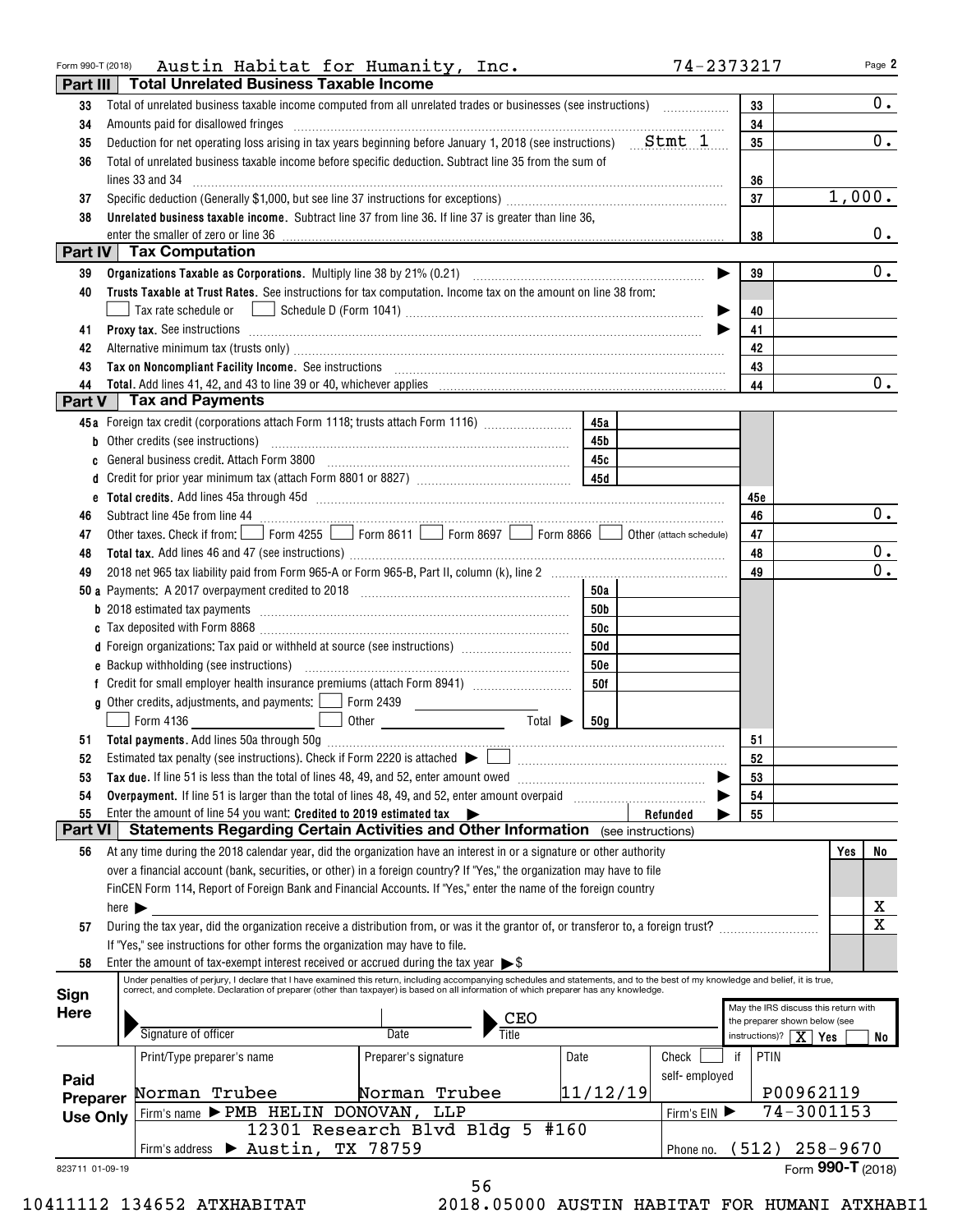**3**

| Schedule A - Cost of Goods Sold. Enter method of inventory valuation $\triangleright N/A$                                 |                                                                                                                                                     |                                                                                               |                                                                                                  |    |                                                                                  |                |                                                                               |    |
|---------------------------------------------------------------------------------------------------------------------------|-----------------------------------------------------------------------------------------------------------------------------------------------------|-----------------------------------------------------------------------------------------------|--------------------------------------------------------------------------------------------------|----|----------------------------------------------------------------------------------|----------------|-------------------------------------------------------------------------------|----|
| Inventory at beginning of year<br>1.                                                                                      | $\mathbf{1}$                                                                                                                                        |                                                                                               |                                                                                                  |    |                                                                                  | 6              |                                                                               |    |
| Purchases<br>2                                                                                                            | $\overline{2}$                                                                                                                                      |                                                                                               | 7 Cost of goods sold. Subtract line 6                                                            |    |                                                                                  |                |                                                                               |    |
| 3                                                                                                                         | 3                                                                                                                                                   |                                                                                               | from line 5. Enter here and in Part I,                                                           |    |                                                                                  |                |                                                                               |    |
| 4a Additional section 263A costs                                                                                          |                                                                                                                                                     |                                                                                               |                                                                                                  |    |                                                                                  | $\overline{7}$ |                                                                               |    |
|                                                                                                                           | 4a                                                                                                                                                  |                                                                                               | 8 Do the rules of section 263A (with respect to                                                  |    |                                                                                  |                | Yes                                                                           | No |
| <b>b</b> Other costs (attach schedule)                                                                                    | 4 <sub>b</sub>                                                                                                                                      |                                                                                               | property produced or acquired for resale) apply to                                               |    |                                                                                  |                |                                                                               |    |
| Total. Add lines 1 through 4b<br>5                                                                                        | 5                                                                                                                                                   |                                                                                               |                                                                                                  |    |                                                                                  |                |                                                                               |    |
| Schedule C - Rent Income (From Real Property and Personal Property Leased With Real Property)<br>(see instructions)       |                                                                                                                                                     |                                                                                               |                                                                                                  |    |                                                                                  |                |                                                                               |    |
| 1. Description of property                                                                                                |                                                                                                                                                     |                                                                                               |                                                                                                  |    |                                                                                  |                |                                                                               |    |
| (1)                                                                                                                       |                                                                                                                                                     |                                                                                               |                                                                                                  |    |                                                                                  |                |                                                                               |    |
| (2)                                                                                                                       |                                                                                                                                                     |                                                                                               |                                                                                                  |    |                                                                                  |                |                                                                               |    |
| (3)                                                                                                                       |                                                                                                                                                     |                                                                                               |                                                                                                  |    |                                                                                  |                |                                                                               |    |
| (4)                                                                                                                       |                                                                                                                                                     |                                                                                               |                                                                                                  |    |                                                                                  |                |                                                                               |    |
|                                                                                                                           | 2.                                                                                                                                                  | Rent received or accrued                                                                      |                                                                                                  |    |                                                                                  |                |                                                                               |    |
| (a) From personal property (if the percentage of<br>rent for personal property is more than<br>10% but not more than 50%) | (b) From real and personal property (if the percentage<br>of rent for personal property exceeds 50% or if<br>the rent is based on profit or income) |                                                                                               | 3(a) Deductions directly connected with the income in<br>columns 2(a) and 2(b) (attach schedule) |    |                                                                                  |                |                                                                               |    |
| (1)                                                                                                                       |                                                                                                                                                     |                                                                                               |                                                                                                  |    |                                                                                  |                |                                                                               |    |
| (2)                                                                                                                       |                                                                                                                                                     |                                                                                               |                                                                                                  |    |                                                                                  |                |                                                                               |    |
| (3)                                                                                                                       |                                                                                                                                                     |                                                                                               |                                                                                                  |    |                                                                                  |                |                                                                               |    |
| (4)                                                                                                                       |                                                                                                                                                     |                                                                                               |                                                                                                  |    |                                                                                  |                |                                                                               |    |
| Total                                                                                                                     | 0.                                                                                                                                                  | Total                                                                                         |                                                                                                  | 0. |                                                                                  |                |                                                                               |    |
| (c) Total income. Add totals of columns 2(a) and 2(b). Enter<br><b>Schedule E - Unrelated Debt-Financed Income</b>        |                                                                                                                                                     |                                                                                               |                                                                                                  | 0. | (b) Total deductions.<br>Enter here and on page 1,<br>Part I, line 6, column (B) |                |                                                                               | 0. |
|                                                                                                                           |                                                                                                                                                     |                                                                                               | (see instructions)                                                                               |    | 3. Deductions directly connected with or allocable                               |                |                                                                               |    |
|                                                                                                                           |                                                                                                                                                     |                                                                                               | 2. Gross income from<br>or allocable to debt-                                                    |    | to debt-financed property                                                        |                |                                                                               |    |
| 1. Description of debt-financed property                                                                                  |                                                                                                                                                     |                                                                                               | financed property                                                                                |    | (a) Straight line depreciation<br>(attach schedule)                              |                | (b) Other deductions<br>(attach schedule)                                     |    |
| (1)                                                                                                                       |                                                                                                                                                     |                                                                                               |                                                                                                  |    |                                                                                  |                |                                                                               |    |
| (2)                                                                                                                       |                                                                                                                                                     |                                                                                               |                                                                                                  |    |                                                                                  |                |                                                                               |    |
| (3)                                                                                                                       |                                                                                                                                                     |                                                                                               |                                                                                                  |    |                                                                                  |                |                                                                               |    |
| (4)                                                                                                                       |                                                                                                                                                     |                                                                                               |                                                                                                  |    |                                                                                  |                |                                                                               |    |
| 4. Amount of average acquisition<br>debt on or allocable to debt-financed<br>property (attach schedule)                   |                                                                                                                                                     | 5 Average adjusted basis<br>of or allocable to<br>debt-financed property<br>(attach schedule) | 6. Column 4 divided<br>by column 5                                                               |    | 7. Gross income<br>reportable (column<br>$2x$ column 6)                          |                | 8. Allocable deductions<br>(column 6 x total of columns)<br>$3(a)$ and $3(b)$ |    |
| (1)                                                                                                                       |                                                                                                                                                     |                                                                                               | $\frac{0}{0}$                                                                                    |    |                                                                                  |                |                                                                               |    |
| (2)                                                                                                                       |                                                                                                                                                     |                                                                                               | $\frac{0}{0}$                                                                                    |    |                                                                                  |                |                                                                               |    |
| (3)                                                                                                                       |                                                                                                                                                     |                                                                                               | $\%$                                                                                             |    |                                                                                  |                |                                                                               |    |
| (4)                                                                                                                       |                                                                                                                                                     |                                                                                               | $\frac{0}{0}$                                                                                    |    |                                                                                  |                |                                                                               |    |
|                                                                                                                           |                                                                                                                                                     |                                                                                               |                                                                                                  |    | Enter here and on page 1,<br>Part I, line 7, column (A).                         |                | Enter here and on page 1,<br>Part I, line 7, column (B).                      |    |
| Totals                                                                                                                    |                                                                                                                                                     |                                                                                               |                                                                                                  |    | Ο.                                                                               |                |                                                                               | 0. |
| Total dividends-received deductions included in column 8                                                                  |                                                                                                                                                     |                                                                                               |                                                                                                  |    |                                                                                  |                |                                                                               | О. |
|                                                                                                                           |                                                                                                                                                     |                                                                                               |                                                                                                  |    |                                                                                  |                |                                                                               |    |

**990-T**  Form (2018)

823721 01-09-19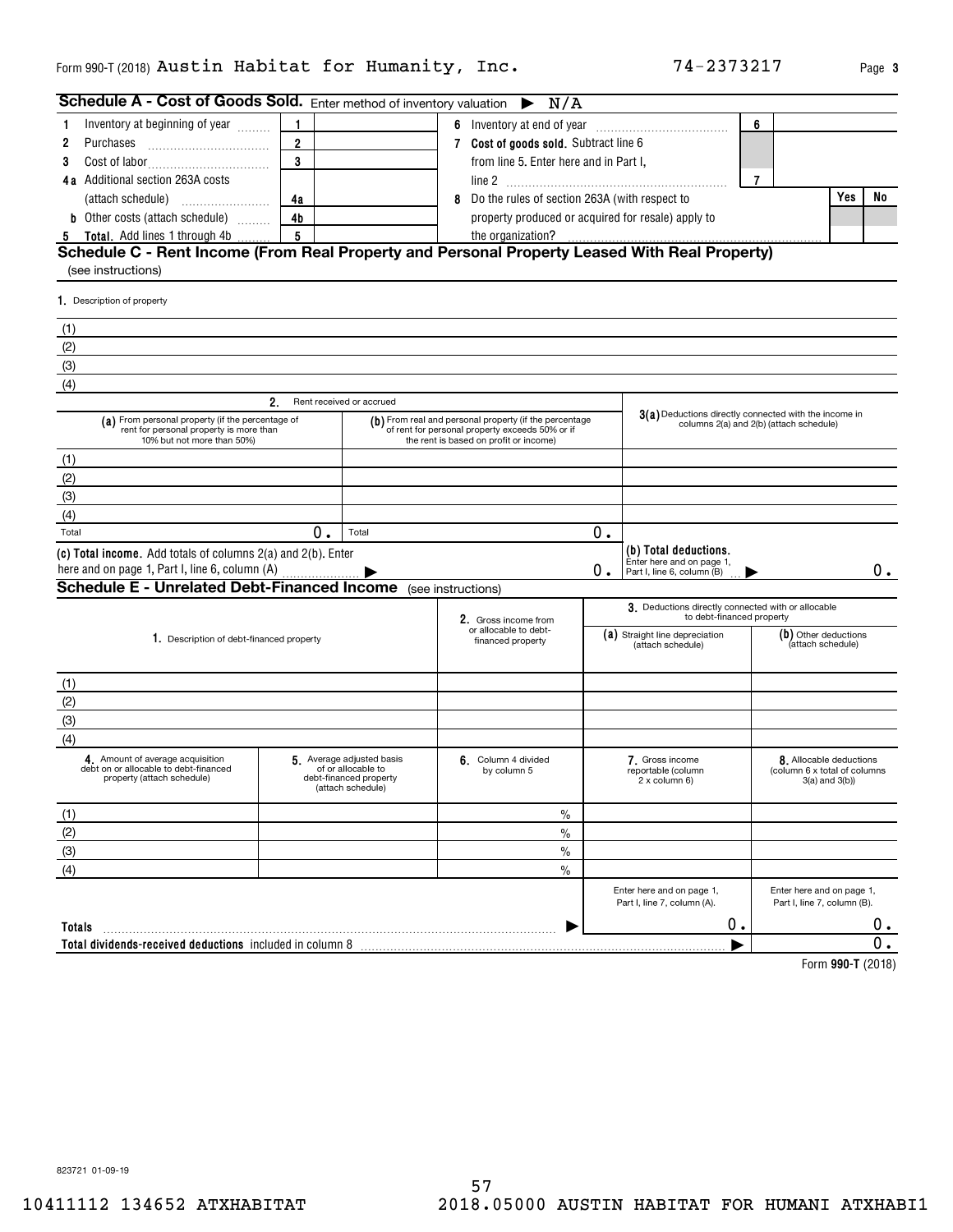| Form 990-T (2018) Austin Habitat for Humanity, Inc.<br>Schedule F - Interest, Annuities, Royalties, and Rents From Controlled Organizations |                          |                                                                    |                                                                                         |                                                                                                               |                                                                                                     |                                                                                            |    | 74-2373217                                                                                | (see instructions) | Page 4                                                                                       |
|---------------------------------------------------------------------------------------------------------------------------------------------|--------------------------|--------------------------------------------------------------------|-----------------------------------------------------------------------------------------|---------------------------------------------------------------------------------------------------------------|-----------------------------------------------------------------------------------------------------|--------------------------------------------------------------------------------------------|----|-------------------------------------------------------------------------------------------|--------------------|----------------------------------------------------------------------------------------------|
|                                                                                                                                             |                          |                                                                    |                                                                                         | <b>Exempt Controlled Organizations</b>                                                                        |                                                                                                     |                                                                                            |    |                                                                                           |                    |                                                                                              |
| 1. Name of controlled organization                                                                                                          |                          | 2. Employer<br>identification<br>number                            |                                                                                         | 3. Net unrelated income<br>(loss) (see instructions)                                                          |                                                                                                     | 4. Total of specified<br>payments made                                                     |    | 5. Part of column 4 that is<br>included in the controlling<br>organization's gross income |                    | 6. Deductions directly<br>connected with income<br>in column 5                               |
| (1)                                                                                                                                         |                          |                                                                    |                                                                                         |                                                                                                               |                                                                                                     |                                                                                            |    |                                                                                           |                    |                                                                                              |
| (2)                                                                                                                                         |                          |                                                                    |                                                                                         |                                                                                                               |                                                                                                     |                                                                                            |    |                                                                                           |                    |                                                                                              |
|                                                                                                                                             |                          |                                                                    |                                                                                         |                                                                                                               |                                                                                                     |                                                                                            |    |                                                                                           |                    |                                                                                              |
| (3)                                                                                                                                         |                          |                                                                    |                                                                                         |                                                                                                               |                                                                                                     |                                                                                            |    |                                                                                           |                    |                                                                                              |
| (4)<br>Nonexempt Controlled Organizations                                                                                                   |                          |                                                                    |                                                                                         |                                                                                                               |                                                                                                     |                                                                                            |    |                                                                                           |                    |                                                                                              |
| 7. Taxable Income                                                                                                                           |                          | 8. Net unrelated income (loss)<br>(see instructions)               |                                                                                         | 9. Total of specified payments<br>made                                                                        |                                                                                                     | 10. Part of column 9 that is included<br>in the controlling organization's<br>gross income |    | 11. Deductions directly connected<br>with income in column 10                             |                    |                                                                                              |
|                                                                                                                                             |                          |                                                                    |                                                                                         |                                                                                                               |                                                                                                     |                                                                                            |    |                                                                                           |                    |                                                                                              |
| (1)                                                                                                                                         |                          |                                                                    |                                                                                         |                                                                                                               |                                                                                                     |                                                                                            |    |                                                                                           |                    |                                                                                              |
| (2)                                                                                                                                         |                          |                                                                    |                                                                                         |                                                                                                               |                                                                                                     |                                                                                            |    |                                                                                           |                    |                                                                                              |
| (3)                                                                                                                                         |                          |                                                                    |                                                                                         |                                                                                                               |                                                                                                     |                                                                                            |    |                                                                                           |                    |                                                                                              |
| (4)                                                                                                                                         |                          |                                                                    |                                                                                         |                                                                                                               |                                                                                                     | Add columns 5 and 10.<br>Enter here and on page 1, Part I,                                 |    |                                                                                           |                    | Add columns 6 and 11.<br>Enter here and on page 1, Part I,<br>line 8, column (B).            |
|                                                                                                                                             |                          |                                                                    |                                                                                         |                                                                                                               |                                                                                                     | line 8, column (A).                                                                        |    |                                                                                           |                    |                                                                                              |
| Totals                                                                                                                                      |                          |                                                                    |                                                                                         |                                                                                                               |                                                                                                     |                                                                                            | Ο. |                                                                                           |                    | 0.                                                                                           |
| Schedule G - Investment Income of a Section 501(c)(7), (9), or (17) Organization                                                            | (see instructions)       |                                                                    |                                                                                         |                                                                                                               |                                                                                                     |                                                                                            |    |                                                                                           |                    |                                                                                              |
|                                                                                                                                             | 1. Description of income |                                                                    |                                                                                         | 2. Amount of income                                                                                           |                                                                                                     | 3. Deductions<br>directly connected<br>(attach schedule)                                   |    | 4. Set-asides                                                                             | (attach schedule)  | 5. Total deductions<br>and set-asides<br>(col. 3 plus col. 4)                                |
| (1)                                                                                                                                         |                          |                                                                    |                                                                                         |                                                                                                               |                                                                                                     |                                                                                            |    |                                                                                           |                    |                                                                                              |
| (2)                                                                                                                                         |                          |                                                                    |                                                                                         |                                                                                                               |                                                                                                     |                                                                                            |    |                                                                                           |                    |                                                                                              |
| (3)                                                                                                                                         |                          |                                                                    |                                                                                         |                                                                                                               |                                                                                                     |                                                                                            |    |                                                                                           |                    |                                                                                              |
|                                                                                                                                             |                          |                                                                    |                                                                                         |                                                                                                               |                                                                                                     |                                                                                            |    |                                                                                           |                    |                                                                                              |
| (4)                                                                                                                                         |                          |                                                                    |                                                                                         | Enter here and on page 1,                                                                                     |                                                                                                     |                                                                                            |    |                                                                                           |                    | Enter here and on page 1,                                                                    |
|                                                                                                                                             |                          |                                                                    |                                                                                         | Part I, line 9, column (A).                                                                                   |                                                                                                     |                                                                                            |    |                                                                                           |                    | Part I, line 9, column (B).                                                                  |
| <b>Totals</b>                                                                                                                               |                          |                                                                    |                                                                                         |                                                                                                               | О.                                                                                                  |                                                                                            |    |                                                                                           |                    | 0.                                                                                           |
| Schedule I - Exploited Exempt Activity Income, Other Than Advertising Income<br>(see instructions)                                          |                          |                                                                    |                                                                                         |                                                                                                               |                                                                                                     |                                                                                            |    |                                                                                           |                    |                                                                                              |
|                                                                                                                                             |                          |                                                                    |                                                                                         | 4. Net income (loss)                                                                                          |                                                                                                     |                                                                                            |    |                                                                                           |                    |                                                                                              |
| 1. Description of<br>exploited activity                                                                                                     |                          | 2. Gross<br>unrelated business<br>income from<br>trade or business | 3. Expenses<br>directly connected<br>with production<br>of unrelated<br>business income | from unrelated trade or<br>business (column 2<br>minus column 3). If a<br>gain, compute cols. 5<br>through 7. |                                                                                                     | 5. Gross income<br>from activity that<br>is not unrelated<br>business income               |    | 6. Expenses<br>attributable to<br>column 5                                                |                    | /. Excess exempt<br>expenses (column<br>6 minus column 5,<br>but not more than<br>column 4). |
| (1)                                                                                                                                         |                          |                                                                    |                                                                                         |                                                                                                               |                                                                                                     |                                                                                            |    |                                                                                           |                    |                                                                                              |
| $\frac{(2)}{(3)}$                                                                                                                           |                          |                                                                    |                                                                                         |                                                                                                               |                                                                                                     |                                                                                            |    |                                                                                           |                    |                                                                                              |
|                                                                                                                                             |                          |                                                                    |                                                                                         |                                                                                                               |                                                                                                     |                                                                                            |    |                                                                                           |                    |                                                                                              |
| (4)                                                                                                                                         |                          |                                                                    |                                                                                         |                                                                                                               |                                                                                                     |                                                                                            |    |                                                                                           |                    |                                                                                              |
|                                                                                                                                             |                          | Enter here and on<br>page 1, Part I,<br>line 10, col. (A).         | Enter here and on<br>page 1, Part I,<br>line 10, col. (B).                              |                                                                                                               |                                                                                                     |                                                                                            |    |                                                                                           |                    | Enter here and<br>on page 1,<br>Part II, line 26.                                            |
| Totals                                                                                                                                      |                          | 0.                                                                 | 0.                                                                                      |                                                                                                               |                                                                                                     |                                                                                            |    |                                                                                           |                    | 0.                                                                                           |
| <b>Schedule J - Advertising Income</b>                                                                                                      |                          |                                                                    | (see instructions)                                                                      |                                                                                                               |                                                                                                     |                                                                                            |    |                                                                                           |                    |                                                                                              |
| Income From Periodicals Reported on a Consolidated Basis<br>Part I                                                                          |                          |                                                                    |                                                                                         |                                                                                                               |                                                                                                     |                                                                                            |    |                                                                                           |                    |                                                                                              |
| 1. Name of periodical                                                                                                                       |                          | 2. Gross<br>advertising<br>income                                  | 3. Direct<br>advertising costs                                                          |                                                                                                               | 4. Advertising gain<br>or (loss) (col. 2 minus<br>col. 3). If a gain, compute<br>cols. 5 through 7. | 5. Circulation<br>income                                                                   |    | 6. Readership<br>costs                                                                    |                    | 7. Excess readership<br>costs (column 6 minus<br>column 5, but not more<br>than column 4).   |
| (1)                                                                                                                                         |                          |                                                                    |                                                                                         |                                                                                                               |                                                                                                     |                                                                                            |    |                                                                                           |                    |                                                                                              |

| $\overline{\phantom{a}}$<br>ບ ເ |  |  |            |                          |
|---------------------------------|--|--|------------|--------------------------|
|                                 |  |  | Form 990-T | 018)<br>$\sim$<br>$\sim$ |

823731 01-09-19

(2) (3) (4)

**Totals** (carry to Part II, line (5))

 $\blacktriangleright$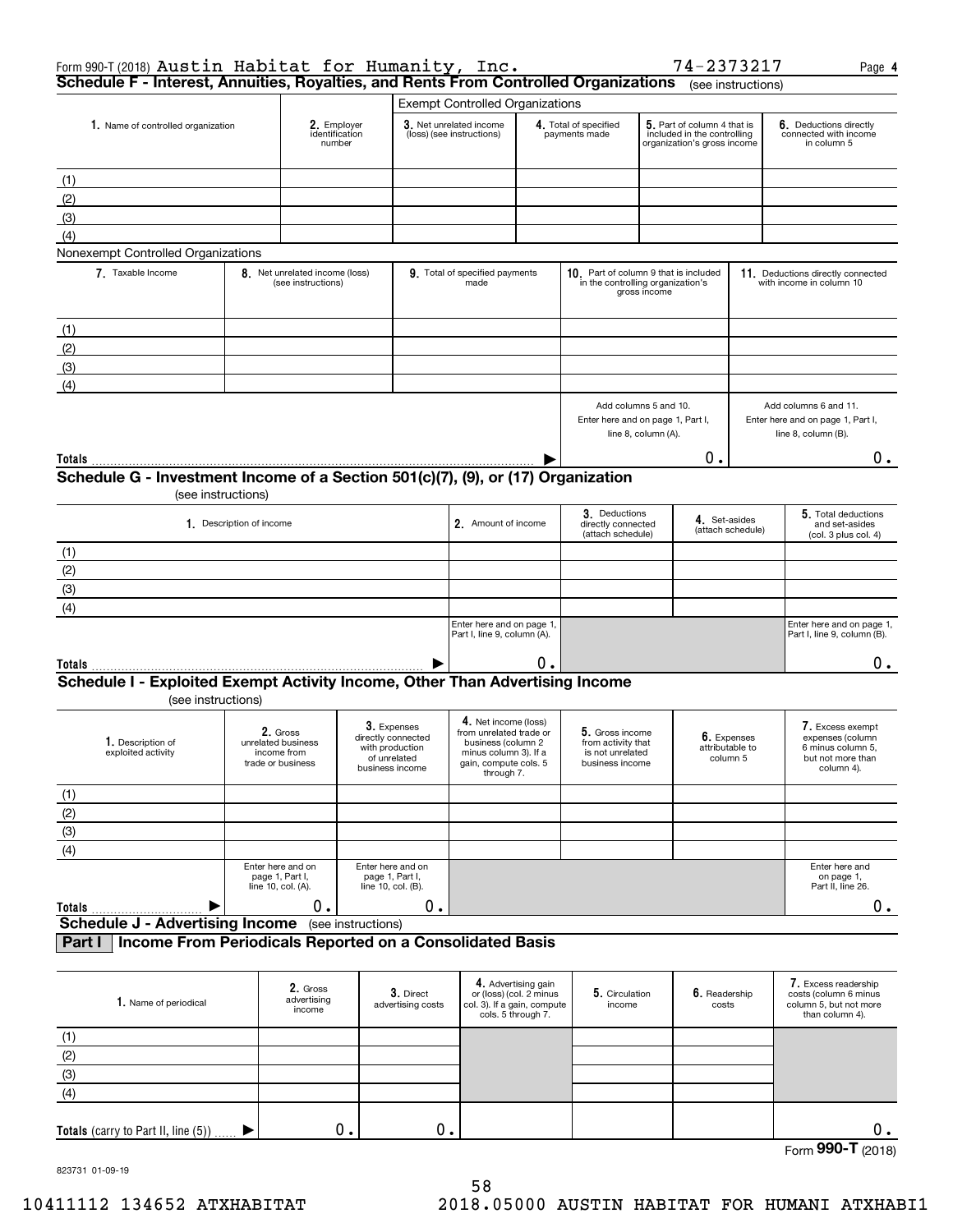### Form 990-T(2018)  $\rm{AusLin}$   $\rm{Habilat}$  for  $\rm{Humanity}$ ,  $\rm{Inc}$  , which are the state of  $14$  –  $2373217$  . Page Austin Habitat for Humanity, Inc. 74-2373217

**Part II | Income From Periodicals Reported on a Separate Basis** (For each periodical listed in Part II, fill in

columns 2 through 7 on a line-by-line basis.)

| 1. Name of periodical                                          | 2. Gross<br>advertising<br>income                          | 3. Direct<br>advertising costs                             | 4. Advertising gain<br>or (loss) (col. 2 minus<br>col. 3). If a gain, compute<br>cols. 5 through 7. | 5. Circulation<br>income                     |               | 6. Readership<br>costs | 7. Excess readership<br>costs (column 6 minus<br>column 5, but not more<br>than column 4). |
|----------------------------------------------------------------|------------------------------------------------------------|------------------------------------------------------------|-----------------------------------------------------------------------------------------------------|----------------------------------------------|---------------|------------------------|--------------------------------------------------------------------------------------------|
| (1)                                                            |                                                            |                                                            |                                                                                                     |                                              |               |                        |                                                                                            |
| (2)                                                            |                                                            |                                                            |                                                                                                     |                                              |               |                        |                                                                                            |
| (3)                                                            |                                                            |                                                            |                                                                                                     |                                              |               |                        |                                                                                            |
| (4)                                                            |                                                            |                                                            |                                                                                                     |                                              |               |                        |                                                                                            |
| <b>Totals from Part I</b>                                      | 0.                                                         | О.                                                         |                                                                                                     |                                              |               |                        | 0.                                                                                         |
|                                                                | Enter here and on<br>page 1, Part I,<br>line 11, col. (A). | Enter here and on<br>page 1, Part I,<br>line 11, col. (B). |                                                                                                     |                                              |               |                        | Enter here and<br>on page 1.<br>Part II, line 27.                                          |
| <b>Totals, Part II (lines 1-5)</b>                             | 0                                                          | 0                                                          |                                                                                                     |                                              |               |                        | 0.                                                                                         |
| Schedule K - Compensation of Officers, Directors, and Trustees |                                                            |                                                            |                                                                                                     | (see instructions)                           |               |                        |                                                                                            |
| 1. Name                                                        |                                                            |                                                            | 2. Title                                                                                            | 3. Percent of<br>time devoted to<br>business |               |                        | 4. Compensation attributable<br>to unrelated business                                      |
| (1)                                                            |                                                            |                                                            |                                                                                                     |                                              | $\frac{0}{0}$ |                        |                                                                                            |
| (2)                                                            |                                                            |                                                            |                                                                                                     |                                              | $\%$          |                        |                                                                                            |
| (3)                                                            |                                                            |                                                            |                                                                                                     |                                              | $\frac{0}{0}$ |                        |                                                                                            |
| (4)                                                            |                                                            |                                                            |                                                                                                     |                                              | $\frac{0}{0}$ |                        |                                                                                            |
| Total. Enter here and on page 1, Part II, line 14              |                                                            |                                                            |                                                                                                     |                                              |               |                        | 0.                                                                                         |

**990-T**  Form (2018)

823732 01-09-19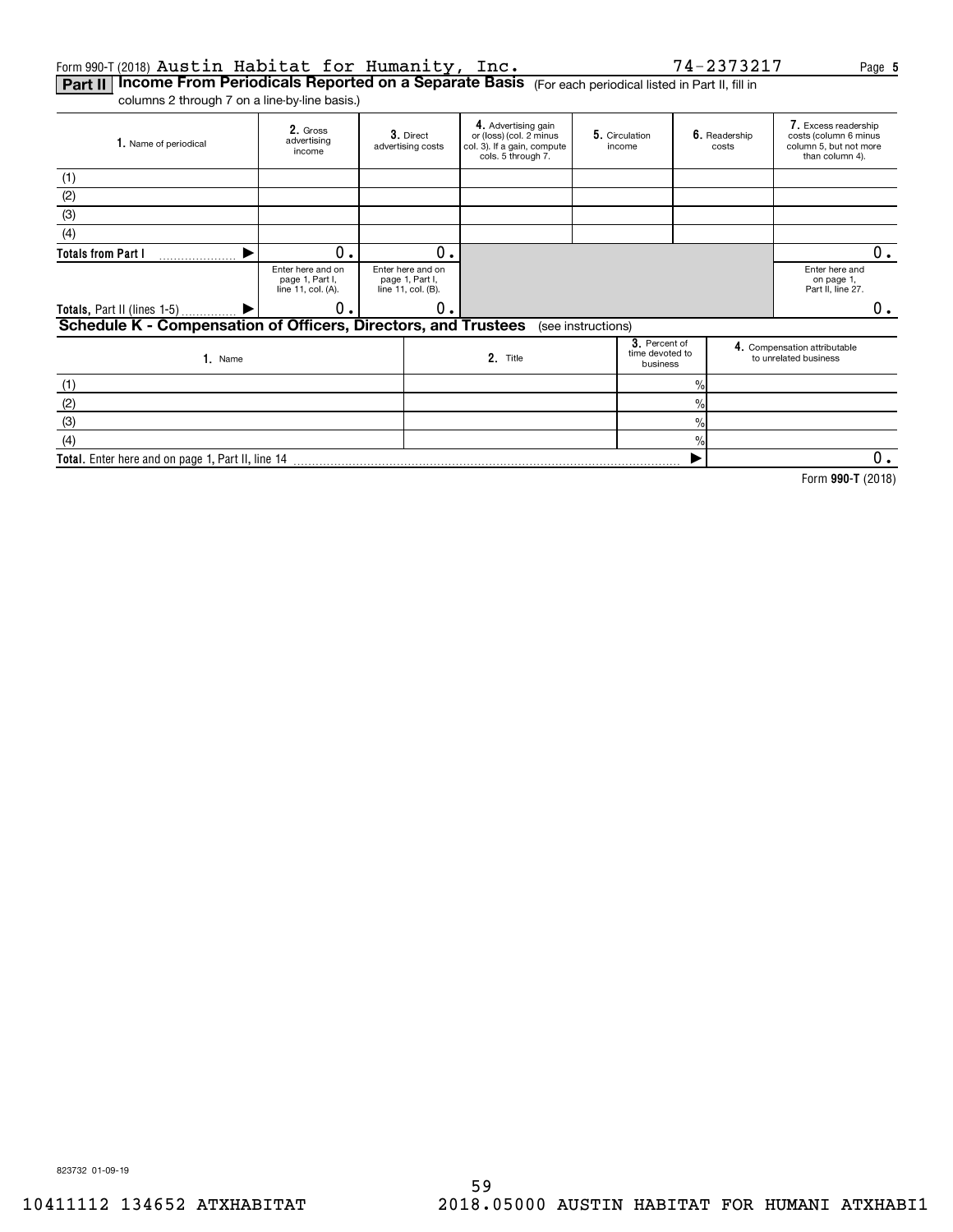| Form 990-T |                                   | Net Operating Loss Deduction  |                   | Statement 1            |  |  |
|------------|-----------------------------------|-------------------------------|-------------------|------------------------|--|--|
| Tax Year   | Loss Sustained                    | Loss<br>Previously<br>Applied | Loss<br>Remaining | Available<br>This Year |  |  |
| 12/31/08   | 875,623.                          | 0.                            | 875,623.          | 875,623.               |  |  |
| 12/31/09   | 75,488.                           | $0$ .                         | 75,488.           | 75,488.                |  |  |
| 12/31/10   | 139,154.                          | 0.                            | 139,154.          | 139,154.               |  |  |
| 12/31/11   | 57,512.                           | $0$ .                         | 57,512.           | 57,512.                |  |  |
| 12/31/12   | 49,496.                           | 0.                            | 49,496.           | 49,496.                |  |  |
| 12/31/13   | 41,299.                           | $0$ .                         | 41,299.           | 41,299.                |  |  |
| 12/31/14   | 125, 157.                         | 0.                            | 125, 157.         | 125, 157.              |  |  |
| 12/31/15   | 260,873.                          | $0$ .                         | 260,873.          | 260,873.               |  |  |
| 12/31/16   | 304,785.                          | $0$ .                         | 304,785.          | 304,785.               |  |  |
| 12/31/17   | 252,142.                          | 0.                            | 252, 142.         | 252,142.               |  |  |
|            | NOL Carryover Available This Year |                               | 2,181,529.        | 2,181,529.             |  |  |

~~~~~~~~~~~~~~ ~~~~~~~~~~~~~~

}}}}}}}}}}}}}}}}}}}}}}}}}}}}}}}}} }}}}}}}}}}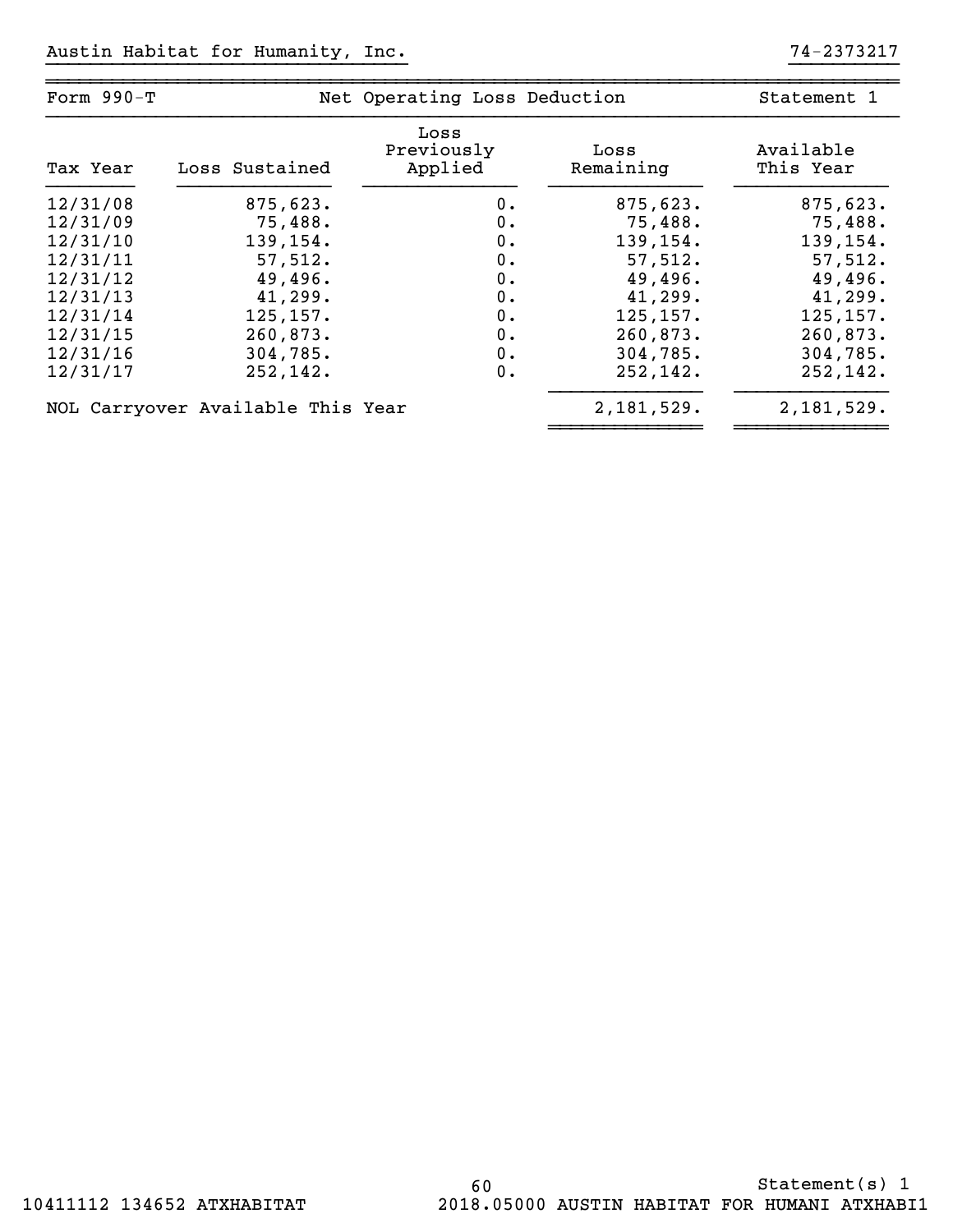|          | <b>SCHEDULE M</b><br>(Form 990-T)                                                                | <b>Unrelated Business Taxable Income for</b>                                                                                                                                                                                   |                         | Entity<br>2<br>OMB No. 1545-0687 |  |                      |                 |                               |  |
|----------|--------------------------------------------------------------------------------------------------|--------------------------------------------------------------------------------------------------------------------------------------------------------------------------------------------------------------------------------|-------------------------|----------------------------------|--|----------------------|-----------------|-------------------------------|--|
|          |                                                                                                  | <b>Unrelated Trade or Business</b>                                                                                                                                                                                             |                         |                                  |  |                      |                 |                               |  |
|          |                                                                                                  | For calendar year 2018 or other tax year beginning                                                                                                                                                                             |                         | , and ending                     |  |                      |                 | 2018                          |  |
|          | Department of the Treasury                                                                       | Go to www.irs.gov/Form990T for instructions and the latest information.                                                                                                                                                        |                         |                                  |  |                      |                 | Open to Public Inspection for |  |
|          | Internal Revenue Service (99)                                                                    | Do not enter SSN numbers on this form as it may be made public if your organization is a 501(c)(3).                                                                                                                            |                         |                                  |  |                      |                 | 501(c)(3) Organizations Only  |  |
|          | Name of the organization                                                                         | <b>Employer identification number</b>                                                                                                                                                                                          |                         |                                  |  |                      |                 |                               |  |
|          |                                                                                                  | Austin Habitat for Humanity, Inc.                                                                                                                                                                                              |                         |                                  |  | 74-2373217           |                 |                               |  |
|          |                                                                                                  | 531190<br>Unrelated business activity code (see instructions)                                                                                                                                                                  |                         |                                  |  |                      |                 |                               |  |
|          | Describe the unrelated trade or business                                                         | Sale of Purchased Materials - ReStore                                                                                                                                                                                          |                         |                                  |  |                      |                 |                               |  |
|          |                                                                                                  | Part I   Unrelated Trade or Business Income                                                                                                                                                                                    |                         | (A) Income                       |  | (B) Expenses         | (C) Net         |                               |  |
|          | 1a Gross receipts or sales                                                                       | 2,034,540.                                                                                                                                                                                                                     |                         |                                  |  |                      |                 |                               |  |
|          |                                                                                                  | <b>b</b> Less returns and allowances $\overline{150, 498 \cdot c}$ Balance                                                                                                                                                     | 1c                      | 1,884,042.                       |  |                      |                 |                               |  |
| 2        |                                                                                                  |                                                                                                                                                                                                                                | $\mathbf{2}$            | 928,970.                         |  |                      |                 |                               |  |
| 3        |                                                                                                  |                                                                                                                                                                                                                                | $\overline{\mathbf{3}}$ | 955,072.                         |  |                      |                 | 955,072.                      |  |
| 4а       |                                                                                                  |                                                                                                                                                                                                                                | 4a                      |                                  |  |                      |                 |                               |  |
| b        |                                                                                                  | Net gain (loss) (Form 4797, Part II, line 17) (attach Form 4797)                                                                                                                                                               | 4b                      |                                  |  |                      |                 |                               |  |
| с        |                                                                                                  |                                                                                                                                                                                                                                | 4c                      |                                  |  |                      |                 |                               |  |
| 5        |                                                                                                  | Income (loss) from a partnership or an S corporation (attach                                                                                                                                                                   | 5                       |                                  |  |                      |                 |                               |  |
| 6        |                                                                                                  |                                                                                                                                                                                                                                | 6                       |                                  |  |                      |                 |                               |  |
| 7        |                                                                                                  |                                                                                                                                                                                                                                | $\overline{7}$          |                                  |  |                      |                 |                               |  |
| 8        |                                                                                                  | Interest, annuities, royalties, and rents from a controlled                                                                                                                                                                    |                         |                                  |  |                      |                 |                               |  |
|          |                                                                                                  |                                                                                                                                                                                                                                | 8                       |                                  |  |                      |                 |                               |  |
| 9        |                                                                                                  | Investment income of a section $501(c)(7)$ , $(9)$ , or $(17)$                                                                                                                                                                 |                         |                                  |  |                      |                 |                               |  |
|          |                                                                                                  |                                                                                                                                                                                                                                | 9                       |                                  |  |                      |                 |                               |  |
| 10       |                                                                                                  | Exploited exempt activity income (Schedule I)                                                                                                                                                                                  | 10                      |                                  |  |                      |                 |                               |  |
| 11       |                                                                                                  |                                                                                                                                                                                                                                | 11                      |                                  |  |                      |                 |                               |  |
| 12       |                                                                                                  |                                                                                                                                                                                                                                | 12                      | 52,502.                          |  |                      |                 | 52,502.                       |  |
| 13       |                                                                                                  |                                                                                                                                                                                                                                | 13                      | 1,007,574.                       |  |                      |                 | 1,007,574.                    |  |
|          |                                                                                                  | Part II Deductions Not Taken Elsewhere (See instructions for limitations on deductions.) (Except for contributions,<br>deductions must be directly connected with the unrelated business income.)                              |                         |                                  |  |                      |                 |                               |  |
| 14       |                                                                                                  | Compensation of officers, directors, and trustees (Schedule K)                                                                                                                                                                 |                         |                                  |  |                      | 14              |                               |  |
| 15       |                                                                                                  |                                                                                                                                                                                                                                |                         |                                  |  |                      | 15              | 484,289.<br>26, 207.          |  |
| 16       |                                                                                                  | Repairs and maintenance material continuum contracts and material contracts and maintenance material contracts                                                                                                                 |                         |                                  |  |                      | 16              |                               |  |
| 17       |                                                                                                  |                                                                                                                                                                                                                                |                         |                                  |  |                      | 17              | 79,796.                       |  |
| 18       |                                                                                                  | Interest (attach schedule) (see instructions) material material material material schedule 3 and See Statement 3                                                                                                               |                         |                                  |  |                      | 18              | 39,374.                       |  |
| 19       |                                                                                                  |                                                                                                                                                                                                                                |                         |                                  |  |                      | 19              |                               |  |
| 20       |                                                                                                  | Charitable contributions (See instructions for limitation rules) [11] manufacture contributions (See instructions for limitation rules) [11] manufacture contributions (See instructions for limitation rules) [11] manufactur |                         |                                  |  |                      | 20              |                               |  |
| 21<br>22 |                                                                                                  | Depreciation (attach Form 4562) 3831.<br>Less depreciation claimed on Schedule A and elsewhere on return <b>Formall Constant Lava   Theory Constant</b>                                                                        |                         |                                  |  | $\overline{92,831.}$ | 22 <sub>b</sub> | 0.                            |  |
| 23       |                                                                                                  |                                                                                                                                                                                                                                |                         |                                  |  |                      | 23              |                               |  |
| 24       |                                                                                                  |                                                                                                                                                                                                                                |                         |                                  |  |                      | 24              |                               |  |
| 25       |                                                                                                  |                                                                                                                                                                                                                                |                         |                                  |  |                      | 25              | 107,733.                      |  |
| 26       |                                                                                                  |                                                                                                                                                                                                                                |                         |                                  |  |                      |                 |                               |  |
| 27       |                                                                                                  |                                                                                                                                                                                                                                |                         |                                  |  |                      | 26<br>27        |                               |  |
| 28       |                                                                                                  | Other deductions (attach schedule) material material material schedule Statement 4                                                                                                                                             |                         |                                  |  |                      | 28              | 389,777.                      |  |
| 29       |                                                                                                  |                                                                                                                                                                                                                                |                         |                                  |  |                      | 29              | 1, 127, 176.                  |  |
| 30       |                                                                                                  | Unrelated business taxable income before net operating loss deduction. Subtract line 29 from line 13                                                                                                                           |                         |                                  |  |                      | 30              | $-119,602.$                   |  |
| 31       | Deduction for net operating loss arising in tax years beginning on or after January 1, 2018 (see |                                                                                                                                                                                                                                |                         |                                  |  |                      |                 |                               |  |

**For Paperwork Reduction Act Notice, see instructions. Schedule M (Form 990-T) 2018** LHA

Unrelated business taxable income. Subtract line 31 from line 30

instructions) ~~~~~~~~~~~~~~~~~~~~~~~~~~~~~~~~~~~~~~~~~~~~~~~~~

 $-119,602.$ 

**3132**

823741 01-28-19

**32**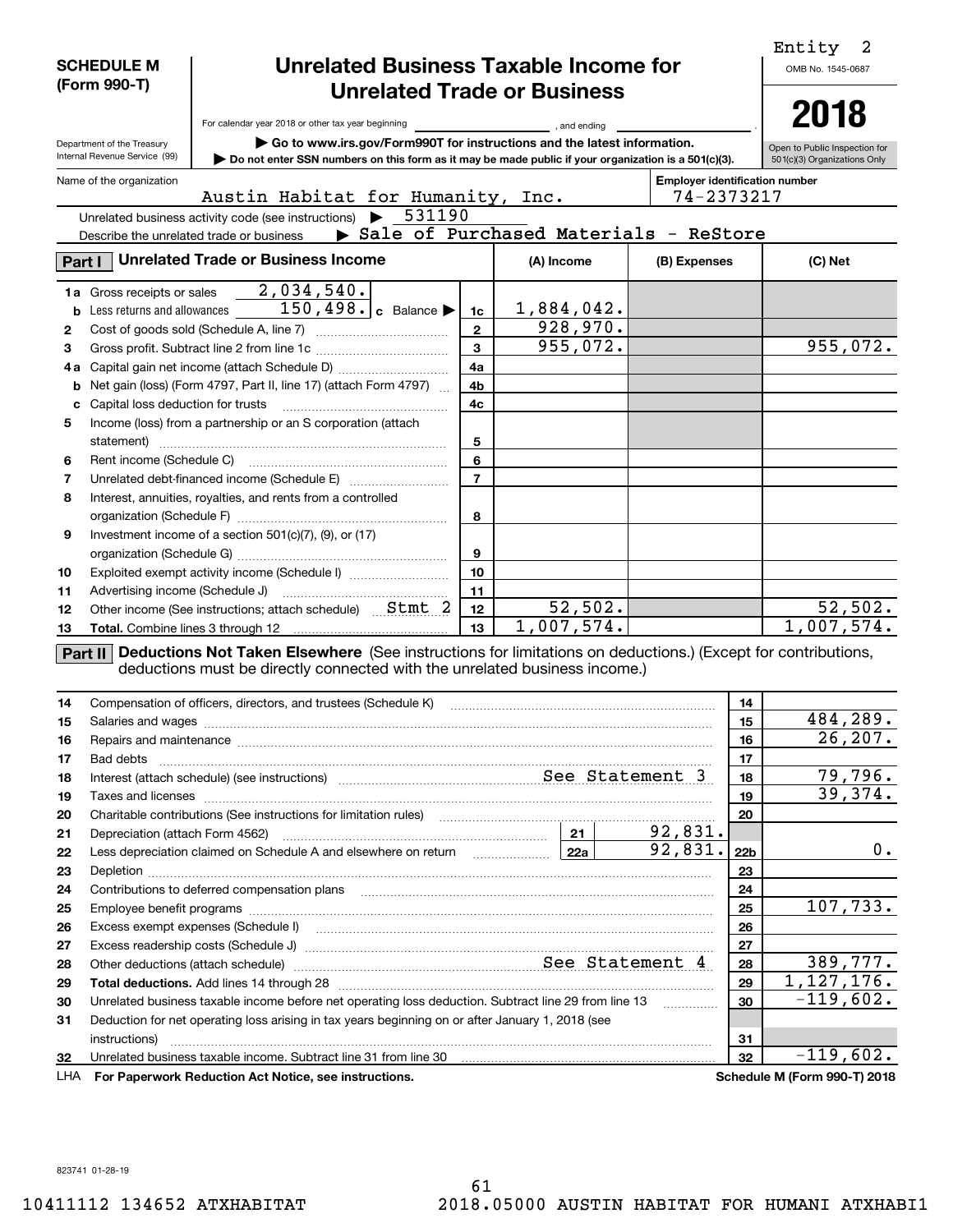| Form 990-T (2018)<br>Austin Habitat for Humanity, Inc.                                                                                                                                                   |                |                                                     |                                                                                                                                                     |                                                        | 74-2373217                                                                      |                                                                                      | Page 3                                                   |
|----------------------------------------------------------------------------------------------------------------------------------------------------------------------------------------------------------|----------------|-----------------------------------------------------|-----------------------------------------------------------------------------------------------------------------------------------------------------|--------------------------------------------------------|---------------------------------------------------------------------------------|--------------------------------------------------------------------------------------|----------------------------------------------------------|
| Schedule A - Cost of Goods Sold. Enter method of inventory valuation $\rightarrow$ Cost                                                                                                                  |                |                                                     |                                                                                                                                                     |                                                        |                                                                                 |                                                                                      |                                                          |
| Inventory at beginning of year<br>1.                                                                                                                                                                     | $\mathbf{1}$   | 464, 453.                                           |                                                                                                                                                     |                                                        |                                                                                 | 6                                                                                    | 563,900.                                                 |
| 2<br>Purchases                                                                                                                                                                                           | $\overline{2}$ | 1,028,417.<br>7 Cost of goods sold. Subtract line 6 |                                                                                                                                                     |                                                        |                                                                                 |                                                                                      |                                                          |
| 3                                                                                                                                                                                                        | 3              |                                                     | from line 5. Enter here and in Part I,                                                                                                              |                                                        |                                                                                 |                                                                                      |                                                          |
| 4a Additional section 263A costs                                                                                                                                                                         |                |                                                     |                                                                                                                                                     |                                                        |                                                                                 | $\overline{7}$                                                                       | 928,970.                                                 |
|                                                                                                                                                                                                          | 4a             | Do the rules of section 263A (with respect to       |                                                                                                                                                     |                                                        |                                                                                 |                                                                                      | <b>Yes</b><br>No                                         |
| <b>b</b> Other costs (attach schedule)                                                                                                                                                                   | 4 <sub>b</sub> |                                                     | property produced or acquired for resale) apply to                                                                                                  |                                                        |                                                                                 |                                                                                      |                                                          |
| 5 Total. Add lines 1 through 4b                                                                                                                                                                          | 5 <sup>1</sup> | 1,492,870.                                          |                                                                                                                                                     |                                                        |                                                                                 |                                                                                      | X                                                        |
| Schedule C - Rent Income (From Real Property and Personal Property Leased With Real Property)                                                                                                            |                |                                                     |                                                                                                                                                     |                                                        |                                                                                 |                                                                                      |                                                          |
| (see instructions)                                                                                                                                                                                       |                |                                                     |                                                                                                                                                     |                                                        |                                                                                 |                                                                                      |                                                          |
| 1. Description of property                                                                                                                                                                               |                |                                                     |                                                                                                                                                     |                                                        |                                                                                 |                                                                                      |                                                          |
| (1)                                                                                                                                                                                                      |                |                                                     |                                                                                                                                                     |                                                        |                                                                                 |                                                                                      |                                                          |
| (2)                                                                                                                                                                                                      |                |                                                     |                                                                                                                                                     |                                                        |                                                                                 |                                                                                      |                                                          |
| (3)                                                                                                                                                                                                      |                |                                                     |                                                                                                                                                     |                                                        |                                                                                 |                                                                                      |                                                          |
| (4)                                                                                                                                                                                                      |                |                                                     |                                                                                                                                                     |                                                        |                                                                                 |                                                                                      |                                                          |
|                                                                                                                                                                                                          | 2.             | Rent received or accrued                            |                                                                                                                                                     |                                                        | 3(a) Deductions directly connected with the income in                           |                                                                                      |                                                          |
| (a) From personal property (if the percentage of<br>rent for personal property is more than<br>10% but not more than 50%)                                                                                |                |                                                     | (b) From real and personal property (if the percentage<br>of rent for personal property exceeds 50% or if<br>the rent is based on profit or income) | columns 2(a) and 2(b) (attach schedule)                |                                                                                 |                                                                                      |                                                          |
| (1)                                                                                                                                                                                                      |                |                                                     |                                                                                                                                                     |                                                        |                                                                                 |                                                                                      |                                                          |
| (2)                                                                                                                                                                                                      |                |                                                     |                                                                                                                                                     |                                                        |                                                                                 |                                                                                      |                                                          |
| (3)                                                                                                                                                                                                      |                |                                                     |                                                                                                                                                     |                                                        |                                                                                 |                                                                                      |                                                          |
| (4)                                                                                                                                                                                                      |                |                                                     |                                                                                                                                                     |                                                        |                                                                                 |                                                                                      |                                                          |
| Total                                                                                                                                                                                                    | $\mathbf 0$ .  | Total                                               |                                                                                                                                                     | $0$ .                                                  |                                                                                 |                                                                                      |                                                          |
| (c) Total income. Add totals of columns 2(a) and 2(b). Enter                                                                                                                                             |                |                                                     |                                                                                                                                                     |                                                        | (b) Total deductions.<br>Enter here and on page 1,                              |                                                                                      |                                                          |
| here and on page 1, Part I, line 6, column (A)<br><b>Schedule E - Unrelated Debt-Financed Income</b>                                                                                                     |                |                                                     |                                                                                                                                                     | 0.                                                     | Part I, line 6, column (B)                                                      |                                                                                      | $0$ .                                                    |
|                                                                                                                                                                                                          |                |                                                     | (see instructions)                                                                                                                                  |                                                        |                                                                                 |                                                                                      |                                                          |
|                                                                                                                                                                                                          |                |                                                     | 2. Gross income from                                                                                                                                |                                                        | 3. Deductions directly connected with or allocable<br>to debt-financed property |                                                                                      |                                                          |
| 1. Description of debt-financed property                                                                                                                                                                 |                |                                                     | or allocable to debt-<br>financed property                                                                                                          |                                                        | (a) Straight line depreciation<br>(attach schedule)                             | (b) Other deductions<br>(attach schedule)                                            |                                                          |
|                                                                                                                                                                                                          |                |                                                     |                                                                                                                                                     |                                                        |                                                                                 |                                                                                      |                                                          |
| (1)                                                                                                                                                                                                      |                |                                                     |                                                                                                                                                     |                                                        |                                                                                 |                                                                                      |                                                          |
| (2)                                                                                                                                                                                                      |                |                                                     |                                                                                                                                                     |                                                        |                                                                                 |                                                                                      |                                                          |
| (3)                                                                                                                                                                                                      |                |                                                     |                                                                                                                                                     |                                                        |                                                                                 |                                                                                      |                                                          |
| (4)                                                                                                                                                                                                      |                |                                                     |                                                                                                                                                     |                                                        |                                                                                 |                                                                                      |                                                          |
| 4. Amount of average acquisition<br>5 Average adjusted basis<br>debt on or allocable to debt-financed<br>of or allocable to<br>property (attach schedule)<br>debt-financed property<br>(attach schedule) |                |                                                     | 6. Column 4 divided<br>by column 5                                                                                                                  | 7. Gross income<br>reportable (column<br>2 x column 6) |                                                                                 | <b>8</b> Allocable deductions<br>(column 6 x total of columns<br>$3(a)$ and $3(b)$ ) |                                                          |
| (1)                                                                                                                                                                                                      |                |                                                     | $\frac{0}{0}$                                                                                                                                       |                                                        |                                                                                 |                                                                                      |                                                          |
| (2)                                                                                                                                                                                                      |                |                                                     | $\frac{0}{0}$                                                                                                                                       |                                                        |                                                                                 |                                                                                      |                                                          |
| (3)                                                                                                                                                                                                      |                |                                                     | $\frac{0}{0}$                                                                                                                                       |                                                        |                                                                                 |                                                                                      |                                                          |
| (4)                                                                                                                                                                                                      |                |                                                     | $\%$                                                                                                                                                |                                                        |                                                                                 |                                                                                      |                                                          |
|                                                                                                                                                                                                          |                |                                                     |                                                                                                                                                     |                                                        | Enter here and on page 1,<br>Part I, line 7, column (A).                        |                                                                                      | Enter here and on page 1,<br>Part I, line 7, column (B). |
| Totals                                                                                                                                                                                                   |                |                                                     |                                                                                                                                                     |                                                        | Ο.                                                                              |                                                                                      | 0.                                                       |
| Total dividends-received deductions included in column 8                                                                                                                                                 |                |                                                     |                                                                                                                                                     |                                                        |                                                                                 |                                                                                      |                                                          |
|                                                                                                                                                                                                          |                |                                                     |                                                                                                                                                     |                                                        |                                                                                 |                                                                                      |                                                          |

**990-T**  Form (2018)

Entity 2

823721 01-09-19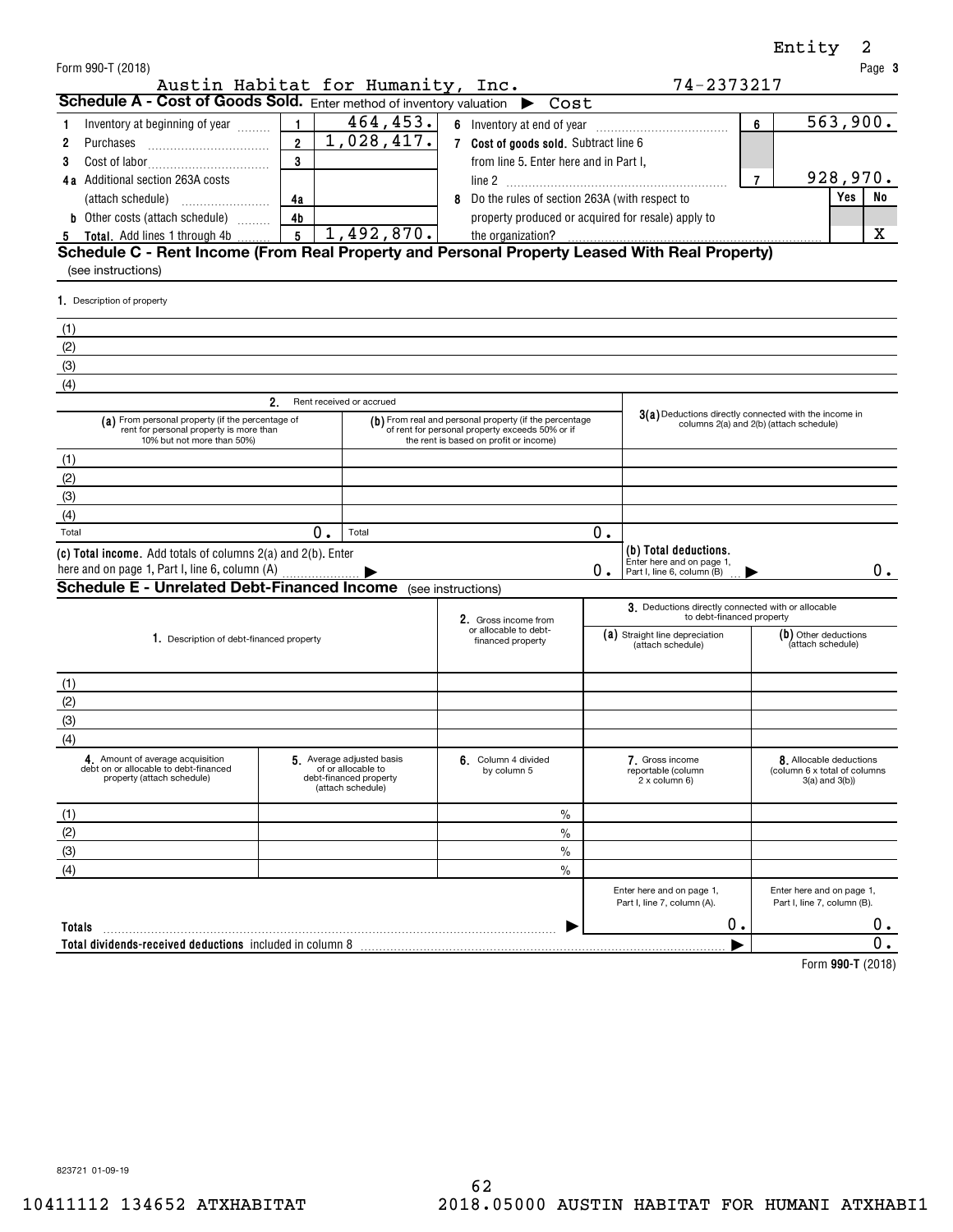| Form $990-T$ (M)                      | Other Income  | Statement 2 |
|---------------------------------------|---------------|-------------|
| Description                           |               | Amount      |
| Other Income                          |               | 52,502.     |
| Total to Schedule M, Part I, line 12  |               | 52,502.     |
| Form $990-T (M)$                      | Interest Paid | Statement 3 |
| Description                           |               | Amount      |
| Wells Fargo                           |               | 79,796.     |
| Total to Schedule M, Part II, line 18 |               | 79,796.     |

~~~~~~~~~~~~~~

}}}}}}}}}}}}}}}}}}}}}}}}}}}}}}}}} }}}}}}}}}}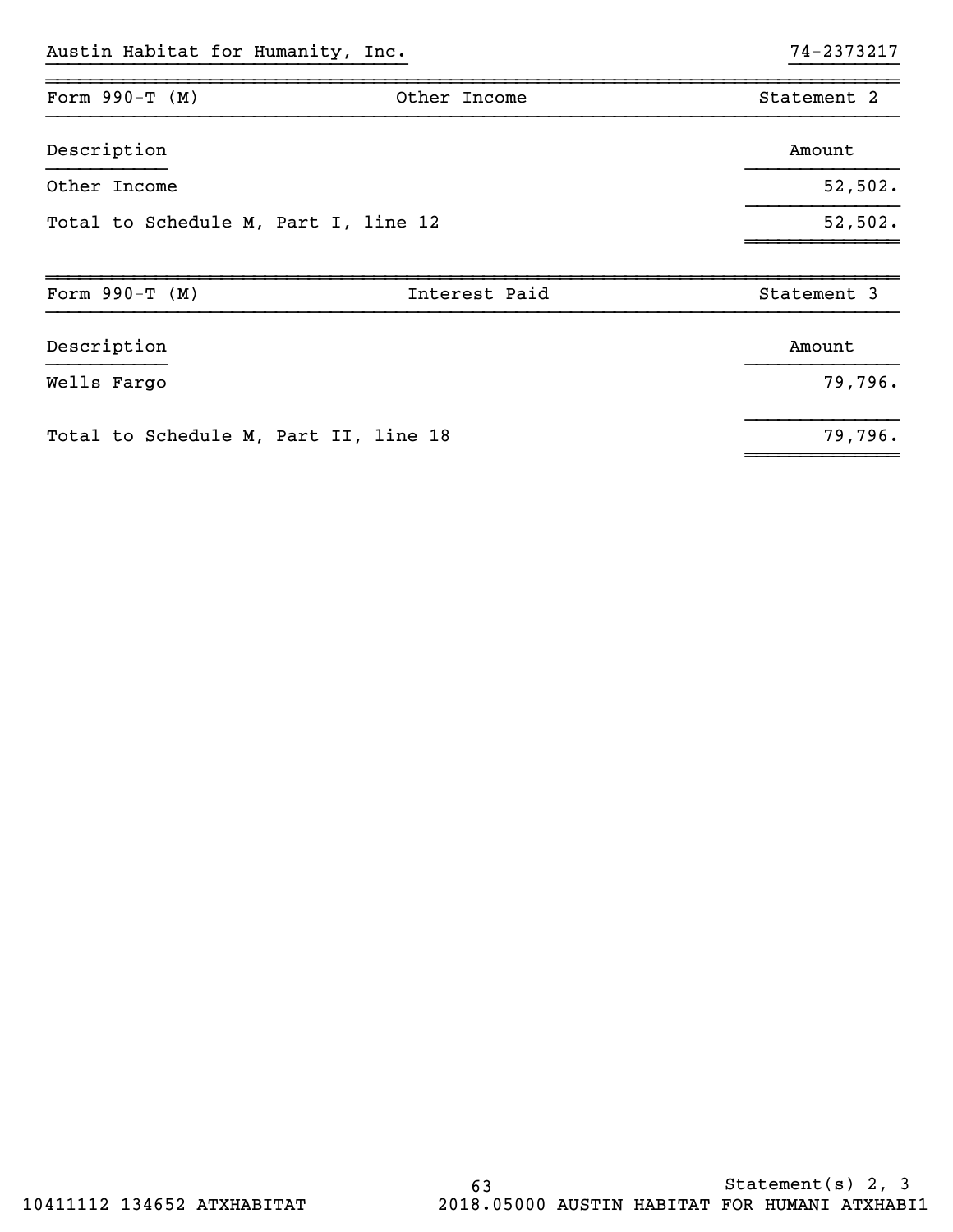| Form $990-T$ (M)                                                                                                                                                                                                                                                                                                                        | Other Deductions | Statement 4                                                                                                                                                                                    |
|-----------------------------------------------------------------------------------------------------------------------------------------------------------------------------------------------------------------------------------------------------------------------------------------------------------------------------------------|------------------|------------------------------------------------------------------------------------------------------------------------------------------------------------------------------------------------|
| Description                                                                                                                                                                                                                                                                                                                             |                  | Amount                                                                                                                                                                                         |
| Workers compensation<br>Staff development<br>Contract labor<br><b>Travel</b><br>Business meals<br>Supplies<br>Utilities<br>Telephone<br>Postage and freight<br>Security<br>Insurance<br>Computer expense<br>Equipment rental<br>Printing<br>Advertisements<br>Staff retreat<br>Dues and subscriptions<br>Professional fees<br>Bank fees |                  | 12,426.<br>50.<br>140,531.<br>2,477.<br>2,416.<br>18,941.<br>2,663.<br>3,535.<br>14,255.<br>3,195.<br>31,473.<br>8,173.<br>17,792.<br>6,738.<br>48,231.<br>794.<br>3,660.<br>11,630.<br>5,126. |
| Other expense<br>Mileage/gas<br>Trash<br>Staff recruiting<br>Safety expense<br>Rent                                                                                                                                                                                                                                                     |                  | 1,555.<br>8,497.<br>17,991.<br>260.<br>2,196.<br>25,172.                                                                                                                                       |

}}}}}}}}}}}}}}

~~~~~~~~~~~~~~

Total to Schedule M, Part II, line 28 389,777.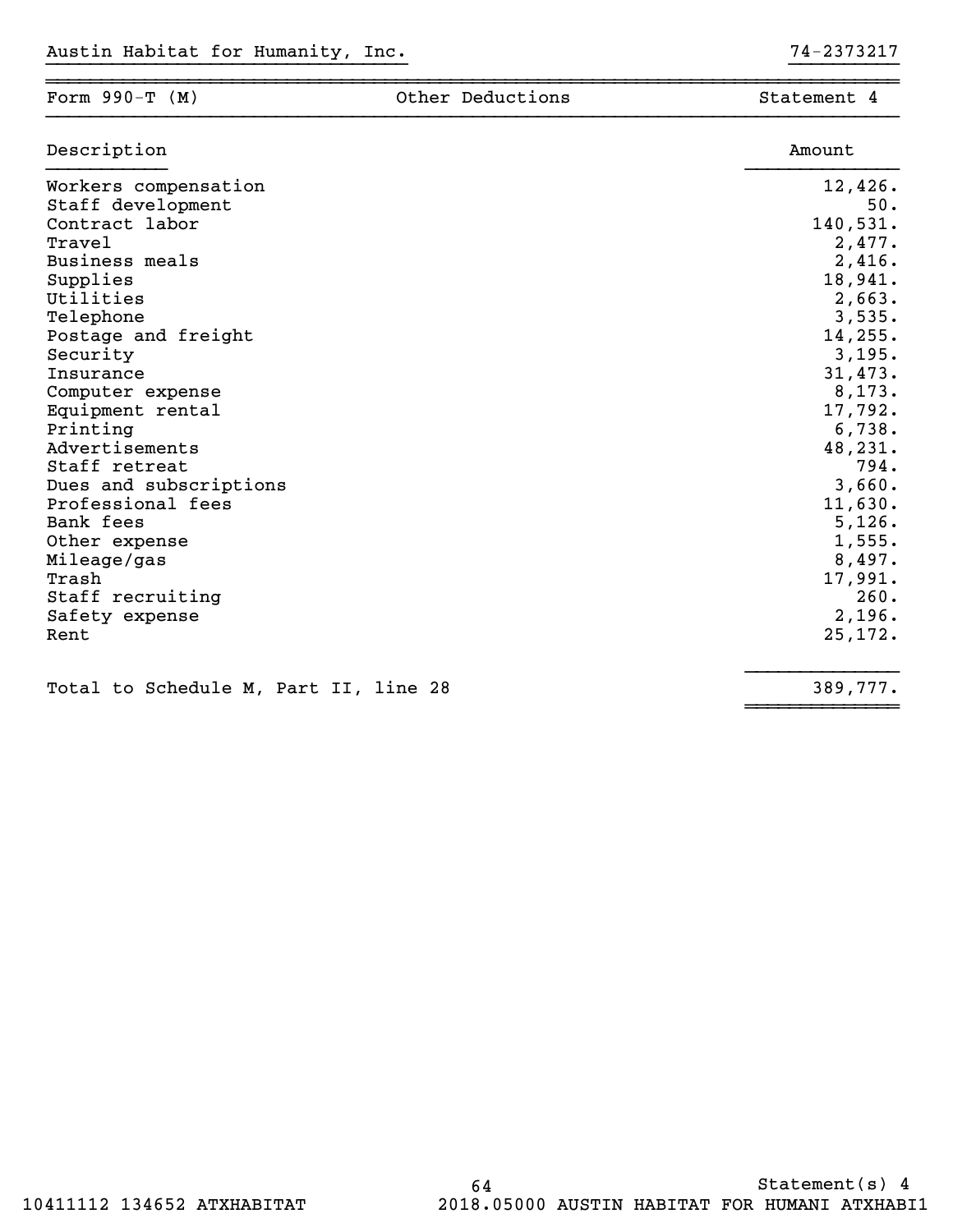(Rev. January 2019)

## **Application for Automatic Extension of Time To File an Exempt Organization Return**

**Enter filer's identifying number**

Department of the Treasury Internal Revenue Service

**| File a separate application for each return.**

**| Go to www.irs.gov/Form8868 for the latest information.**

**Electronic filing (e-file).**  You can electronically file Form 8868 to request a 6-month automatic extension of time to file any of the filing of this form, visit www.irs.gov/e-file-providers/e-file-for-charities-and-non-profits. forms listed below with the exception of Form 8870, Information Return for Transfers Associated With Certain Personal Benefit Contracts, for which an extension request must be sent to the IRS in paper format (see instructions). For more details on the electronic

**Automatic 6-Month Extension of Time.** Only submit original (no copies needed).

All corporations required to file an income tax return other than Form 990-T (including 1120-C filers), partnerships, REMICs, and trusts must use Form 7004 to request an extension of time to file income tax returns.

|                                            |                                                                                                                                                                                                                                |        |                                                                |                | $L$ nter mer 3 identifying number       |                            |  |
|--------------------------------------------|--------------------------------------------------------------------------------------------------------------------------------------------------------------------------------------------------------------------------------|--------|----------------------------------------------------------------|----------------|-----------------------------------------|----------------------------|--|
| Type or<br>print                           | Name of exempt organization or other filer, see instructions.                                                                                                                                                                  |        |                                                                |                | Employer identification number (EIN) or |                            |  |
|                                            | Austin Habitat for Humanity, Inc.                                                                                                                                                                                              |        |                                                                |                | 74-2373217                              |                            |  |
| File by the<br>due date for<br>filing your | Number, street, and room or suite no. If a P.O. box, see instructions.<br>500 W. Ben White Blvd.                                                                                                                               |        |                                                                |                | Social security number (SSN)            |                            |  |
| return. See<br>instructions.               | City, town or post office, state, and ZIP code. For a foreign address, see instructions.<br>Austin, TX<br>78704                                                                                                                |        |                                                                |                |                                         |                            |  |
|                                            | Enter the Return Code for the return that this application is for (file a separate application for each return)                                                                                                                |        |                                                                |                |                                         | $\mathbf 0$<br>$\mathbf 1$ |  |
| <b>Application</b>                         |                                                                                                                                                                                                                                | Return | Application                                                    |                |                                         | Return                     |  |
| Is For                                     |                                                                                                                                                                                                                                | Code   | Is For                                                         |                |                                         | Code                       |  |
|                                            | Form 990 or Form 990-EZ                                                                                                                                                                                                        | 01     | Form 990-T (corporation)                                       |                |                                         | 07                         |  |
| Form 990-BL                                |                                                                                                                                                                                                                                | 02     | Form 1041-A                                                    |                |                                         | 08                         |  |
|                                            | Form 4720 (individual)                                                                                                                                                                                                         | 03     | Form 4720 (other than individual)                              |                |                                         | 09                         |  |
| Form 990-PF                                |                                                                                                                                                                                                                                | 04     | Form 5227                                                      |                |                                         | 10                         |  |
|                                            | Form 990-T (sec. 401(a) or 408(a) trust)                                                                                                                                                                                       | 05     | Form 6069                                                      |                |                                         | 11                         |  |
|                                            | Form 990-T (trust other than above)                                                                                                                                                                                            | 06     | Form 8870                                                      |                |                                         | 12                         |  |
|                                            | Lori Steiner                                                                                                                                                                                                                   |        |                                                                |                |                                         |                            |  |
|                                            | • The books are in the care of $\blacktriangleright$ 500 W. Ben White Blvd. - Austin, TX 78704                                                                                                                                 |        |                                                                |                |                                         |                            |  |
|                                            | Telephone No. $\triangleright$ 512-472-8788                                                                                                                                                                                    |        | Fax No. $\blacktriangleright$                                  |                |                                         |                            |  |
|                                            |                                                                                                                                                                                                                                |        |                                                                |                |                                         |                            |  |
|                                            | If this is for a Group Return, enter the organization's four digit Group Exemption Number (GEN) [f this is for the whole group, check this                                                                                     |        |                                                                |                |                                         |                            |  |
| $box \rightarrow$                          | If it is for part of the group, check this box $\blacktriangleright$ and attach a list with the names and EINs of all members the extension is for.                                                                            |        |                                                                |                |                                         |                            |  |
|                                            |                                                                                                                                                                                                                                |        |                                                                |                |                                         |                            |  |
| 1                                          | I request an automatic 6-month extension of time until                                                                                                                                                                         |        | November 15, 2019 , to file the exempt organization return for |                |                                         |                            |  |
|                                            | the organization named above. The extension is for the organization's return for:                                                                                                                                              |        |                                                                |                |                                         |                            |  |
|                                            | $\blacktriangleright$ $\boxed{\text{X}}$ calendar year 2018 or                                                                                                                                                                 |        |                                                                |                |                                         |                            |  |
|                                            | tax year beginning the state of the state of the state of the state of the state of the state of the state of the state of the state of the state of the state of the state of the state of the state of the state of the stat |        |                                                                |                |                                         |                            |  |
|                                            |                                                                                                                                                                                                                                |        |                                                                |                |                                         |                            |  |
| 2                                          | If the tax year entered in line 1 is for less than 12 months, check reason:<br>Change in accounting period                                                                                                                     |        | Initial return                                                 | Final return   |                                         |                            |  |
| За                                         | If this application is for Forms 990-BL, 990-PF, 990-T, 4720, or 6069, enter the tentative tax, less                                                                                                                           |        |                                                                |                |                                         |                            |  |
|                                            | any nonrefundable credits. See instructions.                                                                                                                                                                                   |        |                                                                | За             | \$                                      | 0.                         |  |
| b                                          | If this application is for Forms 990-PF, 990-T, 4720, or 6069, enter any refundable credits and                                                                                                                                |        |                                                                |                |                                         |                            |  |
|                                            | estimated tax payments made. Include any prior year overpayment allowed as a credit.                                                                                                                                           |        |                                                                | 3b             | \$                                      | $0$ .                      |  |
| c                                          | <b>Balance due.</b> Subtract line 3b from line 3a. Include your payment with this form, if required, by                                                                                                                        |        |                                                                |                |                                         |                            |  |
|                                            | using EFTPS (Electronic Federal Tax Payment System). See instructions.                                                                                                                                                         |        |                                                                | 3 <sub>c</sub> | \$                                      | 0.                         |  |
| instructions.                              | Caution: If you are going to make an electronic funds withdrawal (direct debit) with this Form 8868, see Form 8453-EO and Form 8879-EO for payment                                                                             |        |                                                                |                |                                         |                            |  |
| LHA                                        | For Privacy Act and Paperwork Reduction Act Notice, see instructions.                                                                                                                                                          |        |                                                                |                |                                         | Form 8868 (Rev. 1-2019)    |  |